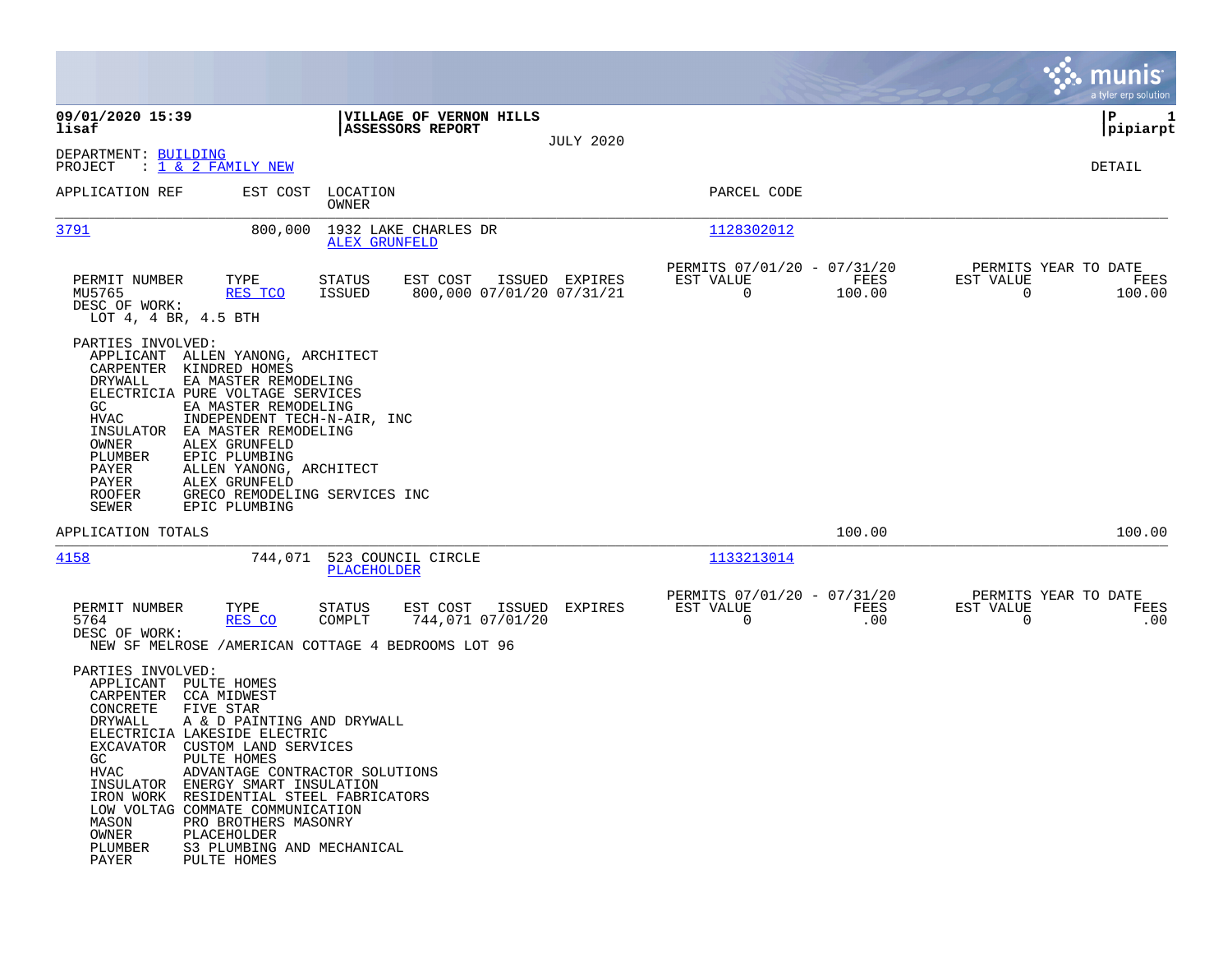|                                                                                                                                                                                                                                                                                                                                                                                                                                                                                                                                                                                       |                                                            |                  |                                                      |             | munis<br>a tyler erp solution                                      |
|---------------------------------------------------------------------------------------------------------------------------------------------------------------------------------------------------------------------------------------------------------------------------------------------------------------------------------------------------------------------------------------------------------------------------------------------------------------------------------------------------------------------------------------------------------------------------------------|------------------------------------------------------------|------------------|------------------------------------------------------|-------------|--------------------------------------------------------------------|
| 09/01/2020 15:39<br>lisaf                                                                                                                                                                                                                                                                                                                                                                                                                                                                                                                                                             | VILLAGE OF VERNON HILLS<br><b>ASSESSORS REPORT</b>         | <b>JULY 2020</b> |                                                      |             | l P<br>2<br> pipiarpt                                              |
| DEPARTMENT: BUILDING<br>PROJECT : 1 & 2 FAMILY NEW                                                                                                                                                                                                                                                                                                                                                                                                                                                                                                                                    |                                                            |                  |                                                      |             | DETAIL                                                             |
| APPLICATION REF<br><b>ROOFER</b><br>SCHALL DEVELOPEMENT CORP                                                                                                                                                                                                                                                                                                                                                                                                                                                                                                                          | EST COST LOCATION<br>OWNER                                 |                  | PARCEL CODE                                          |             |                                                                    |
| SEWER<br>HOLIDAY SEWER & WATER                                                                                                                                                                                                                                                                                                                                                                                                                                                                                                                                                        |                                                            |                  |                                                      |             |                                                                    |
| APPLICATION TOTALS                                                                                                                                                                                                                                                                                                                                                                                                                                                                                                                                                                    |                                                            |                  |                                                      | .00         | .00                                                                |
| 4390<br>759,091                                                                                                                                                                                                                                                                                                                                                                                                                                                                                                                                                                       | 677 INSULL DRIVE<br>PLACEHOLDER                            |                  | 1133205091                                           |             |                                                                    |
| PERMIT NUMBER<br>TYPE<br>5789<br>RES CO<br>DESC OF WORK:<br>NEW SINGLE FAM LYON & AMER COTTAGE LOT 54 3 BED                                                                                                                                                                                                                                                                                                                                                                                                                                                                           | STATUS<br>EST COST<br>ISSUED<br>COMPLT<br>759,091 07/07/20 | EXPIRES          | PERMITS 07/01/20 - 07/31/20<br>EST VALUE<br>$\Omega$ | FEES<br>.00 | PERMITS YEAR TO DATE<br>EST VALUE<br>FEES<br>$\overline{0}$<br>.00 |
| PARTIES INVOLVED:<br>APPLICANT<br>PULTE HOMES<br>CARPENTER<br>CCA MIDWEST<br>CONCRETE<br>FIVE STAR<br>DRYWALL<br>A & D PAINTING AND DRYWALL<br>ELECTRICIA LAKESIDE ELECTRIC<br>EXCAVATOR CUSTOM LAND SERVICES<br>GC.<br>PULTE HOMES<br>HVAC<br>ADVANTAGE CONTRACTOR SOLUTIONS<br>INSULATOR<br>ENERGY SMART INSULATION<br>IRON WORK RESIDENTIAL STEEL FABRICATORS<br>LOW VOLTAG COMMATE COMMUNICATION<br>PRO BROTHERS MASONRY<br>MASON<br>OWNER<br>PLACEHOLDER<br>PLUMBER<br>S3 PLUMBING AND MECHANICAL<br><b>ROOFER</b><br>SCHALL DEVELOPEMENT CORP<br>SEWER<br>HOLIDAY SEWER & WATER |                                                            |                  |                                                      |             |                                                                    |
| APPLICATION TOTALS                                                                                                                                                                                                                                                                                                                                                                                                                                                                                                                                                                    |                                                            |                  |                                                      | .00         | .00                                                                |
| 4391<br>646,301                                                                                                                                                                                                                                                                                                                                                                                                                                                                                                                                                                       | 540 COUNCIL CIRCLE<br><b>PLACEHOLDER</b>                   |                  | 1133205036<br>PERMITS 07/01/20 - 07/31/20            |             | PERMITS YEAR TO DATE                                               |
| PERMIT NUMBER<br>TYPE<br>5788<br>RES CO<br>DESC OF WORK:<br>NEW SINGLE FAM LOT 16 MAPPLE VALLEY / AMER COT 4 BED                                                                                                                                                                                                                                                                                                                                                                                                                                                                      | EST COST<br>ISSUED<br>STATUS<br>COMPLT<br>646,301 07/07/20 | EXPIRES          | EST VALUE<br>$\mathbf 0$                             | FEES<br>.00 | EST VALUE<br>FEES<br>0<br>.00                                      |
| PARTIES INVOLVED:<br>APPLICANT PULTE HOMES<br>CARPENTER CCA MIDWEST<br>CONCRETE<br>FIVE STAR<br>DRYWALL<br>A & D PAINTING AND DRYWALL<br>ELECTRICIA LAKESIDE ELECTRIC<br><b>EXCAVATOR</b><br>CUSTOM LAND SERVICES<br>PULTE HOMES<br>GC.<br><b>HVAC</b><br>ENERGY SMART INSULATION                                                                                                                                                                                                                                                                                                     |                                                            |                  |                                                      |             |                                                                    |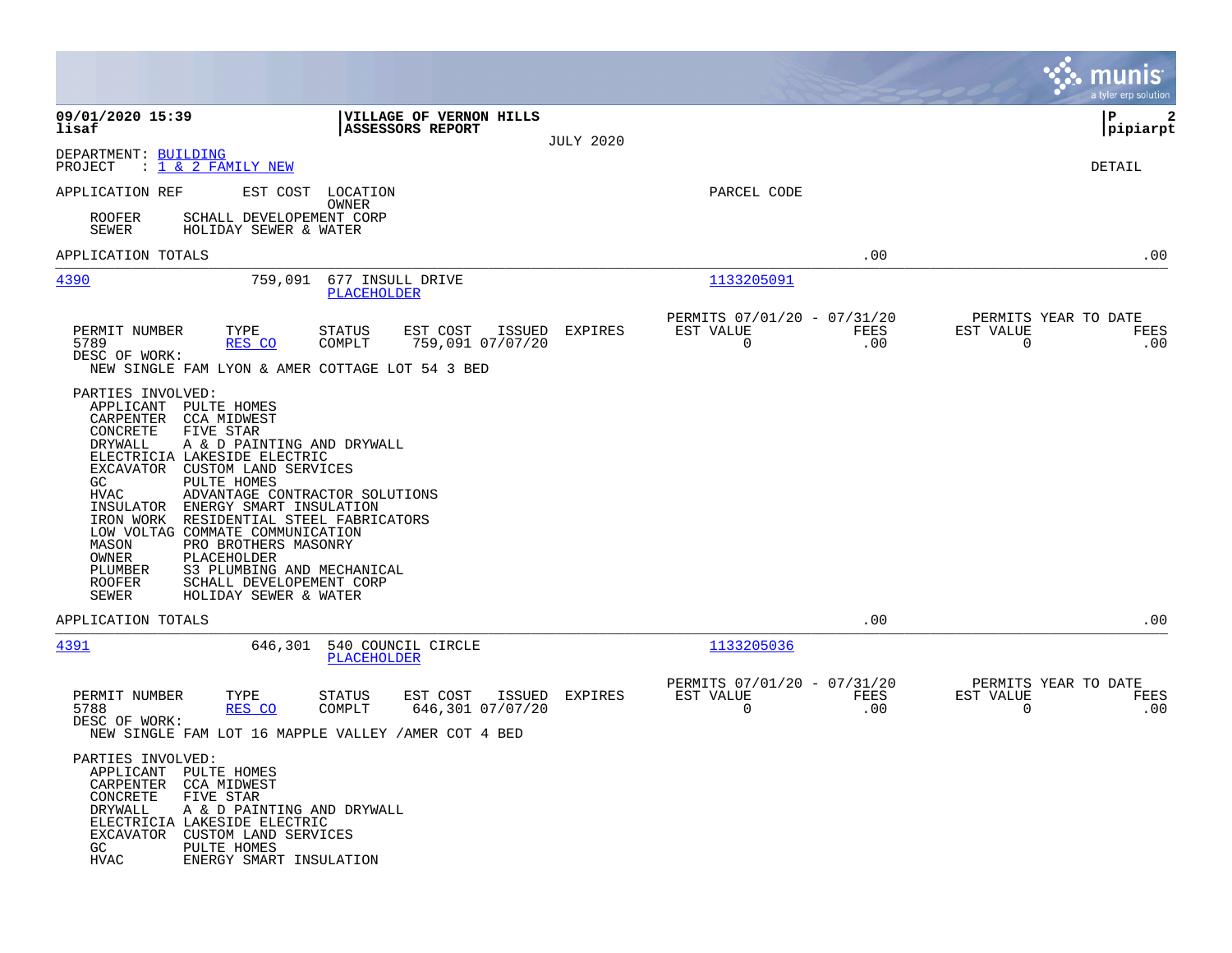|                                                                                                                                                                                                                                                                                                                                                                                                                                                                                                                                                                                                                                                                                                                                                                                                                                 |                                                                                   | munis<br>a tyler erp solution                                       |
|---------------------------------------------------------------------------------------------------------------------------------------------------------------------------------------------------------------------------------------------------------------------------------------------------------------------------------------------------------------------------------------------------------------------------------------------------------------------------------------------------------------------------------------------------------------------------------------------------------------------------------------------------------------------------------------------------------------------------------------------------------------------------------------------------------------------------------|-----------------------------------------------------------------------------------|---------------------------------------------------------------------|
| 09/01/2020 15:39<br>VILLAGE OF VERNON HILLS<br>lisaf<br><b>ASSESSORS REPORT</b><br><b>JULY 2020</b>                                                                                                                                                                                                                                                                                                                                                                                                                                                                                                                                                                                                                                                                                                                             |                                                                                   | l P<br>3<br> pipiarpt                                               |
| DEPARTMENT: BUILDING<br>: <u>1 &amp; 2 FAMILY NEW</u><br>PROJECT                                                                                                                                                                                                                                                                                                                                                                                                                                                                                                                                                                                                                                                                                                                                                                |                                                                                   | <b>DETAIL</b>                                                       |
| APPLICATION REF<br>EST COST<br>LOCATION<br>OWNER<br>ENERGY SMART INSULATION<br>INSULATOR<br>IRON WORK RESIDENTIAL STEEL FABRICATORS<br>IRRIGATION COMMATE COMMUNICATION<br>MASON<br>PRO BROTHERS MASONRY<br>OWNER<br>PLACEHOLDER<br>S3 PLUMBING AND MECHANICAL<br>PLUMBER<br><b>ROOFER</b><br>SCHALL DEVELOPEMENT CORP<br><b>SEWER</b><br>HOLIDAY SEWER & WATER                                                                                                                                                                                                                                                                                                                                                                                                                                                                 | PARCEL CODE                                                                       |                                                                     |
| APPLICATION TOTALS                                                                                                                                                                                                                                                                                                                                                                                                                                                                                                                                                                                                                                                                                                                                                                                                              | .00                                                                               | .00                                                                 |
| 4573<br>634,845<br>545 COUNCIL CIRCLE<br>PLACEHOLDER                                                                                                                                                                                                                                                                                                                                                                                                                                                                                                                                                                                                                                                                                                                                                                            | 1133213004                                                                        |                                                                     |
| PERMIT NUMBER<br>TYPE<br>STATUS<br>EST COST<br>ISSUED<br>EXPIRES<br>5763<br>RES CO<br>COMPLT<br>634,845 07/01/20<br>DESC OF WORK:<br>NEW SINGLE FAM LOT 104 4 BEDROOMS WOODSIDE - CRAFTSMAN<br>PARTIES INVOLVED:<br>APPLICANT<br>PULTE HOMES<br>CARPENTER<br>CCA MIDWEST<br>CONCRETE<br>FIVE STAR<br><b>DRYWALL</b><br>A & D PAINTING AND DRYWALL<br>ELECTRICIA LAKESIDE ELECTRIC<br>EXCAVATOR<br>CUSTOM LAND SERVICES<br>GC<br>PULTE HOMES<br><b>HVAC</b><br>ADVANTAGE CONTRACTOR SOLUTIONS<br>INSULATOR<br>ENERGY SMART INSULATION<br>RESIDENTIAL STEEL FABRICATORS<br>IRON WORK<br>LOW VOLTAG COMMATE COMMUNICATION<br>MASON<br>PRO BROTHERS MASONRY<br>OWNER<br>PLACEHOLDER<br>S3 PLUMBING AND MECHANICAL<br>PLUMBER<br>PAYER<br>PULTE HOMES<br><b>ROOFER</b><br>SCHALL DEVELOPEMENT CORP<br>SEWER<br>HOLIDAY SEWER & WATER | PERMITS 07/01/20 - 07/31/20<br>EST VALUE<br>FEES<br>$\mathbf 0$<br>.00            | PERMITS YEAR TO DATE<br>EST VALUE<br>FEES<br>0<br>.00               |
| APPLICATION TOTALS                                                                                                                                                                                                                                                                                                                                                                                                                                                                                                                                                                                                                                                                                                                                                                                                              | .00                                                                               | .00                                                                 |
| 4671<br>685 INSULL DRIVE<br>727,091<br>PLACEHOLDER<br>EST COST<br>PERMIT NUMBER<br>TYPE<br>STATUS<br>ISSUED<br>EXPIRES<br>5761<br>RES CO<br>COMPLT<br>727,091 07/01/20<br>DESC OF WORK:<br>NEW SINGLE FAMILY LOT 55 3 BED LYON/CRAFTSMAN<br>PARTIES INVOLVED:<br>APPLICANT PULTE HOMES                                                                                                                                                                                                                                                                                                                                                                                                                                                                                                                                          | 1133205092<br>PERMITS 07/01/20 - 07/31/20<br>EST VALUE<br>FEES<br>$\Omega$<br>.00 | PERMITS YEAR TO DATE<br>EST VALUE<br><b>FEES</b><br>$\Omega$<br>.00 |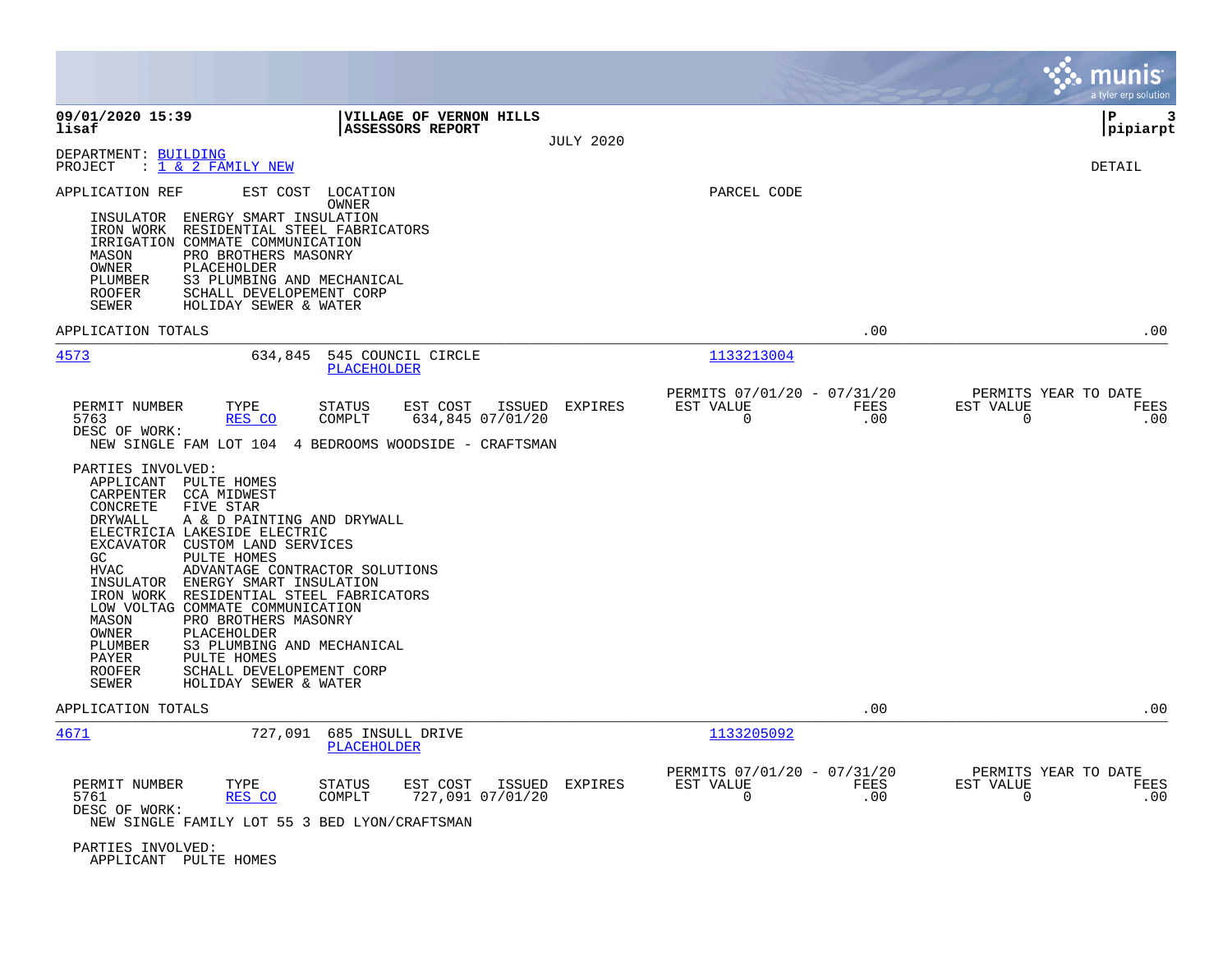|                                                                                                                                                                                                 |                                                                                                                                                                                                                                                                                                                                                                                                                                                                                                                              |                         |                                                           |        |                  |                                                         |             |                                        | munis<br>a tyler erp solution |
|-------------------------------------------------------------------------------------------------------------------------------------------------------------------------------------------------|------------------------------------------------------------------------------------------------------------------------------------------------------------------------------------------------------------------------------------------------------------------------------------------------------------------------------------------------------------------------------------------------------------------------------------------------------------------------------------------------------------------------------|-------------------------|-----------------------------------------------------------|--------|------------------|---------------------------------------------------------|-------------|----------------------------------------|-------------------------------|
| 09/01/2020 15:39<br>lisaf                                                                                                                                                                       |                                                                                                                                                                                                                                                                                                                                                                                                                                                                                                                              |                         | <b>VILLAGE OF VERNON HILLS</b><br><b>ASSESSORS REPORT</b> |        | <b>JULY 2020</b> |                                                         |             |                                        | lР<br>4<br> pipiarpt          |
| DEPARTMENT: BUILDING<br>PROJECT                                                                                                                                                                 | : <u>1 &amp; 2 FAMILY NEW</u>                                                                                                                                                                                                                                                                                                                                                                                                                                                                                                |                         |                                                           |        |                  |                                                         |             |                                        | DETAIL                        |
| APPLICATION REF<br>CARPENTER<br>CONCRETE<br>DRYWALL<br>GC<br><b>HVAC</b><br>INSULATOR<br>IRON WORK<br>MASON<br>OWNER<br>PLUMBER<br><b>ROOFER</b><br><b>SEWER</b>                                | EST COST<br><b>CCA MIDWEST</b><br>FIVE STAR<br>A & D PAINTING AND DRYWALL<br>ELECTRICIA LAKESIDE ELECTRIC<br>EXCAVATOR CUSTOM LAND SERVICES<br>PULTE HOMES<br>ADVANTAGE CONTRACTOR SOLUTIONS<br>ENERGY SMART INSULATION<br>RESIDENTIAL STEEL FABRICATORS<br>LOW VOLTAG COMMATE COMMUNICATION<br>PRO BROTHERS MASONRY<br>PLACEHOLDER<br>S3 PLUMBING AND MECHANICAL<br>SCHALL DEVELOPEMENT CORP<br>HOLIDAY SEWER & WATER                                                                                                       | LOCATION<br>OWNER       |                                                           |        |                  | PARCEL CODE                                             |             |                                        |                               |
| APPLICATION TOTALS                                                                                                                                                                              |                                                                                                                                                                                                                                                                                                                                                                                                                                                                                                                              |                         |                                                           |        |                  |                                                         | .00         |                                        | .00                           |
| 4842                                                                                                                                                                                            | 633,542                                                                                                                                                                                                                                                                                                                                                                                                                                                                                                                      | PLACEHOLDER             | 636 INSULL DRIVE                                          |        |                  | 1133216011                                              |             |                                        |                               |
| PERMIT NUMBER<br>5863<br>DESC OF WORK:<br>PARTIES INVOLVED:<br>CARPENTER<br>CONCRETE<br>DRYWALL<br>GC.<br>HVAC<br>INSULATOR<br>IRON WORK<br>MASON<br>OWNER<br>PLUMBER<br><b>ROOFER</b><br>SEWER | TYPE<br>RES CO<br>NEW SINGLE FAM 3 BED LOT 91 BELFORT/AMER COTTAGE<br>SUNROOM & FLEX RM DOOR<br>APPLICANT PULTE HOMES<br>CCA MIDWEST<br>FIVE STAR<br>A & D PAINTING AND DRYWALL<br>ELECTRICIA LAKESIDE ELECTRIC<br>EXCAVATOR CUSTOM LAND SERVICES<br>PULTE HOMES<br>ADVANTAGE CONTRACTOR SOLUTIONS<br>ENERGY SMART INSULATION<br>RESIDENTIAL STEEL FABRICATORS<br>LOW VOLTAG COMMATE COMMUNICATION<br>PRO BROTHERS MASONRY<br>PLACEHOLDER<br>S3 PLUMBING AND MECHANICAL<br>SCHALL DEVELOPEMENT CORP<br>HOLIDAY SEWER & WATER | <b>STATUS</b><br>COMPLT | EST COST<br>633,542 07/21/20                              | ISSUED | EXPIRES          | PERMITS 07/01/20 - 07/31/20<br>EST VALUE<br>$\mathbf 0$ | FEES<br>.00 | PERMITS YEAR TO DATE<br>EST VALUE<br>0 | FEES<br>.00                   |
| APPLICATION TOTALS                                                                                                                                                                              |                                                                                                                                                                                                                                                                                                                                                                                                                                                                                                                              |                         |                                                           |        |                  |                                                         | .00         |                                        | .00                           |
| 4879                                                                                                                                                                                            | 779,000                                                                                                                                                                                                                                                                                                                                                                                                                                                                                                                      | PLACEHOLDER             | 508 COUNCIL CIRCLE                                        |        |                  | 1133205078                                              |             |                                        |                               |
| PERMIT NUMBER                                                                                                                                                                                   | TYPE                                                                                                                                                                                                                                                                                                                                                                                                                                                                                                                         | <b>STATUS</b>           | EST COST                                                  | ISSUED | EXPIRES          | PERMITS 07/01/20 - 07/31/20<br>EST VALUE                | FEES        | PERMITS YEAR TO DATE<br>EST VALUE      | FEES                          |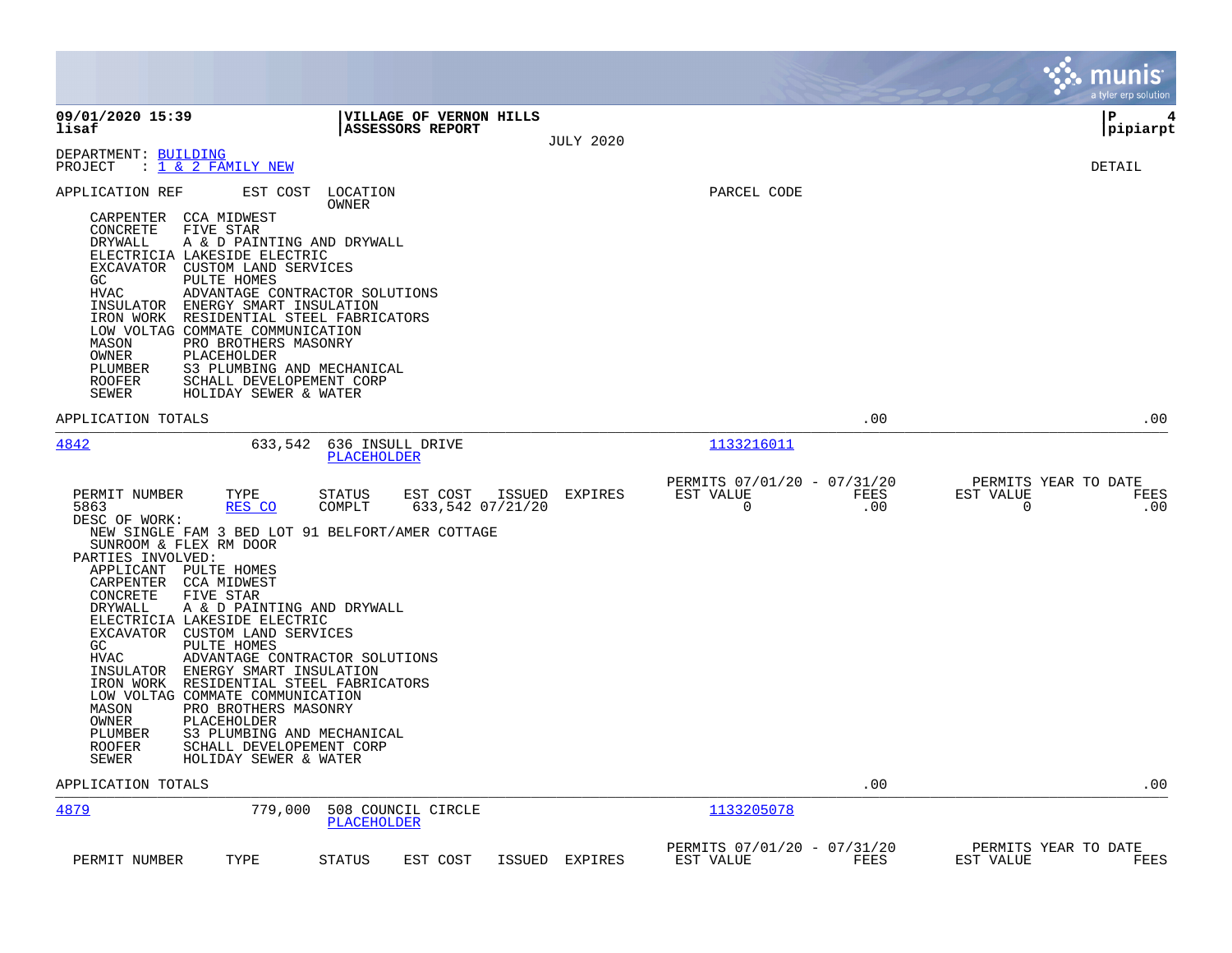|                                                                                                                                                                                                                                                                                                                                                                                                                                                                                                                                                                                        |                                                                               |                                                         |             |                                               | munis<br>a tyler erp solution |
|----------------------------------------------------------------------------------------------------------------------------------------------------------------------------------------------------------------------------------------------------------------------------------------------------------------------------------------------------------------------------------------------------------------------------------------------------------------------------------------------------------------------------------------------------------------------------------------|-------------------------------------------------------------------------------|---------------------------------------------------------|-------------|-----------------------------------------------|-------------------------------|
| 09/01/2020 15:39<br>lisaf                                                                                                                                                                                                                                                                                                                                                                                                                                                                                                                                                              | <b>VILLAGE OF VERNON HILLS</b><br><b>ASSESSORS REPORT</b><br><b>JULY 2020</b> |                                                         |             |                                               | 5<br>l P<br> pipiarpt         |
| DEPARTMENT: BUILDING<br>$: 1 \& 2$ FAMILY NEW<br>PROJECT                                                                                                                                                                                                                                                                                                                                                                                                                                                                                                                               |                                                                               |                                                         |             |                                               | <b>DETAIL</b>                 |
| APPLICATION REF<br>EST COST LOCATION                                                                                                                                                                                                                                                                                                                                                                                                                                                                                                                                                   | OWNER                                                                         | PARCEL CODE                                             |             |                                               |                               |
| 5825<br>RES CO<br>DESC OF WORK:<br>NEW SINGLE FAM 3 BED LOT 42 LYON/CRAFTSMAN                                                                                                                                                                                                                                                                                                                                                                                                                                                                                                          | COMPLT<br>779,000 07/14/20                                                    | $\mathbf 0$                                             | .00         | $\mathbf 0$                                   | .00                           |
| PARTIES INVOLVED:<br>APPLICANT PULTE HOMES<br>CARPENTER<br>CCA MIDWEST<br>CONCRETE<br>FIVE STAR<br>DRYWALL<br>A & D PAINTING AND DRYWALL<br>ELECTRICIA LAKESIDE ELECTRIC<br>EXCAVATOR CUSTOM LAND SERVICES<br>GC.<br>PULTE HOMES<br><b>HVAC</b><br>ADVANTAGE CONTRACTOR SOLUTIONS<br>INSULATOR ENERGY SMART INSULATION<br>IRON WORK RESIDENTIAL STEEL FABRICATORS<br>LOW VOLTAG COMMATE COMMUNICATION<br>MASON<br>PRO BROTHERS MASONRY<br>OWNER<br>PLACEHOLDER<br>PLUMBER<br>S3 PLUMBING AND MECHANICAL<br><b>ROOFER</b><br>SCHALL DEVELOPEMENT CORP<br>SEWER<br>HOLIDAY SEWER & WATER |                                                                               |                                                         |             |                                               |                               |
| APPLICATION TOTALS                                                                                                                                                                                                                                                                                                                                                                                                                                                                                                                                                                     |                                                                               |                                                         | .00         |                                               | .00                           |
| 5006                                                                                                                                                                                                                                                                                                                                                                                                                                                                                                                                                                                   | 653,578 541 COUNCIL CIRCLE<br>PLACEHOLDER                                     | 1133213002                                              |             |                                               |                               |
| PERMIT NUMBER<br>TYPE<br>5882<br>RES CO<br>DESC OF WORK:<br>SINGLE FAMILY WILLWOOD - CRAFTSMAN 4 BED LOT 102                                                                                                                                                                                                                                                                                                                                                                                                                                                                           | STATUS<br>EST COST<br>ISSUED EXPIRES<br>COMPLT<br>653,578 07/23/20            | PERMITS 07/01/20 - 07/31/20<br>EST VALUE<br>$\mathbf 0$ | FEES<br>.00 | PERMITS YEAR TO DATE<br>EST VALUE<br>$\Omega$ | <b>FEES</b><br>.00            |
| PARTIES INVOLVED:<br>APPLICANT PULTE HOMES<br>CARPENTER CCA MIDWEST<br>FIVE STAR<br>CONCRETE<br>A & D PAINTING AND DRYWALL<br>DRYWALL<br>ELECTRICIA LAKESIDE ELECTRIC<br>EXCAVATOR CUSTOM LAND SERVICES<br>GC.<br>PULTE HOMES<br><b>HVAC</b><br>ADVANTAGE CONTRACTOR SOLUTIONS<br>INSULATOR ENERGY SMART INSULATION<br>IRON WORK<br>RESIDENTIAL STEEL FABRICATORS<br>LOW VOLTAG COMMATE COMMUNICATION<br>MASON<br>PRO BROTHERS MASONRY<br>PLACEHOLDER<br>OWNER<br>PLUMBER<br>S3 PLUMBING AND MECHANICAL<br>ROOFER<br>SCHALL DEVELOPEMENT CORP<br>SEWER<br>HOLIDAY SEWER & WATER        |                                                                               |                                                         |             |                                               |                               |
| APPLICATION TOTALS                                                                                                                                                                                                                                                                                                                                                                                                                                                                                                                                                                     |                                                                               |                                                         | .00         |                                               | .00                           |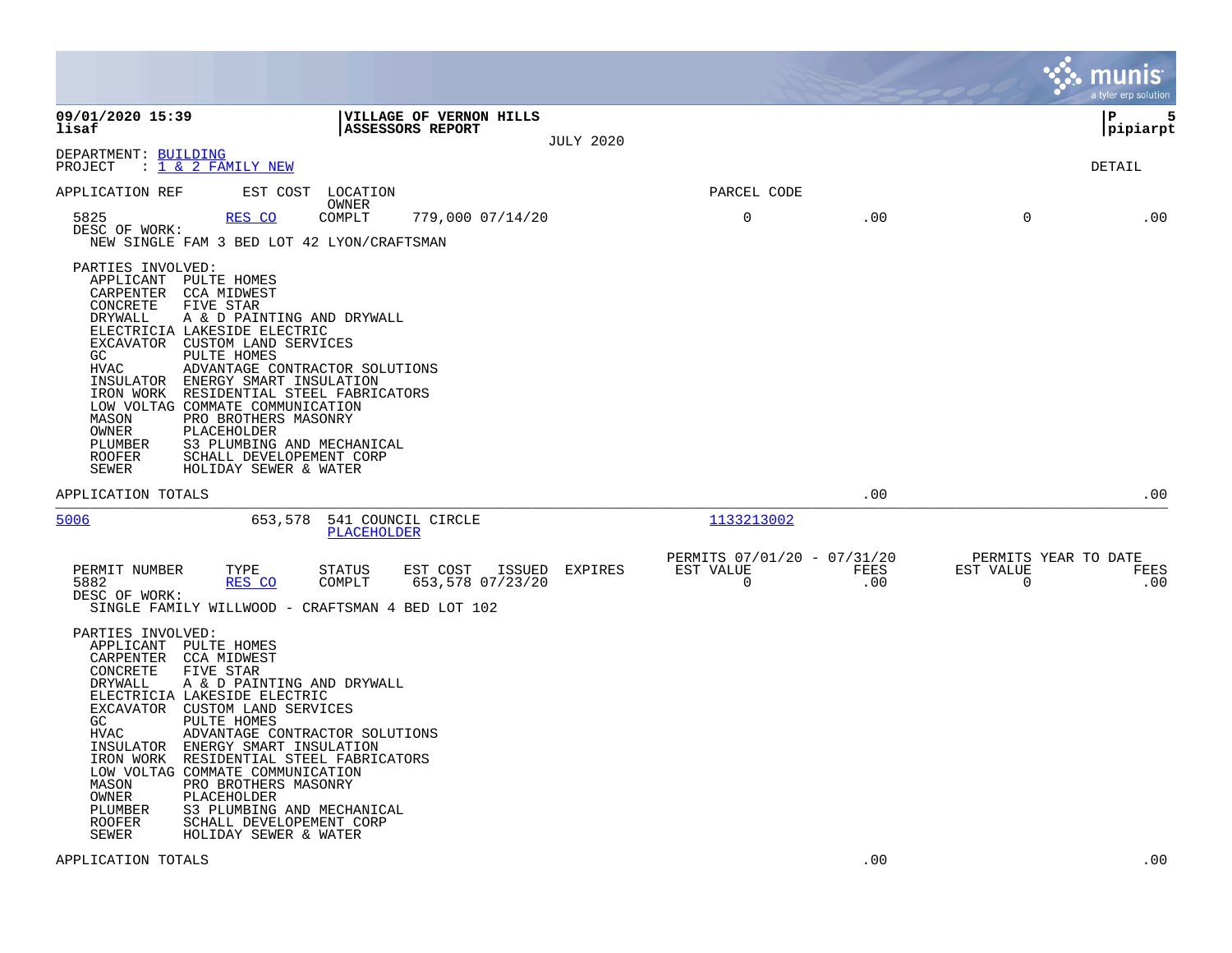|                                                                                                                                                                                                                                                                                                                                                                                                                                                                                                                                                                     |                                                                                    |                  |                                                                           | munis<br>a tyler erp solution                                     |
|---------------------------------------------------------------------------------------------------------------------------------------------------------------------------------------------------------------------------------------------------------------------------------------------------------------------------------------------------------------------------------------------------------------------------------------------------------------------------------------------------------------------------------------------------------------------|------------------------------------------------------------------------------------|------------------|---------------------------------------------------------------------------|-------------------------------------------------------------------|
| 09/01/2020 15:39<br>lisaf                                                                                                                                                                                                                                                                                                                                                                                                                                                                                                                                           | VILLAGE OF VERNON HILLS<br>ASSESSORS REPORT                                        |                  |                                                                           | P<br>6<br> pipiarpt                                               |
| DEPARTMENT: BUILDING<br>PROJECT<br>: <u>1 &amp; 2 FAMILY NEW</u>                                                                                                                                                                                                                                                                                                                                                                                                                                                                                                    |                                                                                    | <b>JULY 2020</b> |                                                                           | DETAIL                                                            |
| APPLICATION REF<br>EST COST                                                                                                                                                                                                                                                                                                                                                                                                                                                                                                                                         | LOCATION<br>OWNER                                                                  |                  | PARCEL CODE                                                               |                                                                   |
| 5034<br>637,387                                                                                                                                                                                                                                                                                                                                                                                                                                                                                                                                                     | 542 COUNCIL CIRCLE<br>PLACEHOLDER                                                  |                  | 1133205037                                                                |                                                                   |
| TYPE<br>PERMIT NUMBER<br>MU5868<br>RES TCO<br>DESC OF WORK:<br>NEW SINGLE FAMILY LOT 15 4 BED WOODSIDE/CRAFTMAN                                                                                                                                                                                                                                                                                                                                                                                                                                                     | STATUS<br>EST COST<br>ISSUED EXPIRES<br>637,387 07/22/20 08/12/21<br>COMPLT        |                  | PERMITS 07/01/20 - 07/31/20<br>EST VALUE<br>FEES<br>$\mathbf 0$<br>100.00 | PERMITS YEAR TO DATE<br>EST VALUE<br>FEES<br>$\Omega$<br>100.00   |
| PARTIES INVOLVED:<br>APPLICANT<br>PULTE HOMES<br>CONCRETE<br>FIVE STAR<br>DRYWALL<br>A & D PAINTING AND DRYWALL<br>ELECTRICIA LAKESIDE ELECTRIC<br>EXCAVATOR<br><b>CUSTOM LAND SERVICES</b><br>PULTE HOMES<br>GC.<br>HVAC<br>ADVANTAGE CONTRACTOR SOLUTIONS<br>INSULATOR<br>ENERGY SMART INSULATION<br>IRON WORK RESIDENTIAL STEEL FABRICATORS<br>LOW VOLTAG COMMATE COMMUNICATION<br>MASON<br>PRO BROTHERS MASONRY<br>OWNER<br>PLACEHOLDER<br>PLUMBER<br>S3 PLUMBING AND MECHANICAL<br><b>ROOFER</b><br>SCHALL DEVELOPEMENT CORP<br>SEWER<br>HOLIDAY SEWER & WATER |                                                                                    |                  |                                                                           |                                                                   |
| APPLICATION TOTALS                                                                                                                                                                                                                                                                                                                                                                                                                                                                                                                                                  |                                                                                    |                  | 100.00                                                                    | 100.00                                                            |
| 5707<br>684,158                                                                                                                                                                                                                                                                                                                                                                                                                                                                                                                                                     | 674 CUNEO BOULEVARD<br>PLACEHOLDER                                                 |                  | 1133215013                                                                |                                                                   |
| PERMIT NUMBER<br>TYPE<br>MU5870<br>$1&2$ FAM<br>DESC OF WORK:<br>NEW SINGLE FAM. LYONS/CT3G LOT 118 2 BEDROOMS<br>PARTIES INVOLVED:<br>APPLICANT<br>PULTE HOMES<br>CARPENTER<br>CCA MIDWEST<br>CONCRETE<br>FIVE STAR<br>DRYWALL<br>A & D PAINTING AND DRYWALL<br>ELECTRICIA LAKESIDE ELECTRIC<br>EXCAVATOR CUSTOM LAND SERVICES<br>GC<br>PULTE HOMES<br>HVAC<br>ADVANTAGE CONTRACTOR SOLUTIONS<br>INSULATOR ENERGY SMART INSULATION<br>IRON WORK RESIDENTIAL STEEL FABRICATORS<br>LOW VOLTAG PROCOM<br>PRO BROTHERS MASONRY<br>MASON<br>OWNER<br>PLACEHOLDER        | EST COST<br>ISSUED EXPIRES<br>STATUS<br><b>ISSUED</b><br>684,158 07/22/20 08/21/21 |                  | PERMITS 07/01/20 - 07/31/20<br>EST VALUE<br>FEES<br>684,158<br>11,941.41  | PERMITS YEAR TO DATE<br>EST VALUE<br>FEES<br>684,158<br>11,941.41 |

 $\mathcal{L}^{\text{max}}$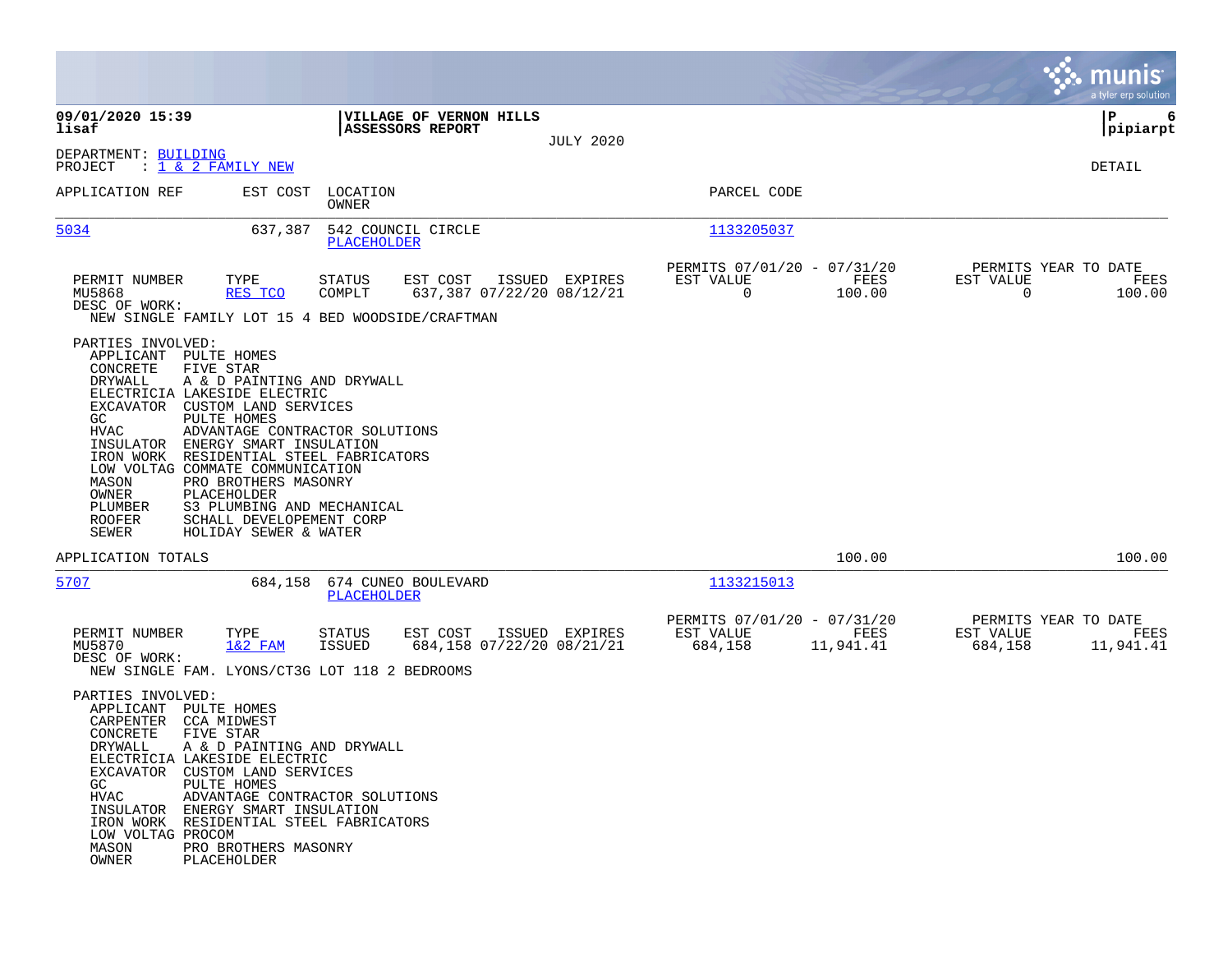|                                                                                                                                                                                                                                                                                                                                                                                                                                                                                                                                                                                                                                                                                       |                                                     |                        | munis<br>a tyler erp solution                                     |
|---------------------------------------------------------------------------------------------------------------------------------------------------------------------------------------------------------------------------------------------------------------------------------------------------------------------------------------------------------------------------------------------------------------------------------------------------------------------------------------------------------------------------------------------------------------------------------------------------------------------------------------------------------------------------------------|-----------------------------------------------------|------------------------|-------------------------------------------------------------------|
| 09/01/2020 15:39<br>VILLAGE OF VERNON HILLS<br>lisaf<br><b>ASSESSORS REPORT</b><br><b>JULY 2020</b>                                                                                                                                                                                                                                                                                                                                                                                                                                                                                                                                                                                   |                                                     |                        | ΙP<br>7<br> pipiarpt                                              |
| DEPARTMENT: BUILDING<br>: 1 & 2 FAMILY NEW<br>PROJECT                                                                                                                                                                                                                                                                                                                                                                                                                                                                                                                                                                                                                                 |                                                     |                        | DETAIL                                                            |
| APPLICATION REF<br>EST COST<br>LOCATION<br>OWNER<br>PLUMBER<br>S3 PLUMBING AND MECHANICAL<br>PAYER<br>PULTE HOMES<br><b>ROOFER</b><br>SCHALL DEVELOPEMENT CORP<br>SEWER<br>HOLIDAY SEWER & WATER                                                                                                                                                                                                                                                                                                                                                                                                                                                                                      | PARCEL CODE                                         |                        |                                                                   |
| APPLICATION TOTALS                                                                                                                                                                                                                                                                                                                                                                                                                                                                                                                                                                                                                                                                    |                                                     | 11,941.41              | 11,941.41                                                         |
| 5783<br>441 WOODLAND CHASE LANE<br>729,500<br>PLACEHOLDER                                                                                                                                                                                                                                                                                                                                                                                                                                                                                                                                                                                                                             | 1516106014                                          |                        |                                                                   |
| PERMIT NUMBER<br>TYPE<br>STATUS<br>EST COST<br>ISSUED EXPIRES<br>MU5924<br>729,500 07/30/20 08/31/21<br>$1&2$ FAM<br>ISSUED<br>DESC OF WORK:<br>NEW SINGLE FAMILY LOT 43 4 BED                                                                                                                                                                                                                                                                                                                                                                                                                                                                                                        | PERMITS 07/01/20 - 07/31/20<br>EST VALUE<br>729,500 | FEES<br>17,334.75      | PERMITS YEAR TO DATE<br>EST VALUE<br>FEES<br>729,500<br>17,334.75 |
| PARTIES INVOLVED:<br>APPLICANT<br>ICON BUILDING GROUP<br>CARPENTER DELTA CARPENTRY CONTRACTORS INC<br>CONCRETE<br>UPLAND CONCRETE<br><b>DRYWALL</b><br>DECICCO PAINTING & DRYWALL<br>ELECTRICIA INDEPENDENT ELECTRIC<br>EXCAVATOR<br>KEVIN WALSH EXCAVATING INC<br>FENCE<br>UNITED RENT A FENCE<br>GC<br>ICON BUILDING GROUP<br>GC<br>ICON BUILDING GROUP<br>TEMPCO HEATING & AIR CONDTIONING COMPANY<br><b>HVAC</b><br>INSULATOR ENERGY SMART INSULATION<br>IRRIGATION INDEPENDENT ELECTRIC<br>MASON<br>NORTHERN ILLINOIS CONSTRUCTION<br>OWNER<br>PLACEHOLDER<br>PLUMBER<br>BASSWOOD MECHANICAL LLC<br><b>ROOFER</b><br>TIM COTE, INC<br><b>SEWER</b><br>KEVIN WALSH EXCAVATING INC |                                                     |                        |                                                                   |
| APPLICATION TOTALS<br>PROJECT TOTALS                                                                                                                                                                                                                                                                                                                                                                                                                                                                                                                                                                                                                                                  | 1,413,658                                           | 17,334.75<br>29,476.16 | 17,334.75<br>1,413,658<br>29,476.16                               |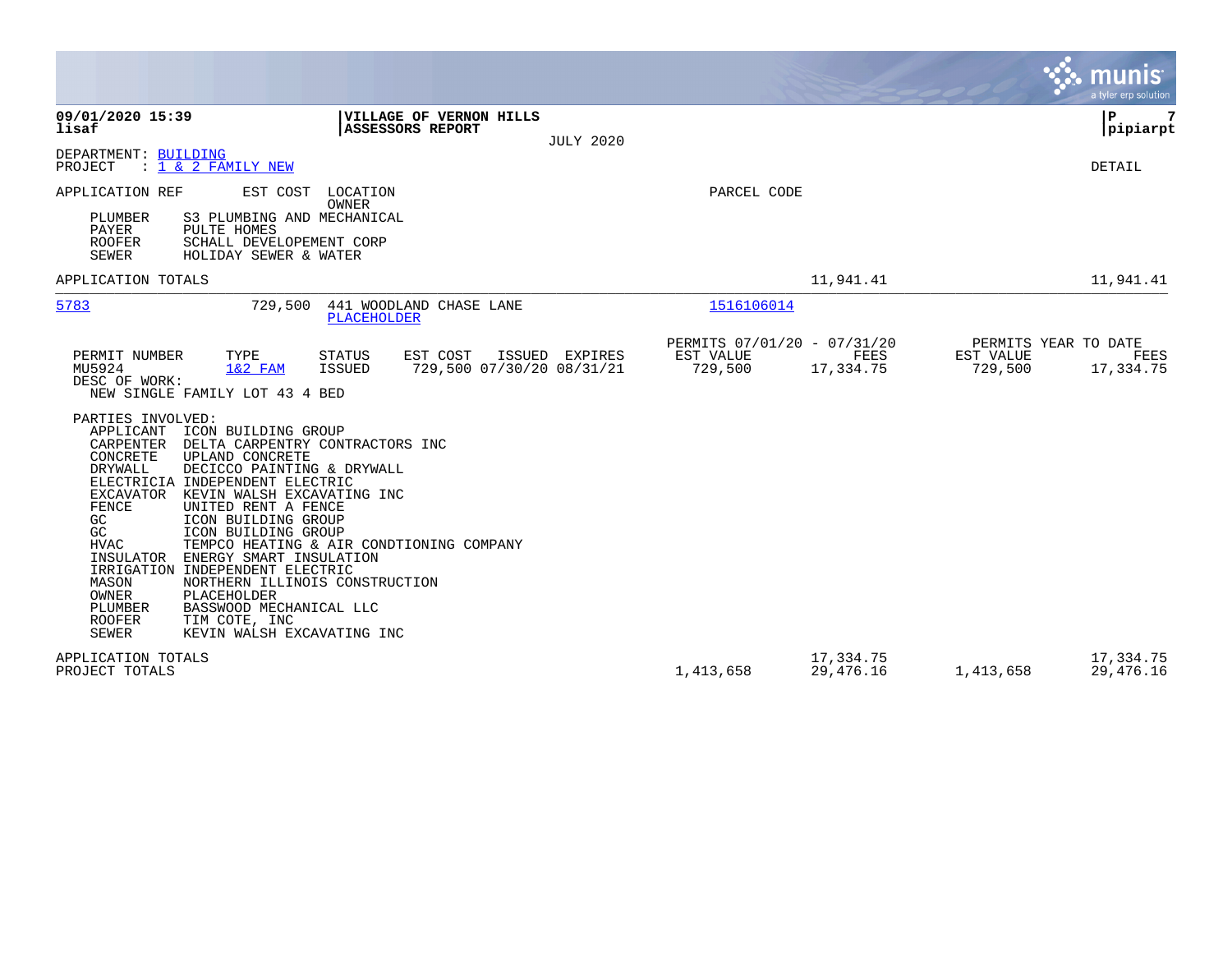|                                                                                                                                                                                                                                                                                                                                                                                                                                                                         |                                                                               |                                                         |             | munis<br>a tyler erp solution                                   |
|-------------------------------------------------------------------------------------------------------------------------------------------------------------------------------------------------------------------------------------------------------------------------------------------------------------------------------------------------------------------------------------------------------------------------------------------------------------------------|-------------------------------------------------------------------------------|---------------------------------------------------------|-------------|-----------------------------------------------------------------|
| 09/01/2020 15:39<br>lisaf                                                                                                                                                                                                                                                                                                                                                                                                                                               | VILLAGE OF VERNON HILLS<br><b>ASSESSORS REPORT</b><br><b>JULY 2020</b>        |                                                         |             | lР<br>8<br> pipiarpt                                            |
| DEPARTMENT: BUILDING<br>PROJECT<br>: COMMERCIAL ALTERATION                                                                                                                                                                                                                                                                                                                                                                                                              |                                                                               |                                                         |             | DETAIL                                                          |
| APPLICATION REF                                                                                                                                                                                                                                                                                                                                                                                                                                                         | EST COST LOCATION<br>OWNER                                                    | PARCEL CODE                                             |             |                                                                 |
| 4393<br>400,000                                                                                                                                                                                                                                                                                                                                                                                                                                                         | 151 EAST TOWNLINE RD<br><b>JAMESON'S</b>                                      | <u>1504109003</u>                                       |             |                                                                 |
| TYPE<br>PERMIT NUMBER<br>MU5806<br>CO NO FEE<br>DESC OF WORK:<br>COMMERCIAL ALTERATIONS - JAMESON'S CHARHOUSE                                                                                                                                                                                                                                                                                                                                                           | STATUS<br>EST COST<br>ISSUED EXPIRES<br>COMPLT<br>400,000 07/09/20 07/09/21   | PERMITS 07/01/20 - 07/31/20<br>EST VALUE<br>$\mathbf 0$ | FEES<br>.00 | PERMITS YEAR TO DATE<br>EST VALUE<br>FEES<br>$\mathbf 0$<br>.00 |
| PARTIES INVOLVED:<br>APPLICANT DXU ARCHITECTS<br>CARPENTER<br>CONTINENTAL PRO SERVICES<br>DRYWALL<br>MASF CONSTRUCTION<br>ELECTRICIA KDS ELECTRIC<br>FIRE SPRIN NOVA FIRE PROTECTION<br>GC.<br>CONTINENTAL PRO SERVICES<br><b>HVAC</b><br>INSULATOR<br>FDI INSULATION INC<br>MASON<br>CONTINENTAL MASONRY<br><b>OCCUPANT</b><br>JAMESON'S<br>JAMESON'S<br>OWNER<br>PLUMBER<br>ACCOMPLISHED J PLUMBING<br>PAYER<br>DXU ARCHITECTS                                        | PERFECT TEMPERATURE CONTROL                                                   |                                                         |             |                                                                 |
| APPLICATION TOTALS                                                                                                                                                                                                                                                                                                                                                                                                                                                      |                                                                               |                                                         | .00         | .00                                                             |
| 4401<br>1,100,000                                                                                                                                                                                                                                                                                                                                                                                                                                                       | 380 NORTH FAIRWAY DR<br>199 LLC ATTN RICHARD WOLDENBERG                       | 1504303109                                              |             |                                                                 |
| PERMIT NUMBER<br>TYPE<br>CO NO FEE<br>MU5786<br>DESC OF WORK:<br>COMMERCIAL ALTERATION                                                                                                                                                                                                                                                                                                                                                                                  | EST COST<br>STATUS<br>ISSUED EXPIRES<br>COMPLT<br>1,100,000 07/07/20 07/07/21 | PERMITS 07/01/20 - 07/31/20<br>EST VALUE<br>$\mathbf 0$ | FEES<br>.00 | PERMITS YEAR TO DATE<br>EST VALUE<br>FEES<br>$\mathbf 0$<br>.00 |
| PARTIES INVOLVED:<br>ALARM<br>SMG SECURITY SYSTEMS<br>APPLICANT<br>MCNELLY SERVICES INC<br>CARPENTER PRIORITY CONSTRUCTION<br>CONCRETE<br>MCNELLY SERVICES INC<br>DRYWALL<br>PRIORITY CONSTRUCTION<br>ELECTRICIA JTM ELECTRICAL<br>FIRE SPRIN USA FIRE PROTECTION<br>GC<br>MCNELLY SERVICES INC<br><b>HVAC</b><br>ASSURANCE HEATING & AIR<br><b>OCCUPANT</b><br>LEARNING RESOURCES<br>OWNER<br>PLUMBER<br>MCNELLY SERVICES INC<br><b>ROOFER</b><br>ALL AMERICAN ROOFING | 199 LLC ATTN RICHARD WOLDENBERG                                               |                                                         |             |                                                                 |
| APPLICATION TOTALS                                                                                                                                                                                                                                                                                                                                                                                                                                                      |                                                                               |                                                         | .00         | .00                                                             |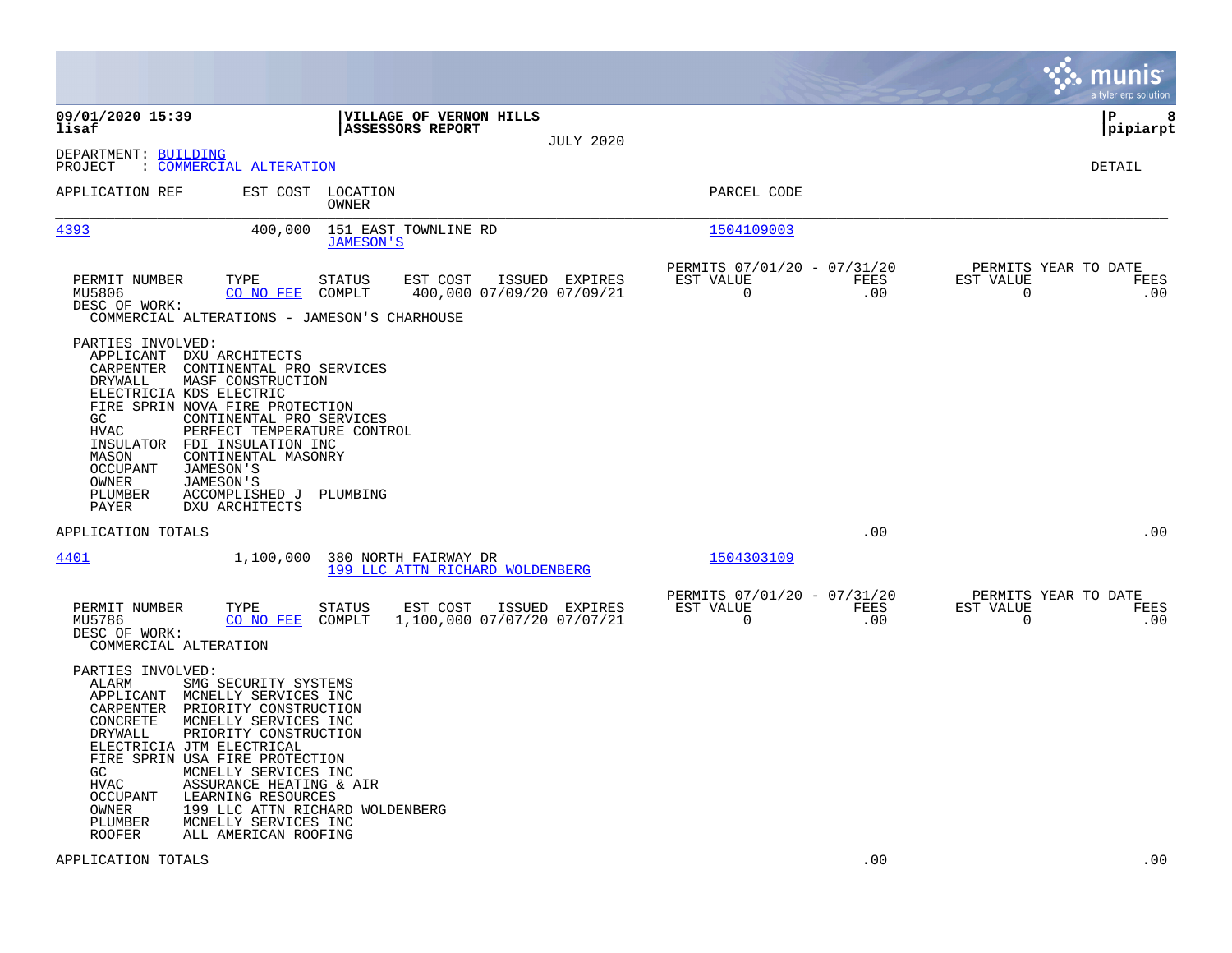|                                                                                                                                                                                                                                                                                                                       |                                                                                   |                                                         | munis<br>a tyler erp solution                                                         |
|-----------------------------------------------------------------------------------------------------------------------------------------------------------------------------------------------------------------------------------------------------------------------------------------------------------------------|-----------------------------------------------------------------------------------|---------------------------------------------------------|---------------------------------------------------------------------------------------|
| 09/01/2020 15:39<br>lisaf                                                                                                                                                                                                                                                                                             | VILLAGE OF VERNON HILLS<br>ASSESSORS REPORT<br><b>JULY 2020</b>                   |                                                         | lР<br>9<br> pipiarpt                                                                  |
| DEPARTMENT: BUILDING<br>PROJECT<br>: COMMERCIAL ALTERATION                                                                                                                                                                                                                                                            |                                                                                   |                                                         | <b>DETAIL</b>                                                                         |
| APPLICATION REF                                                                                                                                                                                                                                                                                                       | EST COST LOCATION<br>OWNER                                                        | PARCEL CODE                                             |                                                                                       |
| 4528<br>1,000,000                                                                                                                                                                                                                                                                                                     | 901 NORTH MILWAUKEE AVENUE 300<br>REGENCY CENTERS                                 | 1134302008                                              |                                                                                       |
| PERMIT NUMBER<br>TYPE<br>CO NO FEE<br>MU5780<br>DESC OF WORK:<br>TENANT IMPROVEMENTS                                                                                                                                                                                                                                  | EST COST<br>STATUS<br>ISSUED EXPIRES<br>COMPLT<br>1,000,000 07/06/20 07/06/21     | PERMITS 07/01/20 - 07/31/20<br>EST VALUE<br>$\mathbf 0$ | PERMITS YEAR TO DATE<br>FEES<br>EST VALUE<br>FEES<br>.00<br>$\mathbf 0$<br>.00        |
| PARTIES INVOLVED:<br>APPLICANT CLARK COMMERCIAL<br>DRYWALL<br>IGS<br>ELECTRICIA RANLIN ELECTRIC SERVICE<br>GC.<br><b>ECKINGER</b><br><b>OCCUPANT</b><br>WEST ELM<br>REGENCY CENTERS<br>OWNER<br>PAYER<br>ECKINGER                                                                                                     |                                                                                   |                                                         |                                                                                       |
| APPLICATION TOTALS                                                                                                                                                                                                                                                                                                    |                                                                                   |                                                         | .00<br>.00                                                                            |
| 4745<br>90,000                                                                                                                                                                                                                                                                                                        | 620 LAKEVIEW PKY<br><b>JAMES R WOLDENBERG</b>                                     | 1504202018                                              |                                                                                       |
| PERMIT NUMBER<br>TYPE<br>MU5875<br>CO NO FEE<br>DESC OF WORK:<br>PLUMBING, LUNCH ROOM, ADD LUNCHROOM WALL                                                                                                                                                                                                             | <b>STATUS</b><br>EST COST<br>ISSUED EXPIRES<br>COMPLT<br>90,000 07/22/20 07/22/21 | PERMITS 07/01/20 - 07/31/20<br>EST VALUE<br>$\mathbf 0$ | PERMITS YEAR TO DATE<br>FEES<br>EST VALUE<br>FEES<br>.00<br>0<br>.00                  |
| PARTIES INVOLVED:<br>APPLICANT RICHARD MANEVAL CONSTRUCTION<br>CARPENTER RICHARD MANEVAL CONSTRUCTION<br>ELECTRICIA LTG ELECTRIC<br>GC<br>RICHARD MANEVAL CONSTRUCTION<br><b>OCCUPANT</b><br>HEATHROW SCIENTIFIC<br>OWNER<br>JAMES R WOLDENBERG<br>RAM MECHANICAL<br>PLUMBER<br>PAYER<br>RICHARD MANEVAL CONSTRUCTION |                                                                                   |                                                         |                                                                                       |
| APPLICATION TOTALS                                                                                                                                                                                                                                                                                                    |                                                                                   |                                                         | .00<br>.00                                                                            |
| 4992<br>54,000                                                                                                                                                                                                                                                                                                        | 875 NORTH MILWAUKEE AVENUE 500<br>REGENCY CENTERS                                 | 1134302008                                              |                                                                                       |
| PERMIT NUMBER<br>TYPE<br>MU5900<br>CO NO FEE<br>DESC OF WORK:<br>COMMERCIAL ALTERATION                                                                                                                                                                                                                                | ISSUED EXPIRES<br>STATUS<br>EST COST<br>COMPLT<br>54,000 07/27/20 07/27/21        | PERMITS 07/01/20 - 07/31/20<br>EST VALUE<br>0           | PERMITS YEAR TO DATE<br><b>FEES</b><br>EST VALUE<br>FEES<br>.00<br>$\mathbf 0$<br>.00 |

PARTIES INVOLVED: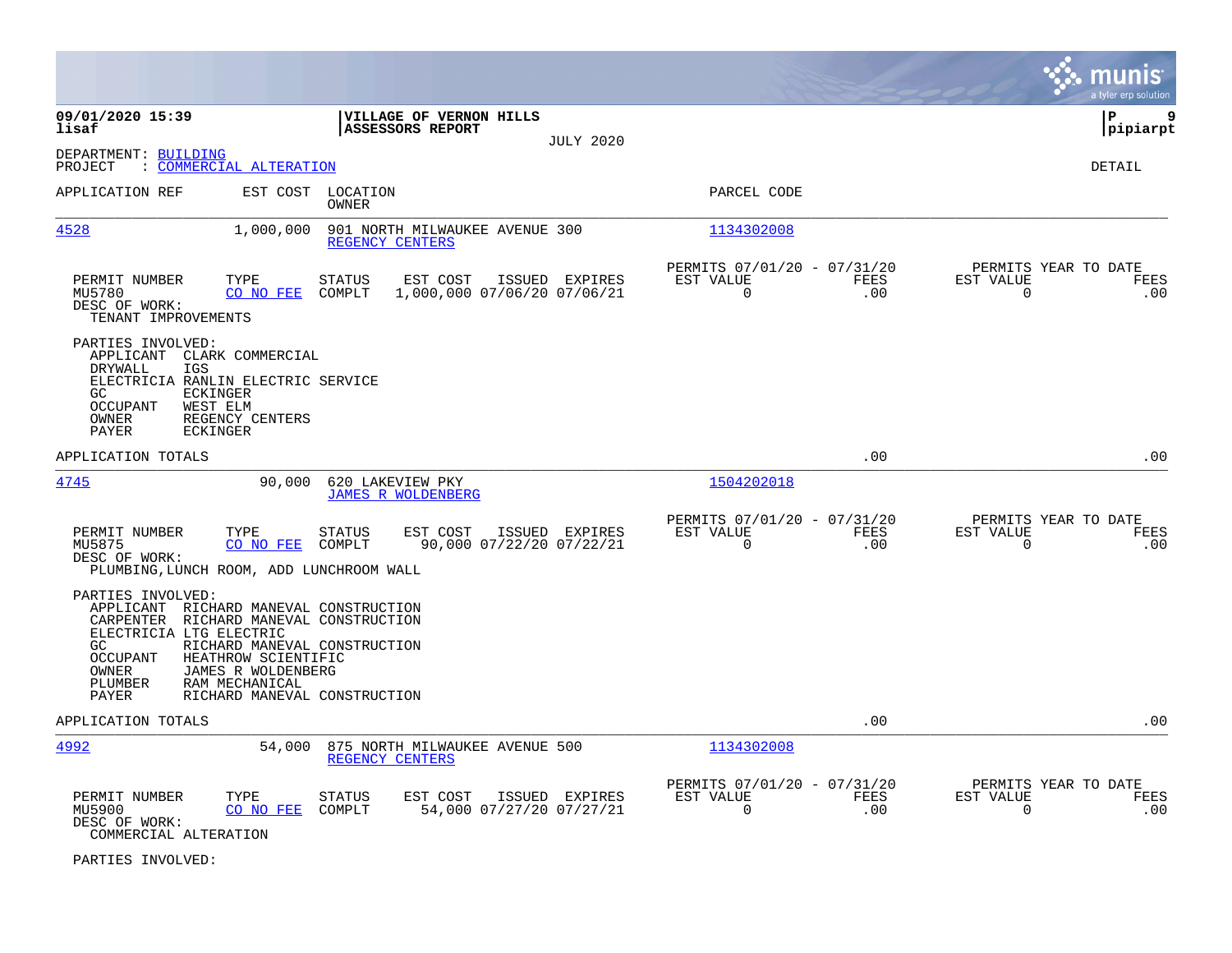|                                                                                                                                                                                                                                                                                                                                                                                                                   |                                                                                      |                                                                         | munis<br>a tyler erp solution                                    |
|-------------------------------------------------------------------------------------------------------------------------------------------------------------------------------------------------------------------------------------------------------------------------------------------------------------------------------------------------------------------------------------------------------------------|--------------------------------------------------------------------------------------|-------------------------------------------------------------------------|------------------------------------------------------------------|
| 09/01/2020 15:39<br>lisaf                                                                                                                                                                                                                                                                                                                                                                                         | VILLAGE OF VERNON HILLS<br><b>ASSESSORS REPORT</b><br><b>JULY 2020</b>               |                                                                         | P<br>10<br> pipiarpt                                             |
| DEPARTMENT: BUILDING<br>PROJECT<br>: COMMERCIAL ALTERATION                                                                                                                                                                                                                                                                                                                                                        |                                                                                      |                                                                         | DETAIL                                                           |
| APPLICATION REF<br>EST COST<br>SYLVESTER BUILDING<br>APPLICANT<br>ELECTRICIA ROBERT MARKS<br>F1 AUDIO<br>GC.<br>F1 AUDIO<br>OCCUPANT<br>OWNER<br>REGENCY CENTERS<br>PLUMBER<br>EPIC PLUMBING<br><b>PAYER</b><br>SYLVESTER BUILDING                                                                                                                                                                                | LOCATION<br>OWNER                                                                    | PARCEL CODE                                                             |                                                                  |
| APPLICATION TOTALS                                                                                                                                                                                                                                                                                                                                                                                                |                                                                                      | .00                                                                     | .00                                                              |
| 5187<br>75,000                                                                                                                                                                                                                                                                                                                                                                                                    | 450 BUNKER COURT 200<br>EAST BUNKER COURT, L.L.C.                                    | 1504202149                                                              |                                                                  |
| PERMIT NUMBER<br>TYPE<br>MU5777<br>CO NO FEE<br>DESC OF WORK:<br>ADDITION OF TWO BATHROOMS                                                                                                                                                                                                                                                                                                                        | <b>STATUS</b><br>EST COST<br>ISSUED<br>EXPIRES<br>COMPLT<br>75,000 07/06/20 07/06/21 | PERMITS 07/01/20 - 07/31/20<br>EST VALUE<br>FEES<br>0<br>.00            | PERMITS YEAR TO DATE<br>EST VALUE<br>FEES<br>0<br>.00            |
| PARTIES INVOLVED:<br>APPLICANT<br>BUILD CORP INC<br>CARPENTER<br>BUILD CORP INC<br>DRYWALL<br>BUILD CORP INC<br>ELECTRICIA GEARY ELECTRIC INC<br>GC<br>BUILD CORP INC<br>HARTWIG PLUMBING AND HEATING<br>HVAC<br>VAN VLISSINGEN & CO<br><b>OCCUPANT</b><br>OWNER<br>EAST BUNKER COURT, L.L.C.<br>PLUMBER<br>HARTWIG PLUMBING AND HEATING                                                                          |                                                                                      |                                                                         |                                                                  |
| APPLICATION TOTALS                                                                                                                                                                                                                                                                                                                                                                                                |                                                                                      | .00                                                                     | .00                                                              |
| 5199<br>200,000                                                                                                                                                                                                                                                                                                                                                                                                   | 860S MILWAUKEE AVE<br>AMERICAN NAT'L BANK & TRUST CO/CHICAGO                         | 1515200079                                                              |                                                                  |
| PERMIT NUMBER<br>TYPE<br>MU5848<br>COM ALT<br>DESC OF WORK:<br>COMMERCIAL ALTERATION                                                                                                                                                                                                                                                                                                                              | STATUS<br>EST COST<br>ISSUED EXPIRES<br>ISSUED<br>200,000 07/17/20 08/28/21          | PERMITS 07/01/20 - 07/31/20<br>EST VALUE<br>FEES<br>200,000<br>2,319.00 | PERMITS YEAR TO DATE<br>EST VALUE<br>FEES<br>200,000<br>2,319.00 |
| PARTIES INVOLVED:<br>APPLICANT ICI INTERNATIONAL CONTRACTORS<br>LAKEWOOD CARPENTRY SERVICES<br>CARPENTER<br>CONCRETE<br>PREMIUM CONCRETE<br>LAKEWOOD CARPENTRY SERVICES<br>DRYWALL<br>ELECTRICIA INTEGRATED ELECTRICAL SERVICES<br>GC.<br>ICI INTERNATIONAL CONTRACTORS<br><b>HVAC</b><br>SYSTEMS MECHANICAL<br>SYSTEMS MECHANICAL<br>INSULATOR<br>MASON<br>A. HORN INC<br><b>OCCUPANT</b><br>WATERWAY GAS & WASH |                                                                                      |                                                                         |                                                                  |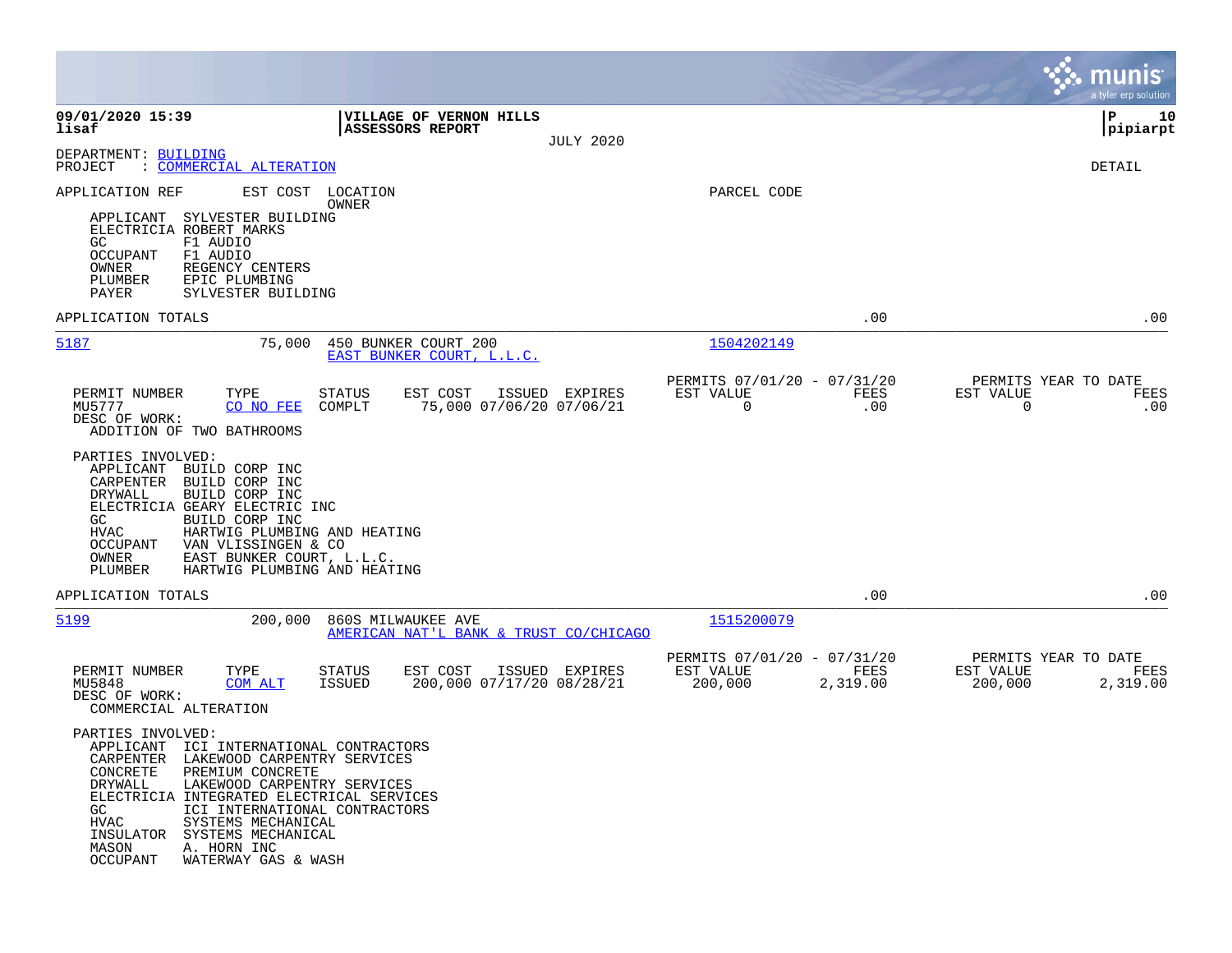|                                                                                                                                                                                                                                                                                                                                                                      |                                                                      | munis<br>a tyler erp solution                                 |
|----------------------------------------------------------------------------------------------------------------------------------------------------------------------------------------------------------------------------------------------------------------------------------------------------------------------------------------------------------------------|----------------------------------------------------------------------|---------------------------------------------------------------|
| 09/01/2020 15:39<br>VILLAGE OF VERNON HILLS<br>lisaf<br><b>ASSESSORS REPORT</b><br><b>JULY 2020</b>                                                                                                                                                                                                                                                                  |                                                                      | l P<br>11<br> pipiarpt                                        |
| DEPARTMENT: BUILDING<br>PROJECT<br>: COMMERCIAL ALTERATION                                                                                                                                                                                                                                                                                                           |                                                                      | DETAIL                                                        |
| APPLICATION REF<br>EST COST LOCATION<br>OWNER                                                                                                                                                                                                                                                                                                                        | PARCEL CODE                                                          |                                                               |
| OWNER<br>AMERICAN NAT'L BANK & TRUST CO/CHICAGO<br>PLUMBER<br>MVP PLUMBING CORP<br><b>ROOFER</b><br>METAL MASTER ARCHITECTURAL SHEET METAL I                                                                                                                                                                                                                         |                                                                      |                                                               |
| APPLICATION TOTALS                                                                                                                                                                                                                                                                                                                                                   | 2,319.00                                                             | 2,319.00                                                      |
| 5278<br>133,291<br>616 ATRIUM DR 400<br>EOUITRUST LIFE INSURANCE COMPANY                                                                                                                                                                                                                                                                                             | 1505202027                                                           |                                                               |
| TYPE<br>STATUS<br>EST COST<br>ISSUED EXPIRES<br>PERMIT NUMBER<br>MU5893<br>COMPLT<br>133,291 07/24/20 07/24/21<br>CO NO FEE<br>DESC OF WORK:<br>COMMERCIAL ALTERATION                                                                                                                                                                                                | PERMITS 07/01/20 - 07/31/20<br>EST VALUE<br>FEES<br>0<br>.00         | PERMITS YEAR TO DATE<br>EST VALUE<br>FEES<br>0<br>.00         |
| PARTIES INVOLVED:<br>ALARM<br>BATTAGLIA INDUSTRIES<br>APPLICANT<br>ARCO/MURRAY NATIONAL CONSTRUCTION<br>ELECTRICIA BATTAGLIA INDUSTRIES<br>GC.<br>ARCO/MURRAY NATIONAL CONSTRUCTION<br><b>HVAC</b><br>BATTAGLIA INDUSTRIES<br>EOUITRUST LIFE INSURANCE COMPANY<br>OWNER<br>PLUMBER<br>PRAIRIE PLUMBING<br><b>PAYER</b><br>ARCO/MURRAY NATIONAL CONSTRUCTION          |                                                                      |                                                               |
| APPLICATION TOTALS                                                                                                                                                                                                                                                                                                                                                   | .00                                                                  | .00                                                           |
| 5537<br>17,000<br>145 NORTH MILWAUKEE AVE 6020<br>HCP HB2 PARK @ VERNON HILLS LLC                                                                                                                                                                                                                                                                                    | 1503301025                                                           |                                                               |
| PERMIT NUMBER<br>TYPE<br>STATUS<br>EST COST<br>ISSUED EXPIRES<br>17,000 07/23/20 07/23/21<br>MU5892<br>COM ALT<br><b>ISSUED</b><br>DESC OF WORK:<br>TENANT ALTERATION UNIT 6020 TYPE C                                                                                                                                                                               | PERMITS 07/01/20 - 07/31/20<br>FEES<br>EST VALUE<br>17,000<br>170.00 | PERMITS YEAR TO DATE<br>EST VALUE<br>FEES<br>17,000<br>170.00 |
| PARTIES INVOLVED:<br>APPLICANT<br>CONSTRUCTION MANAGEMENT ASSOC<br>CARPENTER<br>CONSTRUCTION MANAGEMENT ASSOC<br>ELECTRICIA OMEGA ELECTRICAL SERVICE INC<br>GC<br>CONSTRUCTION MANAGEMENT ASSOC<br><b>OCCUPANT</b><br>BROOKDALE OF VERNON HILLS<br>OWNER<br>HCP HB2 PARK @ VERNON HILLS LLC<br>PLUMBER<br>KGV PLUMBING INC<br>PAYER<br>CONSTRUCTION MANAGEMENT ASSOC |                                                                      |                                                               |
| APPLICATION TOTALS                                                                                                                                                                                                                                                                                                                                                   | 170.00                                                               | 170.00                                                        |
| 5538<br>15,000<br>145 NORTH MILWAUKEE AVE 2025<br>HCP HB2 PARK @ VERNON HILLS LLC                                                                                                                                                                                                                                                                                    | 1503301025                                                           |                                                               |
|                                                                                                                                                                                                                                                                                                                                                                      | PERMITS 07/01/20 - 07/31/20                                          | PERMITS YEAR TO DATE                                          |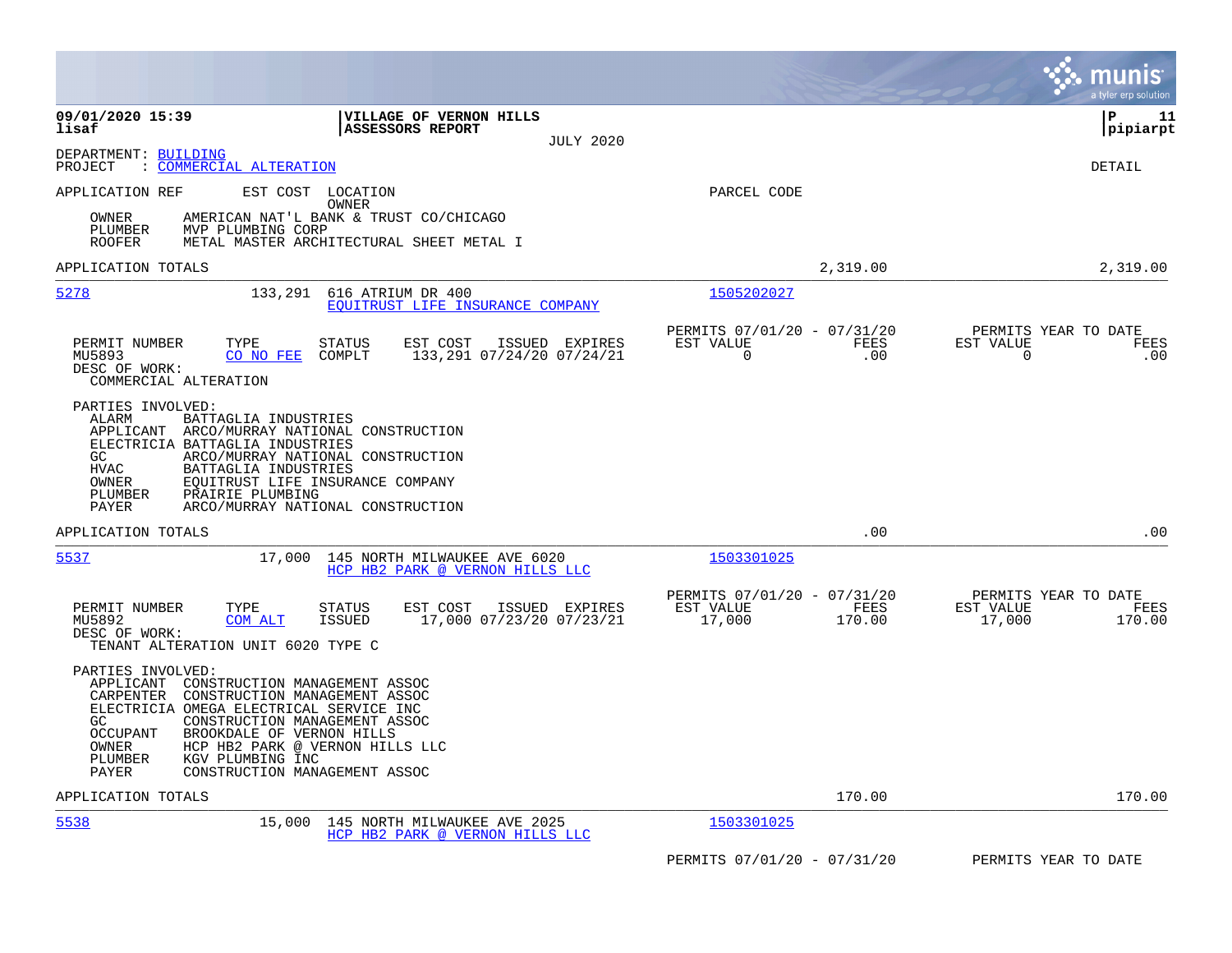|                                                                                                                                              |                                                                                                                                                                                                                      |                         |                                                           |                                            |                                                    |                |                     | munıs <sup>.</sup><br>a tyler erp solution    |
|----------------------------------------------------------------------------------------------------------------------------------------------|----------------------------------------------------------------------------------------------------------------------------------------------------------------------------------------------------------------------|-------------------------|-----------------------------------------------------------|--------------------------------------------|----------------------------------------------------|----------------|---------------------|-----------------------------------------------|
| 09/01/2020 15:39<br>lisaf                                                                                                                    |                                                                                                                                                                                                                      |                         | <b>VILLAGE OF VERNON HILLS</b><br><b>ASSESSORS REPORT</b> |                                            |                                                    |                |                     | l P<br>12                                     |
| PERMIT NUMBER                                                                                                                                | TYPE                                                                                                                                                                                                                 | <b>STATUS</b>           | EST COST                                                  | ISSUED EXPIRES<br><b>JULY 2020</b>         | EST VALUE                                          | FEES           | EST VALUE           | pipiarpt<br>FEES                              |
| DEPARTMENT: BUILDING<br>PROJECT                                                                                                              | : COMMERCIAL ALTERATION                                                                                                                                                                                              |                         |                                                           |                                            |                                                    |                |                     | DETAIL                                        |
| APPLICATION REF                                                                                                                              |                                                                                                                                                                                                                      | EST COST LOCATION       |                                                           |                                            | PARCEL CODE                                        |                |                     |                                               |
| MU5887<br>DESC OF WORK:<br>TENANT ALTERATION UNIT 2025 TYPE B                                                                                | COM ALT                                                                                                                                                                                                              | OWNER<br><b>ISSUED</b>  |                                                           | 15,000 07/23/20 07/23/21                   | 15,000                                             | 150.00         | 15,000              | 150.00                                        |
| PARTIES INVOLVED:<br>APPLICANT<br>CARPENTER<br>ELECTRICIA OMEGA ELECTRICAL SERVICE INC<br><b>GC</b><br>OCCUPANT<br>OWNER<br>PLUMBER<br>PAYER | CONSTRUCTION MANAGEMENT ASSOC<br>CONSTRUCTION MANAGEMENT ASSOC<br>CONSTRUCTION MANAGEMENT ASSOC<br>BROOKDALE OF VERNON HILLS<br>HCP HB2 PARK @ VERNON HILLS LLC<br>KGV PLUMBING INC<br>CONSTRUCTION MANAGEMENT ASSOC |                         |                                                           |                                            |                                                    |                |                     |                                               |
| APPLICATION TOTALS                                                                                                                           |                                                                                                                                                                                                                      |                         |                                                           |                                            |                                                    | 150.00         |                     | 150.00                                        |
| <u>5539</u>                                                                                                                                  | 15,000                                                                                                                                                                                                               |                         | 145 NORTH MILWAUKEE AVE 3023                              | HCP HB2 PARK @ VERNON HILLS LLC            | 1503301025                                         |                |                     |                                               |
| PERMIT NUMBER<br>MU5886<br>DESC OF WORK:<br>TENANT ALTERATION UNIT 3023 TYPE A                                                               | TYPE<br>COM ALT                                                                                                                                                                                                      | <b>STATUS</b><br>ISSUED | EST COST                                                  | ISSUED EXPIRES<br>15,000 07/23/20 07/23/21 | PERMITS 07/01/20 - 07/31/20<br>EST VALUE<br>15,000 | FEES<br>150.00 | EST VALUE<br>15,000 | PERMITS YEAR TO DATE<br><b>FEES</b><br>150.00 |
| PARTIES INVOLVED:<br>APPLICANT<br>CARPENTER<br>ELECTRICIA OMEGA ELECTRICAL SERVICE INC<br>GC<br>OCCUPANT<br>OWNER<br>PLUMBER<br>PAYER        | CONSTRUCTION MANAGEMENT ASSOC<br>CONSTRUCTION MANAGEMENT ASSOC<br>CONSTRUCTION MANAGEMENT ASSOC<br>BROOKDALE OF VERNON HILLS<br>HCP HB2 PARK @ VERNON HILLS LLC<br>KGV PLUMBING INC<br>CONSTRUCTION MANAGEMENT ASSOC |                         |                                                           |                                            |                                                    |                |                     |                                               |
| APPLICATION TOTALS                                                                                                                           |                                                                                                                                                                                                                      |                         |                                                           |                                            |                                                    | 150.00         |                     | 150.00                                        |
| 5540                                                                                                                                         | 15,000                                                                                                                                                                                                               |                         | 145 NORTH MILWAUKEE AVE 6022                              | HCP HB2 PARK @ VERNON HILLS LLC            | 1503301025                                         |                |                     |                                               |
| PERMIT NUMBER<br>MU5891<br>DESC OF WORK:<br>TENANT ALTERATION UNIT 6022 TYPE A                                                               | TYPE<br>COM ALT                                                                                                                                                                                                      | STATUS<br><b>ISSUED</b> | EST COST                                                  | ISSUED EXPIRES<br>15,000 07/23/20 07/23/21 | PERMITS 07/01/20 - 07/31/20<br>EST VALUE<br>15,000 | FEES<br>150.00 | EST VALUE<br>15,000 | PERMITS YEAR TO DATE<br>FEES<br>150.00        |
| PARTIES INVOLVED:<br>APPLICANT<br><b>GC</b><br>OCCUPANT<br>OWNER                                                                             | CONSTRUCTION MANAGEMENT ASSOC<br>CONSTRUCTION MANAGEMENT ASSOC<br>BROOKDALE OF VERNON HILLS<br>HCP HB2 PARK @ VERNON HILLS LLC                                                                                       |                         |                                                           |                                            |                                                    |                |                     |                                               |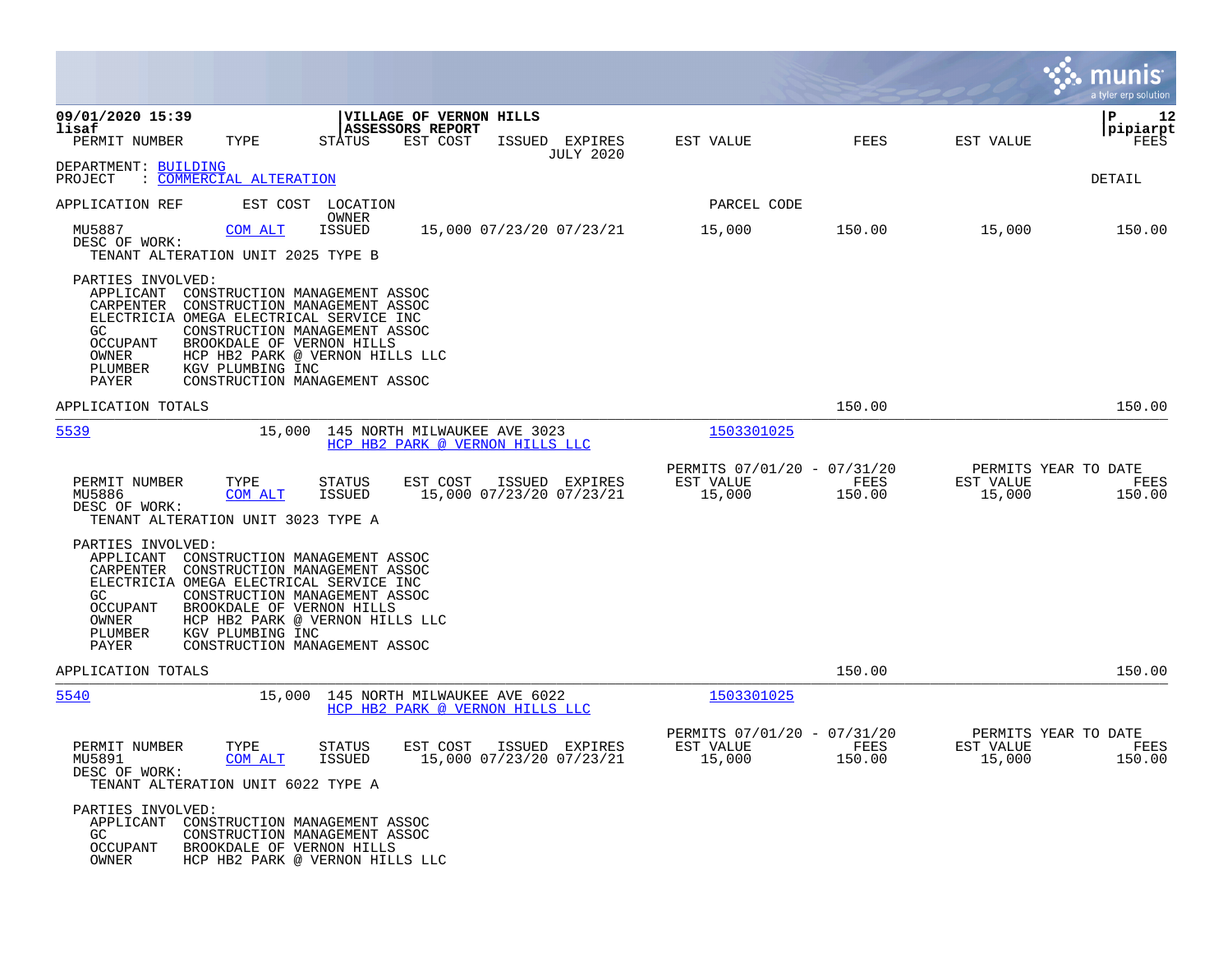|                                                                                                                                                                                                                                                                                                                                    |                                                                         | munis<br>a tyler erp solution                                    |
|------------------------------------------------------------------------------------------------------------------------------------------------------------------------------------------------------------------------------------------------------------------------------------------------------------------------------------|-------------------------------------------------------------------------|------------------------------------------------------------------|
| 09/01/2020 15:39<br><b>VILLAGE OF VERNON HILLS</b><br><b>ASSESSORS REPORT</b><br>lisaf<br><b>JULY 2020</b>                                                                                                                                                                                                                         |                                                                         | ΙP<br>13<br> pipiarpt                                            |
| DEPARTMENT: BUILDING<br>COMMERCIAL ALTERATION<br>PROJECT<br>$\ddot{\cdot}$                                                                                                                                                                                                                                                         |                                                                         | DETAIL                                                           |
| EST COST LOCATION<br>APPLICATION REF<br><b>OWNER</b>                                                                                                                                                                                                                                                                               | PARCEL CODE                                                             |                                                                  |
| <b>PAYER</b><br>CONSTRUCTION MANAGEMENT ASSOC                                                                                                                                                                                                                                                                                      |                                                                         |                                                                  |
| APPLICATION TOTALS                                                                                                                                                                                                                                                                                                                 | 150.00                                                                  | 150.00                                                           |
| 5541<br>145 NORTH MILWAUKEE AVE 4027<br>15,000<br>HCP HB2 PARK @ VERNON HILLS LLC                                                                                                                                                                                                                                                  | 1503301025                                                              |                                                                  |
| PERMIT NUMBER<br>TYPE<br><b>STATUS</b><br>EST COST<br>ISSUED EXPIRES<br>MU5888<br>15,000 07/23/20 07/23/21<br>COM ALT<br><b>ISSUED</b><br>DESC OF WORK:<br>TENANT ALTERATION UNIT 4027 TYPE A                                                                                                                                      | PERMITS 07/01/20 - 07/31/20<br>EST VALUE<br>FEES<br>15,000<br>150.00    | PERMITS YEAR TO DATE<br>EST VALUE<br>FEES<br>15,000<br>150.00    |
| PARTIES INVOLVED:<br>APPLICANT<br>CONSTRUCTION MANAGEMENT ASSOC<br>GC.<br>CONSTRUCTION MANAGEMENT ASSOC<br><b>OCCUPANT</b><br>BROOKDALE OF VERNON HILLS<br>OWNER<br>HCP HB2 PARK @ VERNON HILLS LLC<br>PAYER<br>CONSTRUCTION MANAGEMENT ASSOC                                                                                      |                                                                         |                                                                  |
| APPLICATION TOTALS                                                                                                                                                                                                                                                                                                                 | 150.00                                                                  | 150.00                                                           |
| 5668<br>80,000<br>175 EAST HAWTHORN PKY 100<br>JEROME H MEYER & CO                                                                                                                                                                                                                                                                 | 1133303003                                                              |                                                                  |
| PERMIT NUMBER<br>TYPE<br><b>STATUS</b><br>EST COST<br>ISSUED EXPIRES<br>80,000 07/09/20 08/26/21<br>MU5805<br><b>ISSUED</b><br>COM ALT<br>DESC OF WORK:<br>INTERIOR BUILD OUT                                                                                                                                                      | PERMITS 07/01/20 - 07/31/20<br>EST VALUE<br>FEES<br>80,000<br>1,000.00  | PERMITS YEAR TO DATE<br>EST VALUE<br>FEES<br>80,000<br>1,000.00  |
| PARTIES INVOLVED:<br>ALARM<br>SHORT CIRCUIT<br>CARPENTER<br>ICD CONSTRUCTION<br>DRYWALL<br>ICD<br>CONSTRUCTION<br>ELECTRICIA ICD CONSTRUCTION<br>ICD CONSTRUCTION<br>GC.<br><b>HVAC</b><br>M&E HEATING/COOLING<br>REPUBLIC BANK<br>OCCUPANT<br>OWNER<br>JEROME H MEYER & CO<br>CRS INDUSTRIES<br>PLUMBER<br>REPUBLIC BANK<br>PAYER |                                                                         |                                                                  |
| APPLICATION TOTALS                                                                                                                                                                                                                                                                                                                 | 1,000.00                                                                | 1,000.00                                                         |
| 5796<br>200,000<br>560 BUNKER CT 100<br>CONTINENTAL EXECUTIVE PARKE, LLC                                                                                                                                                                                                                                                           | 1504202144                                                              |                                                                  |
| PERMIT NUMBER<br>TYPE<br><b>STATUS</b><br>EST COST<br>ISSUED EXPIRES<br>200,000 07/28/20 08/13/21<br>MU5907<br><b>COM ALT</b><br><b>ISSUED</b><br>DESC OF WORK:                                                                                                                                                                    | PERMITS 07/01/20 - 07/31/20<br>EST VALUE<br>FEES<br>200,000<br>2,200.00 | PERMITS YEAR TO DATE<br>EST VALUE<br>FEES<br>200,000<br>2,200.00 |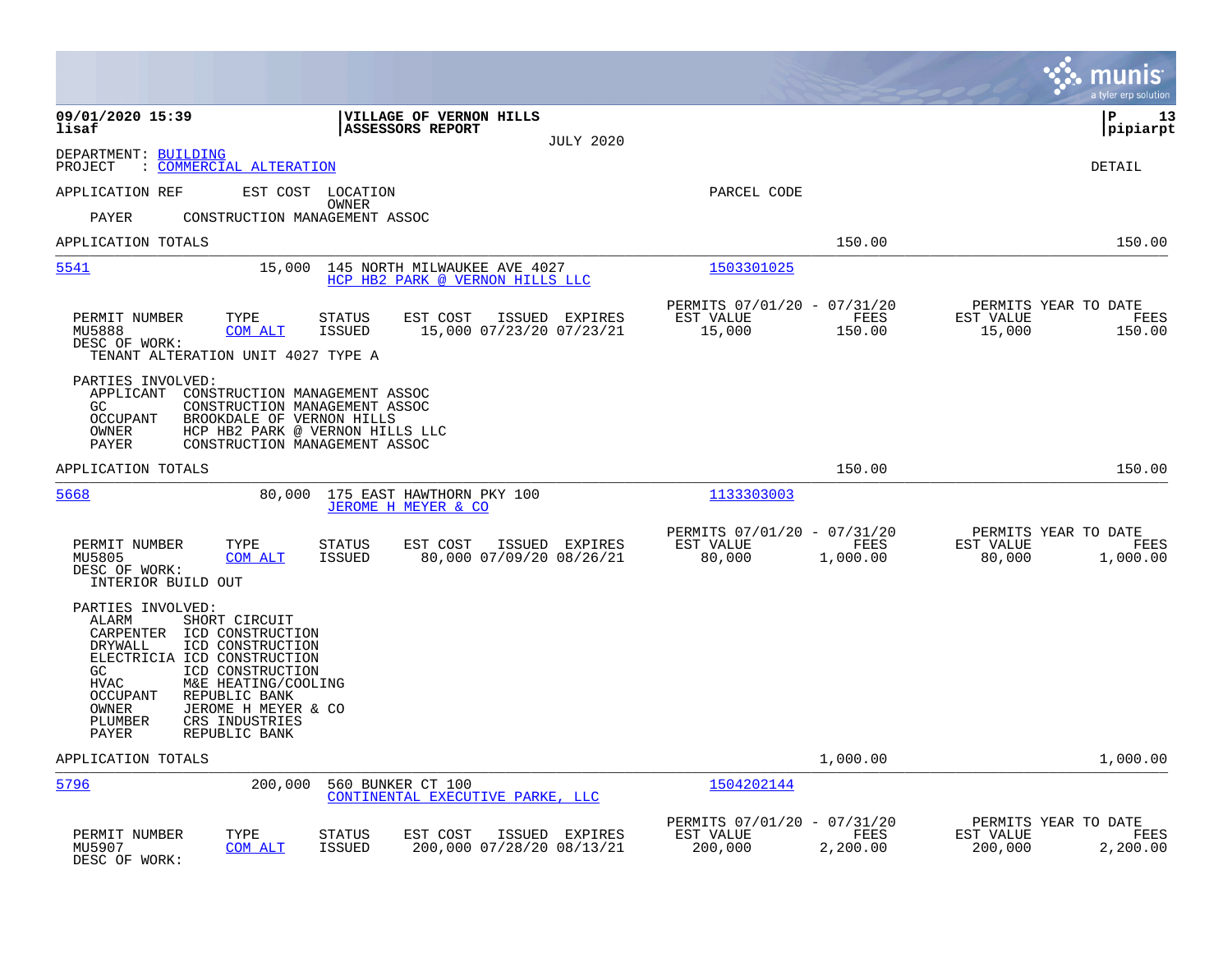|                                                                                                                                                                                                                                                                                                                                                                                                  |                  |                                 | <b>munis</b><br>a tyler erp solution |
|--------------------------------------------------------------------------------------------------------------------------------------------------------------------------------------------------------------------------------------------------------------------------------------------------------------------------------------------------------------------------------------------------|------------------|---------------------------------|--------------------------------------|
| 09/01/2020 15:39<br>VILLAGE OF VERNON HILLS<br>lisaf<br>ASSESSORS REPORT<br>COMMERCIAL ALTERATION                                                                                                                                                                                                                                                                                                |                  |                                 | P<br>14<br>pipiarpt                  |
| DEPARTMENT: BUILDING<br>PROJECT<br>: COMMERCIAL ALTERATION                                                                                                                                                                                                                                                                                                                                       | <b>JULY 2020</b> |                                 | DETAIL                               |
| APPLICATION REF<br>EST COST<br>LOCATION<br>OWNER<br>PARTIES INVOLVED:<br>APPLICANT<br>SONG OKUNO CONSTRUCTION<br>DRYWALL<br>SONG OKUNO CONSTRUCTION<br>ELECTRICIA T.A.G. ELECTRIC<br>GC<br>SONG OKUNO CONSTRUCTION<br>HVAC<br>SONG OKUNO CONSTRUCTION<br><b>OCCUPANT</b><br>NUWAVE<br>OWNER<br>CONTINENTAL EXECUTIVE PARKE, LLC<br>PLUMBER<br>SSE MECHANICAL<br>PAYER<br>SONG OKUNO CONSTRUCTION | PARCEL CODE      |                                 |                                      |
| APPLICATION TOTALS<br>PROJECT TOTALS                                                                                                                                                                                                                                                                                                                                                             | 557,000          | 2,200.00<br>6,289.00<br>557,000 | 2,200.00<br>6,289.00                 |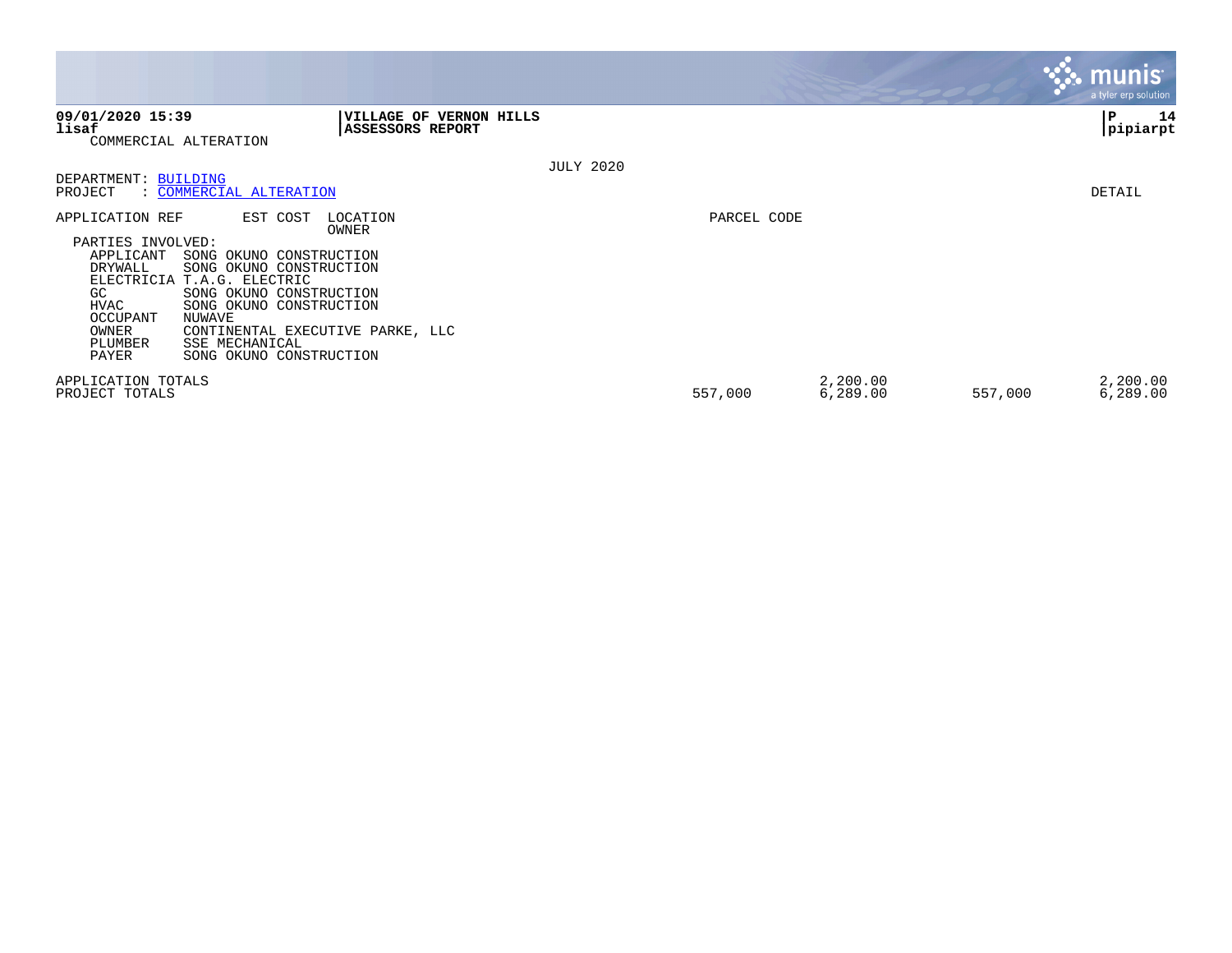|                                                                                                                                                                                                |                                                                                                                                                                                                                                                                                                      |                         |                                                |                  |                                                         |                  |                                               | <b>munis</b><br>a tyler erp solution |
|------------------------------------------------------------------------------------------------------------------------------------------------------------------------------------------------|------------------------------------------------------------------------------------------------------------------------------------------------------------------------------------------------------------------------------------------------------------------------------------------------------|-------------------------|------------------------------------------------|------------------|---------------------------------------------------------|------------------|-----------------------------------------------|--------------------------------------|
| 09/01/2020 15:39<br>lisaf                                                                                                                                                                      |                                                                                                                                                                                                                                                                                                      |                         | VILLAGE OF VERNON HILLS<br>ASSESSORS REPORT    | <b>JULY 2020</b> |                                                         |                  |                                               | 15<br>ΙP<br> pipiarpt                |
| DEPARTMENT: BUILDING<br>PROJECT                                                                                                                                                                | : 1 & 2 FAMILY ADDITION                                                                                                                                                                                                                                                                              |                         |                                                |                  |                                                         |                  |                                               | DETAIL                               |
| APPLICATION REF                                                                                                                                                                                | EST COST                                                                                                                                                                                                                                                                                             | LOCATION<br>OWNER       |                                                |                  | PARCEL CODE                                             |                  |                                               |                                      |
| 5632                                                                                                                                                                                           | 94,000                                                                                                                                                                                                                                                                                               |                         | 1634 LAKE CHARLES DR<br>YIHONG OIU & YI GAO    |                  | 1128302035                                              |                  |                                               |                                      |
| PERMIT NUMBER<br>MU5754<br>DESC OF WORK:                                                                                                                                                       | TYPE<br><b>SF ADDT</b><br>2 STORY SUNROOM & WORK OUT ROOM                                                                                                                                                                                                                                            | STATUS<br><b>ISSUED</b> | EST COST<br>ISSUED<br>94,000 07/01/20 07/23/21 | EXPIRES          | PERMITS 07/01/20 - 07/31/20<br>EST VALUE<br>$\mathbf 0$ | FEES<br>940.00   | PERMITS YEAR TO DATE<br>EST VALUE<br>$\Omega$ | FEES<br>940.00                       |
| PARTIES INVOLVED:<br>APPLICANT<br>CARPENTER<br>CONCRETE<br>DRYWALL<br><b>ELECTRICIA</b><br><b>EXCAVATOR</b><br><b>FENCE</b><br>GC<br><b>HVAC</b><br>MASON<br>OWNER<br>PLUMBER<br><b>ROOFER</b> | FIDELITY BUILDERS INC<br>KON.AD CUSTOM CAERP<br>RSS CONCRETE<br>610 DRYWALL & TAPIICKE<br>INDEPENDENT ELECTRIC<br>LEVERNIER ENTERPRISES<br>CUT RITE<br>FIDELITY BUILDERS INC<br>AIR RITE HEATING & COOLING<br>AA CONSTRUCTION<br>YIHONG QIU & YI GAO<br>CHAMBERLIN PLUMBING<br>CEDAR ROOFING COMPANY |                         |                                                |                  |                                                         |                  |                                               |                                      |
| APPLICATION TOTALS<br>PROJECT TOTALS                                                                                                                                                           |                                                                                                                                                                                                                                                                                                      |                         |                                                |                  | 0                                                       | 940.00<br>940.00 | $\Omega$                                      | 940.00<br>940.00                     |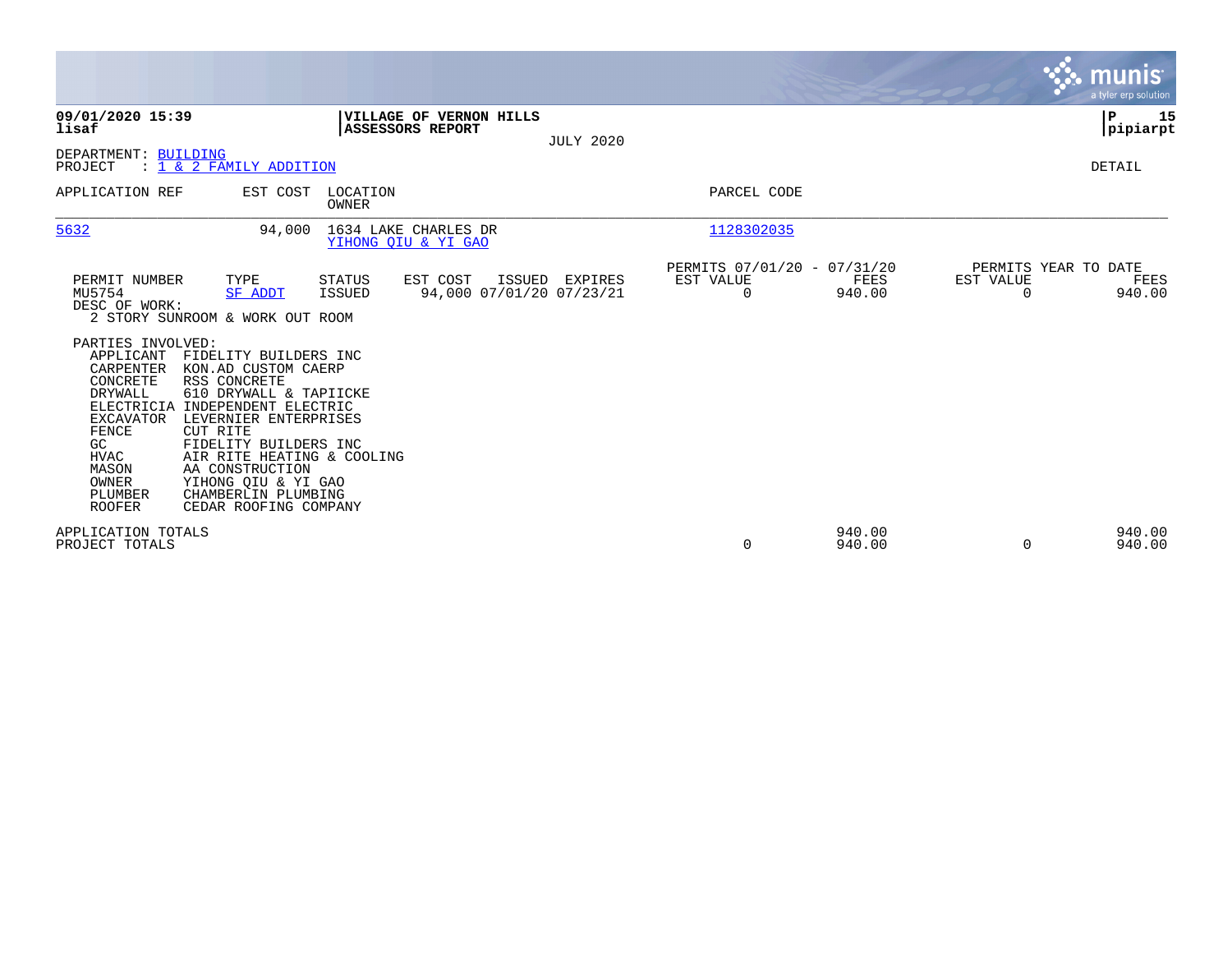|                                                                                   |                                                                                                                                                  |                                            |                                             |                  |                                                         |                |                                                     | munis<br>a tyler erp solution |
|-----------------------------------------------------------------------------------|--------------------------------------------------------------------------------------------------------------------------------------------------|--------------------------------------------|---------------------------------------------|------------------|---------------------------------------------------------|----------------|-----------------------------------------------------|-------------------------------|
| 09/01/2020 15:39<br>lisaf                                                         |                                                                                                                                                  |                                            | VILLAGE OF VERNON HILLS<br>ASSESSORS REPORT | <b>JULY 2020</b> |                                                         |                |                                                     | P<br>16<br> pipiarpt          |
| DEPARTMENT: BUILDING<br>$\colon$ AC/FURNACE<br>PROJECT                            |                                                                                                                                                  |                                            |                                             |                  |                                                         |                |                                                     | DETAIL                        |
| APPLICATION REF                                                                   | EST COST                                                                                                                                         | LOCATION<br>OWNER                          |                                             |                  | PARCEL CODE                                             |                |                                                     |                               |
| 5710                                                                              | 11,812                                                                                                                                           | 212 PONTIAC LN                             | JEFFERY & MICHELLE L CHANG                  |                  | 1506407007                                              |                |                                                     |                               |
| PERMIT NUMBER<br>MU5760<br>DESC OF WORK:<br>CONDENSOR                             | TYPE<br><b>AC/FURN</b>                                                                                                                           | <b>STATUS</b><br>COMPLT                    | EST COST<br>11,812 07/01/20 07/17/21        | ISSUED EXPIRES   | PERMITS 07/01/20 - 07/31/20<br>EST VALUE<br>$\mathbf 0$ | FEES<br>118.20 | PERMITS YEAR TO DATE<br>EST VALUE<br>$\overline{0}$ | FEES<br>118.20                |
| PARTIES INVOLVED:<br>APPLICANT<br>GC<br>OWNER<br>PAYER                            | ALLIED AIR CONDITIONING & HEATING<br>ALLIED AIR CONDITIONING & HEATING<br>JEFFERY & MICHELLE L CHANG<br>ALLIED AIR CONDITIONING & HEATING        |                                            |                                             |                  |                                                         |                |                                                     |                               |
| APPLICATION TOTALS                                                                |                                                                                                                                                  |                                            |                                             |                  |                                                         | 118.20         |                                                     | 118.20                        |
| 5722                                                                              |                                                                                                                                                  | 3,000 355 ASHWOOD CT<br><b>PLACEHOLDER</b> |                                             |                  | 1505429095                                              |                |                                                     |                               |
| PERMIT NUMBER<br>MU5768<br>DESC OF WORK:<br>AC ONLY                               | TYPE<br><b>AC/FURN</b>                                                                                                                           | <b>STATUS</b><br>ISSUED                    | EST COST<br>3,000 07/01/20 07/01/21         | ISSUED EXPIRES   | PERMITS 07/01/20 - 07/31/20<br>EST VALUE<br>$\mathbf 0$ | FEES<br>50.00  | PERMITS YEAR TO DATE<br>EST VALUE<br>0              | FEES<br>50.00                 |
| PARTIES INVOLVED:<br>APPLICANT<br>GC<br><b>HVAC</b><br>OWNER<br>PAYER             | GREEN AIR CARE<br>GREEN AIR CARE<br>GREEN AIR CARE<br>PLACEHOLDER<br>GREEN AIR CARE                                                              |                                            |                                             |                  |                                                         |                |                                                     |                               |
| APPLICATION TOTALS                                                                |                                                                                                                                                  |                                            |                                             |                  |                                                         | 50.00          |                                                     | 50.00                         |
| 5729                                                                              | 3,623                                                                                                                                            | 1315 CROMWELL CT<br><b>SCHOENLY</b>        |                                             |                  | 1133101281                                              |                |                                                     |                               |
| PERMIT NUMBER<br>MU5778<br>DESC OF WORK:<br>CONDENSOR REPLACEMENT                 | TYPE<br>AC/FURN                                                                                                                                  | <b>STATUS</b><br>COMPLT                    | EST COST<br>3,623 07/06/20 07/14/21         | ISSUED EXPIRES   | PERMITS 07/01/20 - 07/31/20<br>EST VALUE<br>$\mathbf 0$ | FEES<br>50.00  | PERMITS YEAR TO DATE<br>EST VALUE<br>$\overline{0}$ | FEES<br>50.00                 |
| PARTIES INVOLVED:<br>APPLICANT<br>GC<br><b>HVAC</b><br>SCHOENLY<br>OWNER<br>PAYER | ALLIED AIR CONDITIONING & HEATING<br>ALLIED AIR CONDITIONING & HEATING<br>ALLIED AIR CONDITIONING & HEATING<br>ALLIED AIR CONDITIONING & HEATING |                                            |                                             |                  |                                                         |                |                                                     |                               |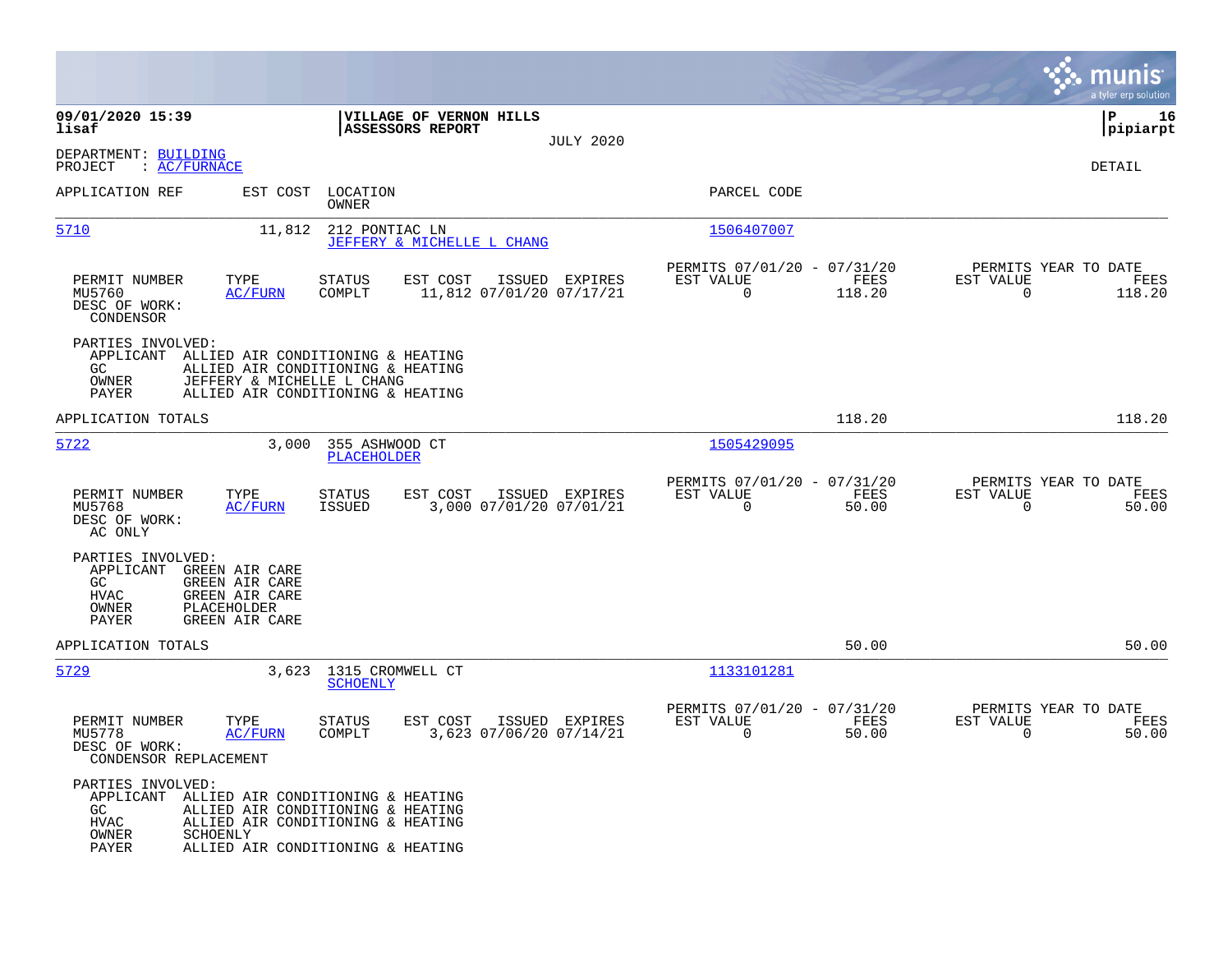|                                                                                                                                              |                                                                                          |                                                                           | munis<br>a tyler erp solution                                      |
|----------------------------------------------------------------------------------------------------------------------------------------------|------------------------------------------------------------------------------------------|---------------------------------------------------------------------------|--------------------------------------------------------------------|
| 09/01/2020 15:39<br>lisaf<br>APPLICATION TOTALS                                                                                              | VILLAGE OF VERNON HILLS<br>ASSESSORS REPORT                                              | 50.00                                                                     | 17<br>ΙP<br> pipiarpt<br>50.00                                     |
| DEPARTMENT: BUILDING<br>: AC/FURNACE<br>PROJECT                                                                                              | <b>JULY 2020</b>                                                                         |                                                                           | DETAIL                                                             |
| APPLICATION REF                                                                                                                              | EST COST LOCATION<br>OWNER                                                               | PARCEL CODE                                                               |                                                                    |
| 5749<br>8,460                                                                                                                                | 555 EAST TOWNLINE RD 4<br>PACIFIC PETC VH LLC                                            | 1504201054                                                                |                                                                    |
| PERMIT NUMBER<br>TYPE<br>MU5802<br>AC/FURN<br>DESC OF WORK:<br>COMMERCIAL RSM MAINTENANCE                                                    | <b>STATUS</b><br>EST COST<br>ISSUED EXPIRES<br>8,460 07/09/20 07/09/21<br><b>ISSUED</b>  | PERMITS 07/01/20 - 07/31/20<br>EST VALUE<br>FEES<br>$\mathbf 0$<br>84.60  | PERMITS YEAR TO DATE<br>EST VALUE<br>FEES<br>$\mathbf 0$<br>84.60  |
| PARTIES INVOLVED:<br>APPLICANT CAREY'S HEATING AND AIR CONDITIONING<br>GC<br>OCCUPANT<br>DENTAL ONE<br>PACIFIC PETC VH LLC<br>OWNER<br>PAYER | CAREY'S HEATING AND AIR CONDITIONING<br>CAREY'S HEATING AND AIR CONDITIONING             |                                                                           |                                                                    |
| APPLICATION TOTALS                                                                                                                           |                                                                                          | 84.60                                                                     | 84.60                                                              |
| 5758                                                                                                                                         | 10,991 1435 CLAIRMONT COURT<br>PLACEHOLDER                                               | 1133101154                                                                |                                                                    |
| PERMIT NUMBER<br>TYPE<br>MU5809<br>AC/FURN<br>DESC OF WORK:<br>A/C                                                                           | <b>STATUS</b><br>EST COST<br>ISSUED EXPIRES<br><b>ISSUED</b><br>10,991 07/09/20 07/09/21 | PERMITS 07/01/20 - 07/31/20<br>EST VALUE<br>FEES<br>$\mathbf 0$<br>109.91 | PERMITS YEAR TO DATE<br>EST VALUE<br>FEES<br>$\mathbf 0$<br>109.91 |
| PARTIES INVOLVED:<br>APPLICANT ABC PLUMBING, HEATING, COOLING, ELECTRIC<br>GC.<br>OWNER<br>PLACEHOLDER<br>PAYER                              | ABC PLUMBING, HEATING, COOLING, ELECTRIC<br>ABC PLUMBING, HEATING, COOLING, ELECTRIC     |                                                                           |                                                                    |
| APPLICATION TOTALS                                                                                                                           |                                                                                          | 109.91                                                                    | 109.91                                                             |
| 5759<br>6,196                                                                                                                                | 408 PINE LAKE CIR<br>ANDREW & MEREDITH JUSTICE                                           | 1133103026                                                                |                                                                    |
| PERMIT NUMBER<br>TYPE<br>MU5810<br>AC/FURN<br>DESC OF WORK:<br>A/C                                                                           | EST COST<br>ISSUED EXPIRES<br><b>STATUS</b><br>6,196 07/09/20 07/09/21<br>ISSUED         | PERMITS 07/01/20 - 07/31/20<br>EST VALUE<br>FEES<br>$\Omega$<br>61.96     | PERMITS YEAR TO DATE<br>EST VALUE<br>FEES<br>$\Omega$<br>61.96     |
| PARTIES INVOLVED:<br>APPLICANT ABC PLUMBING, HEATING, COOLING, ELECTRIC<br>GC<br>ANDREW & MEREDITH JUSTICE<br>OWNER<br>PAYER                 | ABC PLUMBING, HEATING, COOLING, ELECTRIC<br>ABC PLUMBING, HEATING, COOLING, ELECTRIC     |                                                                           |                                                                    |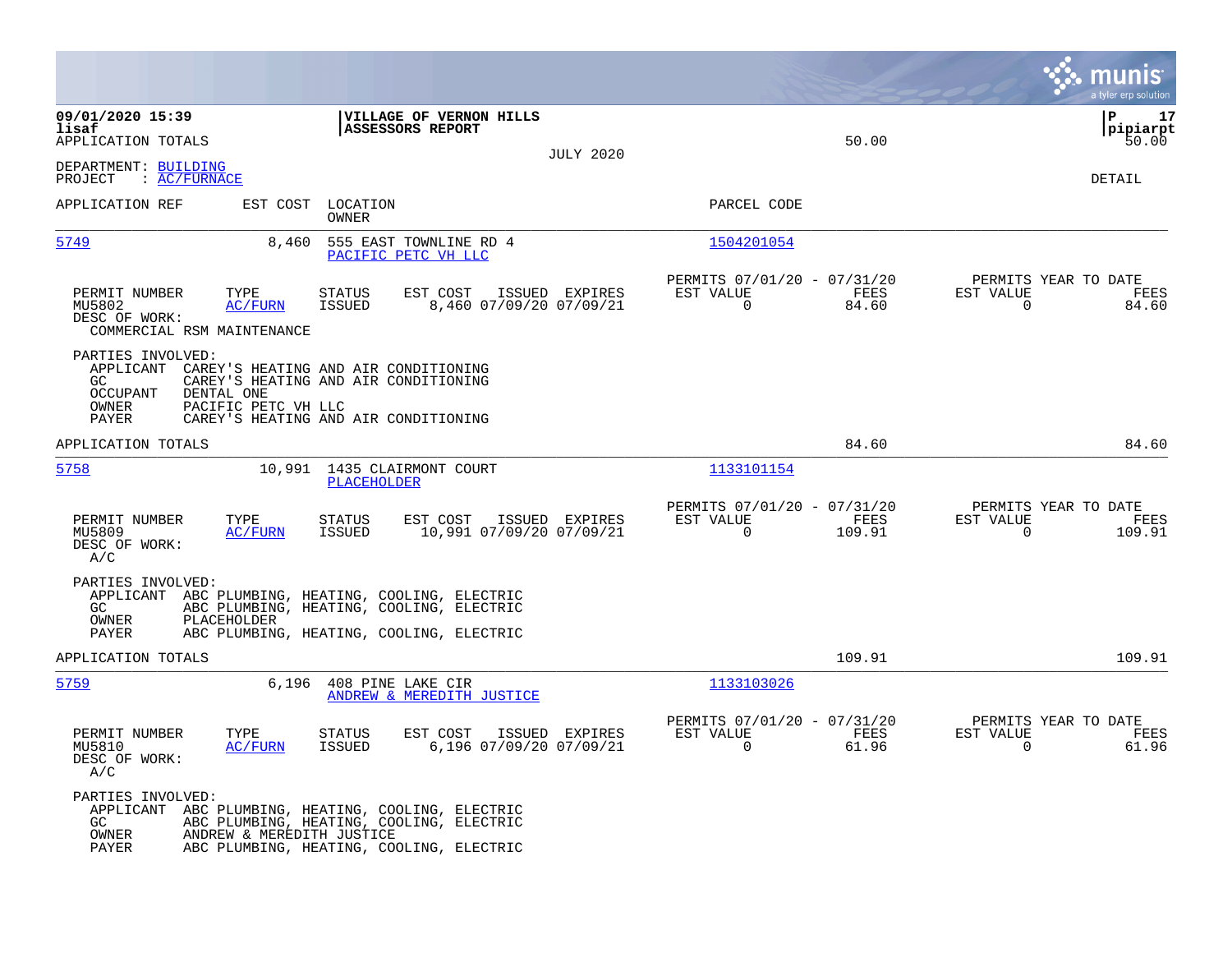|                                                                                                      |                                                                                                    |                                                                                                                                  |                          |                  |                                                      |                |                                                  | munis<br>a tyler erp solution   |
|------------------------------------------------------------------------------------------------------|----------------------------------------------------------------------------------------------------|----------------------------------------------------------------------------------------------------------------------------------|--------------------------|------------------|------------------------------------------------------|----------------|--------------------------------------------------|---------------------------------|
| 09/01/2020 15:39<br>lisaf<br>APPLICATION TOTALS                                                      |                                                                                                    | VILLAGE OF VERNON HILLS<br>ASSESSORS REPORT                                                                                      |                          |                  |                                                      | 61.96          |                                                  | l P<br>18<br> pipiarpt<br>61.96 |
| DEPARTMENT: BUILDING<br>: AC/FURNACE<br>PROJECT                                                      |                                                                                                    |                                                                                                                                  |                          | <b>JULY 2020</b> |                                                      |                |                                                  | DETAIL                          |
| APPLICATION REF                                                                                      | EST COST                                                                                           | LOCATION<br>OWNER                                                                                                                |                          |                  | PARCEL CODE                                          |                |                                                  |                                 |
| 5777                                                                                                 | 7,800                                                                                              | 312 CREEKSIDE DRIVE<br><b>PLACEHOLDER</b>                                                                                        |                          |                  | 1505305023                                           |                |                                                  |                                 |
| PERMIT NUMBER<br>MU5824<br>DESC OF WORK:<br>A/C                                                      | TYPE<br>AC/FURN                                                                                    | EST COST<br>STATUS<br><b>ISSUED</b>                                                                                              | 7,800 07/14/20 07/14/21  | ISSUED EXPIRES   | PERMITS 07/01/20 - 07/31/20<br>EST VALUE<br>$\Omega$ | FEES<br>78.00  | PERMITS YEAR TO DATE<br>EST VALUE<br>$\mathbf 0$ | FEES<br>78.00                   |
| PARTIES INVOLVED:<br>APPLICANT<br>GC.<br>OWNER<br>PAYER                                              | PLACEHOLDER                                                                                        | ABC PLUMBING, HEATING, COOLING, ELECTRIC<br>ABC PLUMBING, HEATING, COOLING, ELECTRIC<br>ABC PLUMBING, HEATING, COOLING, ELECTRIC |                          |                  |                                                      |                |                                                  |                                 |
| APPLICATION TOTALS                                                                                   |                                                                                                    |                                                                                                                                  |                          |                  |                                                      | 78.00          |                                                  | 78.00                           |
| 5806                                                                                                 |                                                                                                    | 14,621 3 AUBURN CT<br><b>BOBBY &amp; MELISSA VLAHOS</b>                                                                          |                          |                  | 1505410013                                           |                |                                                  |                                 |
| PERMIT NUMBER<br>MU5851<br>DESC OF WORK:<br>AC/FURNACE                                               | TYPE<br>AC/FURN                                                                                    | <b>STATUS</b><br>EST COST<br><b>ISSUED</b>                                                                                       | 14,621 07/20/20 07/20/21 | ISSUED EXPIRES   | PERMITS 07/01/20 - 07/31/20<br>EST VALUE<br>$\Omega$ | FEES<br>146.21 | PERMITS YEAR TO DATE<br>EST VALUE<br>$\Omega$    | FEES<br>146.21                  |
| PARTIES INVOLVED:<br>APPLICANT<br>GC.<br>HVAC<br>OWNER<br>PAYER                                      | ARS OF ILLINOIS<br>ARS OF ILLINOIS<br>ARS OF ILLINOIS<br>BOBBY & MELISSA VLAHOS<br>ARS OF ILLINOIS |                                                                                                                                  |                          |                  |                                                      |                |                                                  |                                 |
| APPLICATION TOTALS                                                                                   |                                                                                                    |                                                                                                                                  |                          |                  |                                                      | 146.21         |                                                  | 146.21                          |
| 5807                                                                                                 | 5,685                                                                                              | 322 CHERRYWOOD COURT<br>PLACEHOLDER                                                                                              |                          |                  | 1505428039                                           |                |                                                  |                                 |
| PERMIT NUMBER<br>MU5852<br>DESC OF WORK:<br>AC/FURNACE                                               | TYPE<br>AC/FURN                                                                                    | STATUS<br>EST COST<br>COMPLT                                                                                                     | 5,685 07/20/20 08/12/21  | ISSUED EXPIRES   | PERMITS 07/01/20 - 07/31/20<br>EST VALUE<br>0        | FEES<br>56.85  | PERMITS YEAR TO DATE<br>EST VALUE<br>0           | FEES<br>56.85                   |
| PARTIES INVOLVED:<br>APPLICANT ARS OF ILLINOIS<br>GC<br><b>HVAC</b><br>OWNER<br>PLACEHOLDER<br>PAYER | ARS OF ILLINOIS<br>ARS OF ILLINOIS<br>ARS OF ILLINOIS                                              |                                                                                                                                  |                          |                  |                                                      |                |                                                  |                                 |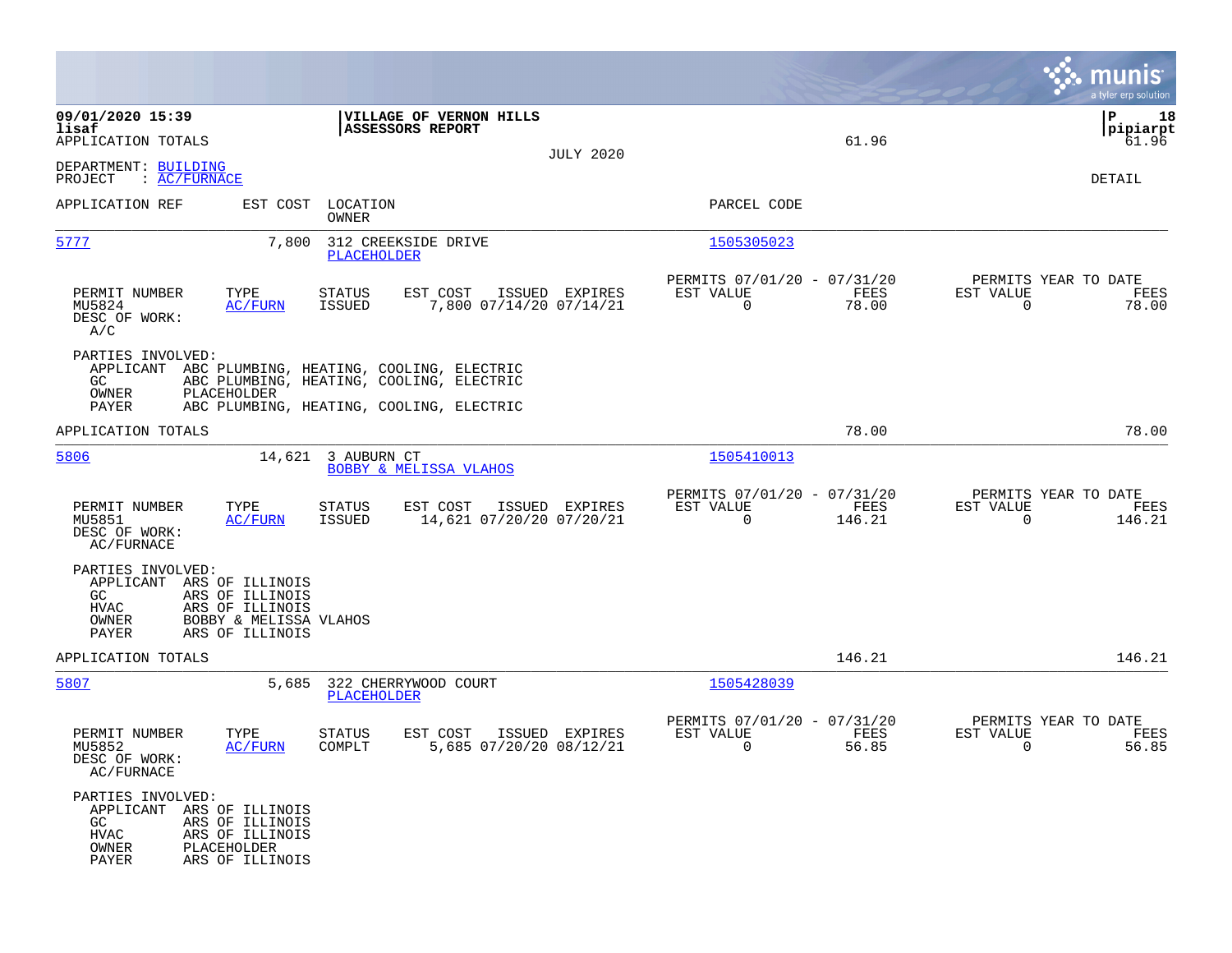|                                                                                                                             |                                                                                                                                                                      |                                                                           | a tyler erp solution                                               |
|-----------------------------------------------------------------------------------------------------------------------------|----------------------------------------------------------------------------------------------------------------------------------------------------------------------|---------------------------------------------------------------------------|--------------------------------------------------------------------|
| 09/01/2020 15:39<br>lisaf                                                                                                   | VILLAGE OF VERNON HILLS<br>ASSESSORS REPORT<br><b>JULY 2020</b>                                                                                                      |                                                                           | P<br>19<br> pipiarpt                                               |
| DEPARTMENT: BUILDING<br>PROJECT<br>: AC/FURNACE                                                                             |                                                                                                                                                                      |                                                                           | DETAIL                                                             |
| APPLICATION REF<br>EST COST                                                                                                 | LOCATION<br><b>OWNER</b>                                                                                                                                             | PARCEL CODE                                                               |                                                                    |
| APPLICATION TOTALS                                                                                                          |                                                                                                                                                                      | 56.85                                                                     | 56.85                                                              |
| 5833<br>5,700                                                                                                               | 322 CHERRYWOOD COURT<br><b>PLACEHOLDER</b>                                                                                                                           | 1505428039                                                                |                                                                    |
| PERMIT NUMBER<br>TYPE<br>MU5894<br><b>AC/FURN</b><br>DESC OF WORK:<br>AC UNIT                                               | EST COST<br><b>STATUS</b><br>ISSUED EXPIRES<br>5,700 07/24/20 07/27/21<br>COMPLT                                                                                     | PERMITS 07/01/20 - 07/31/20<br>EST VALUE<br>FEES<br>$\mathbf 0$<br>57.00  | PERMITS YEAR TO DATE<br>EST VALUE<br>FEES<br>$\mathbf 0$<br>57.00  |
| PARTIES INVOLVED:<br>GC<br>ARS OF ILLINOIS<br>OWNER<br><b>PLACEHOLDER</b><br>OWNER<br>KEVIN TRUONG<br>PAYER<br>KEVIN TRUONG |                                                                                                                                                                      |                                                                           |                                                                    |
| APPLICATION TOTALS                                                                                                          |                                                                                                                                                                      | 57.00                                                                     | 57.00                                                              |
| 5858<br>21,195                                                                                                              | 2183 BEAVER CREEK DR<br>GARY J BISANZ                                                                                                                                | 1129210003                                                                |                                                                    |
| PERMIT NUMBER<br>TYPE<br>MU5920<br><b>AC/FURN</b><br>DESC OF WORK:<br>AC/FURNACE                                            | <b>STATUS</b><br>EST COST<br>ISSUED EXPIRES<br>21,195 07/29/20 08/04/21<br>COMPLT                                                                                    | PERMITS 07/01/20 - 07/31/20<br>EST VALUE<br>FEES<br>$\mathbf 0$<br>211.95 | PERMITS YEAR TO DATE<br>EST VALUE<br>FEES<br>$\mathbf 0$<br>211.95 |
| PARTIES INVOLVED:<br>APPLICANT<br>GC.<br>HVAC<br>GARY J BISANZ<br>OWNER<br><b>PAYER</b>                                     | SEASONS HEATING & AIR CONDITIONING INC<br>SEASONS HEATING & AIR CONDITIONING INC<br>SEASONS HEATING & AIR CONDITIONING INC<br>SEASONS HEATING & AIR CONDITIONING INC |                                                                           |                                                                    |
| APPLICATION TOTALS<br>PROJECT TOTALS                                                                                        |                                                                                                                                                                      | 211.95<br>0<br>1,024.68                                                   | 211.95<br>1,024.68<br>$\Omega$                                     |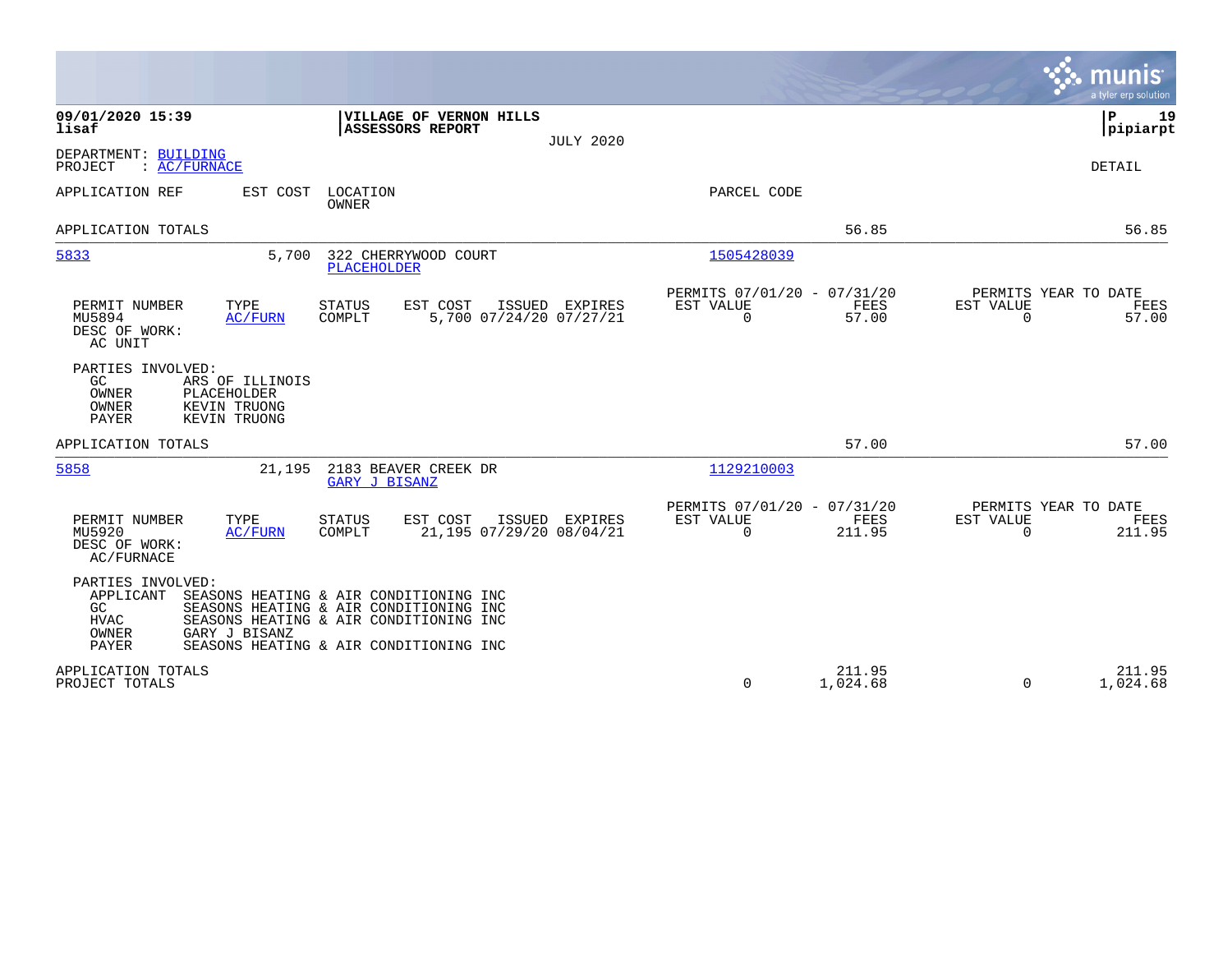|                                                                                          |                                                                        |                                                                                                                                                      |                                         |                                                            |             |                                                  | munis<br>a tyler erp solution |
|------------------------------------------------------------------------------------------|------------------------------------------------------------------------|------------------------------------------------------------------------------------------------------------------------------------------------------|-----------------------------------------|------------------------------------------------------------|-------------|--------------------------------------------------|-------------------------------|
| 09/01/2020 15:39<br>lisaf                                                                |                                                                        | VILLAGE OF VERNON HILLS<br>ASSESSORS REPORT                                                                                                          | <b>JULY 2020</b>                        |                                                            |             |                                                  | 20<br>ΙP<br> pipiarpt         |
| DEPARTMENT: BUILDING<br>PROJECT                                                          | : NEW BUSINESS NO REMODEL                                              |                                                                                                                                                      |                                         |                                                            |             |                                                  | DETAIL                        |
| APPLICATION REF                                                                          |                                                                        | EST COST LOCATION<br>OWNER                                                                                                                           |                                         | PARCEL CODE                                                |             |                                                  |                               |
| 4637                                                                                     | $\Omega$                                                               | 700 CORPORATE WOODS PARKWAY<br>VAN VLISSINGEN & CO                                                                                                   |                                         | 1509401055                                                 |             |                                                  |                               |
| PERMIT NUMBER<br>MU5779<br>DESC OF WORK:                                                 | TYPE<br>CO NO FEE                                                      | EST COST<br>STATUS<br>COMPLT<br>CERT OF OCC - NEW OWNER ADVERSITY VOLLEYBALL                                                                         | ISSUED EXPIRES<br>$0$ 07/06/20 07/06/21 | PERMITS 07/01/20 - 07/31/20<br>EST VALUE<br>$\overline{0}$ | FEES<br>.00 | PERMITS YEAR TO DATE<br>EST VALUE<br>$\mathbf 0$ | FEES<br>.00                   |
| PARTIES INVOLVED:<br>APPLICANT ADVERSITY VBC<br>GC.<br><b>OCCUPANT</b><br>OWNER<br>PAYER | ADVERSITY VBC<br>ADVERSITY VBC<br>VAN VLISSINGEN & CO<br>ADVERSITY VBC |                                                                                                                                                      |                                         |                                                            |             |                                                  |                               |
| APPLICATION TOTALS                                                                       |                                                                        |                                                                                                                                                      |                                         |                                                            | .00         |                                                  | .00                           |
| 5149                                                                                     | $\Omega$                                                               | 1260 SOUTH MILWAUKEE AVE 100<br>SHAKER APARTMENTS LLC                                                                                                |                                         | 1515410004                                                 |             |                                                  |                               |
| PERMIT NUMBER<br>MU5803<br>DESC OF WORK:                                                 | TYPE<br>CO NO FEE<br>CHANGE OF OWNERSHIP - CERT OF OCC                 | STATUS<br>EST COST<br>COMPLT                                                                                                                         | ISSUED EXPIRES<br>$0$ 07/09/20 07/09/21 | PERMITS 07/01/20 - 07/31/20<br>EST VALUE<br>$\mathbf 0$    | FEES<br>.00 | PERMITS YEAR TO DATE<br>EST VALUE<br>$\mathbf 0$ | FEES<br>.00                   |
| PARTIES INVOLVED:<br>APPLICANT<br>GC.<br><b>OCCUPANT</b><br>OWNER<br>PAYER               | SHAKER APARTMENTS LLC                                                  | BBQ VENTURE DBA REAL URBAN BARBQUE<br>BBQ VENTURE DBA REAL URBAN BARBQUE<br>BBQ VENTURE DBA REAL URBAN BARBQUE<br>BBQ VENTURE DBA REAL URBAN BARBQUE |                                         |                                                            |             |                                                  |                               |
| APPLICATION TOTALS                                                                       |                                                                        |                                                                                                                                                      |                                         |                                                            | .00         |                                                  | .00                           |
| 5228                                                                                     | $\Omega$                                                               | 700 NORTH MILWAUKEE AVENUE 138<br><b>KIMCO REALTY</b>                                                                                                |                                         | 1504201051                                                 |             |                                                  |                               |
| PERMIT NUMBER<br>MU5770<br>DESC OF WORK:<br>CO MASSAGE ENVY                              | TYPE<br>CO NO FEE                                                      | STATUS<br>EST COST<br>COMPLT                                                                                                                         | ISSUED EXPIRES<br>$0$ 07/02/20 07/02/21 | PERMITS 07/01/20 - 07/31/20<br>EST VALUE<br>0              | FEES<br>.00 | PERMITS YEAR TO DATE<br>EST VALUE<br>0           | FEES<br>.00                   |
| PARTIES INVOLVED:<br>APPLICANT MASSAGE ENVY<br>GC<br><b>OCCUPANT</b><br>OWNER<br>PAYER   | <b>MASSAGE ENVY</b><br>MASSAGE ENVY<br>KIMCO REALTY<br>MASSAGE ENVY    |                                                                                                                                                      |                                         |                                                            |             |                                                  |                               |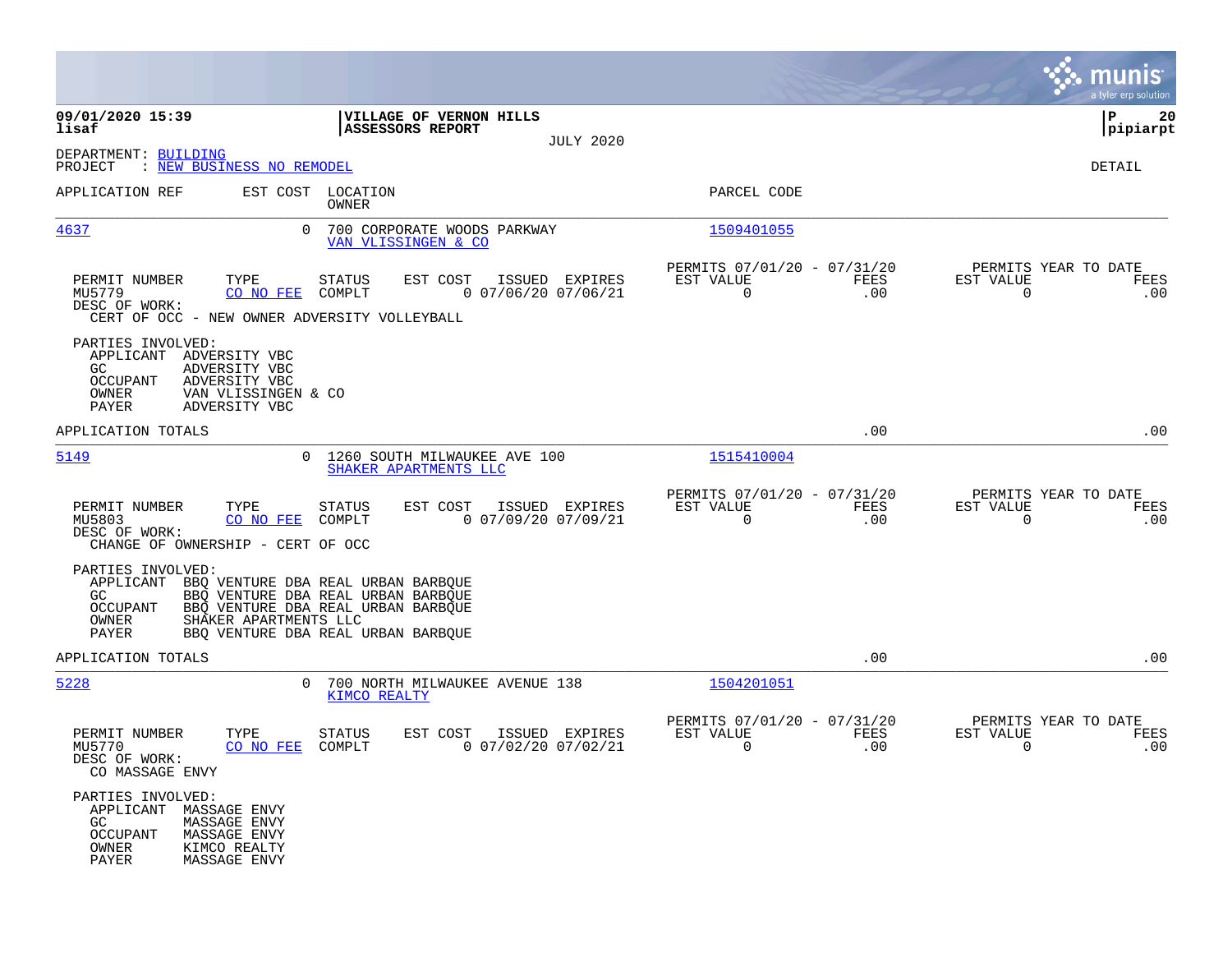|                                                                                                                                                                                          |                                                                                            |                                                                                                        | munis<br>a tyler erp solution                                                            |
|------------------------------------------------------------------------------------------------------------------------------------------------------------------------------------------|--------------------------------------------------------------------------------------------|--------------------------------------------------------------------------------------------------------|------------------------------------------------------------------------------------------|
| 09/01/2020 15:39<br>lisaf                                                                                                                                                                | VILLAGE OF VERNON HILLS<br>ASSESSORS REPORT<br><b>JULY 2020</b>                            |                                                                                                        | ΙP<br>21<br> pipiarpt                                                                    |
| DEPARTMENT: BUILDING<br>: NEW BUSINESS NO REMODEL<br>PROJECT                                                                                                                             |                                                                                            |                                                                                                        | DETAIL                                                                                   |
| APPLICATION REF                                                                                                                                                                          | EST COST LOCATION<br>OWNER                                                                 | PARCEL CODE                                                                                            |                                                                                          |
| APPLICATION TOTALS                                                                                                                                                                       |                                                                                            | .00                                                                                                    | .00                                                                                      |
| 5716                                                                                                                                                                                     | $\Omega$<br>555 EAST TOWNLINE RD 1<br>JDK & OVERLOOK TOWNLINE LLC                          | 1504201018                                                                                             |                                                                                          |
| PERMIT NUMBER<br>TYPE<br>MU5766<br>NO REMODEL COMPLT<br>DESC OF WORK:<br>CO - SPIRIT HALLOWEEN                                                                                           | <b>STATUS</b><br>EST COST<br>ISSUED EXPIRES<br>$0$ 07/01/20 08/06/21                       | PERMITS 07/01/20 - 07/31/20<br>EST VALUE<br>FEES<br>$\mathbf 0$<br>150.00                              | PERMITS YEAR TO DATE<br>EST VALUE<br>FEES<br>$\overline{0}$<br>150.00                    |
| PARTIES INVOLVED:<br>APPLICANT<br>SPIRIT HALLOWEEN<br>SPIRIT HALLOWEEN<br>GC<br><b>OCCUPANT</b><br>SPIRIT HALLOWEEN<br>OWNER<br>JDK & OVERLOOK TOWNLINE LLC<br>PAYER<br>SPIRIT HALLOWEEN |                                                                                            |                                                                                                        |                                                                                          |
| APPLICATION TOTALS                                                                                                                                                                       |                                                                                            | 150.00                                                                                                 | 150.00                                                                                   |
| 5738                                                                                                                                                                                     | $\Omega$<br>270 HAWTHORN VILLAGE COMMONS<br>US TRUST-BOA-SAM RES                           | 1133302053                                                                                             |                                                                                          |
| PERMIT NUMBER<br>TYPE<br>MU5787<br>NO REMODEL ISSUED<br>DESC OF WORK:<br>CO - AROMA                                                                                                      | EST COST<br>ISSUED EXPIRES<br><b>STATUS</b><br>$0$ 07/07/20 09/01/21                       | PERMITS 07/01/20 - 07/31/20<br>EST VALUE<br>FEES<br>$\Omega$<br>150.00                                 | PERMITS YEAR TO DATE<br>EST VALUE<br>FEES<br>$\Omega$<br>150.00                          |
| PARTIES INVOLVED:<br>APPLICANT YANESH PATEL<br>GC.<br>AROMA<br><b>OCCUPANT</b><br>AROMA<br>OWNER<br>US TRUST-BOA-SAM RES<br>PAYER<br>YANESH PATEL                                        |                                                                                            |                                                                                                        |                                                                                          |
| APPLICATION TOTALS                                                                                                                                                                       |                                                                                            | 150.00                                                                                                 | 150.00                                                                                   |
| 5754                                                                                                                                                                                     | $\Omega$<br>1302S MILWAUKEE AVE<br>KELKAR LIVING TRUST                                     | 1515401021                                                                                             |                                                                                          |
| PERMIT NUMBER<br>TYPE<br>MU5808<br>NO REMODEL ISSUED<br>MU5931<br>COMM TCO<br>DESC OF WORK:<br>CO NEW BUSINESS                                                                           | ISSUED EXPIRES<br>STATUS<br>EST COST<br>0 07/09/20 07/31/21<br><b>ISSUED</b><br>0 07/31/20 | PERMITS 07/01/20 - 07/31/20<br><b>FEES</b><br>EST VALUE<br>$\mathbf 0$<br>150.00<br>$\mathbf 0$<br>.00 | PERMITS YEAR TO DATE<br>EST VALUE<br>FEES<br>$\mathbf 0$<br>150.00<br>$\mathbf 0$<br>.00 |
| PARTIES INVOLVED:<br>GC<br>THE SWEATSHOP 3, LLC<br>OCCUPANT<br>THE SWEATSHOP 3, LLC                                                                                                      |                                                                                            |                                                                                                        |                                                                                          |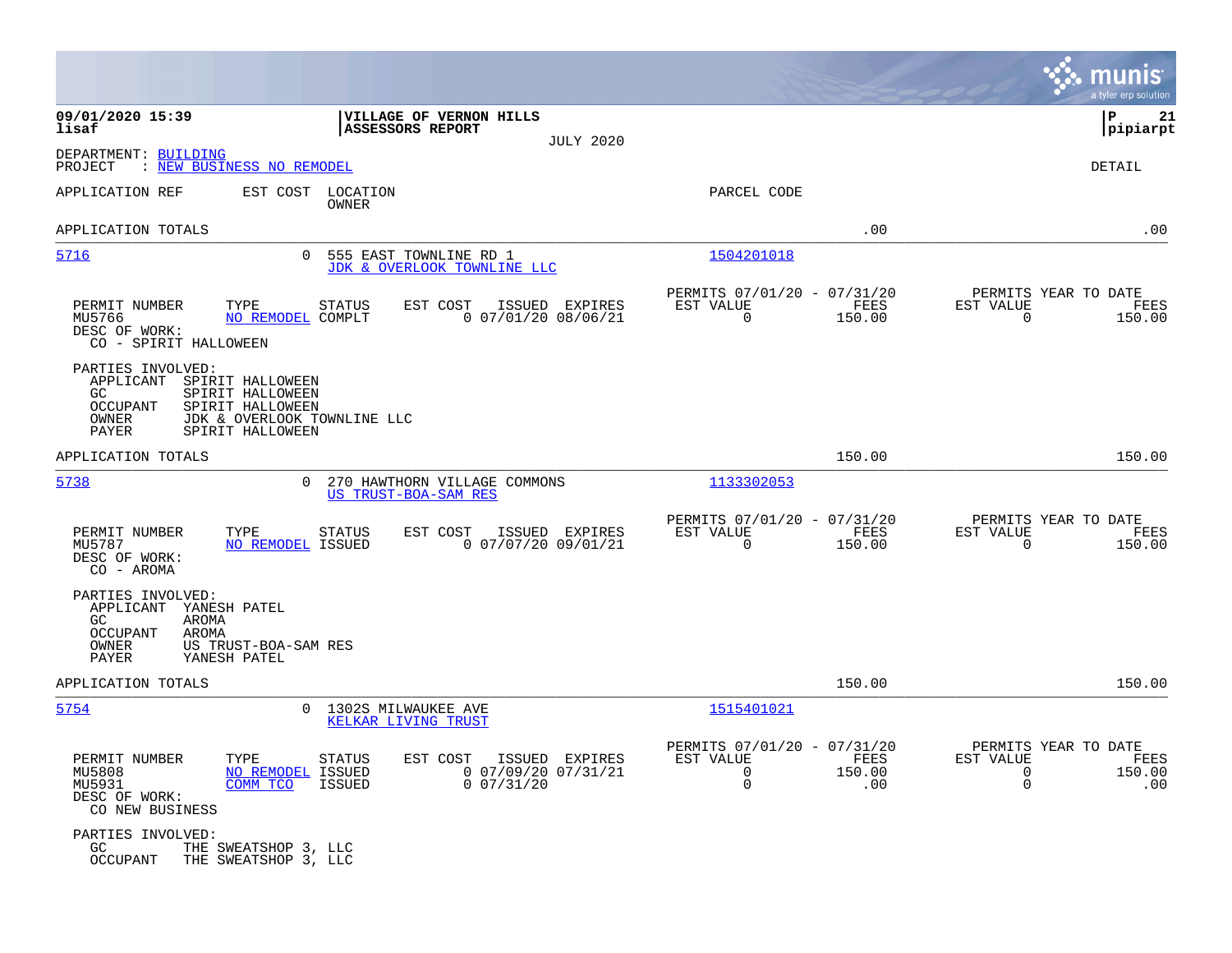|                                                                                                                   |                                                                                                                              |                                                                                           | munis<br>a tyler erp solution                                               |
|-------------------------------------------------------------------------------------------------------------------|------------------------------------------------------------------------------------------------------------------------------|-------------------------------------------------------------------------------------------|-----------------------------------------------------------------------------|
| 09/01/2020 15:39<br>lisaf                                                                                         | VILLAGE OF VERNON HILLS<br><b>ASSESSORS REPORT</b><br><b>JULY 2020</b>                                                       |                                                                                           | ΙP<br>22<br> pipiarpt                                                       |
| DEPARTMENT: BUILDING<br>PROJECT<br>: NEW BUSINESS NO REMODEL                                                      |                                                                                                                              |                                                                                           | DETAIL                                                                      |
| APPLICATION REF                                                                                                   | EST COST LOCATION<br>OWNER                                                                                                   | PARCEL CODE                                                                               |                                                                             |
| KELKAR LIVING TRUST<br>OWNER<br>THE SWEATSHOP 3, LLC<br>PAYER                                                     |                                                                                                                              |                                                                                           |                                                                             |
| APPLICATION TOTALS                                                                                                |                                                                                                                              | 150.00                                                                                    | 150.00                                                                      |
| 5771                                                                                                              | $\Omega$<br>325 NORTH MILWAUKEE AVE 300<br>ESS PRISA II LLC                                                                  | 1503301030                                                                                |                                                                             |
| PERMIT NUMBER<br>TYPE<br>MU5818<br>DESC OF WORK:                                                                  | <b>STATUS</b><br>EST COST<br>ISSUED EXPIRES<br>$0$ $07/13/20$ $08/21/21$<br>NO REMODEL COMPLT                                | PERMITS 07/01/20 - 07/31/20<br>EST VALUE<br>FEES<br>0<br>150.00                           | PERMITS YEAR TO DATE<br>EST VALUE<br>FEES<br>150.00<br>0                    |
| CO- T MOBIL<br>PARTIES INVOLVED:<br>APPLICANT<br>GC.<br>T MOBIL<br>OCCUPANT<br>OWNER<br>ESS PRISA II LLC<br>PAYER | JAMES BLANCHARD SERVICES<br>JAMES BLANCHARD SERVICES<br>JAMES BLANCHARD SERVICES                                             |                                                                                           |                                                                             |
| APPLICATION TOTALS                                                                                                |                                                                                                                              | 150.00                                                                                    | 150.00                                                                      |
| 5839                                                                                                              | 701 NORTH MILWAUKEE AVE 104<br>$\Omega$<br>INLAND REAL ESTATE CORPORATION                                                    | 1503102018                                                                                |                                                                             |
| PERMIT NUMBER<br>TYPE<br>MU5899<br>DESC OF WORK:<br>CO: MADRAS KAFE                                               | <b>STATUS</b><br>EST COST<br>ISSUED EXPIRES<br>NO REMODEL COMPLT<br>$0$ 07/24/20 08/24/21                                    | PERMITS 07/01/20 - 07/31/20<br>EST VALUE<br>FEES<br>$\mathbf 0$<br>150.00                 | PERMITS YEAR TO DATE<br>EST VALUE<br>FEES<br>$\mathbf 0$<br>150.00          |
| PARTIES INVOLVED:<br>GC.<br>MADRES KAFE<br>OCCUPANT<br><b>MADRES KAFE</b><br>OWNER<br>PAYER<br>MADRES KAFE        | INLAND REAL ESTATE CORPORATION                                                                                               |                                                                                           |                                                                             |
| APPLICATION TOTALS                                                                                                |                                                                                                                              | 150.00                                                                                    | 150.00                                                                      |
| 5842                                                                                                              | 304 HAWTHORN CTR<br>0<br>CENTENNIAL                                                                                          | 1133401086                                                                                |                                                                             |
| PERMIT NUMBER<br>TYPE<br>MU5904<br>MU5922<br>CO NO FEE<br>DESC OF WORK:<br>CO: WOODY'S                            | EST COST<br><b>STATUS</b><br>ISSUED EXPIRES<br>$0$ 07/27/20 07/27/21<br>NO REMODEL COMPLT<br>$0$ 07/30/20 07/30/21<br>COMPLT | PERMITS 07/01/20 - 07/31/20<br>EST VALUE<br><b>FEES</b><br>0<br>.00<br>$\mathbf 0$<br>.00 | PERMITS YEAR TO DATE<br>EST VALUE<br>FEES<br>0<br>.00<br>$\mathbf 0$<br>.00 |
| PARTIES INVOLVED:<br>APPLICANT WOODY'S                                                                            |                                                                                                                              |                                                                                           |                                                                             |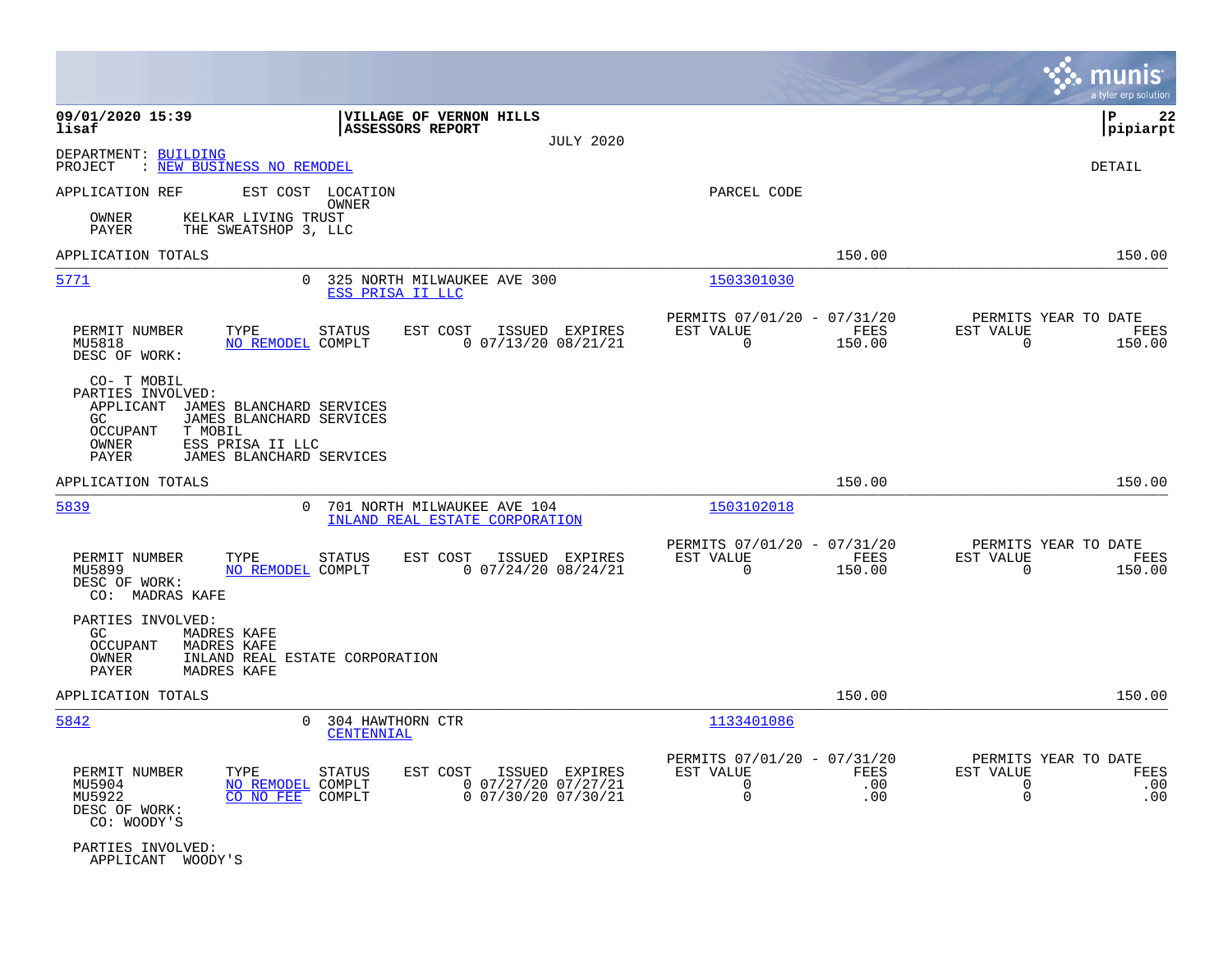|                                                                                                                                                                                     |                                                                                                               | munis<br>a tyler erp solution.         |
|-------------------------------------------------------------------------------------------------------------------------------------------------------------------------------------|---------------------------------------------------------------------------------------------------------------|----------------------------------------|
| 09/01/2020 15:39<br>VILLAGE OF VERNON HILLS<br>lisaf<br><b>ASSESSORS REPORT</b><br><b>JULY 2020</b>                                                                                 |                                                                                                               | P<br>23<br> pipiarpt                   |
| DEPARTMENT: BUILDING<br>: NEW BUSINESS NO REMODEL<br>PROJECT                                                                                                                        |                                                                                                               | DETAIL                                 |
| APPLICATION REF<br>LOCATION<br>EST COST<br>OWNER<br>GC<br>WOODY'S<br>WOODY'S<br>OCCUPANT<br>OWNER<br>CENTENNIAL                                                                     | PARCEL CODE                                                                                                   |                                        |
| APPLICATION TOTALS                                                                                                                                                                  | .00                                                                                                           | .00                                    |
| 614 HAWTHORN CTR<br>5863<br>$\cap$<br>CENTENNIAL                                                                                                                                    | 1133401086                                                                                                    |                                        |
| PERMIT NUMBER<br>TYPE<br>EST COST<br>ISSUED<br>STATUS<br>MU5923<br>$0$ 07/30/20 08/05/21<br>NO REMODEL COMPLT<br>DESC OF WORK:<br>BRIGHTSTAR WIRELESS DBA TMOBILE<br>CO:            | PERMITS 07/01/20 - 07/31/20<br>EST VALUE<br>EST VALUE<br>EXPIRES<br>FEES<br>$\mathbf 0$<br>150.00<br>$\Omega$ | PERMITS YEAR TO DATE<br>FEES<br>150.00 |
| PARTIES INVOLVED:<br>GC<br>BRIGHTSTAR WIRELESS DBA TMOBILE<br>OCCUPANT<br>BRIGHTSTAR WIRELESS DBA TMOBILE<br>OWNER<br>CENTENNIAL<br><b>PAYER</b><br>BRIGHTSTAR WIRELESS DBA TMOBILE |                                                                                                               |                                        |
| APPLICATION TOTALS<br>PROJECT TOTALS                                                                                                                                                | 150.00<br>0<br>900.00<br>$\Omega$                                                                             | 150.00<br>900.00                       |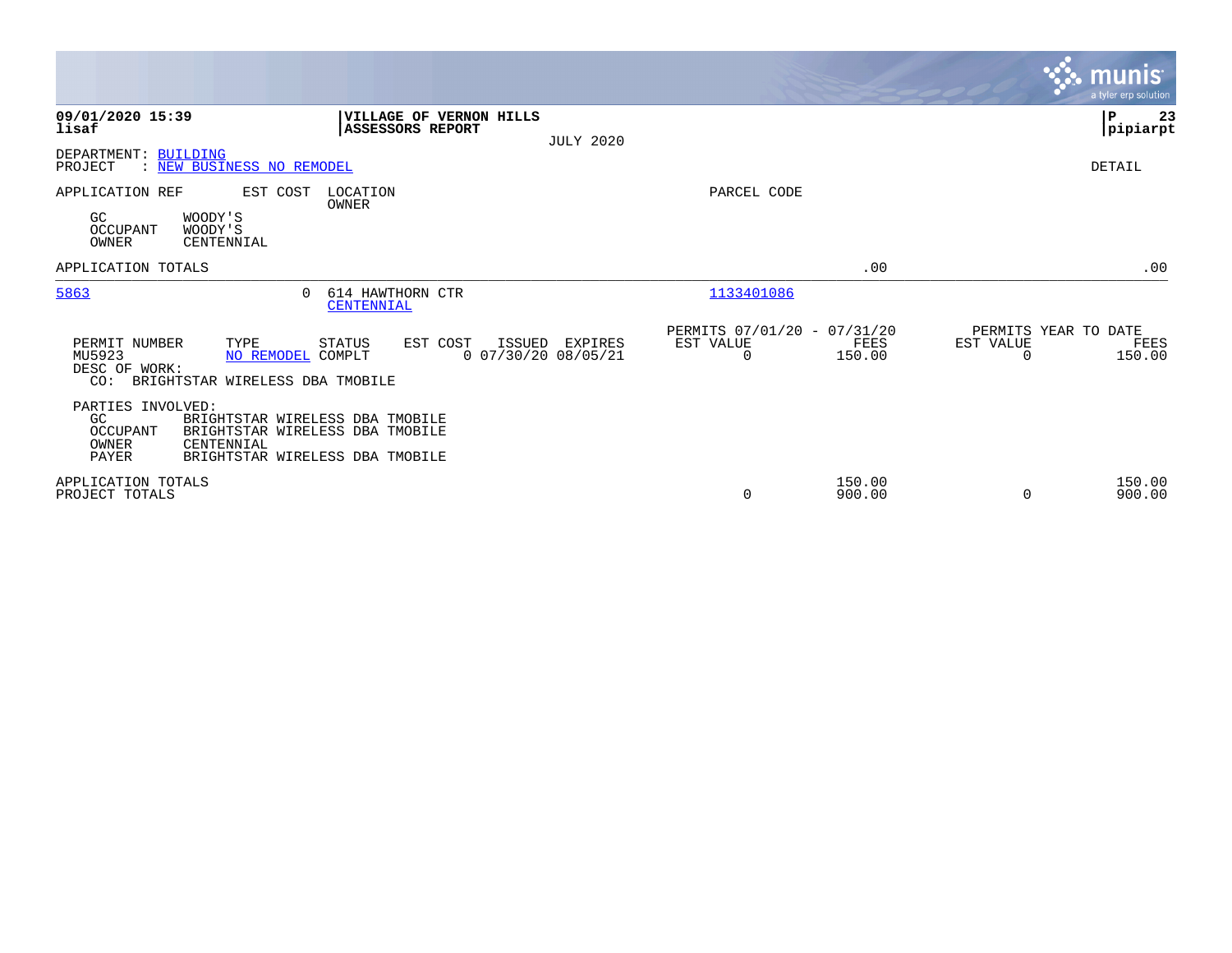|                                                                                                                                                                                        | munis<br>a tyler erp solution                                                                                                                       |
|----------------------------------------------------------------------------------------------------------------------------------------------------------------------------------------|-----------------------------------------------------------------------------------------------------------------------------------------------------|
| 09/01/2020 15:39<br>VILLAGE OF VERNON HILLS<br>lisaf<br>ASSESSORS REPORT<br><b>JULY 2020</b>                                                                                           | ΙP<br>24<br> pipiarpt                                                                                                                               |
| DEPARTMENT: BUILDING<br>: COMMERCIAL ROOFTOP HVAC<br>PROJECT                                                                                                                           | DETAIL                                                                                                                                              |
| LOCATION<br>APPLICATION REF<br>EST COST<br>OWNER                                                                                                                                       | PARCEL CODE                                                                                                                                         |
| 21,902<br>271 WEST TOWNLINE RD 100<br>5811<br>THE TAXMAN CORPORATION                                                                                                                   | 1505207006                                                                                                                                          |
| PERMIT NUMBER<br>TYPE<br><b>STATUS</b><br>EST COST<br>ISSUED EXPIRES<br>MU5856<br>21,902 07/20/20 07/28/21<br>RFTP HVAC<br>COMPLT<br>DESC OF WORK:<br>COMMERCIAL ROOFTOIP UNITS 1 EACH | PERMITS 07/01/20 - 07/31/20<br>PERMITS YEAR TO DATE<br>EST VALUE<br><b>FEES</b><br>EST VALUE<br>FEES<br>$\mathbf 0$<br>219.02<br>$\Omega$<br>219.02 |
| PARTIES INVOLVED:<br>APPLICANT ALLIANCE<br>GC<br>ALLIANCE<br><b>HVAC</b><br>ALLIANCE<br>OCCUPANT<br><b>STARBUCKS</b><br>OWNER<br>THE TAXMAN CORPORATION<br>PAYER<br>ALLIANCE           |                                                                                                                                                     |
| APPLICATION TOTALS                                                                                                                                                                     | 219.02<br>219.02                                                                                                                                    |
| 5818<br>145 NORTH MILWAUKEE AVE<br>94,350<br>HCP HB2 PARK @ VERNON HILLS LLC                                                                                                           | 1503301025                                                                                                                                          |
| PERMIT NUMBER<br>TYPE<br>EST COST<br>ISSUED EXPIRES<br><b>STATUS</b><br>RFTP HVAC<br>ISSUED<br>94,350 07/21/20 07/21/21<br>MU5860<br>DESC OF WORK:<br><b>BOILER</b>                    | PERMITS 07/01/20 - 07/31/20<br>PERMITS YEAR TO DATE<br>EST VALUE<br>EST VALUE<br>FEES<br>FEES<br>$\mathbf 0$<br>943.50<br>$\mathbf 0$<br>943.50     |
| PARTIES INVOLVED:<br>APPLICANT<br>DELCO<br>GC<br><b>DELCO</b><br><b>HVAC</b><br>DELCO<br>OWNER<br>HCP HB2 PARK @ VERNON HILLS LLC<br>PAYER<br>DELCO                                    |                                                                                                                                                     |
| APPLICATION TOTALS<br>PROJECT TOTALS                                                                                                                                                   | 943.50<br>943.50<br>0<br>1,162.52<br>1,162.52<br>$\Omega$                                                                                           |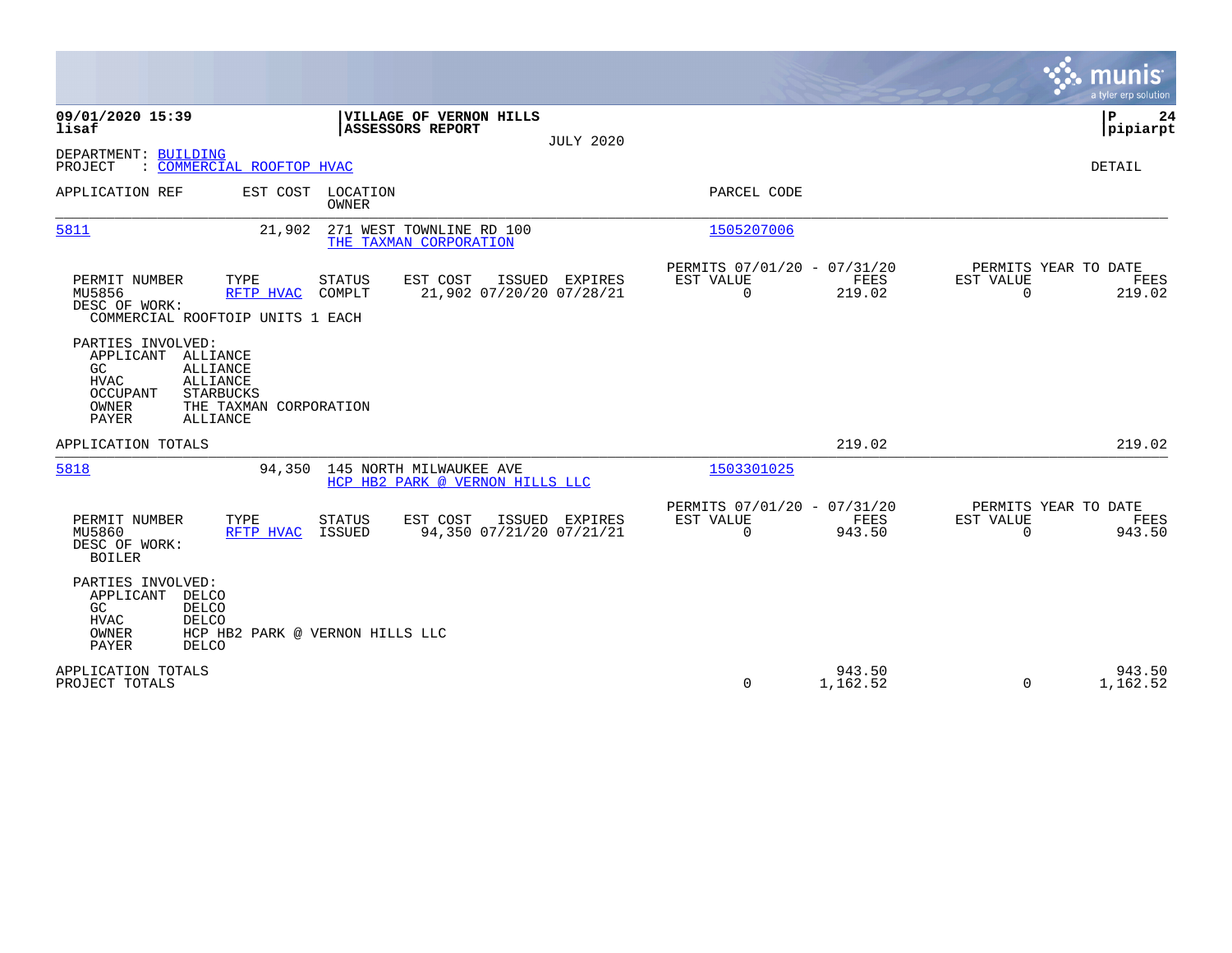|                                                                                                                                                                                           |                                                                           | munis<br>a tyler erp solution                                         |
|-------------------------------------------------------------------------------------------------------------------------------------------------------------------------------------------|---------------------------------------------------------------------------|-----------------------------------------------------------------------|
| 09/01/2020 15:39<br>VILLAGE OF VERNON HILLS<br>lisaf<br>ASSESSORS REPORT<br><b>JULY 2020</b>                                                                                              |                                                                           | P<br>25<br> pipiarpt                                                  |
| DEPARTMENT: BUILDING<br>PROJECT<br>$\therefore$ DECK                                                                                                                                      |                                                                           | <b>DETAIL</b>                                                         |
| APPLICATION REF<br>EST COST LOCATION<br>OWNER                                                                                                                                             | PARCEL CODE                                                               |                                                                       |
| 5572<br>30,000<br>525 COUNCIL CIRCLE<br><b>JEFF KUNKEL</b>                                                                                                                                | 1133213013                                                                |                                                                       |
| PERMIT NUMBER<br>TYPE<br><b>STATUS</b><br>EST COST<br>ISSUED EXPIRES<br>MU5771<br><b>DECK</b><br><b>ISSUED</b><br>30,000 07/02/20 07/24/21<br>DESC OF WORK:<br>EXTENSION OF EXISTING DECK | PERMITS 07/01/20 - 07/31/20<br>EST VALUE<br>FEES<br>$\mathbf 0$<br>300.00 | PERMITS YEAR TO DATE<br>EST VALUE<br>FEES<br>$\overline{0}$<br>300.00 |
| PARTIES INVOLVED:<br>APPLICANT<br>BREEZY HILL NURSERY<br>GC.<br>BREEZY HILL NURSERY<br>OWNER<br>JEFF KUNKEL<br>PAYER<br>BREEZY HILL NURSERY                                               |                                                                           |                                                                       |
| APPLICATION TOTALS                                                                                                                                                                        | 300.00                                                                    | 300.00                                                                |
| 5658<br>4,000 1696 CYPRESS POINTE DR<br><b>RAJEEV VASUDEVA</b>                                                                                                                            | 1129403003                                                                |                                                                       |
| EST COST<br>PERMIT NUMBER<br>TYPE<br><b>STATUS</b><br>ISSUED EXPIRES<br>MU5753<br>COMPLT<br>4,000 07/01/20 07/22/21<br><b>DECK</b><br>DESC OF WORK:<br>PERGOLA                            | PERMITS 07/01/20 - 07/31/20<br>EST VALUE<br>FEES<br>$\mathbf 0$<br>50.00  | PERMITS YEAR TO DATE<br>EST VALUE<br>FEES<br>$\mathbf 0$<br>50.00     |
| PARTIES INVOLVED:<br>APPLICANT<br>RAJEEV VASUDEVA<br>GC<br>HANDYMAN SOLUTIONS INC<br>OWNER<br>RAJEEV VASUDEVA<br>PAYER<br>RAJEEV VASUDEVA                                                 |                                                                           |                                                                       |
| APPLICATION TOTALS                                                                                                                                                                        | 50.00                                                                     | 50.00                                                                 |
| 5672<br>4,000<br>1539 HAIG POINT LANE<br>ALEKSANDR KOLKER                                                                                                                                 | 1133116010                                                                |                                                                       |
| PERMIT NUMBER<br>TYPE<br>EST COST<br><b>STATUS</b><br>ISSUED EXPIRES<br>MU5775<br><b>DECK</b><br>ISSUED<br>4,000 07/06/20 07/08/21<br>DESC OF WORK:<br>DECK                               | PERMITS 07/01/20 - 07/31/20<br>EST VALUE<br>FEES<br>0<br>50.00            | PERMITS YEAR TO DATE<br>EST VALUE<br>FEES<br>50.00<br>0               |
| PARTIES INVOLVED:<br>APPLICANT ALEKSANDR KOLKER<br>GC<br>ALEKSANDR KOLKER<br>ALEKSANDR KOLKER<br>OWNER<br>ALEKSANDR KOLKER<br>PAYER                                                       |                                                                           |                                                                       |
| APPLICATION TOTALS                                                                                                                                                                        | 50.00                                                                     | 50.00                                                                 |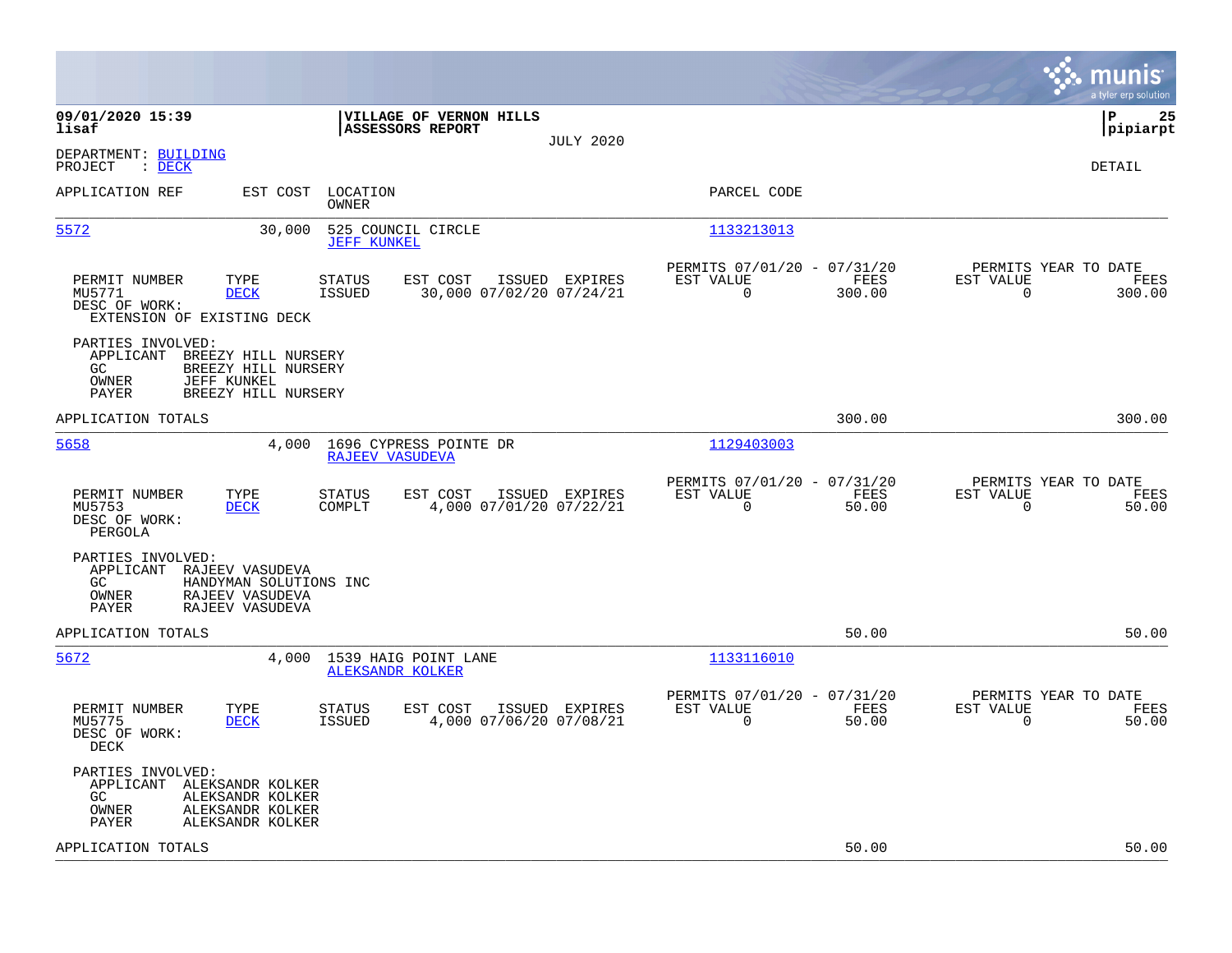|                                                                                                                    |                                                  |                                                                                               |                                    |                                                         |                      |                                               | munis<br>a tyler erp solution |
|--------------------------------------------------------------------------------------------------------------------|--------------------------------------------------|-----------------------------------------------------------------------------------------------|------------------------------------|---------------------------------------------------------|----------------------|-----------------------------------------------|-------------------------------|
| 09/01/2020 15:39<br>lisaf<br>5692                                                                                  | 13,500                                           | VILLAGE OF VERNON HILLS<br>ASSESSORS REPORT<br>604 OUAKER RIDGE CT<br>RODNEY D & GINA M DAVIS |                                    | 1132107020                                              |                      |                                               | ΙP<br>26<br> pipiarpt         |
| PERMIT NUMBER<br>TYPE                                                                                              | <b>STATUS</b>                                    | EST COST<br>ISSUED                                                                            | EXPIRES<br><b>JULY 2020</b>        | PERMITS 07/01/20 - 07/31/20<br>EST VALUE                | <b>FEES</b>          | PERMITS YEAR TO DATE<br>EST VALUE             | FEES                          |
| DEPARTMENT: BUILDING<br>PROJECT<br>$:$ DECK                                                                        |                                                  |                                                                                               |                                    |                                                         |                      |                                               | DETAIL                        |
| APPLICATION REF                                                                                                    | EST COST<br>LOCATION                             |                                                                                               |                                    | PARCEL CODE                                             |                      |                                               |                               |
| MU5774<br><b>DECK</b><br>DESC OF WORK:<br>DECK                                                                     | OWNER<br><b>ISSUED</b>                           | 13,500 07/06/20 08/10/21                                                                      |                                    | $\mathbf 0$                                             | 135.00               | $\Omega$                                      | 135.00                        |
| PARTIES INVOLVED:<br>APPLICANT<br>CHRISKARE INC<br>GC<br>CHRISKARE INC<br>OWNER                                    | RODNEY D & GINA M DAVIS                          |                                                                                               |                                    |                                                         |                      |                                               |                               |
| APPLICATION TOTALS                                                                                                 |                                                  |                                                                                               |                                    |                                                         | 135.00               |                                               | 135.00                        |
| 5748                                                                                                               | 3,700<br>1021 STOCKTON CT<br><b>JOHN A KLEIN</b> |                                                                                               |                                    | 1132411041                                              |                      |                                               |                               |
| PERMIT NUMBER<br>TYPE<br>MU5839<br><b>DECK</b><br>DESC OF WORK:<br>REPLACING DECK RAILS                            | <b>STATUS</b><br>COMPLT                          | EST COST<br>ISSUED                                                                            | EXPIRES<br>3,700 07/15/20 08/19/21 | PERMITS 07/01/20 - 07/31/20<br>EST VALUE<br>$\mathbf 0$ | <b>FEES</b><br>50.00 | PERMITS YEAR TO DATE<br>EST VALUE<br>$\Omega$ | FEES<br>50.00                 |
| PARTIES INVOLVED:<br>FENCE<br>JOHN A KLEIN<br>GC<br>JOHN A KLEIN<br>OWNER<br>JOHN A KLEIN<br>PAYER<br>JOHN A KLEIN |                                                  |                                                                                               |                                    |                                                         |                      |                                               |                               |
| APPLICATION TOTALS<br>PROJECT TOTALS                                                                               |                                                  |                                                                                               |                                    | 0                                                       | 50.00<br>585.00      | $\Omega$                                      | 50.00<br>585.00               |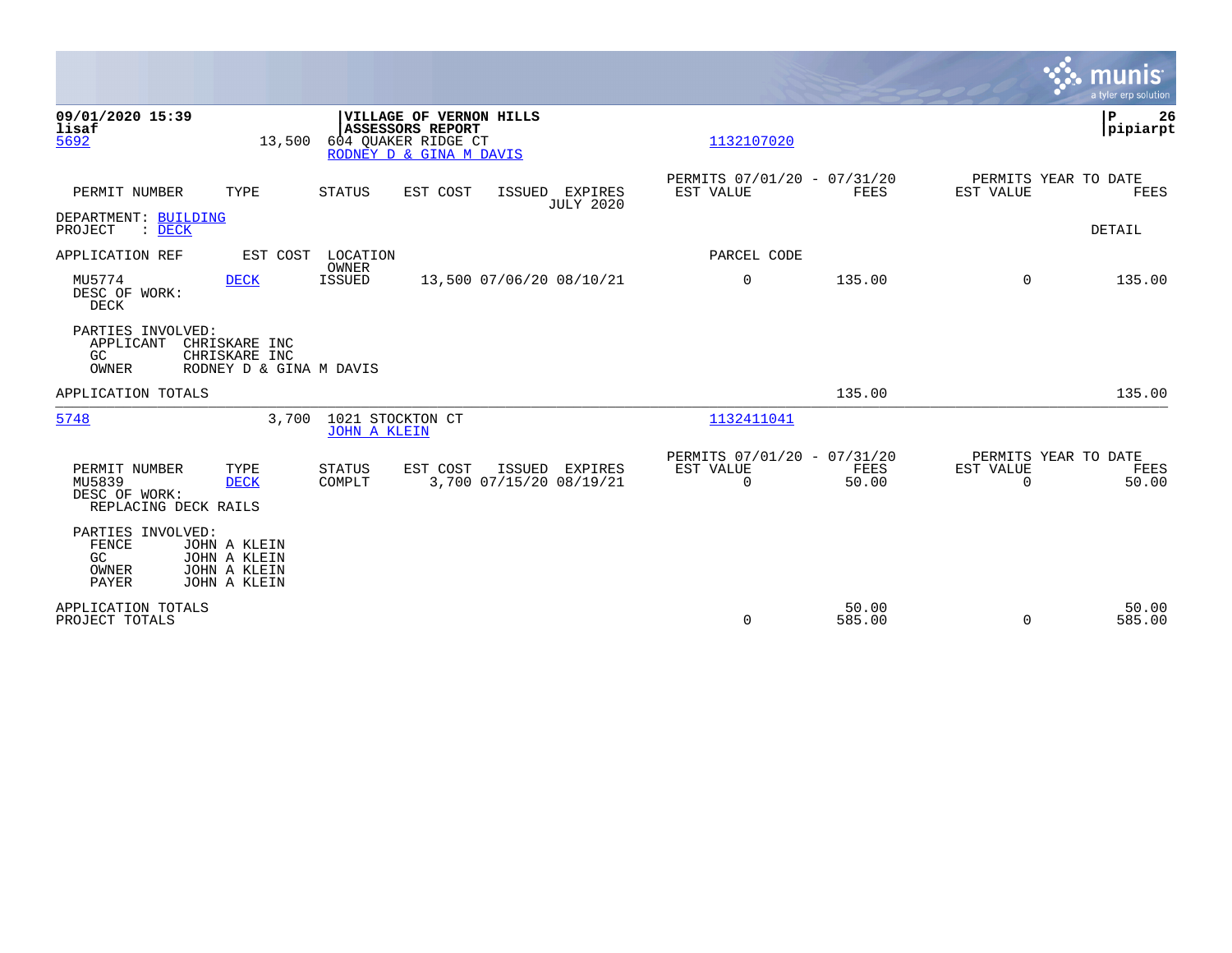|                                                                                                                                     |                                                                                                             |                                                       |                                                         |               |                                                  | munis<br>a tyler erp solution |
|-------------------------------------------------------------------------------------------------------------------------------------|-------------------------------------------------------------------------------------------------------------|-------------------------------------------------------|---------------------------------------------------------|---------------|--------------------------------------------------|-------------------------------|
| 09/01/2020 15:39<br>lisaf                                                                                                           | ASSESSORS REPORT                                                                                            | VILLAGE OF VERNON HILLS<br><b>JULY 2020</b>           |                                                         |               |                                                  | P<br>27<br> pipiarpt          |
| DEPARTMENT: BUILDING<br>: DRIVEWAY<br>PROJECT                                                                                       |                                                                                                             |                                                       |                                                         |               |                                                  | DETAIL                        |
| APPLICATION REF                                                                                                                     | EST COST<br>LOCATION<br>OWNER                                                                               |                                                       | PARCEL CODE                                             |               |                                                  |                               |
| 5653                                                                                                                                | 4,200<br>307 GREENBRIER LN<br>LUIS LOPEZ                                                                    |                                                       | 1508109010                                              |               |                                                  |                               |
| PERMIT NUMBER<br>TYPE<br>MU5772<br><b>DRVWY</b><br>DESC OF WORK:<br>ASPHALT DRIVEWAY                                                | <b>STATUS</b><br><b>ISSUED</b>                                                                              | EST COST<br>ISSUED EXPIRES<br>4,200 07/06/20 07/16/21 | PERMITS 07/01/20 - 07/31/20<br>EST VALUE<br>0           | FEES<br>50.00 | PERMITS YEAR TO DATE<br>EST VALUE<br>$\mathbf 0$ | FEES<br>50.00                 |
| PARTIES INVOLVED:<br>APPLICANT<br>LUIS LOPEZ<br>GC.<br>OWNER<br>LUIS LOPEZ<br>PAYER<br>LUIS LOPEZ                                   | RAMIREZ SEALCOATING & LANDSCAPE                                                                             |                                                       |                                                         |               |                                                  |                               |
| APPLICATION TOTALS                                                                                                                  |                                                                                                             |                                                       |                                                         | 50.00         |                                                  | 50.00                         |
| 5725                                                                                                                                | 2,000 189 COLONIAL DR<br><b>JASON SUBER</b>                                                                 |                                                       | 1128108080                                              |               |                                                  |                               |
| TYPE<br>PERMIT NUMBER<br>MU5842<br><b>DRVWY</b><br>DESC OF WORK:<br>PAVER DRIVEWAY                                                  | STATUS<br><b>ISSUED</b>                                                                                     | EST COST<br>ISSUED EXPIRES<br>2,000 07/16/20 07/16/21 | PERMITS 07/01/20 - 07/31/20<br>EST VALUE<br>$\mathbf 0$ | FEES<br>50.00 | PERMITS YEAR TO DATE<br>EST VALUE<br>$\mathbf 0$ | FEES<br>50.00                 |
| PARTIES INVOLVED:<br>APPLICANT<br>KIRSTEN SURBER<br>KIRSTEN SURBER<br>GC.<br>OWNER<br><b>JASON SUBER</b><br>PAYER<br>KIRSTEN SURBER |                                                                                                             |                                                       |                                                         |               |                                                  |                               |
| APPLICATION TOTALS                                                                                                                  |                                                                                                             |                                                       |                                                         | 50.00         |                                                  | 50.00                         |
| 5740                                                                                                                                | 2,900<br>295 NOBLE CIR<br>CHAD & CAROLYN HERMAN                                                             |                                                       | 1508411002                                              |               |                                                  |                               |
| PERMIT NUMBER<br>TYPE<br>MU5815<br><b>DRVWY</b><br>DESC OF WORK:<br>DRIVEWAY                                                        | <b>STATUS</b><br><b>ISSUED</b>                                                                              | EST COST<br>ISSUED EXPIRES<br>2,900 07/10/20 09/01/21 | PERMITS 07/01/20 - 07/31/20<br>EST VALUE<br>0           | FEES<br>50.00 | PERMITS YEAR TO DATE<br>EST VALUE<br>0           | FEES<br>50.00                 |
| PARTIES INVOLVED:<br>APPLICANT<br>GC<br>OWNER<br>PAYER                                                                              | CHAD & CAROLYN HERMAN<br>AMERICAN ASPHALT MAINTENANCE INC<br>CHAD & CAROLYN HERMAN<br>CHAD & CAROLYN HERMAN |                                                       |                                                         |               |                                                  |                               |
| APPLICATION TOTALS                                                                                                                  |                                                                                                             |                                                       |                                                         | 50.00         |                                                  | 50.00                         |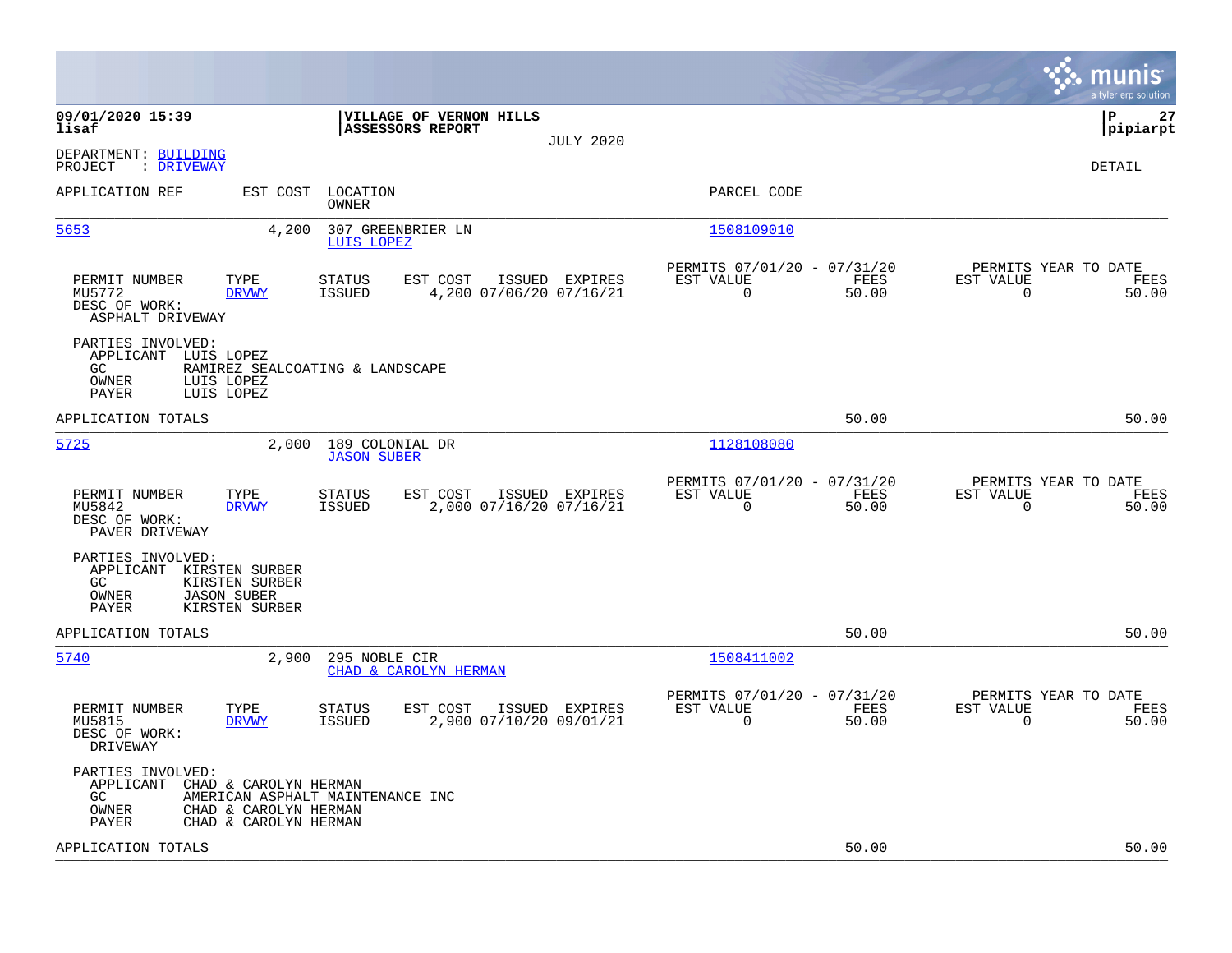|                                                                                                                                                                                                | munis<br>a tyler erp solution                                                                                                                  |
|------------------------------------------------------------------------------------------------------------------------------------------------------------------------------------------------|------------------------------------------------------------------------------------------------------------------------------------------------|
| 09/01/2020 15:39<br><b>VILLAGE OF VERNON HILLS</b><br><b>ASSESSORS REPORT</b><br>lisaf<br>5744<br>3.100<br>382S HOBBLE BUSH LN<br>MR & MRS JONATHAN LIPPMAN                                    | ΙP<br>28<br> pipiarpt<br>1509105025                                                                                                            |
| PERMIT NUMBER<br>TYPE<br><b>STATUS</b><br>EST COST<br>ISSUED EXPIRES                                                                                                                           | PERMITS 07/01/20 - 07/31/20<br>PERMITS YEAR TO DATE<br>EST VALUE<br>FEES<br>EST VALUE<br>FEES<br><b>JULY 2020</b>                              |
| DEPARTMENT: BUILDING<br>PROJECT<br>: <u>DRIVEWAY</u>                                                                                                                                           | DETAIL                                                                                                                                         |
| APPLICATION REF<br>EST COST LOCATION<br>OWNER                                                                                                                                                  | PARCEL CODE                                                                                                                                    |
| MU5836<br>3,100 07/15/20 07/15/21<br><b>DRVWY</b><br><b>ISSUED</b><br>DESC OF WORK:<br>ASPHALT DRIVEWAY                                                                                        | 0<br>50.00<br>$\mathbf 0$<br>50.00                                                                                                             |
| PARTIES INVOLVED:<br>APPLICANT AMERICAN ASPHALT MAINTENANCE INC<br>GC.<br>AMERICAN ASPHALT MAINTENANCE INC<br>OWNER<br>MR & MRS JONATHAN LIPPMAN<br>MR & MRS JONATHAN LIPPMAN<br>PAYER         |                                                                                                                                                |
| APPLICATION TOTALS                                                                                                                                                                             | 50.00<br>50.00                                                                                                                                 |
| 5750<br>2,850<br>201 COURT OF ASH<br><b>EILEEN SHAUGHNESSY</b>                                                                                                                                 | 1508106016                                                                                                                                     |
| PERMIT NUMBER<br>TYPE<br>STATUS<br>EST COST<br>ISSUED EXPIRES<br>MU5840<br><b>DRVWY</b><br><b>ISSUED</b><br>2,850 07/15/20 07/15/21<br>DESC OF WORK:<br>DRIVEWAY                               | PERMITS 07/01/20 - 07/31/20<br>PERMITS YEAR TO DATE<br>EST VALUE<br>FEES<br>EST VALUE<br>FEES<br>$\mathbf 0$<br>50.00<br>50.00<br>$\mathsf{O}$ |
| PARTIES INVOLVED:<br>APPLICANT<br>EILEEN SHAUGHNESSY<br>GC.<br>AMERICAN ASPHALT MAINTENANCE INC<br>EILEEN SHAUGHNESSY<br>OWNER<br>PAYER<br>EILEEN SHAUGHNESSY                                  |                                                                                                                                                |
| APPLICATION TOTALS                                                                                                                                                                             | 50.00<br>50.00                                                                                                                                 |
| 5765<br>4,900<br>498 SYCAMORE ST<br>FRANK V & JUDY A GORSKI                                                                                                                                    | 1132104083                                                                                                                                     |
| PERMIT NUMBER<br>TYPE<br>EST COST<br><b>STATUS</b><br>ISSUED EXPIRES<br>MU5873<br><b>DRVWY</b><br><b>ISSUED</b><br>4,900 07/22/20 07/22/21<br>DESC OF WORK:<br>DRIVEWAY                        | PERMITS 07/01/20 - 07/31/20<br>PERMITS YEAR TO DATE<br>FEES<br>EST VALUE<br>EST VALUE<br>FEES<br>$\Omega$<br>50.00<br>50.00<br>$\Omega$        |
| PARTIES INVOLVED:<br>APPLICANT<br>T/S CONCRETE & ASPHALT SOLUTIONS<br>T/S CONCRETE & ASPHALT SOLUTIONS<br>GC.<br>OWNER<br>FRANK V & JUDY A GORSKI<br>T/S CONCRETE & ASPHALT SOLUTIONS<br>PAYER |                                                                                                                                                |
| APPLICATION TOTALS                                                                                                                                                                             | 50.00<br>50.00                                                                                                                                 |
| 5803<br>2,800 1655 WOODS WAY                                                                                                                                                                   | 1133121003                                                                                                                                     |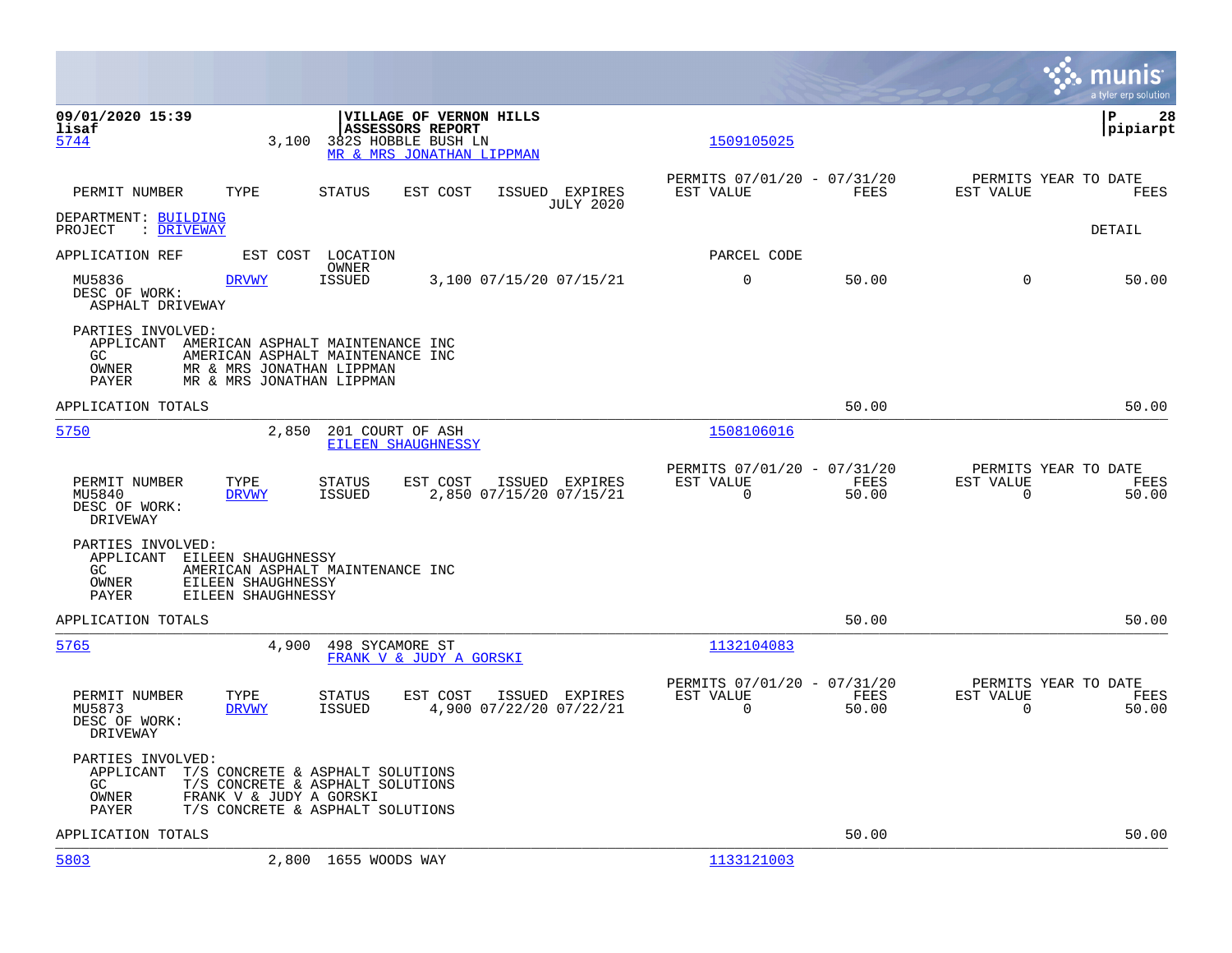|                                                                                                                                                               |                                                                           |                                                                             | a tyler erp solution                                              |
|---------------------------------------------------------------------------------------------------------------------------------------------------------------|---------------------------------------------------------------------------|-----------------------------------------------------------------------------|-------------------------------------------------------------------|
| 09/01/2020 15:39<br>lisaf                                                                                                                                     | VILLAGE OF VERNON HILLS<br>ASSESSORS REPORT<br>DENNIS E & NANCY E KEOGH   |                                                                             | l P<br>29<br> pipiarpt                                            |
| PERMIT NUMBER<br>TYPE                                                                                                                                         | <b>STATUS</b><br>EST COST<br>ISSUED EXPIRES<br><b>JULY 2020</b>           | PERMITS 07/01/20 - 07/31/20<br>EST VALUE<br>FEES                            | PERMITS YEAR TO DATE<br>EST VALUE<br>FEES                         |
| DEPARTMENT: BUILDING<br>PROJECT : DRIVEWAY                                                                                                                    |                                                                           |                                                                             | DETAIL                                                            |
| APPLICATION REF                                                                                                                                               | EST COST LOCATION                                                         | PARCEL CODE                                                                 |                                                                   |
| MU5933<br><b>DRVWY</b><br>DESC OF WORK:<br>DRIVEWAY                                                                                                           | OWNER<br>ISSUED<br>2,800 07/31/20 07/31/21                                | $\Omega$<br>50.00                                                           | $\Omega$<br>50.00                                                 |
| PARTIES INVOLVED:<br>DENNIS E & NANCY E KEOGH<br>APPLICANT<br>GC.<br>DENNIS E & NANCY E KEOGH<br>OWNER<br>DENNIS E & NANCY E KEOGH<br>PAYER                   | AMERICAN ASPHALT MAINTENANCE INC                                          |                                                                             |                                                                   |
| APPLICATION TOTALS                                                                                                                                            |                                                                           | 50.00                                                                       | 50.00                                                             |
| 5805                                                                                                                                                          | 7,762 405 CHESTERFIELD LN<br>PAUL & STACIE BRETTNER                       | 1508404001                                                                  |                                                                   |
| PERMIT NUMBER<br>TYPE<br>MU5915<br><b>DRVWY</b><br>DESC OF WORK:<br>DRIVEWAY & SIDEWALK                                                                       | EST COST<br>STATUS<br>ISSUED EXPIRES<br>ISSUED<br>7,762 07/28/20 07/28/21 | PERMITS 07/01/20 - 07/31/20<br>EST VALUE<br>FEES<br>$\overline{0}$<br>77.62 | PERMITS YEAR TO DATE<br>EST VALUE<br>FEES<br>77.62<br>$\mathbf 0$ |
| PARTIES INVOLVED:<br>APPLICANT PAUL & STACIE BRETTNER<br>GC.<br>NORTHRANGE CONCRETE INC<br>OWNER<br>PAUL & STACIE BRETTNER<br>PAUL & STACIE BRETTNER<br>PAYER |                                                                           |                                                                             |                                                                   |
| APPLICATION TOTALS                                                                                                                                            |                                                                           | 77.62                                                                       | 77.62                                                             |
| 5829<br>2,120                                                                                                                                                 | 311 SUTCLIFFE CIR<br><b>ALEXANDER D ROUSSEV</b>                           | 1508402002                                                                  |                                                                   |
| PERMIT NUMBER<br>TYPE<br>MU5936<br><b>DRVWY</b><br>DESC OF WORK:<br>ASPHALT DRIVEWAY                                                                          | STATUS<br>EST COST<br>ISSUED EXPIRES<br>COMPLT<br>2,120 07/31/20 08/21/21 | PERMITS 07/01/20 - 07/31/20<br>EST VALUE<br>FEES<br>$\Omega$<br>50.00       | PERMITS YEAR TO DATE<br>EST VALUE<br>FEES<br>$\Omega$<br>50.00    |
| PARTIES INVOLVED:<br>APPLICANT ALEXANDER D ROUSSEV<br>GC<br>GRADE A ASPHALT<br>OWNER<br>ALEXANDER D ROUSSEV<br>ALEXANDER D ROUSSEV<br>PAYER                   |                                                                           |                                                                             |                                                                   |
| APPLICATION TOTALS                                                                                                                                            |                                                                           | 50.00                                                                       | 50.00                                                             |
| 5868                                                                                                                                                          | 94,209 BAYHILL<br><b>PLACEHOLDER</b>                                      | 1128413011                                                                  |                                                                   |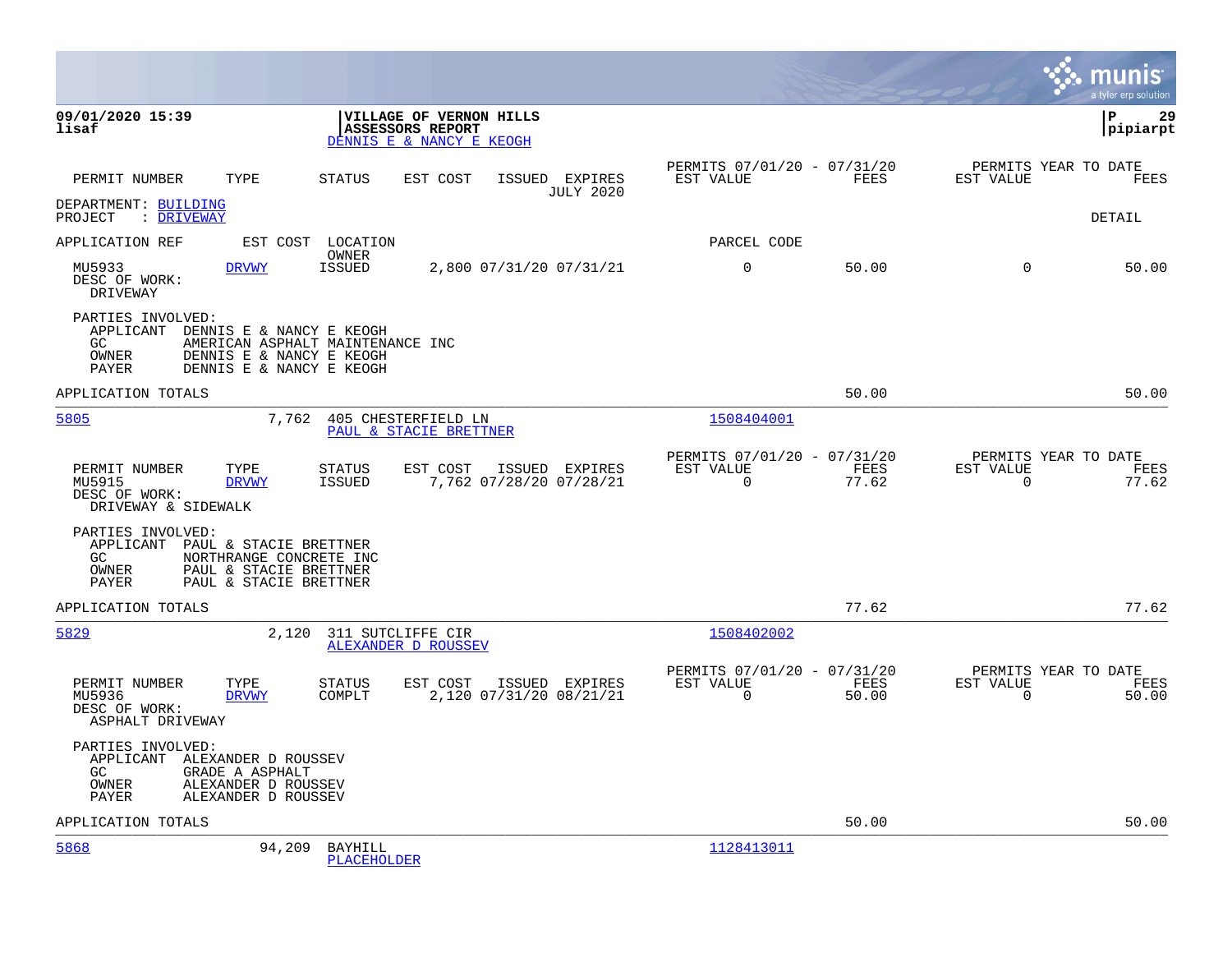|                                               |                                                                           |                   |                                                    |        |                             |                                          |                    |                                   | munis <sup>®</sup><br>a tyler erp solution |
|-----------------------------------------------|---------------------------------------------------------------------------|-------------------|----------------------------------------------------|--------|-----------------------------|------------------------------------------|--------------------|-----------------------------------|--------------------------------------------|
| 09/01/2020 15:39<br>lisaf                     |                                                                           |                   | VILLAGE OF VERNON HILLS<br><b>ASSESSORS REPORT</b> |        |                             |                                          |                    |                                   | IP.<br>30<br> pipiarpt                     |
| PERMIT NUMBER                                 | TYPE                                                                      | STATUS            | EST COST                                           | ISSUED | EXPIRES<br><b>JULY 2020</b> | PERMITS 07/01/20 - 07/31/20<br>EST VALUE | FEES               | PERMITS YEAR TO DATE<br>EST VALUE | FEES                                       |
| DEPARTMENT: BUILDING<br>PROJECT               | : DRIVEWAY                                                                |                   |                                                    |        |                             |                                          |                    |                                   | DETAIL                                     |
| APPLICATION REF                               | EST COST                                                                  | LOCATION<br>OWNER |                                                    |        |                             | PARCEL CODE                              |                    |                                   |                                            |
| MU5926<br>DESC OF WORK:<br>DRIVEWAY           | <b>DRVWY</b>                                                              | ISSUED            |                                                    |        | 94,209 07/31/20 07/31/21    | 0                                        | 942.09             | $\Omega$                          | 942.09                                     |
| PARTIES INVOLVED:<br>APPLICANT<br>GC<br>OWNER | TWIN BROS PAVING & CONCRETE<br>TWIN BROS PAVING & CONCRETE<br>PLACEHOLDER |                   |                                                    |        |                             |                                          |                    |                                   |                                            |
| APPLICATION TOTALS<br>PROJECT TOTALS          |                                                                           |                   |                                                    |        |                             | 0                                        | 942.09<br>1,419.71 | 0                                 | 942.09<br>1,419.71                         |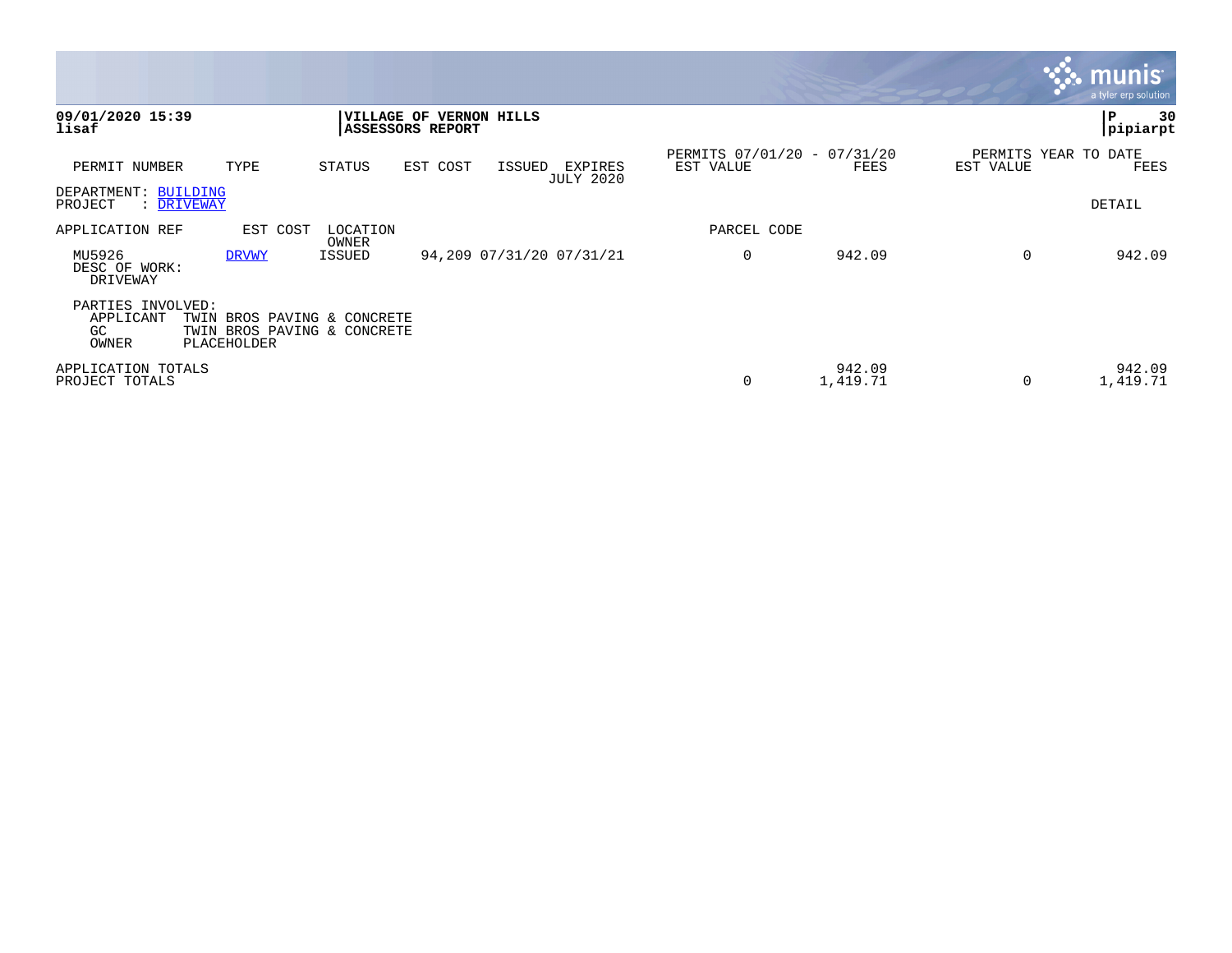|                                                                                                                                                                                        |                                                                                         |                                                                          | munis<br>a tyler erp solution                                     |
|----------------------------------------------------------------------------------------------------------------------------------------------------------------------------------------|-----------------------------------------------------------------------------------------|--------------------------------------------------------------------------|-------------------------------------------------------------------|
| 09/01/2020 15:39<br>lisaf                                                                                                                                                              | VILLAGE OF VERNON HILLS<br>ASSESSORS REPORT                                             |                                                                          | ∣P<br>31<br> pipiarpt                                             |
| DEPARTMENT: BUILDING<br>PROJECT<br>: FENCE                                                                                                                                             | <b>JULY 2020</b>                                                                        |                                                                          | DETAIL                                                            |
| APPLICATION REF                                                                                                                                                                        | EST COST<br>LOCATION<br>OWNER                                                           | PARCEL CODE                                                              |                                                                   |
| 5641                                                                                                                                                                                   | 3,923<br>523 COUNCIL CIRCLE<br>SHANTHI PUDOTA, ROBER KURAPATTI                          | 1133213014                                                               |                                                                   |
| PERMIT NUMBER<br>TYPE<br>MU5781<br><b>FENCE</b><br>DESC OF WORK:<br>FENCE                                                                                                              | <b>STATUS</b><br>EST COST<br>ISSUED EXPIRES<br><b>ISSUED</b><br>3,923 07/06/20 07/06/21 | PERMITS 07/01/20 - 07/31/20<br>EST VALUE<br>FEES<br>$\mathbf 0$<br>50.00 | PERMITS YEAR TO DATE<br>EST VALUE<br>FEES<br>$\Omega$<br>50.00    |
| PARTIES INVOLVED:<br>APPLICANT<br>PREMIER FENCE<br>FENCE<br>PREMIER FENCE<br>GC<br>PREMIER FENCE<br>OWNER<br>PAYER<br>PREMIER FENCE                                                    | SHANTHI PUDOTA, ROBER KURAPATTI                                                         |                                                                          |                                                                   |
| APPLICATION TOTALS                                                                                                                                                                     |                                                                                         | 50.00                                                                    | 50.00                                                             |
| 5650                                                                                                                                                                                   | 1,500<br>156 SOUTHFIELD DR<br><b>MARIA W SPEER</b>                                      | 1506401023                                                               |                                                                   |
| PERMIT NUMBER<br>TYPE<br>MU5866<br><b>FENCE</b><br>DESC OF WORK:<br>FENCE                                                                                                              | <b>STATUS</b><br>EST COST<br>ISSUED EXPIRES<br>ISSUED<br>1,500 07/21/20 07/21/21        | PERMITS 07/01/20 - 07/31/20<br>EST VALUE<br>FEES<br>$\mathbf 0$<br>30.00 | PERMITS YEAR TO DATE<br>EST VALUE<br>FEES<br>$\mathbf 0$<br>30.00 |
| PARTIES INVOLVED:<br>APPLICANT<br>MARIA W SPEER<br>FENCE<br>GC<br>MARIA W SPEER<br>OWNER<br>MARIA W SPEER<br>PAYER<br>MARIA W SPEER                                                    | UNITED FENCEAND GATE LLC                                                                |                                                                          |                                                                   |
| APPLICATION TOTALS                                                                                                                                                                     |                                                                                         | 30.00                                                                    | 30.00                                                             |
| 5679                                                                                                                                                                                   | 866 CREEK BEND DRIVE<br>2,380<br><b>GARY &amp; KATHERINE ROSE</b>                       | 1516101004                                                               |                                                                   |
| PERMIT NUMBER<br>TYPE<br>MU5776<br><b>FENCE</b><br>DESC OF WORK:                                                                                                                       | EST COST<br>ISSUED EXPIRES<br><b>STATUS</b><br>2,380 07/06/20 07/09/21<br>ISSUED        | PERMITS 07/01/20 - 07/31/20<br>EST VALUE<br>FEES<br>0<br>50.00           | PERMITS YEAR TO DATE<br>EST VALUE<br>FEES<br>50.00<br>0           |
| FENCE<br>PARTIES INVOLVED:<br>APPLICANT FENCE SOLUTIONS CO<br>FENCE<br>FENCE SOLUTIONS CO<br>GC<br>FENCE SOLUTIONS CO<br>OWNER<br>GARY & KATHERINE ROSE<br>PAYER<br>FENCE SOLUTIONS CO |                                                                                         |                                                                          |                                                                   |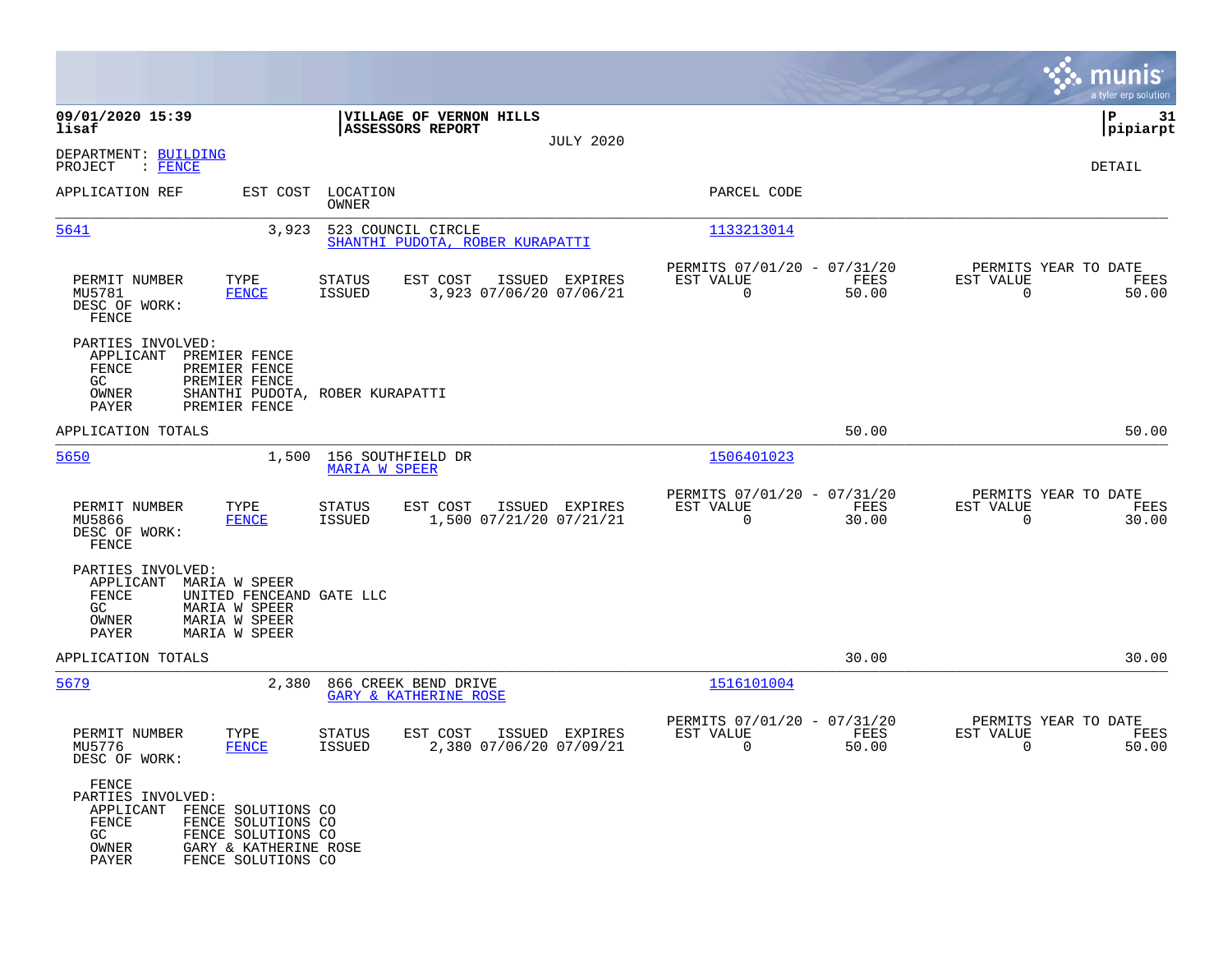|                                                                                                                                                                         |                                                                                         |                                                                          | munis<br>a tyler erp solution                                     |
|-------------------------------------------------------------------------------------------------------------------------------------------------------------------------|-----------------------------------------------------------------------------------------|--------------------------------------------------------------------------|-------------------------------------------------------------------|
| 09/01/2020 15:39<br>lisaf                                                                                                                                               | VILLAGE OF VERNON HILLS<br>ASSESSORS REPORT<br><b>JULY 2020</b>                         |                                                                          | P<br>32<br> pipiarpt                                              |
| DEPARTMENT: BUILDING<br>PROJECT<br>: FENCE                                                                                                                              |                                                                                         |                                                                          | <b>DETAIL</b>                                                     |
| APPLICATION REF<br>EST COST                                                                                                                                             | LOCATION<br>OWNER                                                                       | PARCEL CODE                                                              |                                                                   |
| APPLICATION TOTALS                                                                                                                                                      |                                                                                         | 50.00                                                                    | 50.00                                                             |
| 5685<br>3,289                                                                                                                                                           | 288 NORTH FIORE PKY<br>DEEPA RAJ                                                        | 1506408010                                                               |                                                                   |
| PERMIT NUMBER<br>TYPE<br>MU5797<br><b>FENCE</b><br>DESC OF WORK:<br>FENCE                                                                                               | EST COST<br><b>STATUS</b><br>ISSUED EXPIRES<br><b>ISSUED</b><br>3,289 07/08/20 07/08/21 | PERMITS 07/01/20 - 07/31/20<br>EST VALUE<br>FEES<br>0<br>50.00           | PERMITS YEAR TO DATE<br>EST VALUE<br>FEES<br>$\mathbf 0$<br>50.00 |
| PARTIES INVOLVED:<br>APPLICANT<br>DEEPA RAJ<br>GC.<br>ARONSON FENCE<br>GC<br>DEEPA RAJ<br>DEEPA RAJ<br>OWNER<br>PAYER<br>DEEPA RAJ                                      |                                                                                         |                                                                          |                                                                   |
| APPLICATION TOTALS                                                                                                                                                      |                                                                                         | 50.00                                                                    | 50.00                                                             |
| 5701<br>8,000                                                                                                                                                           | 693 INSULL DRIVE<br><b>PLACEHOLDER</b>                                                  | 1133205093                                                               |                                                                   |
| PERMIT NUMBER<br>TYPE<br>MU5817<br><b>FENCE</b><br>DESC OF WORK:<br>FENCE                                                                                               | <b>STATUS</b><br>EST COST<br>ISSUED EXPIRES<br>8,000 07/10/20 08/07/21<br>ISSUED        | PERMITS 07/01/20 - 07/31/20<br>FEES<br>EST VALUE<br>$\mathbf 0$<br>80.00 | PERMITS YEAR TO DATE<br>EST VALUE<br>FEES<br>$\mathbf 0$<br>80.00 |
| PARTIES INVOLVED:<br>CUSTOM BUILT FENCE<br>APPLICANT<br>FENCE<br>CUSTOM BUILT FENCE<br>GC.<br>CUSTOM BUILT FENCE<br>OWNER<br>PLACEHOLDER<br>CUSTOM BUILT FENCE<br>PAYER |                                                                                         |                                                                          |                                                                   |
| APPLICATION TOTALS                                                                                                                                                      |                                                                                         | 80.00                                                                    | 80.00                                                             |
| 5702<br>10,000                                                                                                                                                          | 685 INSULL DRIVE<br>PLACEHOLDER                                                         | 1133205092                                                               |                                                                   |
| PERMIT NUMBER<br>TYPE<br>MU5834<br><b>FENCE</b><br>DESC OF WORK:<br>FENCE                                                                                               | STATUS<br>EST COST ISSUED EXPIRES<br>10,000 07/15/20 08/07/21<br><b>ISSUED</b>          | PERMITS 07/01/20 - 07/31/20<br>EST VALUE<br>FEES<br>$\Omega$<br>100.00   | PERMITS YEAR TO DATE<br>EST VALUE<br>FEES<br>$\Omega$<br>100.00   |
| PARTIES INVOLVED:<br>APPLICANT<br>CUSTOM BUILT FENCE<br>FENCE<br><b>CUSTOM BUILT FENCE</b><br>GC<br>CUSTOM BUILT FENCE                                                  |                                                                                         |                                                                          |                                                                   |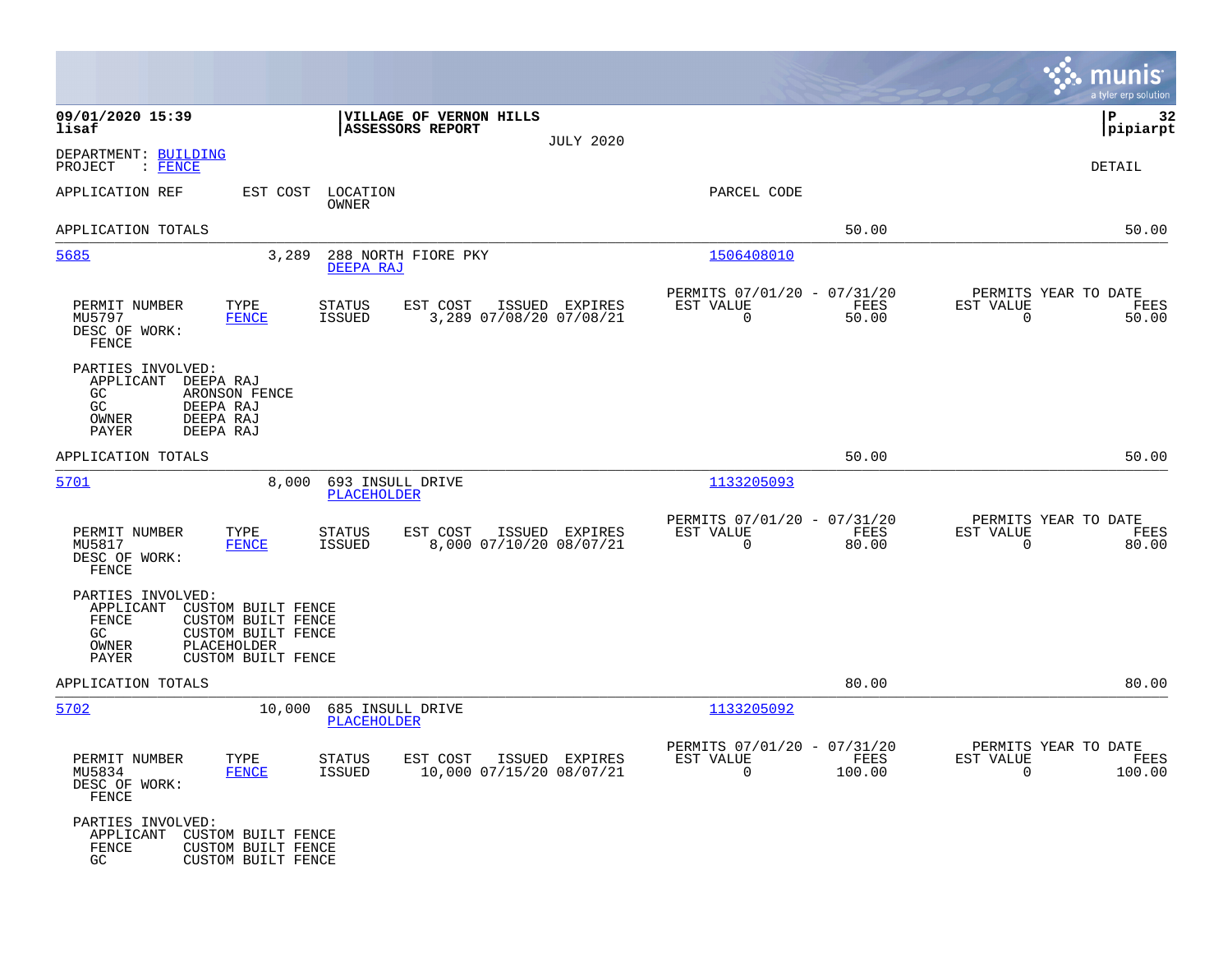|                                                                                                                                                                                       |                                                                                         |                                                                          | munis<br>a tyler erp solution                                     |
|---------------------------------------------------------------------------------------------------------------------------------------------------------------------------------------|-----------------------------------------------------------------------------------------|--------------------------------------------------------------------------|-------------------------------------------------------------------|
| 09/01/2020 15:39<br>lisaf                                                                                                                                                             | VILLAGE OF VERNON HILLS<br>ASSESSORS REPORT<br><b>JULY 2020</b>                         |                                                                          | P<br>33<br> pipiarpt                                              |
| DEPARTMENT: BUILDING<br>$:$ FENCE<br>PROJECT                                                                                                                                          |                                                                                         |                                                                          | DETAIL                                                            |
| APPLICATION REF                                                                                                                                                                       | EST COST LOCATION<br><b>OWNER</b>                                                       | PARCEL CODE                                                              |                                                                   |
| PLACEHOLDER<br>OWNER<br>PAYER<br>CUSTOM BUILT FENCE                                                                                                                                   |                                                                                         |                                                                          |                                                                   |
| APPLICATION TOTALS                                                                                                                                                                    |                                                                                         | 100.00                                                                   | 100.00                                                            |
| 5704                                                                                                                                                                                  | 131 ANNAPOLIS DR<br>950<br><b>M SHTEINBERG N ZAKUTA</b>                                 | 1505412009                                                               |                                                                   |
| PERMIT NUMBER<br>TYPE<br>MU5844<br><b>FENCE</b><br>DESC OF WORK:<br>REPLACE FENCE POSTS                                                                                               | EST COST<br><b>STATUS</b><br>ISSUED EXPIRES<br>COMPLT<br>950 07/16/20 08/04/21          | PERMITS 07/01/20 - 07/31/20<br>EST VALUE<br>FEES<br>$\mathbf 0$<br>30.00 | PERMITS YEAR TO DATE<br>EST VALUE<br>FEES<br>$\mathbf 0$<br>30.00 |
| PARTIES INVOLVED:<br>APPLICANT M SHTEINBERG N ZAKUTA<br>FENCE<br>AZTEC FENCE COMPANY<br>GC<br>AZTEC FENCE COMPANY<br>OWNER<br>M SHTEINBERG N ZAKUTA<br>M SHTEINBERG N ZAKUTA<br>PAYER |                                                                                         |                                                                          |                                                                   |
| APPLICATION TOTALS                                                                                                                                                                    |                                                                                         | 30.00                                                                    | 30.00                                                             |
| 5739                                                                                                                                                                                  | 7,650<br>139 ANNAPOLIS DR<br>JEFFREY W & BETH S HANDT                                   | 1505412005                                                               |                                                                   |
| PERMIT NUMBER<br>TYPE<br>MU5855<br><b>FENCE</b><br>DESC OF WORK:<br>FENCE                                                                                                             | EST COST<br>ISSUED<br>EXPIRES<br><b>STATUS</b><br>ISSUED<br>7,650 07/20/20 08/26/21     | PERMITS 07/01/20 - 07/31/20<br>EST VALUE<br>FEES<br>$\mathbf 0$<br>76.50 | PERMITS YEAR TO DATE<br>EST VALUE<br>FEES<br>$\mathbf 0$<br>76.50 |
| PARTIES INVOLVED:<br>APPLICANT AZTEC FENCE COMPANY<br>FENCE<br>AZTEC FENCE COMPANY<br>GC<br>AZTEC FENCE COMPANY<br>OWNER<br>JEFFREY W & BETH S HANDT<br>PAYER<br>AZTEC FENCE COMPANY  |                                                                                         |                                                                          |                                                                   |
| APPLICATION TOTALS                                                                                                                                                                    |                                                                                         | 76.50                                                                    | 76.50                                                             |
| 5741                                                                                                                                                                                  | 1,129<br>1115 WARREN LN<br>RICHARD A SALM                                               | 1506404004                                                               |                                                                   |
| PERMIT NUMBER<br>TYPE<br>MU5871<br><b>FENCE</b><br>DESC OF WORK:<br>FENCE                                                                                                             | <b>STATUS</b><br>EST COST<br>ISSUED EXPIRES<br>1,129 07/22/20 07/22/21<br><b>ISSUED</b> | PERMITS 07/01/20 - 07/31/20<br>FEES<br>EST VALUE<br>$\mathbf 0$<br>30.00 | PERMITS YEAR TO DATE<br>EST VALUE<br>FEES<br>$\mathbf 0$<br>30.00 |
| PARTIES INVOLVED:<br>APPLICANT ARONSON FENCE                                                                                                                                          |                                                                                         |                                                                          |                                                                   |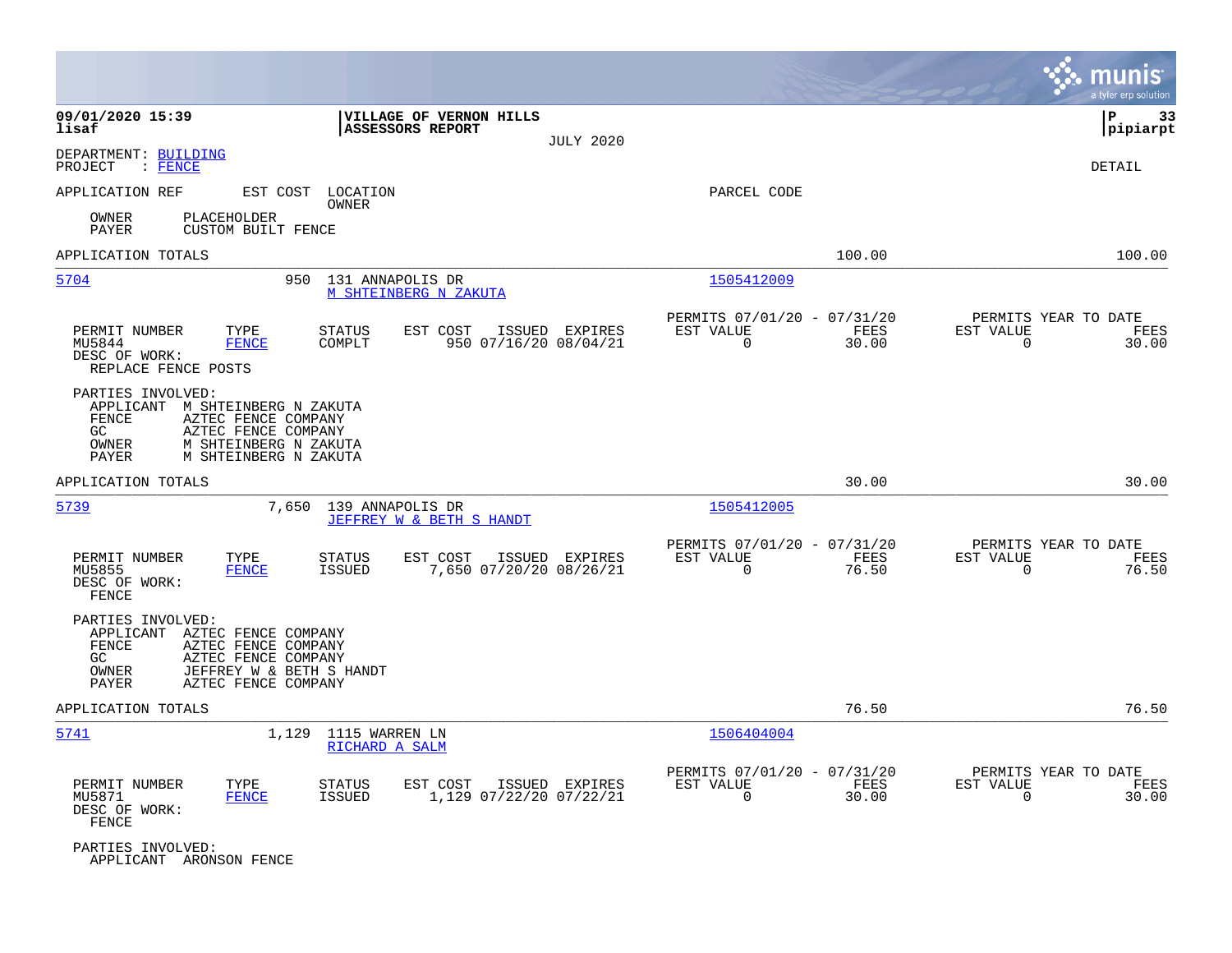|                                                                                                                                  |                                                                                                                                                            |                                                                          | munis<br>a tyler erp solution                                     |
|----------------------------------------------------------------------------------------------------------------------------------|------------------------------------------------------------------------------------------------------------------------------------------------------------|--------------------------------------------------------------------------|-------------------------------------------------------------------|
| 09/01/2020 15:39<br>lisaf                                                                                                        | VILLAGE OF VERNON HILLS<br>ASSESSORS REPORT<br><b>JULY 2020</b>                                                                                            |                                                                          | lР<br>34<br> pipiarpt                                             |
| DEPARTMENT: BUILDING<br>PROJECT<br>$:$ FENCE                                                                                     |                                                                                                                                                            |                                                                          | <b>DETAIL</b>                                                     |
| APPLICATION REF                                                                                                                  | EST COST LOCATION<br>OWNER                                                                                                                                 | PARCEL CODE                                                              |                                                                   |
| FENCE<br>ARONSON FENCE<br>GC<br>ARONSON FENCE<br>RICHARD A SALM<br>OWNER<br>PAYER<br>ARONSON FENCE                               |                                                                                                                                                            |                                                                          |                                                                   |
| APPLICATION TOTALS                                                                                                               |                                                                                                                                                            | 30.00                                                                    | 30.00                                                             |
| 5747<br>4,652                                                                                                                    | 575 CENTRAL PARK PL<br>MAYANK B THAKKAR & DEEPA JANI-THAKKAR                                                                                               | 1509314005                                                               |                                                                   |
| PERMIT NUMBER<br>TYPE<br>MU5838<br><b>FENCE</b><br>DESC OF WORK:<br>REPLACE EXISTING FENCE                                       | <b>STATUS</b><br>EST COST<br>ISSUED EXPIRES<br>COMPLT<br>4,652 07/15/20 08/17/21                                                                           | PERMITS 07/01/20 - 07/31/20<br>EST VALUE<br>FEES<br>$\Omega$<br>50.00    | PERMITS YEAR TO DATE<br>EST VALUE<br>FEES<br>$\Omega$<br>50.00    |
| PARTIES INVOLVED:<br>APPLICANT AMC CONSTRUCTION AND REMODELING<br>FENCE<br>GC<br><b>OWNER</b><br>PAYER                           | AMC CONSTRUCTION AND REMODELING<br>MAYANK B THAKKAR & DEEPA JANI-THAKKAR<br>MAYANK B THAKKAR & DEEPA JANI-THAKKAR<br>MAYANK B THAKKAR & DEEPA JANI-THAKKAR |                                                                          |                                                                   |
| APPLICATION TOTALS                                                                                                               |                                                                                                                                                            | 50.00                                                                    | 50.00                                                             |
| 5757<br>5,242                                                                                                                    | 22 WARRINGTON RD<br>CHRISTOPHER M GLUCK                                                                                                                    | 1504101034                                                               |                                                                   |
| PERMIT NUMBER<br>TYPE<br>MU5898<br><b>FENCE</b><br>DESC OF WORK:<br>VINYL FENCE                                                  | <b>STATUS</b><br>EST COST<br>ISSUED EXPIRES<br>COMPLT<br>5,242 07/24/20 08/17/21                                                                           | PERMITS 07/01/20 - 07/31/20<br>EST VALUE<br>FEES<br>$\mathbf 0$<br>52.42 | PERMITS YEAR TO DATE<br>EST VALUE<br>FEES<br>$\mathbf 0$<br>52.42 |
| PARTIES INVOLVED:<br>APPLICANT<br>PREMIER FENCE<br>FENCE<br>PREMIER FENCE<br>GC<br>PREMIER FENCE<br>CHRISTOPHER M GLUCK<br>OWNER |                                                                                                                                                            |                                                                          |                                                                   |
| APPLICATION TOTALS                                                                                                               |                                                                                                                                                            | 52.42                                                                    | 52.42                                                             |
| 5767                                                                                                                             | 1,515 6 MONTEBELLO DR<br><b>RYAN ARONOFF</b>                                                                                                               | 1505416006                                                               |                                                                   |
| PERMIT NUMBER<br>TYPE<br>MU5879<br><b>FENCE</b><br>DESC OF WORK:<br>FENCE                                                        | <b>STATUS</b><br>EST COST<br>ISSUED EXPIRES<br>1,515 07/22/20 08/18/21<br><b>ISSUED</b>                                                                    | PERMITS 07/01/20 - 07/31/20<br>EST VALUE<br>FEES<br>$\mathbf 0$<br>50.00 | PERMITS YEAR TO DATE<br>EST VALUE<br>FEES<br>$\Omega$<br>50.00    |

PARTIES INVOLVED: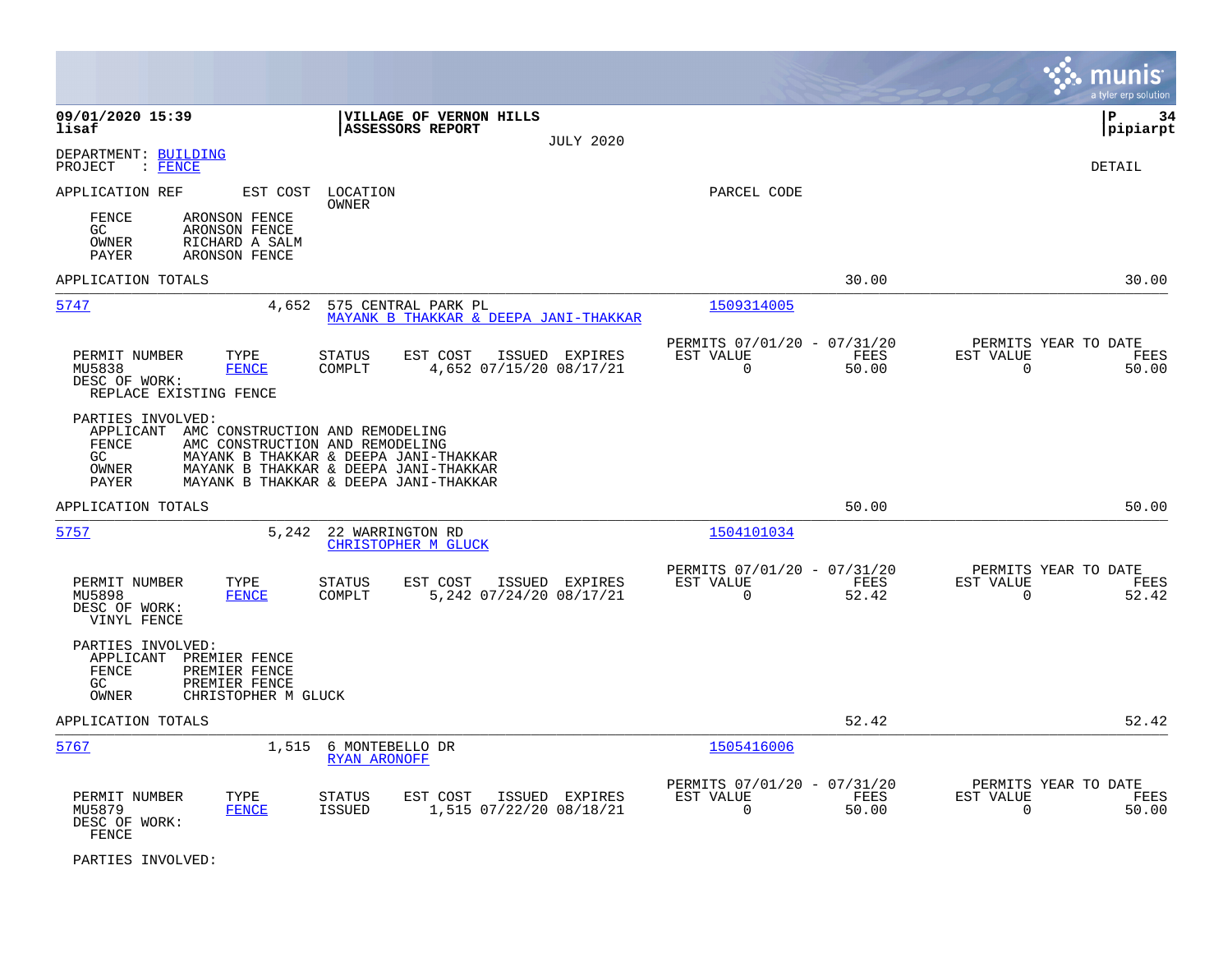|                                                                                                                                                                                                      |                                                                        |                                                                          | munis<br>a tyler erp solution                                     |
|------------------------------------------------------------------------------------------------------------------------------------------------------------------------------------------------------|------------------------------------------------------------------------|--------------------------------------------------------------------------|-------------------------------------------------------------------|
| 09/01/2020 15:39<br>lisaf                                                                                                                                                                            | VILLAGE OF VERNON HILLS<br><b>ASSESSORS REPORT</b><br><b>JULY 2020</b> |                                                                          | l P<br>35<br> pipiarpt                                            |
| DEPARTMENT: BUILDING<br>PROJECT<br>: FENCE                                                                                                                                                           |                                                                        |                                                                          | <b>DETAIL</b>                                                     |
| APPLICATION REF<br>EST COST LOCATION<br>OWNER                                                                                                                                                        |                                                                        | PARCEL CODE                                                              |                                                                   |
| APPLICANT RYAN ARONOFF<br>FENCE<br>ARTEAGA FENCE<br>GC<br>ARTEAGA FENCE<br>RYAN ARONOFF<br>OWNER<br>PAYER<br>RYAN ARONOFF                                                                            |                                                                        |                                                                          |                                                                   |
| APPLICATION TOTALS                                                                                                                                                                                   |                                                                        | 50.00                                                                    | 50.00                                                             |
| 5770<br>6,281                                                                                                                                                                                        | 551 COUNCIL CIRCLE<br><b>MARK BARBERIS</b>                             | 1133213007                                                               |                                                                   |
| TYPE<br>PERMIT NUMBER<br><b>STATUS</b><br>MU5880<br><b>FENCE</b><br><b>ISSUED</b><br>DESC OF WORK:<br>BLACK ALUMINUM FENCE                                                                           | EST COST<br>ISSUED EXPIRES<br>6,281 07/22/20 07/22/21                  | PERMITS 07/01/20 - 07/31/20<br>FEES<br>EST VALUE<br>$\Omega$<br>62.81    | PERMITS YEAR TO DATE<br>EST VALUE<br>FEES<br>$\Omega$<br>62.81    |
| PARTIES INVOLVED:<br>APPLICANT MARK BARBERIS<br>FENCE<br><b>ACTION FENCE</b><br>GC<br>STONE HARD CONCRETE<br>MARK BARBERIS<br>OWNER<br>MARK BARBERIS<br>PAYER                                        |                                                                        |                                                                          |                                                                   |
| APPLICATION TOTALS                                                                                                                                                                                   |                                                                        | 62.81                                                                    | 62.81                                                             |
| 5800<br>3,738                                                                                                                                                                                        | 110 ALEXANDRIA DR<br>LAURA VINCENT BALDOCCHI                           | 1505405051                                                               |                                                                   |
| PERMIT NUMBER<br>TYPE<br><b>STATUS</b><br>MU5884<br><b>FENCE</b><br><b>ISSUED</b><br>DESC OF WORK:<br>PVC FENCE CLOSING OFF THE PROPERTY                                                             | EST COST<br>ISSUED EXPIRES<br>3,738 07/23/20 07/23/21                  | PERMITS 07/01/20 - 07/31/20<br>EST VALUE<br>FEES<br>$\mathbf 0$<br>50.00 | PERMITS YEAR TO DATE<br>EST VALUE<br>FEES<br>$\Omega$<br>50.00    |
| PARTIES INVOLVED:<br>APPLICANT LAURA VINCENT BALDOCCHI<br><b>FENCE</b><br>FIRST CLASS FENCE<br>GC<br>LAURA VINCENT BALDOCCHI<br>LAURA VINCENT BALDOCCHI<br>OWNER<br>LAURA VINCENT BALDOCCHI<br>PAYER |                                                                        |                                                                          |                                                                   |
| APPLICATION TOTALS                                                                                                                                                                                   |                                                                        | 50.00                                                                    | 50.00                                                             |
| 5838<br>1,686                                                                                                                                                                                        | 274 RANNEY AVE<br>MATTHEW & DEBORAH DUBIN                              | 1509308025                                                               |                                                                   |
| PERMIT NUMBER<br>TYPE<br><b>STATUS</b><br>MU5937<br><b>ISSUED</b><br><b>FENCE</b><br>DESC OF WORK:<br>FENCE                                                                                          | EST COST<br>ISSUED EXPIRES<br>1,686 07/31/20 07/31/21                  | PERMITS 07/01/20 - 07/31/20<br>EST VALUE<br>FEES<br>$\mathbf 0$<br>50.00 | PERMITS YEAR TO DATE<br>EST VALUE<br>FEES<br>$\mathbf 0$<br>50.00 |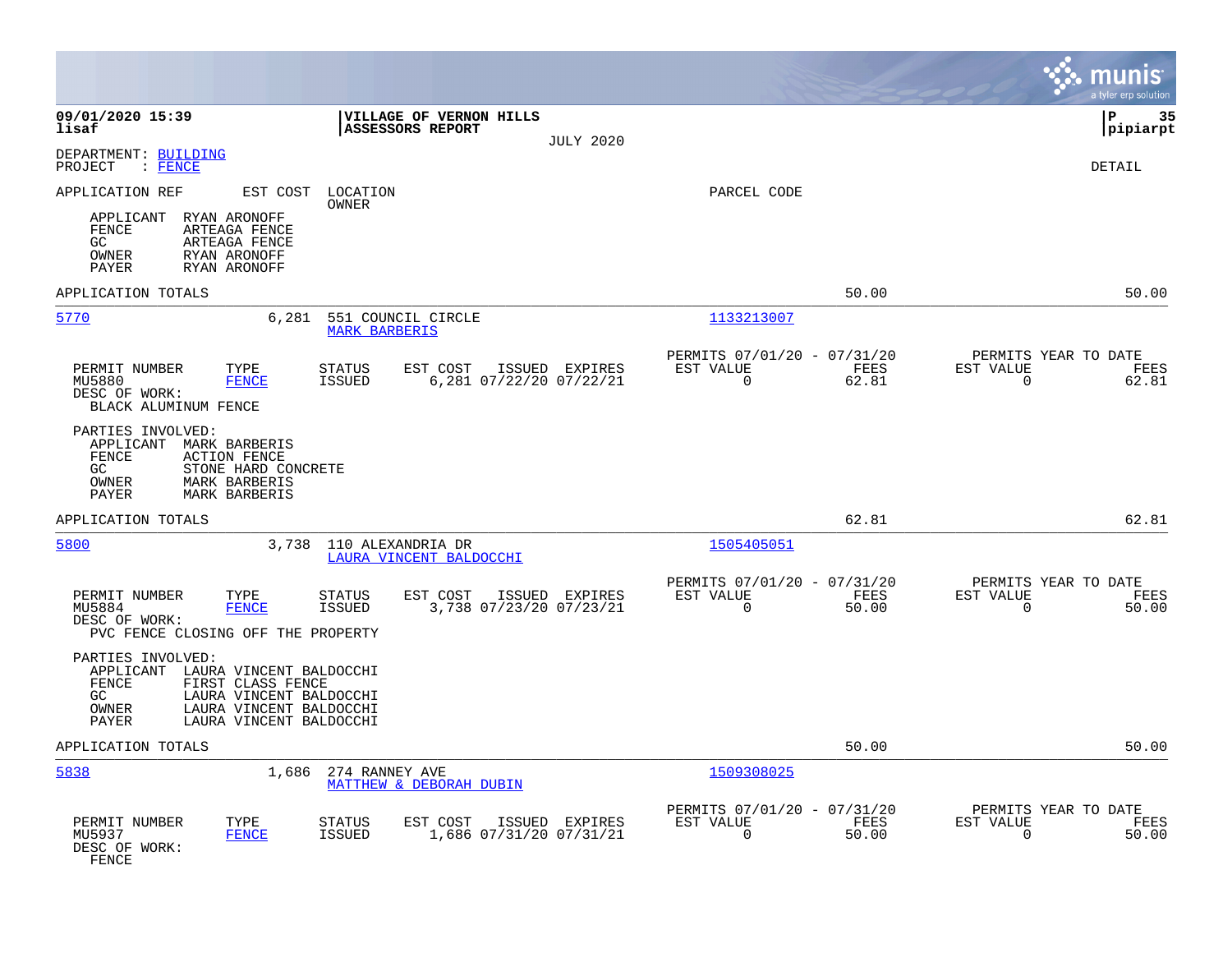|                                                                                                                                                                                                                                  |                                                                           |                                                      | munis<br>a tyler erp solution                                                   |
|----------------------------------------------------------------------------------------------------------------------------------------------------------------------------------------------------------------------------------|---------------------------------------------------------------------------|------------------------------------------------------|---------------------------------------------------------------------------------|
| 09/01/2020 15:39<br>lisaf                                                                                                                                                                                                        | <b>VILLAGE OF VERNON HILLS</b><br><b>ASSESSORS REPORT</b>                 |                                                      | P)<br>36<br> pipiarpt                                                           |
| DEPARTMENT: BUILDING<br>PROJECT<br>: FENCE                                                                                                                                                                                       | <b>JULY 2020</b>                                                          |                                                      | DETAIL                                                                          |
| APPLICATION REF<br>EST COST<br>PARTIES INVOLVED:<br>APPLICANT<br>MATTHEW & DEBORAH DUBIN<br>FENCE<br>FENCE SOLUTIONS CO<br>GC<br>MATTHEW & DEBORAH DUBIN<br>MATTHEW & DEBORAH DUBIN<br>OWNER<br>PAYER<br>MATTHEW & DEBORAH DUBIN | LOCATION<br>OWNER                                                         | PARCEL CODE                                          |                                                                                 |
| APPLICATION TOTALS                                                                                                                                                                                                               |                                                                           |                                                      | 50.00<br>50.00                                                                  |
| 5846<br>3,060                                                                                                                                                                                                                    | 91 NORTH ROYAL OAK DR<br><b>JEANNE M LAPP</b>                             | 1506414010                                           |                                                                                 |
| PERMIT NUMBER<br>TYPE<br>MU5938<br><b>FENCE</b><br>DESC OF WORK:<br>FENCE                                                                                                                                                        | STATUS<br>EST COST<br>ISSUED EXPIRES<br>3,060 07/31/20 07/31/21<br>ISSUED | PERMITS 07/01/20 - 07/31/20<br>EST VALUE<br>$\Omega$ | PERMITS YEAR TO DATE<br>FEES<br>EST VALUE<br>FEES<br>50.00<br>50.00<br>$\Omega$ |
| PARTIES INVOLVED:<br>APPLICANT<br>JEANNE M LAPP<br>FENCE<br><b>ACTION FENCE</b><br>GC.<br>JEANNE M LAPP<br>OWNER<br><b>JEANNE M LAPP</b><br>PAYER<br><b>JEANNE M LAPP</b>                                                        |                                                                           |                                                      |                                                                                 |
| APPLICATION TOTALS<br>PROJECT TOTALS                                                                                                                                                                                             |                                                                           | 0                                                    | 50.00<br>50.00<br>861.73<br>861.73<br>$\Omega$                                  |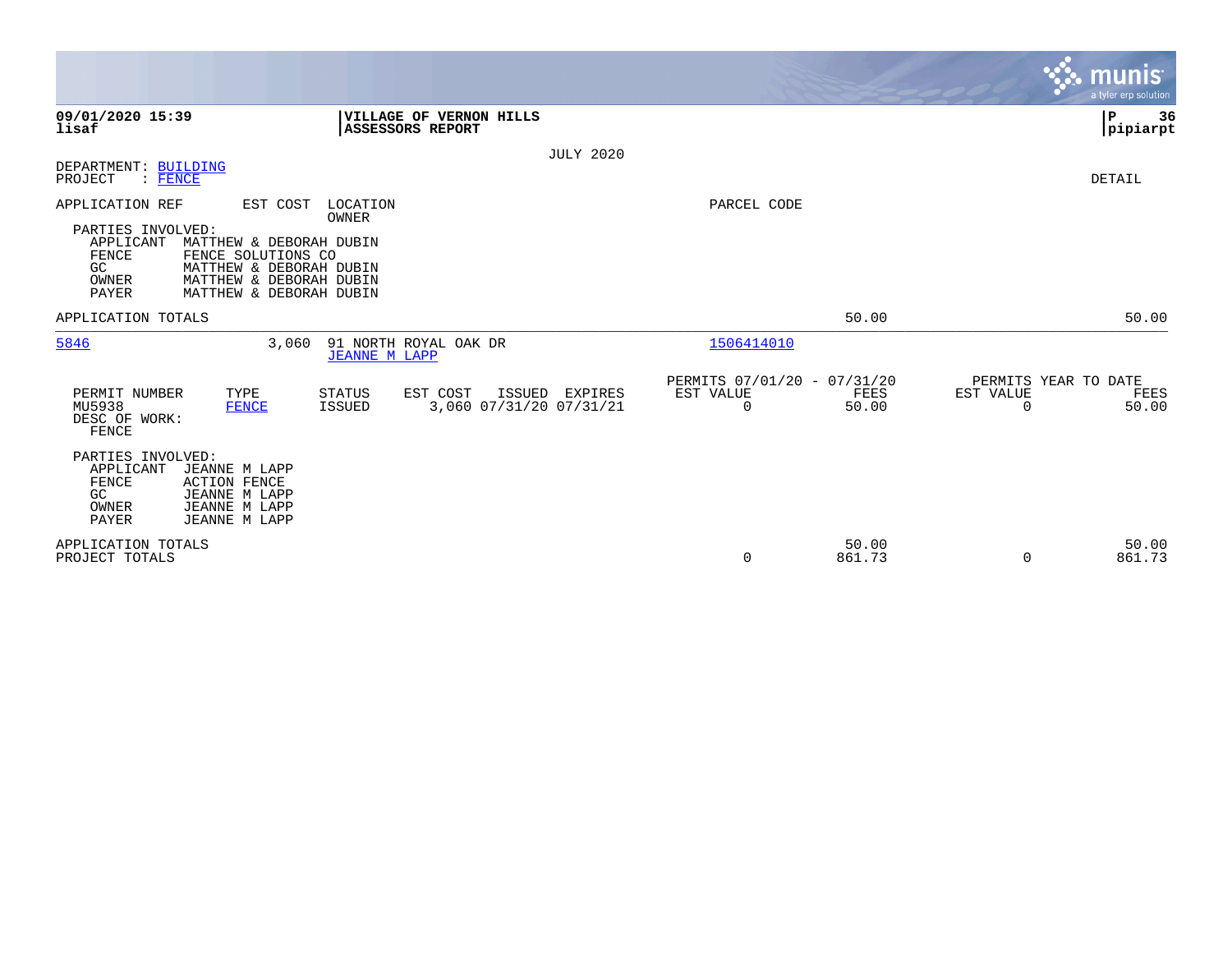|                                                                                                  |                                                                                                 |                                                            |                  |                                                         |                |                                                  | munis<br>a tyler erp solution |
|--------------------------------------------------------------------------------------------------|-------------------------------------------------------------------------------------------------|------------------------------------------------------------|------------------|---------------------------------------------------------|----------------|--------------------------------------------------|-------------------------------|
| 09/01/2020 15:39<br>lisaf                                                                        |                                                                                                 | VILLAGE OF VERNON HILLS<br><b>ASSESSORS REPORT</b>         |                  |                                                         |                |                                                  | P<br>37<br> pipiarpt          |
| DEPARTMENT: BUILDING<br>PROJECT<br>: <u>FIRE ALARM</u>                                           |                                                                                                 |                                                            | <b>JULY 2020</b> |                                                         |                |                                                  | DETAIL                        |
| APPLICATION REF                                                                                  | EST COST LOCATION<br><b>OWNER</b>                                                               |                                                            |                  | PARCEL CODE                                             |                |                                                  |                               |
| 5737                                                                                             | 22,000<br>PDC CHICAGO                                                                           | 600 DARLING DRIVE                                          |                  | 1510300002                                              |                |                                                  |                               |
| PERMIT NUMBER<br>MU5905<br>DESC OF WORK:<br>FIRE ALARM                                           | TYPE<br>STATUS<br>FIRE ALARM ISSUED                                                             | EST COST<br>22,000 07/28/20 07/28/21                       | ISSUED EXPIRES   | PERMITS 07/01/20 - 07/31/20<br>EST VALUE<br>$\mathbf 0$ | FEES<br>760.00 | PERMITS YEAR TO DATE<br>EST VALUE<br>$\mathbf 0$ | FEES<br>760.00                |
| PARTIES INVOLVED:<br>ALARM<br>APPLICANT<br>GC<br>OWNER<br>PAYER                                  | CONNELLY ELECTRIC<br>CONNELLY ELECTRIC<br>CONNELLY ELECTRIC<br>PDC CHICAGO<br>CONNELLY ELECTRIC |                                                            |                  |                                                         |                |                                                  |                               |
| APPLICATION TOTALS                                                                               |                                                                                                 |                                                            |                  |                                                         | 760.00         |                                                  | 760.00                        |
| 5756                                                                                             | 1,235                                                                                           | 700 NORTH MILWAUKEE AVE 145<br>FTS IHOP - FRED DAHMER      |                  | 1504201002                                              |                |                                                  |                               |
| PERMIT NUMBER<br>MU5906<br>DESC OF WORK:<br>FIRE ALARM PANEL                                     | TYPE<br>STATUS<br>FIRE ALARM COMPLT                                                             | EST COST<br>1,235 07/28/20 07/28/21                        | ISSUED EXPIRES   | PERMITS 07/01/20 - 07/31/20<br>EST VALUE<br>$\mathbf 0$ | FEES<br>175.00 | PERMITS YEAR TO DATE<br>EST VALUE<br>$\Omega$    | FEES<br>175.00                |
| PARTIES INVOLVED:<br>ALARM<br>GC<br>OCCUPANT<br>IHOP<br>OWNER<br>PAYER                           | FSS TECHNOLOGIES INC<br>FSS TECHNOLOGIES INC<br>FTS IHOP - FRED DAHMER<br>FSS TECHNOLOGIES INC  |                                                            |                  |                                                         |                |                                                  |                               |
| APPLICATION TOTALS                                                                               |                                                                                                 |                                                            |                  |                                                         | 175.00         |                                                  | 175.00                        |
| 5795                                                                                             |                                                                                                 | 0 875 NORTH MILWAUKEE AVENUE 500<br>PASSCO MELODY FARM DST |                  | 1134302008                                              |                |                                                  |                               |
| PERMIT NUMBER<br>MU5872<br>DESC OF WORK<br>FIRE ALARM                                            | TYPE<br><b>STATUS</b><br>FIRE ALARM COMPLT                                                      | EST COST<br>$0$ 07/22/20 07/27/21                          | ISSUED EXPIRES   | PERMITS 07/01/20 - 07/31/20<br>EST VALUE<br>0           | FEES<br>295.00 | PERMITS YEAR TO DATE<br>EST VALUE<br>0           | FEES<br>295.00                |
| PARTIES INVOLVED:<br>ALARM<br>APPLICANT F1 AUDIO<br>GC<br>F1 AUDIO<br>OWNER<br>PAYER<br>F1 AUDIO | SIEMENS INDUSTRY INC<br>PASSCO MELODY FARM DST                                                  |                                                            |                  |                                                         |                |                                                  |                               |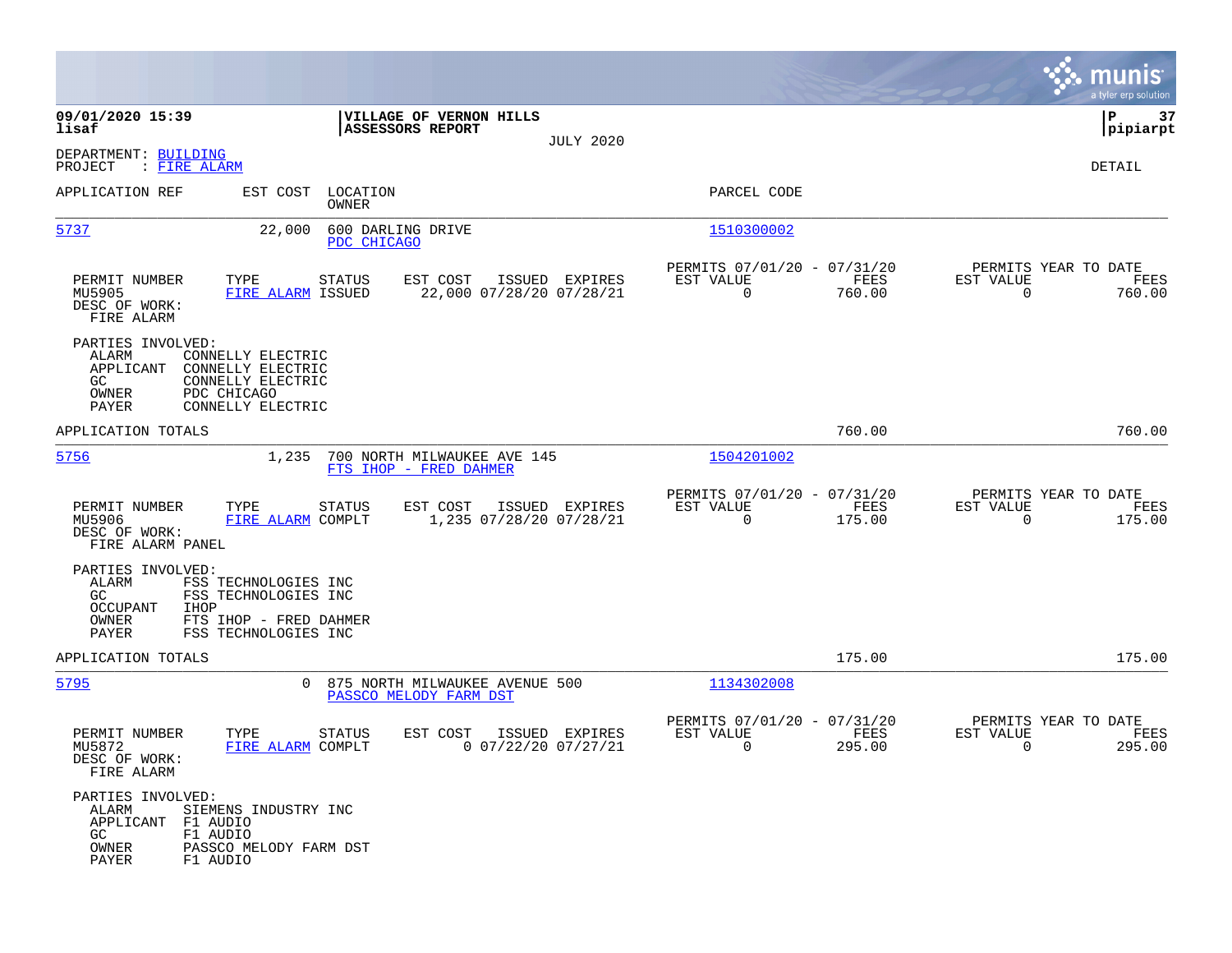|                                                 |          |                                             |                  |             |                    |   | $\cdot$ munis<br>a tyler erp solution |
|-------------------------------------------------|----------|---------------------------------------------|------------------|-------------|--------------------|---|---------------------------------------|
| 09/01/2020 15:39<br>lisaf                       |          | VILLAGE OF VERNON HILLS<br>ASSESSORS REPORT | <b>JULY 2020</b> |             |                    |   | 38<br>P<br> pipiarpt                  |
| DEPARTMENT: BUILDING<br>: FIRE ALARM<br>PROJECT |          |                                             |                  |             |                    |   | DETAIL                                |
| APPLICATION REF                                 | EST COST | LOCATION<br>OWNER                           |                  | PARCEL CODE |                    |   |                                       |
| APPLICATION TOTALS<br>PROJECT TOTALS            |          |                                             |                  | 0           | 295.00<br>1,230.00 | 0 | 295.00<br>1,230.00                    |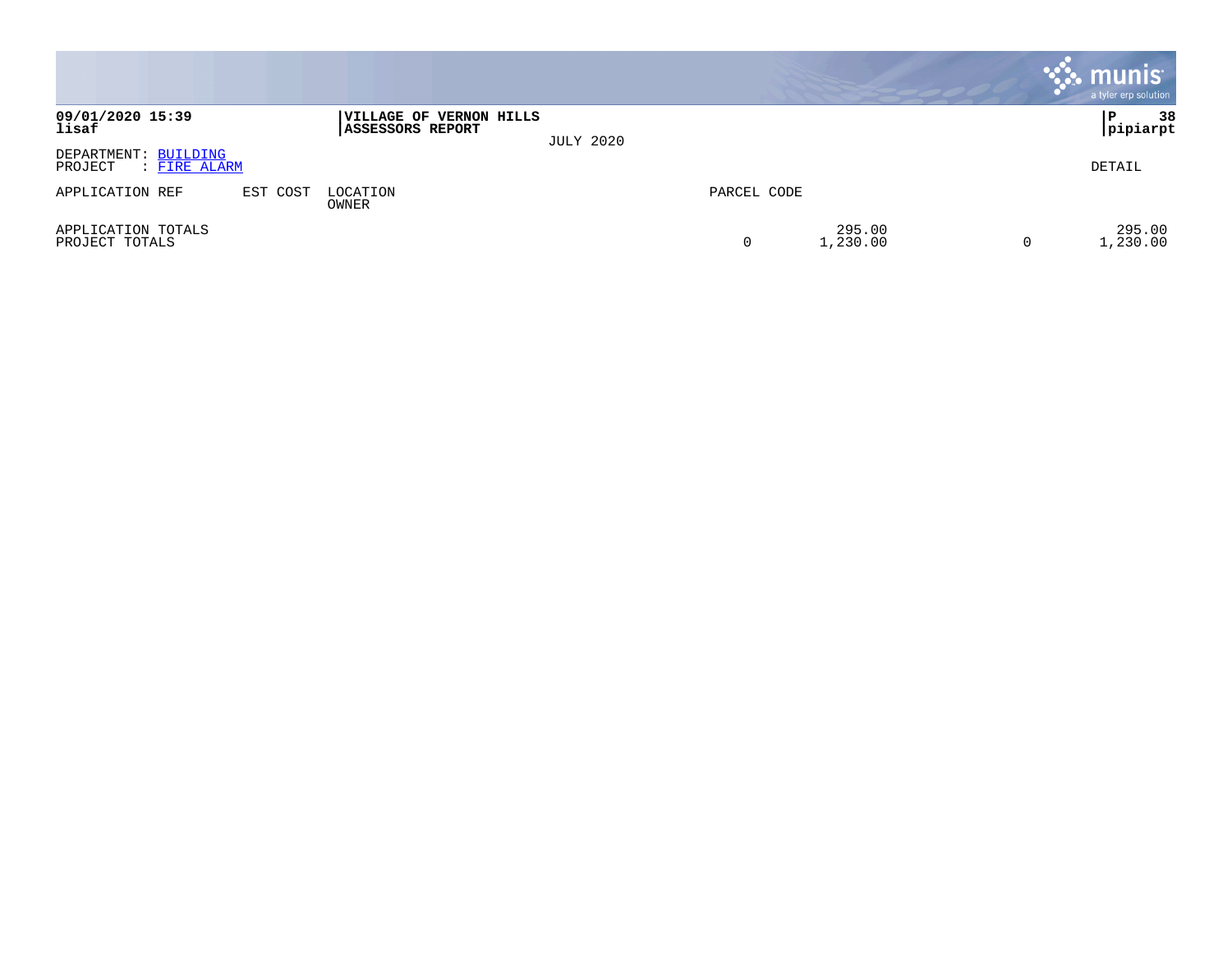|                                                                                                                                                                                                                                          |                                                                |                  |                                                      |                  |                                                      | munis<br>a tyler erp solution |
|------------------------------------------------------------------------------------------------------------------------------------------------------------------------------------------------------------------------------------------|----------------------------------------------------------------|------------------|------------------------------------------------------|------------------|------------------------------------------------------|-------------------------------|
| 09/01/2020 15:39<br>lisaf                                                                                                                                                                                                                | VILLAGE OF VERNON HILLS<br>ASSESSORS REPORT                    | <b>JULY 2020</b> |                                                      |                  |                                                      | Þ<br>39<br> pipiarpt          |
| DEPARTMENT: BUILDING<br>PROJECT<br>: FIRE SPRINKLER                                                                                                                                                                                      |                                                                |                  |                                                      |                  |                                                      | DETAIL                        |
| EST COST<br>APPLICATION REF                                                                                                                                                                                                              | LOCATION<br><b>OWNER</b>                                       |                  | PARCEL CODE                                          |                  |                                                      |                               |
| 5659<br>2,502                                                                                                                                                                                                                            | 875 NORTH MILWAUKEE AVENUE 500<br>PASSCO MELODY FARM DST       |                  | 1134302008                                           |                  |                                                      |                               |
| PERMIT NUMBER<br>TYPE<br>MU5795<br>FIRE SPR<br>DESC OF WORK:<br>FIRE SPRINKLER                                                                                                                                                           | <b>STATUS</b><br>EST COST<br>2,502 07/08/20 07/27/21<br>COMPLT | ISSUED EXPIRES   | PERMITS 07/01/20 - 07/31/20<br>EST VALUE<br>$\Omega$ | FEES<br>311.00   | PERMITS YEAR TO DATE<br><b>EST VALUE</b><br>$\Omega$ | FEES<br>311.00                |
| PARTIES INVOLVED:<br>APPLICANT ABSOLUTE FIRE PROTECTION<br>FIRE SPRIN ABSOLUTE FIRE PROTECTION<br>ABSOLUTE FIRE PROTECTION<br>GC.<br><b>OCCUPANT</b><br>F1 AUDIO<br>OWNER<br>PASSCO MELODY FARM DST<br>PAYER<br>ABSOLUTE FIRE PROTECTION |                                                                |                  |                                                      |                  |                                                      |                               |
| APPLICATION TOTALS                                                                                                                                                                                                                       |                                                                |                  |                                                      | 311.00           |                                                      | 311.00                        |
| 5678                                                                                                                                                                                                                                     | 11,725 385 SISLOW LANE<br><b>PLACEHOLDER</b>                   |                  | 1509319003                                           |                  |                                                      |                               |
| PERMIT NUMBER<br>TYPE<br>MU5843<br>FIRE SPR<br>DESC OF WORK:<br>FIRE SPRINKLERS                                                                                                                                                          | STATUS<br>EST COST<br>ISSUED<br>11,725 07/16/20 08/06/21       | ISSUED EXPIRES   | PERMITS 07/01/20 - 07/31/20<br>EST VALUE<br>$\Omega$ | FEES<br>642.25   | PERMITS YEAR TO DATE<br>EST VALUE<br>$\Omega$        | FEES<br>642.25                |
| PARTIES INVOLVED:<br>APPLICANT NOVA FIRE PROTECTION<br>FIRE SPRIN NOVA FIRE PROTECTION<br>GC<br>NOVA FIRE PROTECTION<br>PLACEHOLDER<br>OWNER<br><b>PAYER</b><br>NOVA FIRE PROTECTION                                                     |                                                                |                  |                                                      |                  |                                                      |                               |
| APPLICATION TOTALS<br>PROJECT TOTALS                                                                                                                                                                                                     |                                                                |                  | $\mathbf 0$                                          | 642.25<br>953.25 | $\Omega$                                             | 642.25<br>953.25              |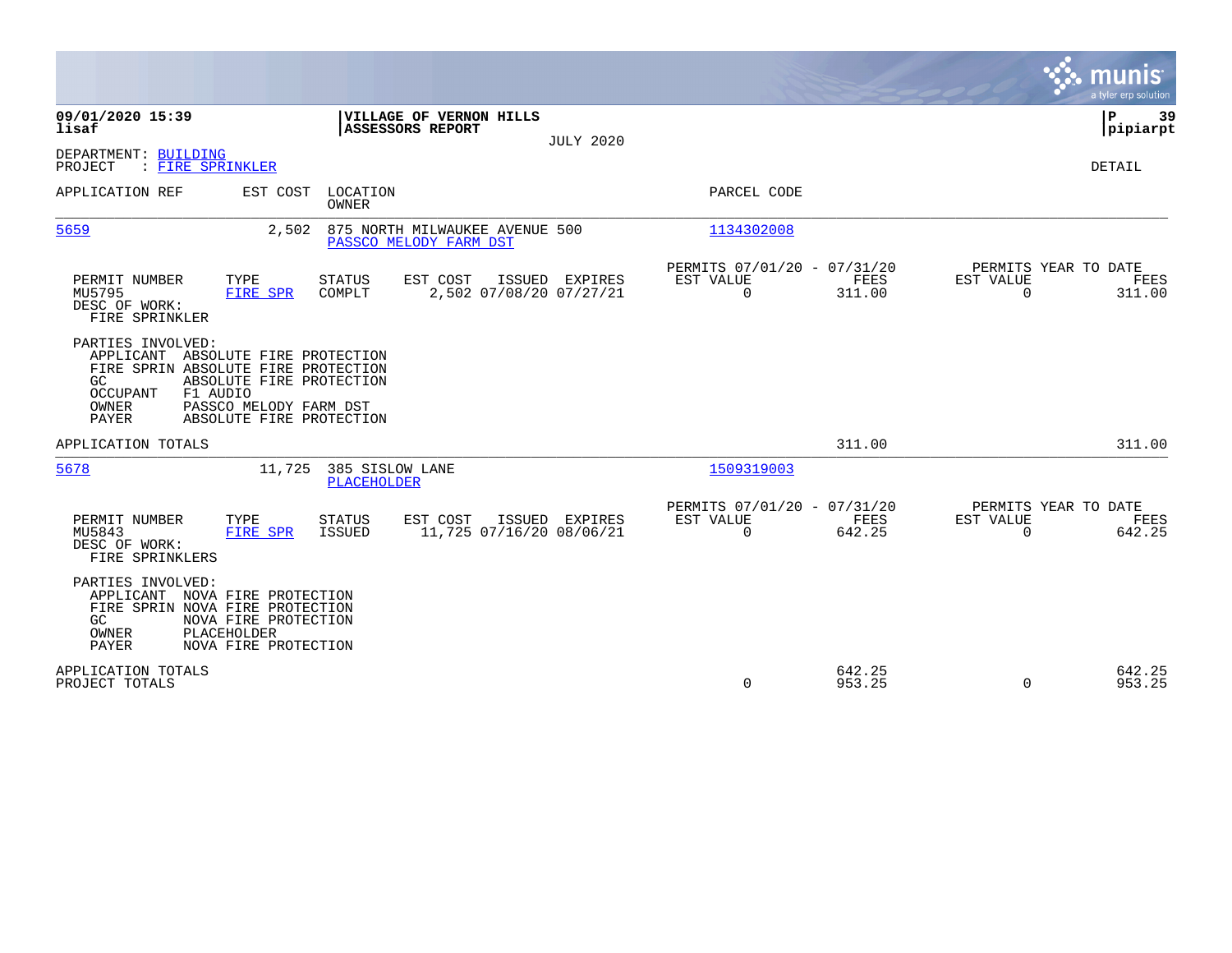|                                                                                                                                                                              |                                                                                                                                                                                               |                                                                          | a tyler erp solution                                              |
|------------------------------------------------------------------------------------------------------------------------------------------------------------------------------|-----------------------------------------------------------------------------------------------------------------------------------------------------------------------------------------------|--------------------------------------------------------------------------|-------------------------------------------------------------------|
| 09/01/2020 15:39<br>lisaf                                                                                                                                                    | VILLAGE OF VERNON HILLS<br>ASSESSORS REPORT<br><b>JULY 2020</b>                                                                                                                               |                                                                          | 40<br>l P<br> pipiarpt                                            |
| DEPARTMENT: BUILDING<br>PROJECT<br>: LAWN SPRINKLER                                                                                                                          |                                                                                                                                                                                               |                                                                          | <b>DETAIL</b>                                                     |
| APPLICATION REF<br>EST COST                                                                                                                                                  | LOCATION<br><b>OWNER</b>                                                                                                                                                                      | PARCEL CODE                                                              |                                                                   |
| 5766                                                                                                                                                                         | 6,200<br>508 COUNCIL CIRCLE<br><b>PLACEHOLDER</b>                                                                                                                                             | 1133205078                                                               |                                                                   |
| PERMIT NUMBER<br>TYPE<br>MU5812<br>DESC OF WORK:<br>LAWN SPRINKLER                                                                                                           | EST COST<br>ISSUED EXPIRES<br>STATUS<br>6,200 07/10/20 07/10/21<br><b>LAWN IRRIG ISSUED</b>                                                                                                   | PERMITS 07/01/20 - 07/31/20<br>EST VALUE<br>FEES<br>0<br>62.00           | PERMITS YEAR TO DATE<br>EST VALUE<br>FEES<br>0<br>62.00           |
| PARTIES INVOLVED:<br>GC.<br>OWNER<br>PLACEHOLDER<br>PAYER                                                                                                                    | APPLICANT D & D LANDSCAPE AND SPRINKJLER SERVICES<br>D & D LANDSCAPE AND SPRINKJLER SERVICES<br>IRRIGATION D & D LANDSCAPE AND SPRINKJLER SERVICES<br>D & D LANDSCAPE AND SPRINKJLER SERVICES |                                                                          |                                                                   |
| APPLICATION TOTALS                                                                                                                                                           |                                                                                                                                                                                               | 62.00                                                                    | 62.00                                                             |
| 5769                                                                                                                                                                         | 4,895<br>299 DANBURY DR<br>MR & MRS GREGORY DEBOER                                                                                                                                            | 1508221004                                                               |                                                                   |
| PERMIT NUMBER<br>TYPE<br>MU5814<br>DESC OF WORK:<br>LAWN IRRIGATION                                                                                                          | <b>STATUS</b><br>EST COST<br>ISSUED EXPIRES<br><b>LAWN IRRIG ISSUED</b><br>4,895 07/10/20 07/10/21                                                                                            | PERMITS 07/01/20 - 07/31/20<br>EST VALUE<br>FEES<br>$\mathbf 0$<br>50.00 | PERMITS YEAR TO DATE<br>EST VALUE<br>FEES<br>$\mathbf 0$<br>50.00 |
| PARTIES INVOLVED:<br>APPLICANT AMERICAN NATIONAL SPRINKLER<br>GC<br>OWNER<br>MR & MRS GREGORY DEBOER<br>PAYER                                                                | AMERICAN NATIONAL SPRINKLER<br>AMERICAN NATIONAL SPRINKLER                                                                                                                                    |                                                                          |                                                                   |
| APPLICATION TOTALS                                                                                                                                                           |                                                                                                                                                                                               | 50.00                                                                    | 50.00                                                             |
| 5785                                                                                                                                                                         | 5,600<br>1932 LAKE CHARLES DR<br><b>ALEX GRUNFELD</b>                                                                                                                                         | 1128302012                                                               |                                                                   |
| PERMIT NUMBER<br>TYPE<br>MU5830<br>DESC OF WORK:<br>LAWN SPRINKLER                                                                                                           | EST COST<br>ISSUED EXPIRES<br><b>STATUS</b><br><b>LAWN IRRIG COMPLT</b><br>5,600 07/15/20 07/27/21                                                                                            | PERMITS 07/01/20 - 07/31/20<br>EST VALUE<br>FEES<br>$\mathbf 0$<br>56.00 | PERMITS YEAR TO DATE<br>EST VALUE<br>FEES<br>$\mathbf 0$<br>56.00 |
| PARTIES INVOLVED:<br>APPLICANT TURF INDUSTRIES INC<br>GC.<br>TURF INDUSTRIES INC<br>IRRIGATION TURF INDUSTRIES INC<br>OWNER<br>ALEX GRUNFELD<br>PAYER<br>TURF INDUSTRIES INC |                                                                                                                                                                                               |                                                                          |                                                                   |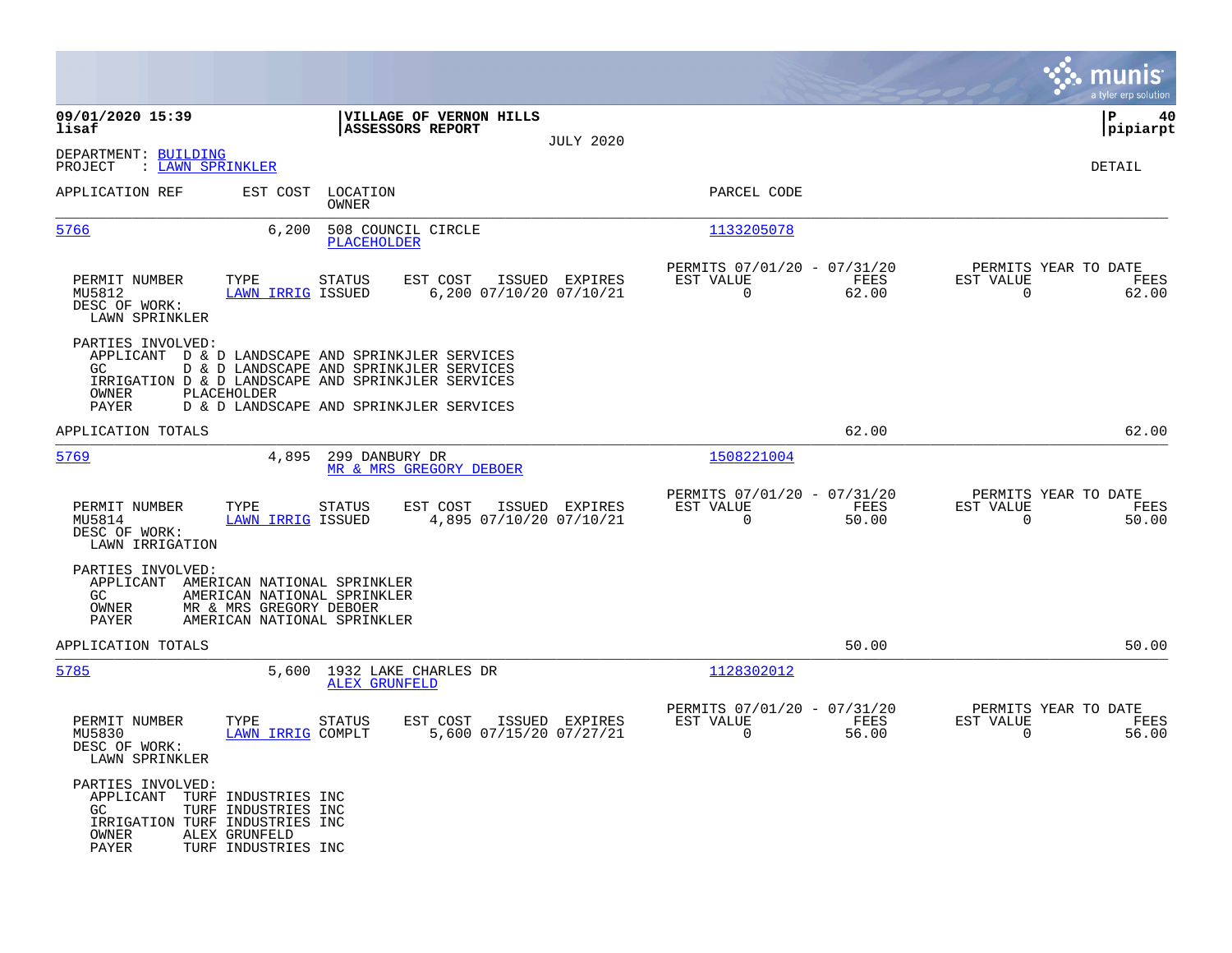|                                                     |          |                                                    |                  |             |        |   | $\mathbf{\ddot{.}}\mathbf{.}$ munis<br>a tyler erp solution |
|-----------------------------------------------------|----------|----------------------------------------------------|------------------|-------------|--------|---|-------------------------------------------------------------|
| 09/01/2020 15:39<br>lisaf<br>APPLICATION TOTALS     |          | VILLAGE OF VERNON HILLS<br><b>ASSESSORS REPORT</b> | <b>JULY 2020</b> |             | 56.00  |   | IP.<br>41<br><b>pipiarpt</b><br>56.00                       |
| DEPARTMENT: BUILDING<br>: LAWN SPRINKLER<br>PROJECT |          |                                                    |                  |             |        |   | <b>DETAIL</b>                                               |
| APPLICATION REF                                     | EST COST | LOCATION<br>OWNER                                  |                  | PARCEL CODE |        |   |                                                             |
| PROJECT TOTALS                                      |          |                                                    |                  | 0           | 168.00 | 0 | 168.00                                                      |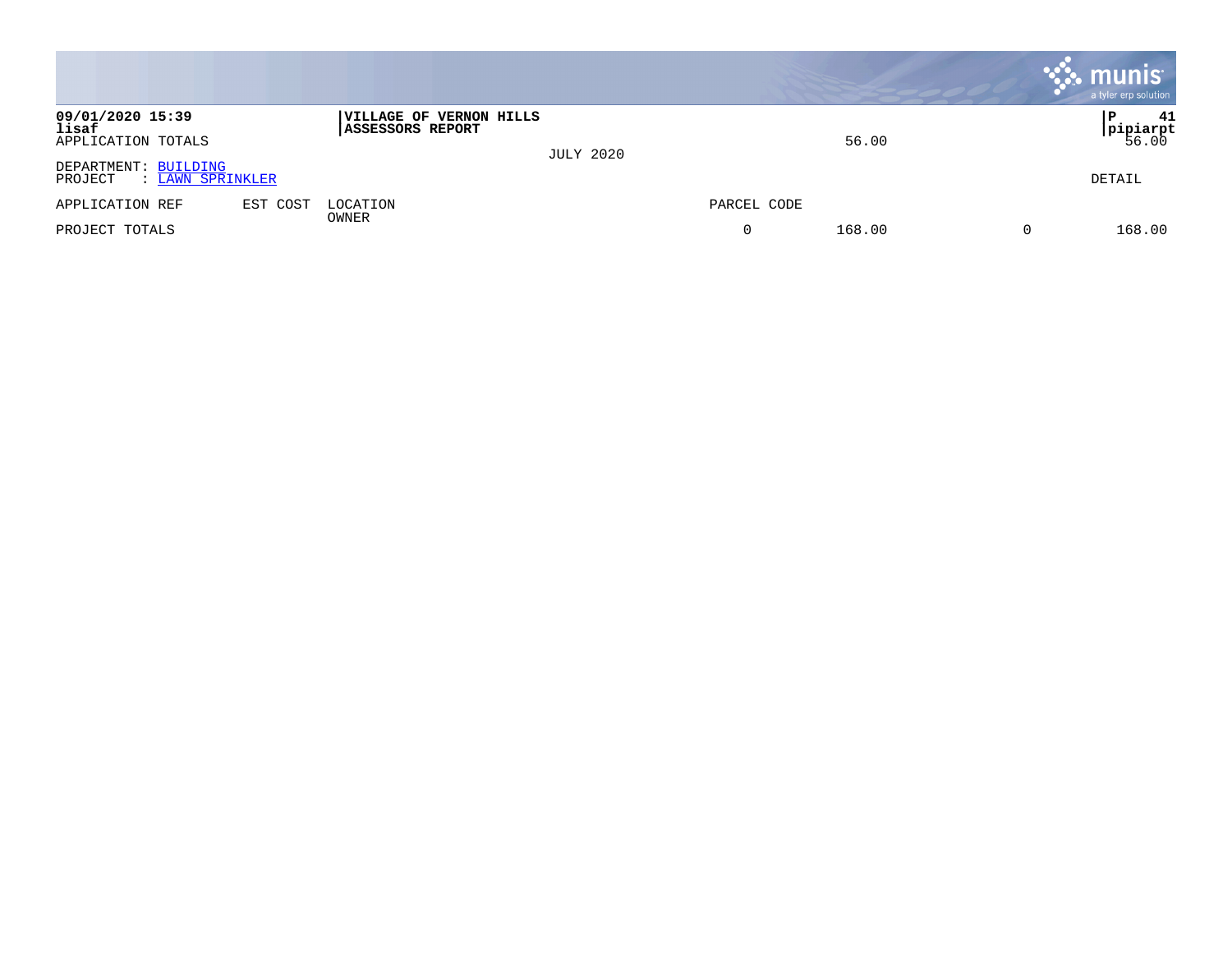|                                                                                                                                                                                              | munis<br>a tyler erp solution                                                                                                             |
|----------------------------------------------------------------------------------------------------------------------------------------------------------------------------------------------|-------------------------------------------------------------------------------------------------------------------------------------------|
| 09/01/2020 15:39<br>VILLAGE OF VERNON HILLS<br>ASSESSORS REPORT<br>lisaf<br><b>JULY 2020</b>                                                                                                 | l P<br>42<br> pipiarpt                                                                                                                    |
| DEPARTMENT: BUILDING<br>: MISC COMMERCIAL<br>PROJECT                                                                                                                                         | <b>DETAIL</b>                                                                                                                             |
| APPLICATION REF<br>EST COST LOCATION<br>OWNER                                                                                                                                                | PARCEL CODE                                                                                                                               |
| 5781<br>701 NORTH MILWAUKEE AVE 268<br>$\Omega$<br>INLAND REAL ESTATE CORPORATION                                                                                                            | 1503102018                                                                                                                                |
| EST COST<br>PERMIT NUMBER<br>TYPE<br>ISSUED EXPIRES<br>STATUS<br>MU5828<br>MISC COMM<br>ISSUED<br>$0$ $07/14/20$ $07/14/21$<br>DESC OF WORK:<br>TEMPORARY OUTDOOR SEATING                    | PERMITS 07/01/20 - 07/31/20<br>PERMITS YEAR TO DATE<br>EST VALUE<br>FEES<br>EST VALUE<br>FEES<br>$\mathbf 0$<br>.00<br>0<br>.00           |
| PARTIES INVOLVED:<br>GC.<br>RAMEN HOUSE<br>OCCUPANT<br>RAMEN HOUSE<br>OWNER<br>INLAND REAL ESTATE CORPORATION                                                                                |                                                                                                                                           |
| APPLICATION TOTALS                                                                                                                                                                           | .00<br>.00                                                                                                                                |
| 5793<br>$\Omega$<br>929 NORTH MILWAUKEE AVENUE<br>PASSCO MELODY FARM DST                                                                                                                     | 1134302008                                                                                                                                |
| PERMIT NUMBER<br>TYPE<br><b>STATUS</b><br>EST COST<br>ISSUED EXPIRES<br>MISC COMM<br>ISSUED<br>$0$ $07/15/20$ $07/15/21$<br>MU5833<br>DESC OF WORK:<br>TEMPORARY SEATING                     | PERMITS 07/01/20 - 07/31/20<br>PERMITS YEAR TO DATE<br>EST VALUE<br>FEES<br>EST VALUE<br>FEES<br>$\mathbf 0$<br>.00<br>$\mathbf 0$<br>.00 |
| PARTIES INVOLVED:<br>APPLICANT CITY WORKS EATERY AND POUR HOUSE<br>GC<br>CITY WORKS EATERY AND POUR HOUSE<br>OCCUPANT<br>CITY WORKS EATERY AND POUR HOUSE<br>PASSCO MELODY FARM DST<br>OWNER |                                                                                                                                           |
| APPLICATION TOTALS                                                                                                                                                                           | .00<br>.00                                                                                                                                |
| 5797<br>$\mathbf{0}$<br>899 NORTH MILWAUKEE AVENUE 300<br>PASSCO MELODY FARM DST                                                                                                             | 1134302008                                                                                                                                |
| PERMIT NUMBER<br>TYPE<br>EST COST<br>ISSUED EXPIRES<br><b>STATUS</b><br>MU5846<br>MISC COMM<br>ISSUED<br>$0$ $07/16/20$ $07/16/21$<br>DESC OF WORK:<br>TEMP PATIO - COVID 19                 | PERMITS 07/01/20 - 07/31/20<br>PERMITS YEAR TO DATE<br>EST VALUE<br>FEES<br>EST VALUE<br>FEES<br>$\mathbf 0$<br>.00<br>$\mathbf 0$<br>.00 |
| PARTIES INVOLVED:<br>APPLICANT FAIRGROUNDS COFFEE<br>FAIRGROUNDS COFFEE<br>GC<br>OWNER<br>PASSCO MELODY FARM DST                                                                             |                                                                                                                                           |
| APPLICATION TOTALS<br>PROJECT TOTALS                                                                                                                                                         | .00<br>.00<br>0<br>$\mathbf 0$<br>.00<br>.00                                                                                              |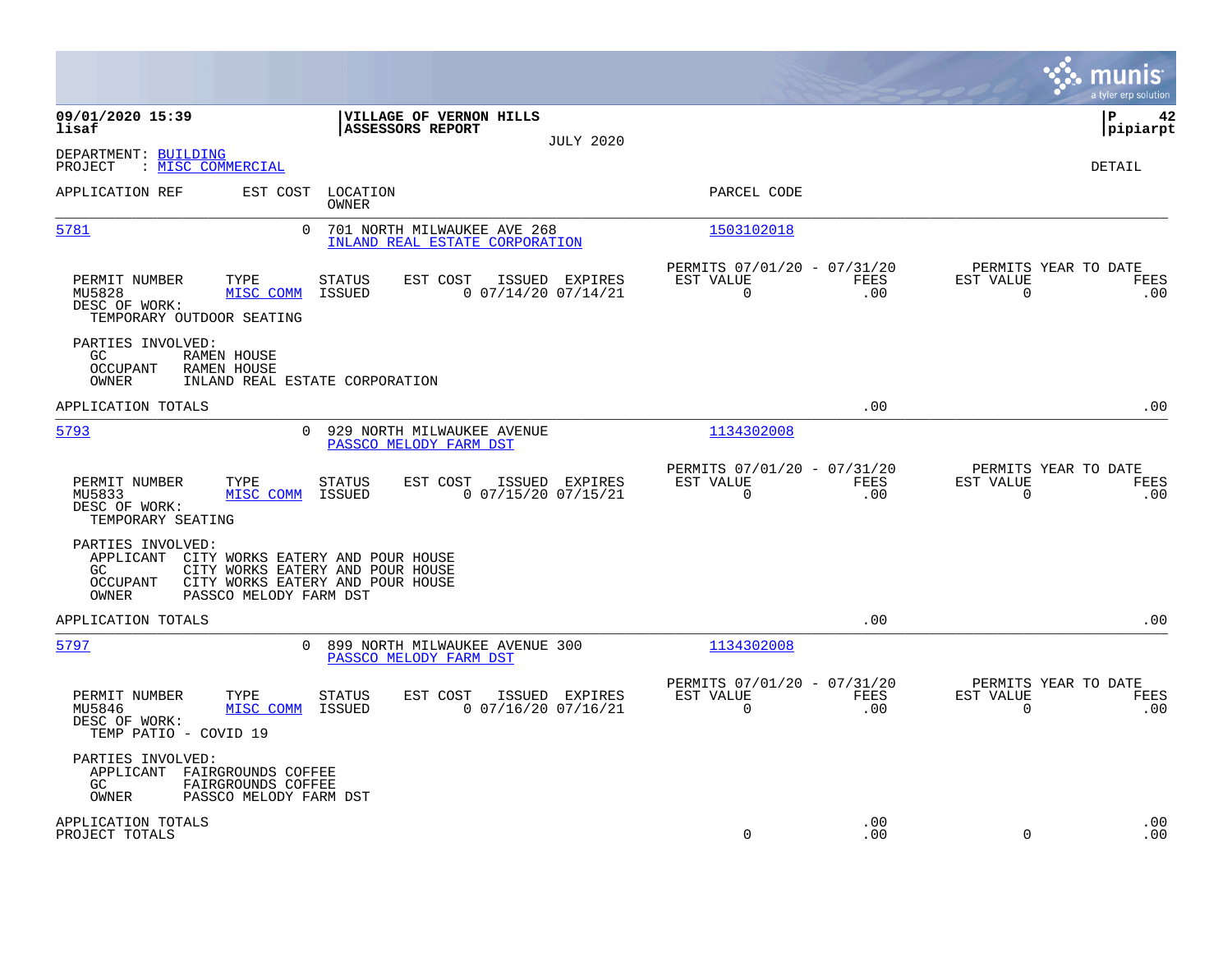|                                                                                                                                        |                                                                                                                              |                                                                          | munis<br>a tyler erp solution                                      |
|----------------------------------------------------------------------------------------------------------------------------------------|------------------------------------------------------------------------------------------------------------------------------|--------------------------------------------------------------------------|--------------------------------------------------------------------|
| 09/01/2020 15:39<br>lisaf                                                                                                              | VILLAGE OF VERNON HILLS<br><b>ASSESSORS REPORT</b><br><b>JULY 2020</b>                                                       |                                                                          | l P<br>43<br> pipiarpt                                             |
| DEPARTMENT: BUILDING<br>: MISC ELECTRIC COMM<br>PROJECT                                                                                |                                                                                                                              |                                                                          | <b>DETAIL</b>                                                      |
| APPLICATION REF                                                                                                                        | EST COST<br>LOCATION<br><b>OWNER</b>                                                                                         | PARCEL CODE                                                              |                                                                    |
| 5648                                                                                                                                   | 11,000<br>555 EAST TOWNLINE RD<br>JDK & OVERLOOK TOWNLINE LLC                                                                | 1504201018                                                               |                                                                    |
| PERMIT NUMBER<br>TYPE<br>MU5819<br>MISC ELEC<br>DESC OF WORK:                                                                          | EST COST<br>ISSUED EXPIRES<br>STATUS<br>ISSUED<br>11,000 07/13/20 07/13/21<br>UNDERGROUND INSTALLATION HDPE CONDUIT WITH PVC | PERMITS 07/01/20 - 07/31/20<br>EST VALUE<br>FEES<br>0<br>110.00          | PERMITS YEAR TO DATE<br>EST VALUE<br>FEES<br>$\mathbf 0$<br>110.00 |
| PARTIES INVOLVED:<br>APPLICANT<br>HBK ENGINEERING<br>GC<br>HBK ENGINEERING<br><b>OCCUPANT</b><br>OWNER<br>PAYER<br>HBK ENGINEERING     | ABOVE NET/ZAYO COMMUNICATIONS<br>JDK & OVERLOOK TOWNLINE LLC                                                                 |                                                                          |                                                                    |
| APPLICATION TOTALS                                                                                                                     |                                                                                                                              | 110.00                                                                   | 110.00                                                             |
| 5667                                                                                                                                   | 8,000<br>335 NORTH MILWAUKEE AVE<br>WALMART STORES INC                                                                       | 1503301034                                                               |                                                                    |
| PERMIT NUMBER<br>TYPE<br>MISC ELEC<br>MU5820<br>DESC OF WORK:<br>UNDERGROUND CONDUIT INSTALLATION                                      | EST COST<br>ISSUED EXPIRES<br>STATUS<br>ISSUED<br>8,000 07/13/20 07/13/21                                                    | PERMITS 07/01/20 - 07/31/20<br>EST VALUE<br>FEES<br>$\mathbf 0$<br>80.00 | PERMITS YEAR TO DATE<br>EST VALUE<br>FEES<br>$\mathbf 0$<br>80.00  |
| PARTIES INVOLVED:<br>APPLICANT<br>HBK ENGINEERING<br>GC.<br>HBK ENGINEERING<br>OWNER<br>WALMART STORES INC                             |                                                                                                                              |                                                                          |                                                                    |
| APPLICATION TOTALS                                                                                                                     |                                                                                                                              | 80.00                                                                    | 80.00                                                              |
| 5708                                                                                                                                   | 15,000<br>255 CORPORATE WOODS PARKWAY<br>S & W LLC                                                                           | 1509403026                                                               |                                                                    |
| PERMIT NUMBER<br>TYPE<br>MU5758<br>MISC ELEC<br>DESC OF WORK:<br>INSTALL 20 AMP                                                        | EST COST<br>STATUS<br>ISSUED EXPIRES<br>15,000 07/01/20 07/10/21<br>ISSUED                                                   | PERMITS 07/01/20 - 07/31/20<br>EST VALUE<br>FEES<br>$\Omega$<br>150.00   | PERMITS YEAR TO DATE<br>EST VALUE<br>FEES<br>$\mathbf 0$<br>150.00 |
| PARTIES INVOLVED:<br>APPLICANT SPRINT ELECTRICAL SERVICE<br>ELECTRICIA SPRINT ELECTRICAL SERVICE<br>GC.<br>OWNER<br>S & W LLC<br>PAYER | SPRINT ELECTRICAL SERVICE<br>SPRINT ELECTRICAL SERVICE                                                                       |                                                                          |                                                                    |
| APPLICATION TOTALS                                                                                                                     |                                                                                                                              | 150.00                                                                   | 150.00                                                             |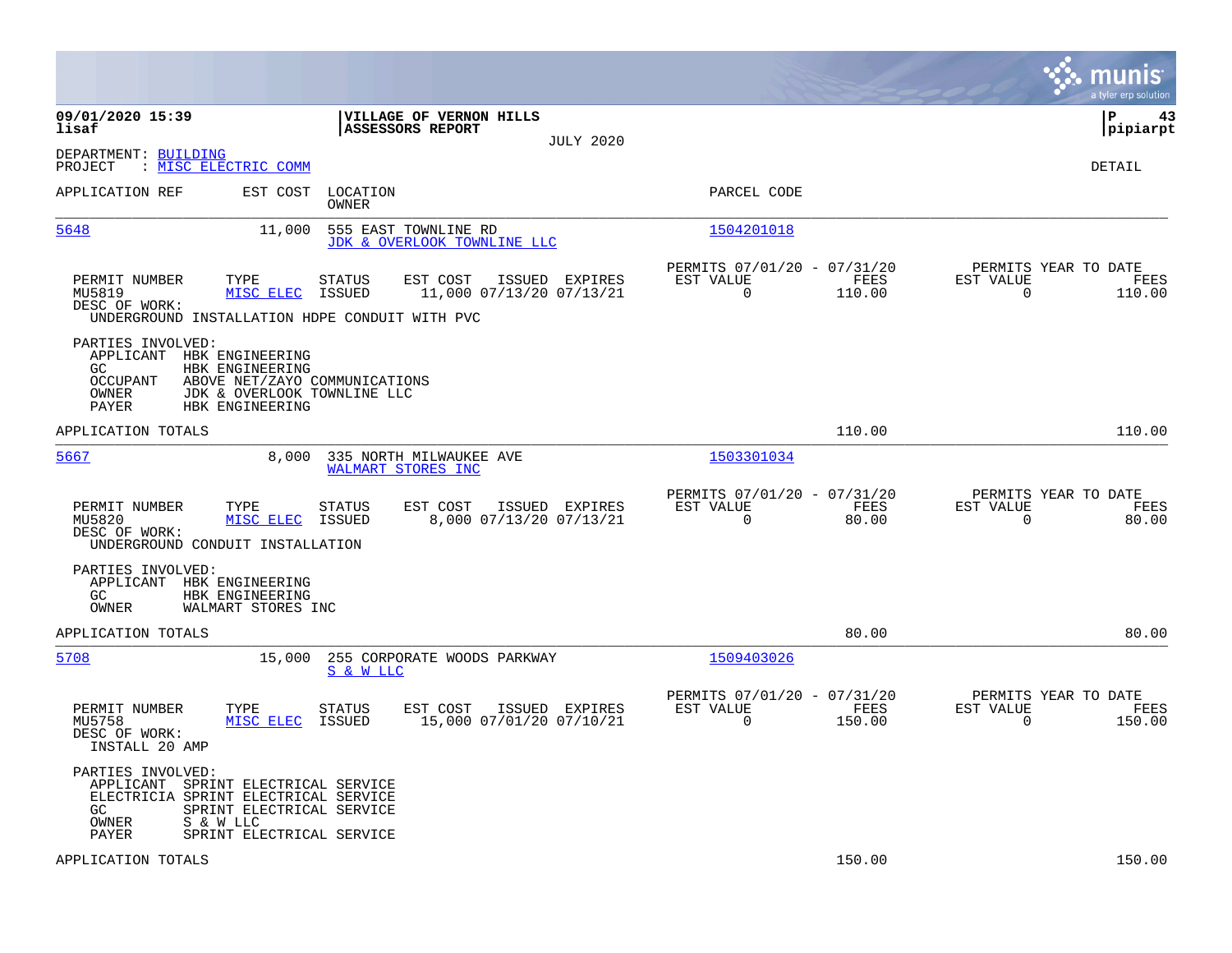|                                                         |                                                    |                  |             |        | $\cdot$ munis<br>a tyler erp solution |
|---------------------------------------------------------|----------------------------------------------------|------------------|-------------|--------|---------------------------------------|
| 09/01/2020 15:39<br>lisaf                               | VILLAGE OF VERNON HILLS<br><b>ASSESSORS REPORT</b> | <b>JULY 2020</b> |             |        | 44<br>P<br> pipiarpt                  |
| DEPARTMENT: BUILDING<br>: MISC ELECTRIC COMM<br>PROJECT |                                                    |                  |             |        | DETAIL                                |
| APPLICATION REF<br>EST COST                             | LOCATION                                           |                  | PARCEL CODE |        |                                       |
| PROJECT TOTALS                                          | OWNER                                              |                  |             | 340.00 | 340.00                                |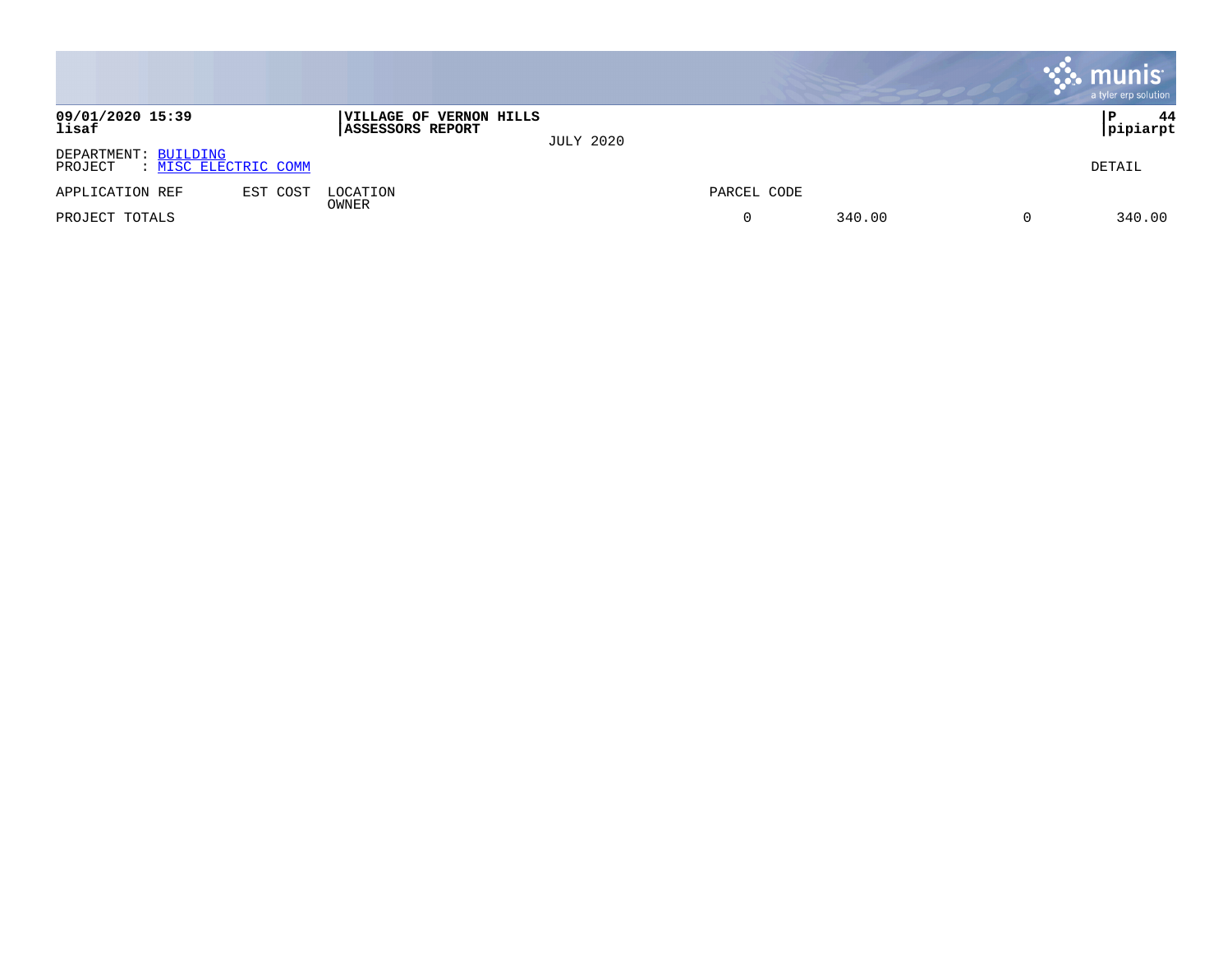|                                                                                                                                   |                                                                        |                  |                                               |                |                                                  | a tyler erp solution  |
|-----------------------------------------------------------------------------------------------------------------------------------|------------------------------------------------------------------------|------------------|-----------------------------------------------|----------------|--------------------------------------------------|-----------------------|
| 09/01/2020 15:39<br>lisaf                                                                                                         | VILLAGE OF VERNON HILLS<br><b>ASSESSORS REPORT</b>                     | <b>JULY 2020</b> |                                               |                |                                                  | ΙP<br>45<br> pipiarpt |
| DEPARTMENT: BUILDING<br>: MIS ELEC RESIDENTIAL<br>PROJECT                                                                         |                                                                        |                  |                                               |                |                                                  | <b>DETAIL</b>         |
| APPLICATION REF<br>EST COST LOCATION                                                                                              | OWNER                                                                  |                  | PARCEL CODE                                   |                |                                                  |                       |
| 5690<br>11,700                                                                                                                    | 895 SAUGATUCK TRL<br>STEVEN I LESS                                     |                  | 1507212004                                    |                |                                                  |                       |
| TYPE<br>PERMIT NUMBER<br>MU5865<br>ELEC RES<br>DESC OF WORK:<br>SOLAR PANELS                                                      | EST COST<br><b>STATUS</b><br><b>ISSUED</b><br>11,700 07/21/20 08/03/21 | ISSUED EXPIRES   | PERMITS 07/01/20 - 07/31/20<br>EST VALUE<br>0 | FEES<br>117.00 | PERMITS YEAR TO DATE<br>EST VALUE<br>$\mathbf 0$ | FEES<br>117.00        |
| PARTIES INVOLVED:<br>APPLICANT CERTASUN LLC<br>ELECTRICIA CERTASUN LLC<br>OWNER<br>STEVEN I LESS<br>PAYER<br>CERTASUN LLC         |                                                                        |                  |                                               |                |                                                  |                       |
| APPLICATION TOTALS                                                                                                                |                                                                        |                  |                                               | 117.00         |                                                  | 117.00                |
| 5715                                                                                                                              | 19,712 112 AUSTIN CT<br>MARK & KAREN S FRIEDMAN                        |                  | 1504305016                                    |                |                                                  |                       |
| PERMIT NUMBER<br>TYPE<br>MU5800<br>ELEC RES<br>DESC OF WORK:<br>SOLAR PANELS                                                      | <b>STATUS</b><br>EST COST<br>19,712 07/08/20 07/31/21<br>COMPLT        | ISSUED EXPIRES   | PERMITS 07/01/20 - 07/31/20<br>EST VALUE<br>0 | FEES<br>197.12 | PERMITS YEAR TO DATE<br>EST VALUE<br>$\mathbf 0$ | FEES<br>197.12        |
| PARTIES INVOLVED:<br>APPLICANT VIVINT<br>ELECTRICIA VIVINT<br>OWNER<br>MARK & KAREN S FRIEDMAN<br>PAYER<br>VIVINT                 |                                                                        |                  |                                               |                |                                                  |                       |
| APPLICATION TOTALS                                                                                                                |                                                                        |                  |                                               | 197.12         |                                                  | 197.12                |
| 5718<br>21,120                                                                                                                    | 427 CHESTERFIELD LN<br>HOLLY HOVAGIMIAN-BECK                           |                  | 1508404003                                    |                |                                                  |                       |
| PERMIT NUMBER<br>TYPE<br>MU5798<br><b>ELEC RES</b><br>DESC OF WORK:<br>SOLAR PANELS                                               | <b>STATUS</b><br>EST COST<br>ISSUED<br>21,120 07/08/20 08/28/21        | ISSUED EXPIRES   | PERMITS 07/01/20 - 07/31/20<br>EST VALUE<br>0 | FEES<br>211.20 | PERMITS YEAR TO DATE<br>EST VALUE<br>0           | FEES<br>211.20        |
| PARTIES INVOLVED:<br>APPLICANT VIVINT SOLAR<br>ELECTRICIA VIVINT SOLAR<br>OWNER<br>HOLLY HOVAGIMIAN-BECK<br>PAYER<br>VIVINT SOLAR |                                                                        |                  |                                               |                |                                                  |                       |
| APPLICATION TOTALS                                                                                                                |                                                                        |                  |                                               | 211.20         |                                                  | 211.20                |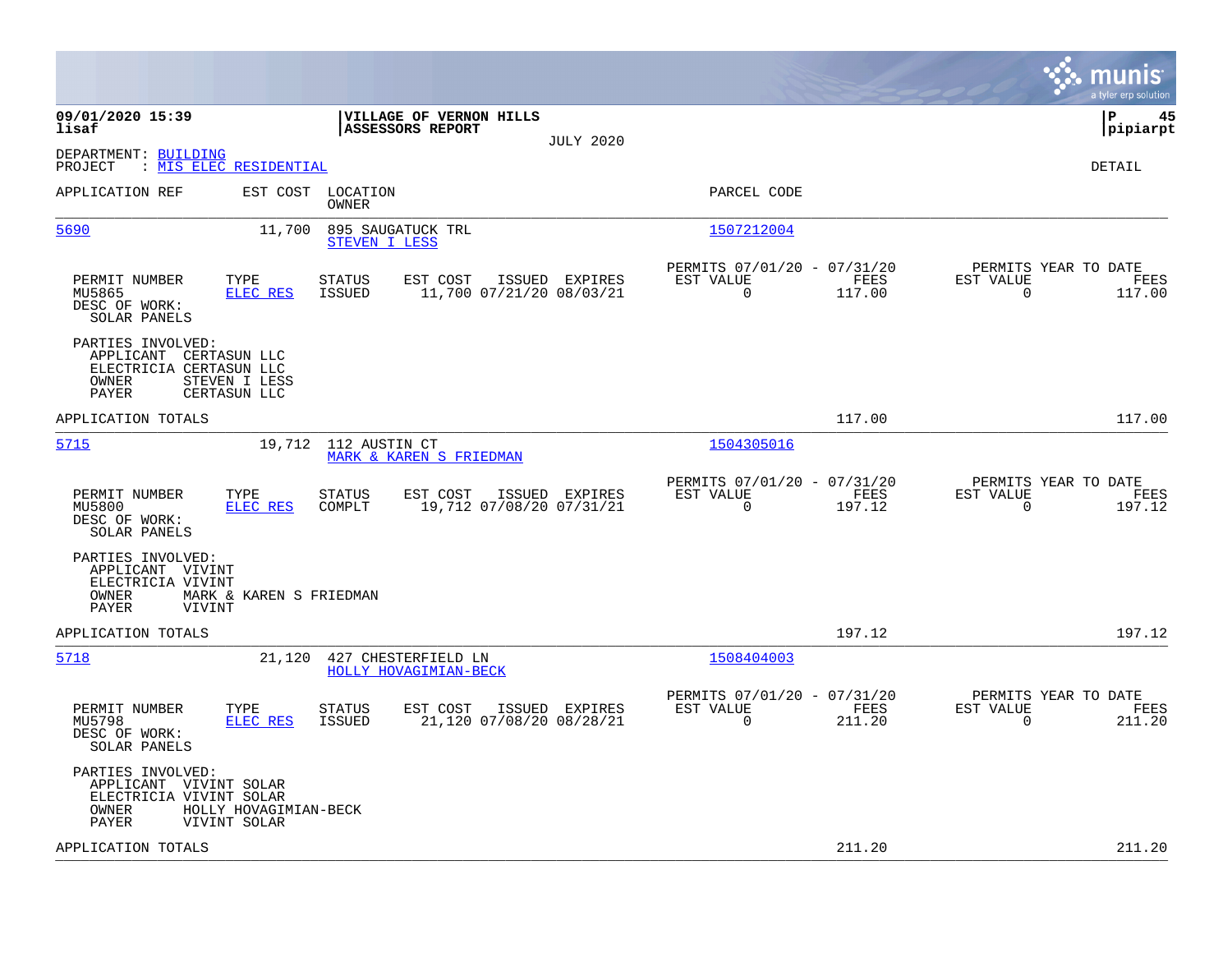|                                                                                                                                                             |                                                              |                         |                                                                                                    |                                                      |                 |                                                  | a tyler erp solution |
|-------------------------------------------------------------------------------------------------------------------------------------------------------------|--------------------------------------------------------------|-------------------------|----------------------------------------------------------------------------------------------------|------------------------------------------------------|-----------------|--------------------------------------------------|----------------------|
| 09/01/2020 15:39<br>lisaf<br>5727                                                                                                                           | 800                                                          |                         | VILLAGE OF VERNON HILLS<br><b>ASSESSORS REPORT</b><br>288 MARSEILLES ST<br>JENNIFER & JEFFREY KING | 1509302011                                           |                 |                                                  | P<br>46<br> pipiarpt |
| PERMIT NUMBER                                                                                                                                               | TYPE                                                         | <b>STATUS</b>           | EST COST<br>ISSUED EXPIRES<br><b>JULY 2020</b>                                                     | PERMITS 07/01/20 - 07/31/20<br>EST VALUE             | FEES            | PERMITS YEAR TO DATE<br>EST VALUE                | FEES                 |
| DEPARTMENT: BUILDING<br>PROJECT                                                                                                                             | : <u>MIS ELEC RESIDENTIAL</u>                                |                         |                                                                                                    |                                                      |                 |                                                  | <b>DETAIL</b>        |
| APPLICATION REF                                                                                                                                             | EST COST                                                     | LOCATION<br>OWNER       |                                                                                                    | PARCEL CODE                                          |                 |                                                  |                      |
| MU5801<br>DESC OF WORK:<br>EV CHARGER                                                                                                                       | ELEC RES                                                     | <b>ISSUED</b>           | 800 07/08/20 07/08/21                                                                              | 0                                                    | 30.00           | $\mathbf 0$                                      | 30.00                |
| PARTIES INVOLVED:<br>APPLICANT SUN BADGER SOLAR<br>ELECTRICIA SUN BADGER SOLAR<br>OWNER                                                                     | JENNIFER & JEFFREY KING                                      |                         |                                                                                                    |                                                      |                 |                                                  |                      |
| APPLICATION TOTALS                                                                                                                                          |                                                              |                         |                                                                                                    |                                                      | 30.00           |                                                  | 30.00                |
| 5786                                                                                                                                                        | 2,800                                                        | 24 MONTAUK LN           | TIMOTHY W & MARGOT C DOWNEY                                                                        | 1508204023                                           |                 |                                                  |                      |
| PERMIT NUMBER<br>MU5829<br>DESC OF WORK:<br>REPLACE THE ELECT PANEL                                                                                         | TYPE<br>ELEC RES                                             | STATUS<br><b>ISSUED</b> | EST COST<br>ISSUED EXPIRES<br>2,800 07/15/20 07/21/21                                              | PERMITS 07/01/20 - 07/31/20<br>EST VALUE<br>$\Omega$ | FEES<br>50.00   | PERMITS YEAR TO DATE<br>EST VALUE<br>$\mathbf 0$ | FEES<br>50.00        |
| PARTIES INVOLVED:<br>APPLICANT RICK'S ELECTRIC<br>ELECTRICIA RICK'S ELECTRIC<br><b>OWNER</b><br>PAYER                                                       | TIMOTHY W & MARGOT C DOWNEY<br>RICK'S ELECTRIC               |                         |                                                                                                    |                                                      |                 |                                                  |                      |
| APPLICATION TOTALS                                                                                                                                          |                                                              |                         |                                                                                                    |                                                      | 50.00           |                                                  | 50.00                |
| 5853                                                                                                                                                        | 1,105                                                        |                         | 305W GREENBRIER LN<br>LAWRENCE M & JUDITH M CASHEN                                                 | 1508109009                                           |                 |                                                  |                      |
| PERMIT NUMBER<br>MU5914<br>DESC OF WORK:<br>ELECTRICAL PANEL REPLACEMENT                                                                                    | TYPE<br>ELEC RES                                             | STATUS<br>COMPLT        | EST COST<br>ISSUED EXPIRES<br>1,105 07/28/20 08/17/21                                              | PERMITS 07/01/20 - 07/31/20<br>EST VALUE<br>0        | FEES<br>30.00   | PERMITS YEAR TO DATE<br>EST VALUE<br>$\mathbf 0$ | FEES<br>30.00        |
| PARTIES INVOLVED:<br>APPLICANT LAWRENCE M & JUDITH M CASHEN<br>ELECTRICIA UMBDENSTOCK ELECTRIC<br>ELECTRICIA LAWRENCE M & JUDITH M CASHEN<br>OWNER<br>PAYER | LAWRENCE M & JUDITH M CASHEN<br>LAWRENCE M & JUDITH M CASHEN |                         |                                                                                                    |                                                      |                 |                                                  |                      |
| APPLICATION TOTALS<br>PROJECT TOTALS                                                                                                                        |                                                              |                         |                                                                                                    | 0                                                    | 30.00<br>635.32 | $\mathbf 0$                                      | 30.00<br>635.32      |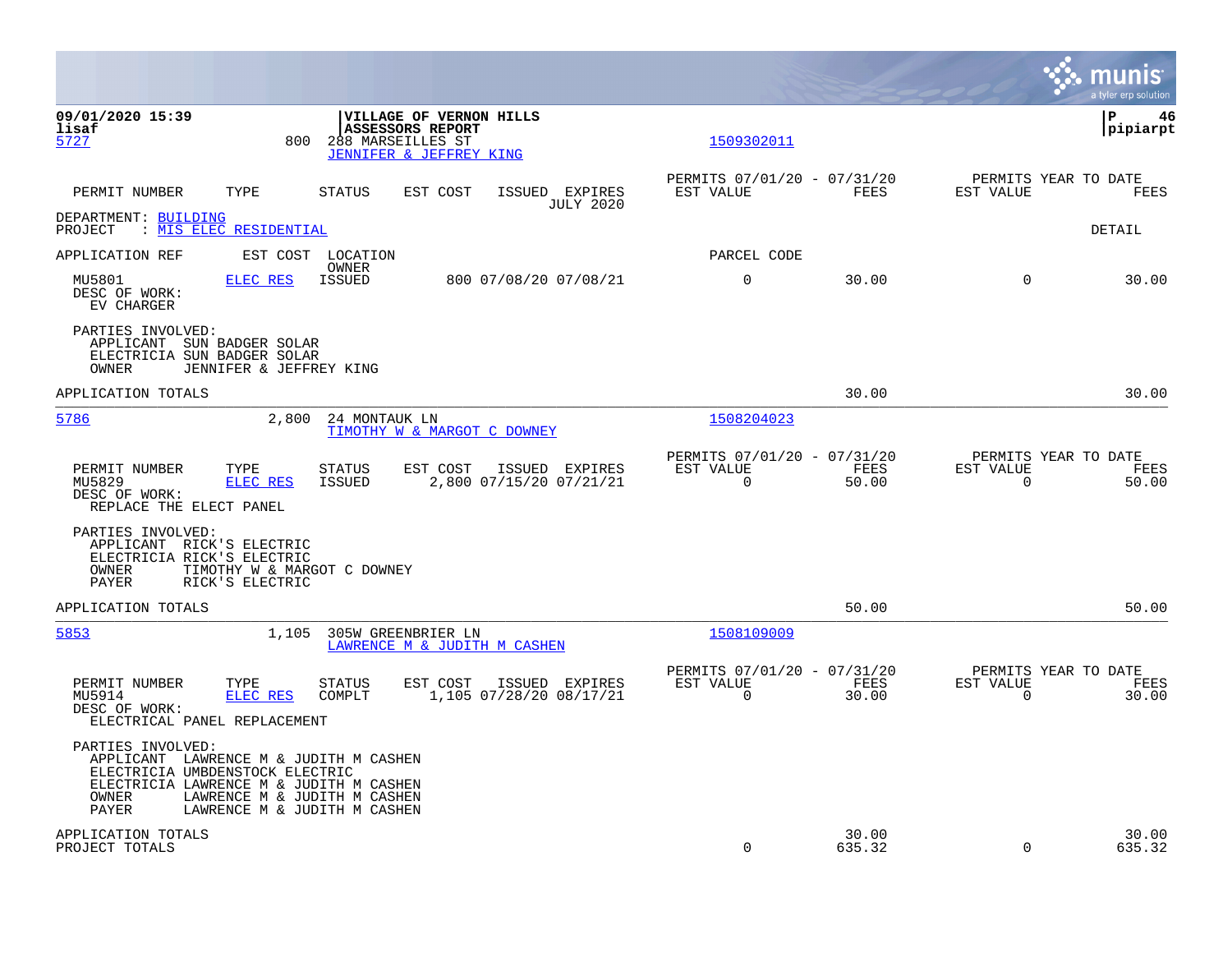|                                                                                                                                                                                                                                                    |                                                                                                                                       |                                                                        | munis<br>a tyler erp solution                                      |
|----------------------------------------------------------------------------------------------------------------------------------------------------------------------------------------------------------------------------------------------------|---------------------------------------------------------------------------------------------------------------------------------------|------------------------------------------------------------------------|--------------------------------------------------------------------|
| 09/01/2020 15:39<br>lisaf                                                                                                                                                                                                                          | VILLAGE OF VERNON HILLS<br>ASSESSORS REPORT                                                                                           |                                                                        | ΙP<br>47<br> pipiarpt                                              |
| DEPARTMENT: BUILDING<br>: MISC RESIDENTIAL<br>PROJECT                                                                                                                                                                                              | <b>JULY 2020</b>                                                                                                                      |                                                                        | DETAIL                                                             |
| APPLICATION REF<br>EST COST                                                                                                                                                                                                                        | LOCATION<br>OWNER                                                                                                                     | PARCEL CODE                                                            |                                                                    |
| 5664                                                                                                                                                                                                                                               | 25,296<br>1145 MUSEUM BLVD 309<br>THE MIL TON APARTMENTS                                                                              | 1133406003                                                             |                                                                    |
| PERMIT NUMBER<br>TYPE<br>MU5755<br>MISC RES<br>DESC OF WORK:<br>INRERIOR REMODEL UNITS 309,405                                                                                                                                                     | STATUS<br>EST COST<br>ISSUED EXPIRES<br>25,296 07/01/20 08/12/21<br>ISSUED                                                            | PERMITS 07/01/20 - 07/31/20<br>EST VALUE<br>FEES<br>$\Omega$<br>252.96 | PERMITS YEAR TO DATE<br>EST VALUE<br>FEES<br>$\mathbf 0$<br>252.96 |
| PARTIES INVOLVED:<br>APPLICANT MARQUETTE MANAGEMENT<br>DOCI, INC<br>DRYWALL<br>ELECTRICIA ALL ABOUT QUALITY ELECTRIC<br>DOCI, INC<br>GC<br>THE MIL TON APARTMENTS<br>OWNER<br>PLUMBER<br>LOUIS ARREOLA<br>MARQUETTE MANAGEMENT<br>PAYER            |                                                                                                                                       |                                                                        |                                                                    |
| APPLICATION TOTALS                                                                                                                                                                                                                                 |                                                                                                                                       | 252.96                                                                 | 252.96                                                             |
| 5669                                                                                                                                                                                                                                               | 71,864<br>1175 MUSEUM BLVD 511<br>THE MIL TON APARTMENTS                                                                              | 1133406003                                                             |                                                                    |
| PERMIT NUMBER<br>TYPE<br>MISC RES<br>MU5791<br>DESC OF WORK:                                                                                                                                                                                       | STATUS<br>EST COST<br>ISSUED EXPIRES<br><b>ISSUED</b><br>71,864 07/08/20 08/21/21<br>INTERIOR REMODEL 511,608,311,215,709,711,315,415 | PERMITS 07/01/20 - 07/31/20<br>EST VALUE<br>FEES<br>$\Omega$<br>718.64 | PERMITS YEAR TO DATE<br>EST VALUE<br>FEES<br>$\Omega$<br>718.64    |
| PARTIES INVOLVED:<br>APPLICANT MARQUETTE MANAGEMENT<br>DOCI, INC<br>DRYWALL<br>ELECTRICIA ALL ABOUT QUALITY ELECTRIC<br>MAROUETTE MANAGEMENT<br>GC<br>THE MIL TON APARTMENTS<br>OWNER<br>PLUMBER<br>LOUIS ARREOLA<br>PAYER<br>MARQUETTE MANAGEMENT |                                                                                                                                       |                                                                        |                                                                    |
| APPLICATION TOTALS                                                                                                                                                                                                                                 |                                                                                                                                       | 718.64                                                                 | 718.64                                                             |
| 5670                                                                                                                                                                                                                                               | 1125 MUSEUM BLVD 503<br>19,068<br>THE MIL TON APARTMENTS                                                                              | 1133406003                                                             |                                                                    |
| PERMIT NUMBER<br>TYPE<br>MU5756<br>MISC RES<br>DESC OF WORK:<br>INTERIOR REMODEL 616, 503                                                                                                                                                          | STATUS<br>EST COST<br>ISSUED EXPIRES<br>COMPLT<br>19,068 07/01/20 08/19/21                                                            | PERMITS 07/01/20 - 07/31/20<br>EST VALUE<br>FEES<br>0<br>190.66        | PERMITS YEAR TO DATE<br>EST VALUE<br>FEES<br>0<br>190.66           |
| PARTIES INVOLVED:<br>APPLICANT MARQUETTE MANAGEMENT                                                                                                                                                                                                |                                                                                                                                       |                                                                        |                                                                    |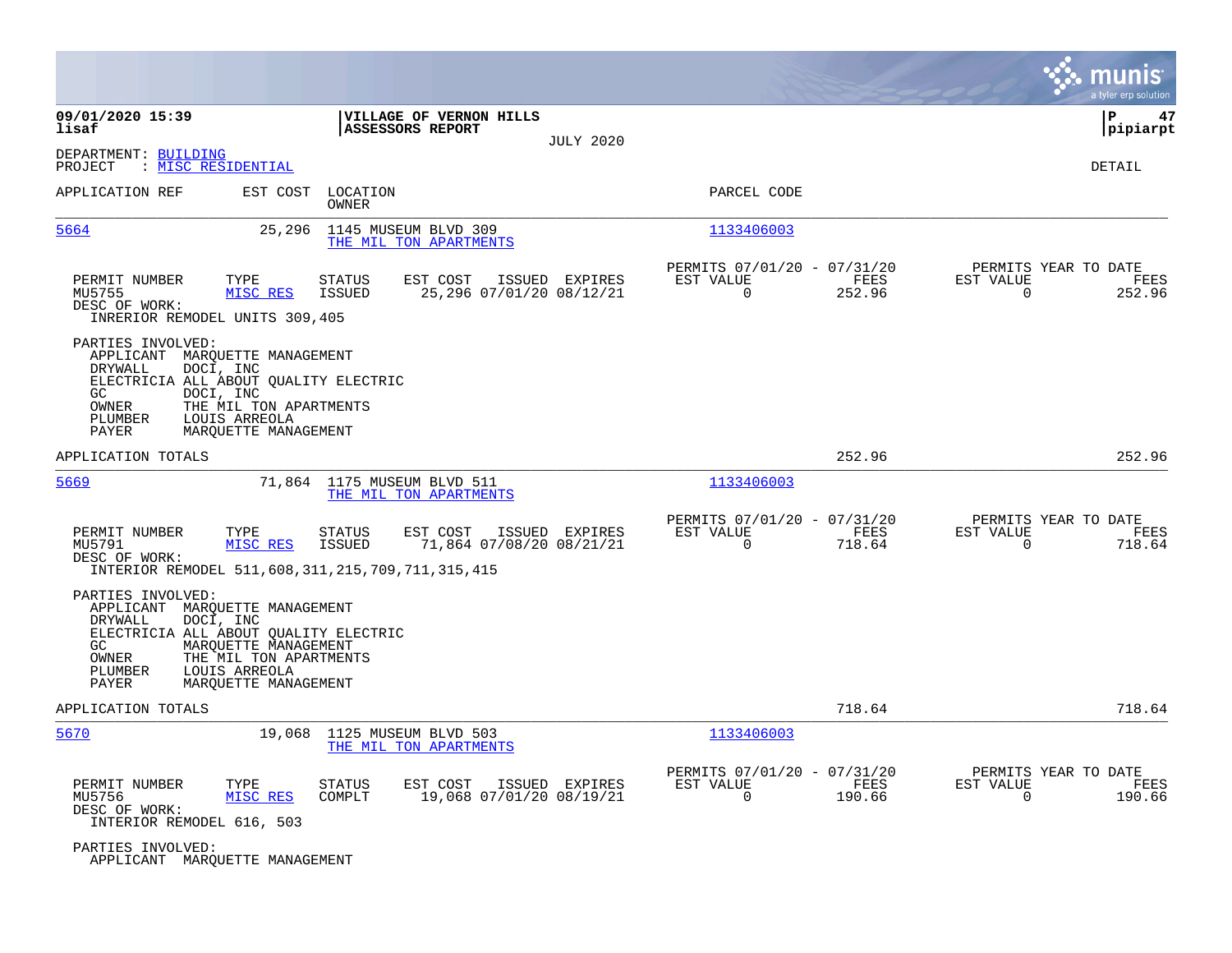|                                                                                                                                                                                                      |                                                                            |                                                                                 | munis<br>a tyler erp solution                                     |
|------------------------------------------------------------------------------------------------------------------------------------------------------------------------------------------------------|----------------------------------------------------------------------------|---------------------------------------------------------------------------------|-------------------------------------------------------------------|
| 09/01/2020 15:39<br>lisaf                                                                                                                                                                            | VILLAGE OF VERNON HILLS<br><b>ASSESSORS REPORT</b><br><b>JULY 2020</b>     |                                                                                 | l P<br>48<br> pipiarpt                                            |
| DEPARTMENT: BUILDING<br>PROJECT<br>: MISC RESIDENTIAL                                                                                                                                                |                                                                            |                                                                                 | <b>DETAIL</b>                                                     |
| APPLICATION REF<br>EST COST<br>DRYWALL<br>DOCI, INC<br>ELECTRICIA ALL ABOUT QUALITY ELECTRIC<br>DOCI, INC<br>GC<br>THE MIL TON APARTMENTS<br>OWNER<br>PLUMBER<br>LOUIS ARREOLA<br>DOCI, INC<br>PAYER | LOCATION<br>OWNER                                                          | PARCEL CODE                                                                     |                                                                   |
| APPLICATION TOTALS                                                                                                                                                                                   |                                                                            | 190.66                                                                          | 190.66                                                            |
| 5676<br>36,200                                                                                                                                                                                       | 120 THORNE GROVE DR<br><b>GEORGE &amp; KINGA ALMASAN</b>                   | 1507209041                                                                      |                                                                   |
| PERMIT NUMBER<br>TYPE<br>MU5845<br>MISC RES<br>DESC OF WORK:<br>FRONT PORCH REMODEL                                                                                                                  | EST COST<br>STATUS<br>ISSUED EXPIRES<br>36,200 07/16/20 08/14/21<br>ISSUED | PERMITS 07/01/20 - 07/31/20<br>EST VALUE<br>FEES<br>$\Omega$<br>362.00          | PERMITS YEAR TO DATE<br>EST VALUE<br>FEES<br>$\Omega$<br>362.00   |
| PARTIES INVOLVED:<br>APPLICANT<br>MACH 1, INC<br>MACH 1, INC<br>GC<br>GEORGE & KINGA ALMASAN<br>GC<br>GEORGE & KINGA ALMASAN<br>OWNER<br>MACH 1, INC<br>PAYER<br>GEORGE & KINGA ALMASAN<br>PAYER     |                                                                            |                                                                                 |                                                                   |
| APPLICATION TOTALS                                                                                                                                                                                   |                                                                            | 362.00                                                                          | 362.00                                                            |
| 5745                                                                                                                                                                                                 | 6,000<br>307 APPIAN WAY<br>DAVE CURT                                       | 1505424037                                                                      |                                                                   |
| PERMIT NUMBER<br>TYPE<br>MISC RES<br>MU5837<br>DESC OF WORK:<br>RETAINING WALL                                                                                                                       | EST COST<br>ISSUED EXPIRES<br>STATUS<br>COMPLT<br>6,000 07/15/20 07/29/21  | PERMITS 07/01/20 - 07/31/20<br>EST VALUE<br>FEES<br>0<br>60.00                  | PERMITS YEAR TO DATE<br>EST VALUE<br>FEES<br>$\mathbf 0$<br>60.00 |
| PARTIES INVOLVED:<br>APPLICANT<br>H.A.<br>LANDSCAPE INC<br>LANDSCAPE INC<br>GC.<br>H.A.<br>DAVE CURT<br>OWNER<br>PAYER<br>H.A.<br>LANDSCAPE INC                                                      |                                                                            |                                                                                 |                                                                   |
| APPLICATION TOTALS                                                                                                                                                                                   |                                                                            | 60.00                                                                           | 60.00                                                             |
| 5774                                                                                                                                                                                                 | 8,400<br>234 SOUTH OLD CREEK RD<br>ANGELO & GINA SETTE                     | 1509106013                                                                      |                                                                   |
| PERMIT NUMBER<br>TYPE<br>MISC RES<br>MU5876<br>DESC OF WORK:                                                                                                                                         | STATUS<br>EST COST<br>ISSUED EXPIRES<br>ISSUED<br>8,400 07/22/20 08/25/21  | PERMITS 07/01/20 - 07/31/20<br>EST VALUE<br><b>FEES</b><br>$\mathbf 0$<br>84.45 | PERMITS YEAR TO DATE<br>EST VALUE<br>FEES<br>84.45<br>0           |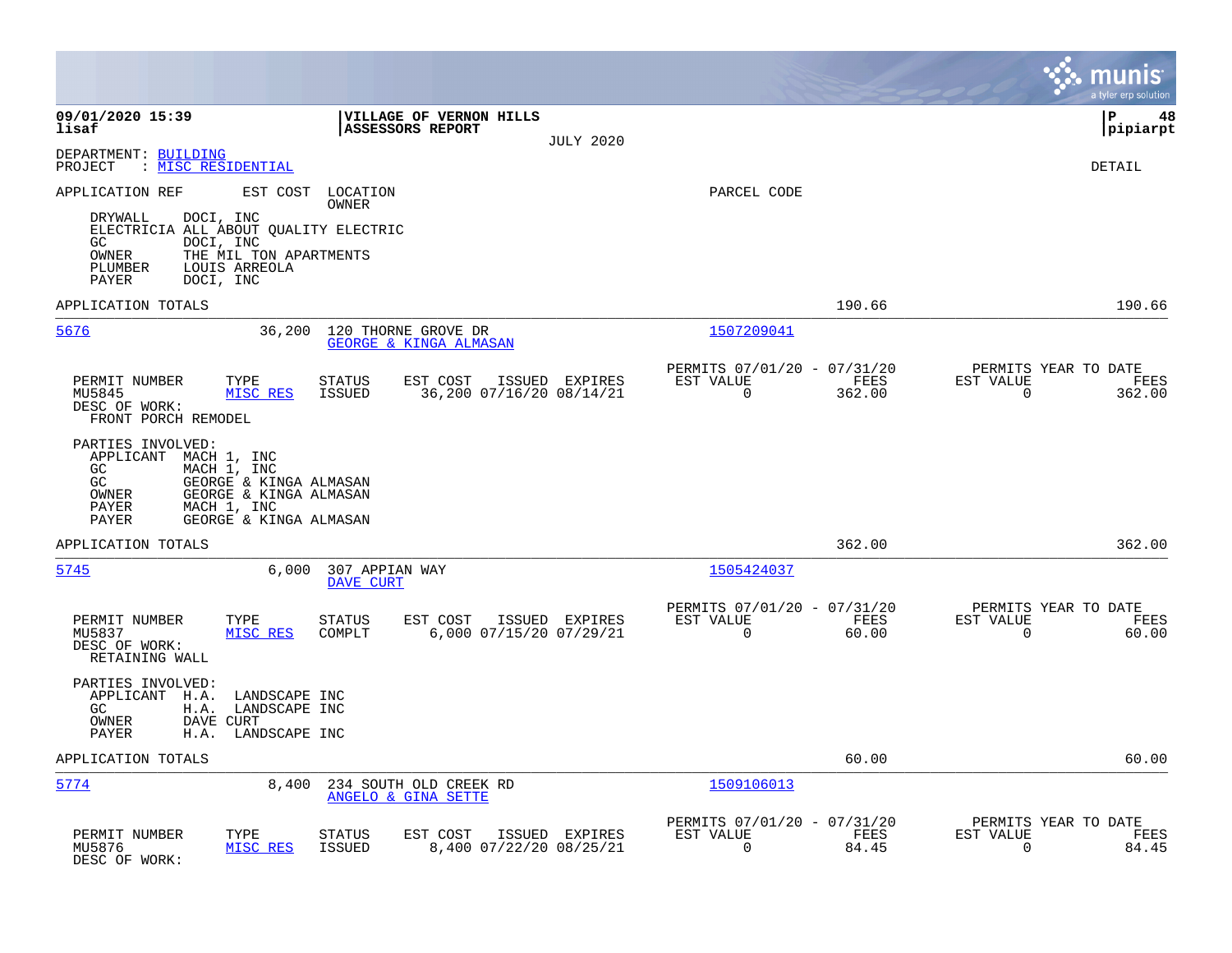|                                                                                                                                                                                                                                                                                                                                                                                                                                                                                             |                                                                             | munis<br>a tyler erp solution                                   |
|---------------------------------------------------------------------------------------------------------------------------------------------------------------------------------------------------------------------------------------------------------------------------------------------------------------------------------------------------------------------------------------------------------------------------------------------------------------------------------------------|-----------------------------------------------------------------------------|-----------------------------------------------------------------|
| 09/01/2020 15:39<br>VILLAGE OF VERNON HILLS<br>lisaf<br>ASSESSORS REPORT<br>RETAINING WALL ALONG DRIVEWAY                                                                                                                                                                                                                                                                                                                                                                                   |                                                                             | l P<br>49<br> pipiarpt                                          |
| <b>JULY 2020</b>                                                                                                                                                                                                                                                                                                                                                                                                                                                                            |                                                                             |                                                                 |
| DEPARTMENT: BUILDING<br>: MISC RESIDENTIAL<br>PROJECT                                                                                                                                                                                                                                                                                                                                                                                                                                       |                                                                             | DETAIL                                                          |
| APPLICATION REF<br>EST COST<br>LOCATION<br><b>OWNER</b>                                                                                                                                                                                                                                                                                                                                                                                                                                     | PARCEL CODE                                                                 |                                                                 |
| PARTIES INVOLVED:<br>APPLICANT<br>ANGELO & GINA SETTE<br>GARRIS CONSTRUCTION<br>GC<br>OWNER<br>ANGELO & GINA SETTE<br>PAYER<br>ANGELO & GINA SETTE                                                                                                                                                                                                                                                                                                                                          |                                                                             |                                                                 |
| APPLICATION TOTALS                                                                                                                                                                                                                                                                                                                                                                                                                                                                          | 84.45                                                                       | 84.45                                                           |
| 5775<br>31,867<br>1 SAINT IVES LN<br>KENNETH L & PATTI C YOUNGER, JR                                                                                                                                                                                                                                                                                                                                                                                                                        | 1504313001                                                                  |                                                                 |
| PERMIT NUMBER<br>TYPE<br><b>STATUS</b><br>EST COST<br>ISSUED EXPIRES<br>31,867 07/28/20 08/10/21<br>MU5913<br><b>MISC RES</b><br>ISSUED<br>DESC OF WORK:<br>BATHROOM REMODEL<br>ADDING 1 SINK<br>PARTIES INVOLVED:<br>APPLICANT KENNETH L & PATTI C YOUNGER, JR<br>CARPENTER<br>JC CONSTRUCTION<br>ELECTRICIA BLUELINE ELECTRIC<br>GC<br>KENNETH L & PATTI C YOUNGER, JR<br>OWNER<br>KENNETH L & PATTI C YOUNGER, JR<br>PLUMBER<br>TIMMOTHY FOX<br>PAYER<br>KENNETH L & PATTI C YOUNGER, JR | PERMITS 07/01/20 - 07/31/20<br>EST VALUE<br>FEES<br>$\Omega$<br>318.67      | PERMITS YEAR TO DATE<br>EST VALUE<br>FEES<br>$\Omega$<br>318.67 |
| APPLICATION TOTALS                                                                                                                                                                                                                                                                                                                                                                                                                                                                          | 318.67                                                                      | 318.67                                                          |
| 5790<br>8,995<br>1643 CYPRESS POINTE DR<br>DAARON L & AMY K DOHLER                                                                                                                                                                                                                                                                                                                                                                                                                          | 1129407001                                                                  |                                                                 |
| PERMIT NUMBER<br>TYPE<br>STATUS<br>EST COST<br>ISSUED EXPIRES<br>MU5902<br>MISC RES<br>COMPLT<br>8,995 07/27/20 08/13/21<br>DESC OF WORK:<br>INSTALLATION RESISTANCE PIERS FOR FOUNDATION STABILIZATION<br>PARTIES INVOLVED:<br>APPLICANT<br>ATLAS RESTORATION LLC                                                                                                                                                                                                                          | PERMITS 07/01/20 - 07/31/20<br>EST VALUE<br>FEES<br>$\overline{0}$<br>89.95 | PERMITS YEAR TO DATE<br>EST VALUE<br>FEES<br>0<br>89.95         |
| GC<br>ATLAS RESTORATION LLC<br>OWNER<br>DAARON L & AMY K DOHLER<br>PAYER<br>ATLAS RESTORATION LLC                                                                                                                                                                                                                                                                                                                                                                                           |                                                                             |                                                                 |
| APPLICATION TOTALS<br>PROJECT TOTALS                                                                                                                                                                                                                                                                                                                                                                                                                                                        | 89.95<br>$\Omega$<br>2,077.33                                               | 89.95<br>2,077.33<br>$\Omega$                                   |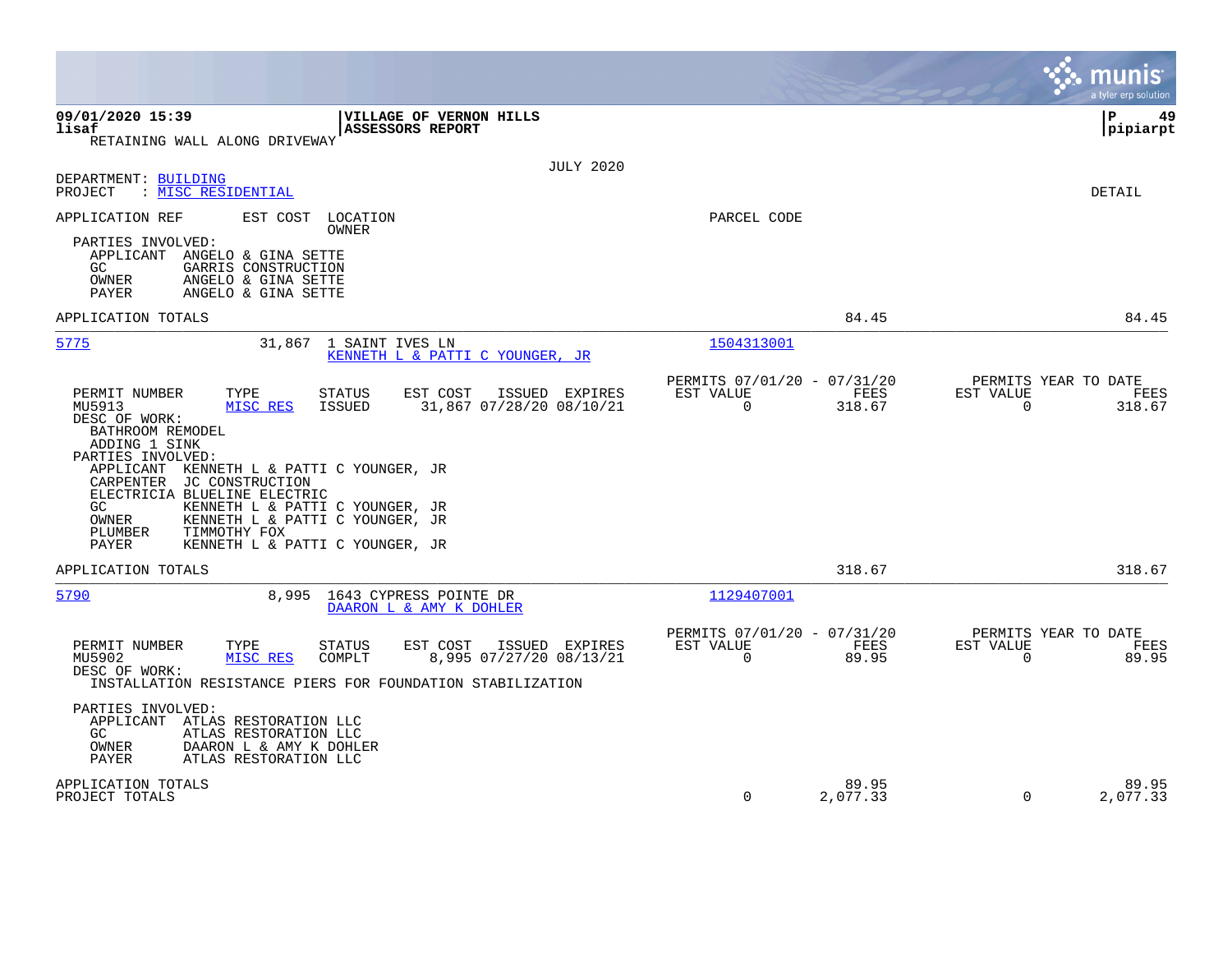|                                                                                         |                                                                                                                      |                  |                                                         |                    |                                                   | munis<br>a tyler erp solution |
|-----------------------------------------------------------------------------------------|----------------------------------------------------------------------------------------------------------------------|------------------|---------------------------------------------------------|--------------------|---------------------------------------------------|-------------------------------|
| 09/01/2020 15:39<br>lisaf                                                               | VILLAGE OF VERNON HILLS<br>ASSESSORS REPORT                                                                          | <b>JULY 2020</b> |                                                         |                    |                                                   | lР<br>50<br> pipiarpt         |
| DEPARTMENT: BUILDING<br>: PARKING LOT<br>PROJECT                                        |                                                                                                                      |                  |                                                         |                    |                                                   | <b>DETAIL</b>                 |
| APPLICATION REF                                                                         | EST COST LOCATION<br>OWNER                                                                                           |                  | PARCEL CODE                                             |                    |                                                   |                               |
| 5706                                                                                    | 17,443<br>704 NORTH DEERPATH DR<br>DEERPATH ATRIUM OFFICE CENTER LLC                                                 |                  | 1505211001                                              |                    |                                                   |                               |
| PERMIT NUMBER<br>TYPE<br>MU5757<br>PKG LOT<br>DESC OF WORK:<br>SEALCOATING: 704-706-708 | EST COST<br><b>STATUS</b><br><b>ISSUED</b><br>17,443 07/01/20 07/01/21                                               | ISSUED EXPIRES   | PERMITS 07/01/20 - 07/31/20<br>EST VALUE<br>$\mathbf 0$ | FEES<br>.00        | PERMITS YEAR TO DATE<br>EST VALUE<br>$\mathsf{O}$ | FEES<br>.00                   |
| PARTIES INVOLVED:<br>GC.<br>OWNER                                                       | DEMARR SEALCOATING INC<br>DEERPATH ATRIUM OFFICE CENTER LLC                                                          |                  |                                                         |                    |                                                   |                               |
| APPLICATION TOTALS                                                                      |                                                                                                                      |                  |                                                         | .00                |                                                   | .00                           |
| 5714                                                                                    | 92,370<br>10 WEST PHILLIP RD<br>METRO SOUARE ONE LLC                                                                 |                  | 1505201007                                              |                    |                                                   |                               |
| PERMIT NUMBER<br>TYPE<br>MU5903<br>PKG LOT<br>DESC OF WORK:<br>PARKING LOT              | <b>STATUS</b><br>EST COST<br>92,370 07/27/20 08/04/21<br>ISSUED                                                      | ISSUED EXPIRES   | PERMITS 07/01/20 - 07/31/20<br>EST VALUE<br>$\Omega$    | FEES<br>3,695.00   | PERMITS YEAR TO DATE<br>EST VALUE<br>$\mathbf 0$  | FEES<br>3,695.00              |
| PARTIES INVOLVED:<br>APPLICANT<br>GC.<br>OCCUPANT<br>OWNER<br><b>PAYER</b>              | MANEVAL CONSTRUCTION<br>MANEVAL CONSTRUCTION<br>METRO SQUARE ONE LLC<br>METRO SQUARE ONE LLC<br>MANEVAL CONSTRUCTION |                  |                                                         |                    |                                                   |                               |
| APPLICATION TOTALS                                                                      |                                                                                                                      |                  |                                                         | 3,695.00           |                                                   | 3,695.00                      |
| 5817                                                                                    | 18,308<br>381 DEERBROOK LN<br>ANAND J DHRUNA                                                                         |                  | 1507223005                                              |                    |                                                   |                               |
| TYPE<br>PERMIT NUMBER<br>MU5859<br>PKG LOT<br>DESC OF WORK:<br>SEALCOAT                 | <b>STATUS</b><br>EST COST<br>18,308 07/21/20 07/21/21<br>ISSUED                                                      | ISSUED EXPIRES   | PERMITS 07/01/20 - 07/31/20<br>EST VALUE<br>0           | <b>FEES</b><br>.00 | PERMITS YEAR TO DATE<br>EST VALUE<br>$\mathbf 0$  | <b>FEES</b><br>.00            |
| PARTIES INVOLVED:<br>APPLICANT<br>GC.<br>OWNER<br>ANAND J DHRUNA                        | PROFESSIONAL PAVING & CONCRETE<br>PROFESSIONAL PAVING & CONCRETE                                                     |                  |                                                         |                    |                                                   |                               |
| APPLICATION TOTALS<br>PROJECT TOTALS                                                    |                                                                                                                      |                  | $\Omega$                                                | .00<br>3,695.00    | $\Omega$                                          | .00<br>3,695.00               |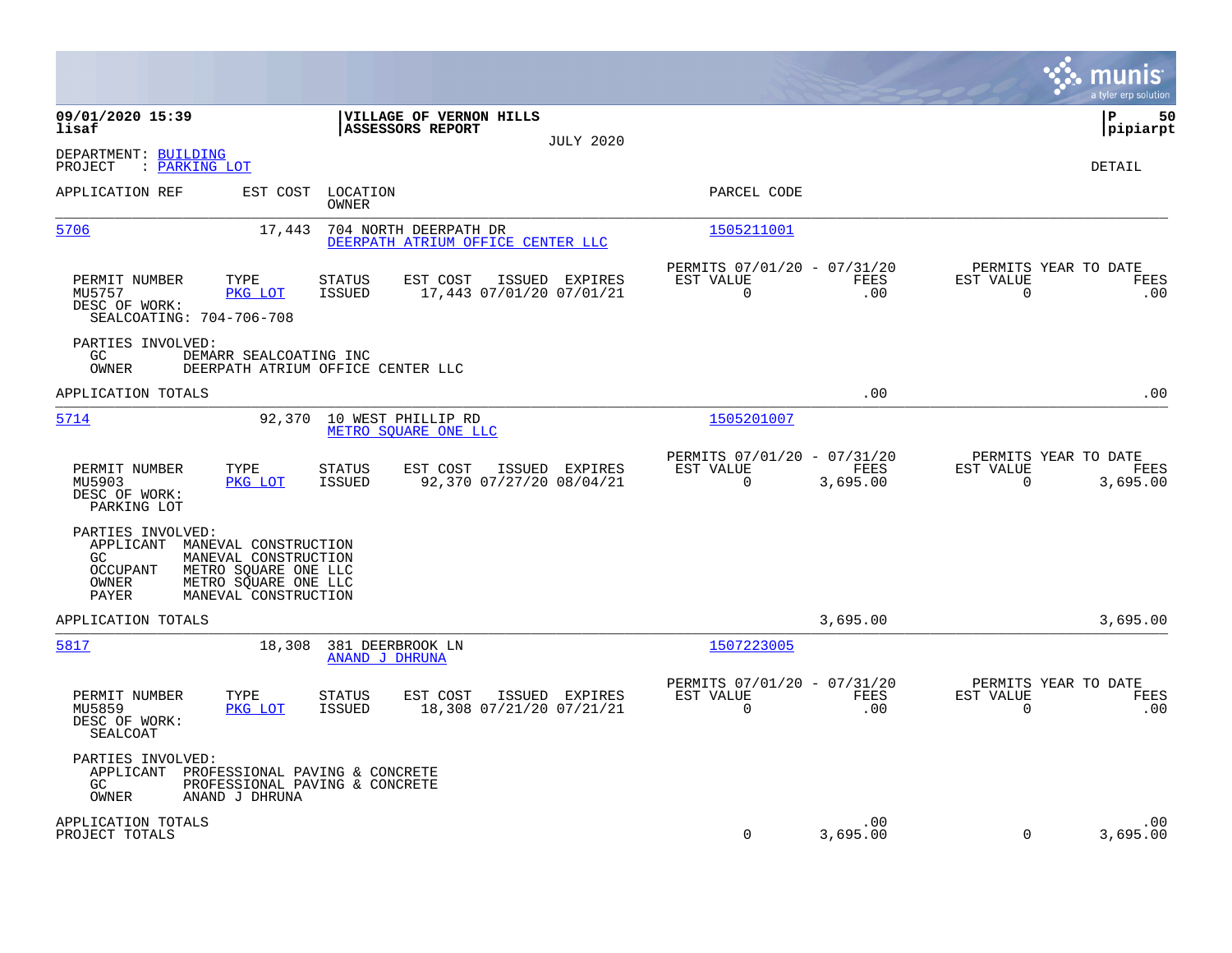|                                                                                |                                                                                                                                             |                                            |                                                         |                |                                                  | munis<br>a tyler erp solution |
|--------------------------------------------------------------------------------|---------------------------------------------------------------------------------------------------------------------------------------------|--------------------------------------------|---------------------------------------------------------|----------------|--------------------------------------------------|-------------------------------|
| 09/01/2020 15:39<br>lisaf                                                      | VILLAGE OF VERNON HILLS<br><b>ASSESSORS REPORT</b>                                                                                          | <b>JULY 2020</b>                           |                                                         |                |                                                  | l P<br>51<br> pipiarpt        |
| DEPARTMENT: BUILDING<br>PROJECT<br>: <u>PATIO</u>                              |                                                                                                                                             |                                            |                                                         |                |                                                  | <b>DETAIL</b>                 |
| APPLICATION REF                                                                | EST COST<br>LOCATION<br>OWNER                                                                                                               |                                            | PARCEL CODE                                             |                |                                                  |                               |
| 5662                                                                           | 5,500<br>315 BARN SWALLOW LN<br>ROBERT A & GERALDINE R DOLAN                                                                                |                                            | 1509106007                                              |                |                                                  |                               |
| PERMIT NUMBER<br>MU5752<br>DESC OF WORK:<br>WALK, STOOPS & DRIVEWAY            | TYPE<br>STATUS<br>EST COST<br>PATIO<br><b>ISSUED</b>                                                                                        | ISSUED EXPIRES<br>5,500 07/01/20 07/21/21  | PERMITS 07/01/20 - 07/31/20<br>EST VALUE<br>$\mathbf 0$ | FEES<br>55.00  | PERMITS YEAR TO DATE<br>EST VALUE<br>$\Omega$    | FEES<br>55.00                 |
| PARTIES INVOLVED:<br>APPLICANT<br><b>SG HARDSCAPE</b><br>GC.<br>OWNER<br>PAYER | ROBERT A & GERALDINE R DOLAN<br>ROBERT A & GERALDINE R DOLAN<br>ROBERT A & GERALDINE R DOLAN                                                |                                            |                                                         |                |                                                  |                               |
| APPLICATION TOTALS                                                             |                                                                                                                                             |                                            |                                                         | 55.00          |                                                  | 55.00                         |
| 5665                                                                           | 10,000<br>530 COUNCIL CIRCLE<br>MILAN JARMILA BRUNCKO                                                                                       |                                            | 1133205055                                              |                |                                                  |                               |
| PERMIT NUMBER<br>MU5850<br>DESC OF WORK:<br>PATIO WITH PILLARS SITTING WALLS   | TYPE<br>STATUS<br>EST COST<br>ISSUED<br>PATIO                                                                                               | ISSUED EXPIRES<br>10,000 07/20/20 07/27/21 | PERMITS 07/01/20 - 07/31/20<br>EST VALUE<br>$\mathbf 0$ | FEES<br>100.00 | PERMITS YEAR TO DATE<br>EST VALUE<br>$\mathbf 0$ | FEES<br>100.00                |
| PARTIES INVOLVED:<br>APPLICANT<br>GC<br>GC<br>OWNER<br>PAYER                   | MILAN JARMILA BRUNCKO<br>D & D LANDSCAPE AND SPRINKJLER SERVICES<br>MILAN JARMILA BRUNCKO<br>MILAN JARMILA BRUNCKO<br>MILAN JARMILA BRUNCKO |                                            |                                                         |                |                                                  |                               |
| APPLICATION TOTALS                                                             |                                                                                                                                             |                                            |                                                         | 100.00         |                                                  | 100.00                        |
| 5671                                                                           | 12,000<br>1835 TREVINO TER<br>DAVID A GALATTE                                                                                               |                                            | 1129410017                                              |                |                                                  |                               |
| PERMIT NUMBER<br>MU5799<br>DESC OF WORK:<br>PAVER PATIO & FIREPLACE            | TYPE<br>STATUS<br>EST COST<br><b>PATIO</b><br><b>ISSUED</b>                                                                                 | ISSUED EXPIRES<br>12,000 07/08/20 07/08/21 | PERMITS 07/01/20 - 07/31/20<br>EST VALUE<br>$\mathbf 0$ | FEES<br>120.00 | PERMITS YEAR TO DATE<br>EST VALUE<br>0           | FEES<br>120.00                |
| PARTIES INVOLVED:<br>APPLICANT<br>GC.<br>OWNER<br>PAYER                        | DAVID A GALATTE<br>DAVID A GALATTE<br>DAVID A GALATTE<br>DAVID A GALATTE                                                                    |                                            |                                                         |                |                                                  |                               |
| APPLICATION TOTALS                                                             |                                                                                                                                             |                                            |                                                         | 120.00         |                                                  | 120.00                        |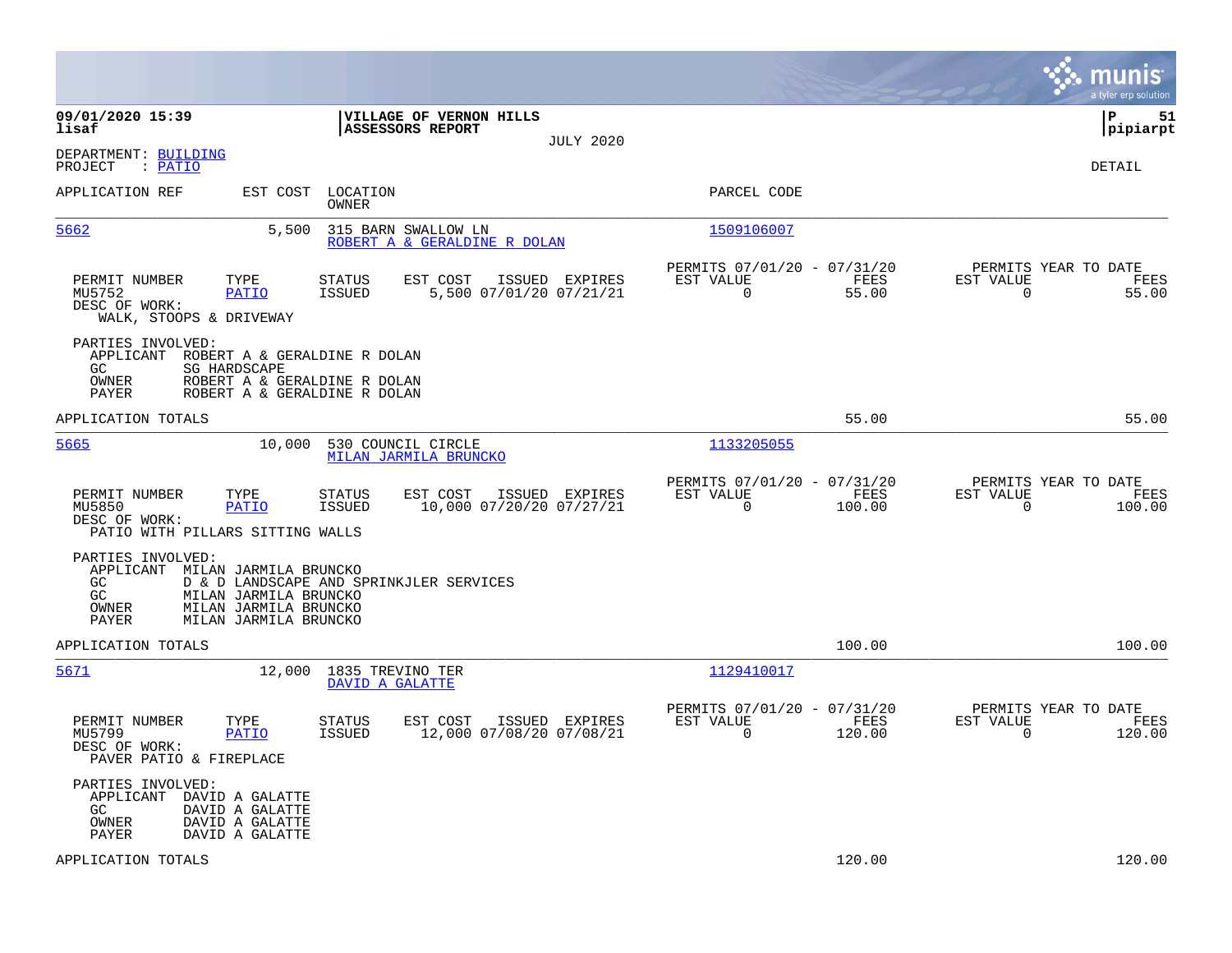|                                                                                                                                                                              |                                                                          | munis<br>a tyler erp solution                                        |
|------------------------------------------------------------------------------------------------------------------------------------------------------------------------------|--------------------------------------------------------------------------|----------------------------------------------------------------------|
| 09/01/2020 15:39<br>VILLAGE OF VERNON HILLS<br>lisaf<br>ASSESSORS REPORT<br><b>JULY 2020</b>                                                                                 |                                                                          | P<br>52<br> pipiarpt                                                 |
| DEPARTMENT: BUILDING<br>PROJECT<br>: PATIO                                                                                                                                   |                                                                          | <b>DETAIL</b>                                                        |
| APPLICATION REF<br>EST COST LOCATION<br>OWNER                                                                                                                                | PARCEL CODE                                                              |                                                                      |
| 5675<br>2,000<br>1116 WARREN LN<br>NIRAV & PURVI PATEL                                                                                                                       | 1506403021                                                               |                                                                      |
| PERMIT NUMBER<br>TYPE<br><b>STATUS</b><br>EST COST<br>ISSUED EXPIRES<br>MU5790<br>PATIO<br><b>ISSUED</b><br>2,000 07/08/20 07/22/21<br>DESC OF WORK:<br>PAVER PATIO          | PERMITS 07/01/20 - 07/31/20<br>EST VALUE<br>FEES<br>$\mathbf 0$<br>50.00 | PERMITS YEAR TO DATE<br>EST VALUE<br>FEES<br>$\overline{0}$<br>50.00 |
| PARTIES INVOLVED:<br>APPLICANT<br>NIRAV & PURVI PATEL<br>GC.<br>NIRAV & PURVI PATEL<br>OWNER<br>NIRAV & PURVI PATEL<br>PAYER<br>NIRAV & PURVI PATEL                          |                                                                          |                                                                      |
| APPLICATION TOTALS                                                                                                                                                           | 50.00                                                                    | 50.00                                                                |
| 5683<br>8,000<br>800 WILLIAMS WAY<br>ROBERT A & JOANNE J JONES                                                                                                               | 1508114001                                                               |                                                                      |
| PERMIT NUMBER<br>TYPE<br><b>STATUS</b><br>EST COST<br>ISSUED EXPIRES<br>MU5792<br><b>ISSUED</b><br>8,000 07/08/20 07/08/21<br><b>PATIO</b><br>DESC OF WORK:<br>PATIO & STOOP | PERMITS 07/01/20 - 07/31/20<br>EST VALUE<br>FEES<br>$\mathbf 0$<br>80.00 | PERMITS YEAR TO DATE<br>EST VALUE<br>FEES<br>$\mathbf 0$<br>80.00    |
| PARTIES INVOLVED:<br>APPLICANT DE HOYOS CONCRETE<br>GC<br>DE HOYOS CONCRETE<br>ROBERT A & JOANNE J JONES<br>OWNER<br>PAYER<br>DE HOYOS CONCRETE                              |                                                                          |                                                                      |
| APPLICATION TOTALS                                                                                                                                                           | 80.00                                                                    | 80.00                                                                |
| 5703<br>15,000 193 BALTUSROL DR<br>GILBERT M & JO ANN P LICUDINE                                                                                                             | 1133116014                                                               |                                                                      |
| EST COST<br>PERMIT NUMBER<br>TYPE<br><b>STATUS</b><br>ISSUED EXPIRES<br>15,000 07/10/20 07/24/21<br>MU5816<br><b>PATIO</b><br>COMPLT<br>DESC OF WORK:<br>600 SQ FT PATIO     | PERMITS 07/01/20 - 07/31/20<br>EST VALUE<br>FEES<br>0<br>150.00          | PERMITS YEAR TO DATE<br>EST VALUE<br>FEES<br>150.00<br>0             |
| PARTIES INVOLVED:<br>APPLICANT<br>F&J STONE SERVICES<br>GC<br>F&J STONE SERVICES<br>GILBERT M & JO ANN P LICUDINE<br>OWNER<br>F&J STONE SERVICES<br>PAYER                    |                                                                          |                                                                      |
| APPLICATION TOTALS                                                                                                                                                           | 150.00                                                                   | 150.00                                                               |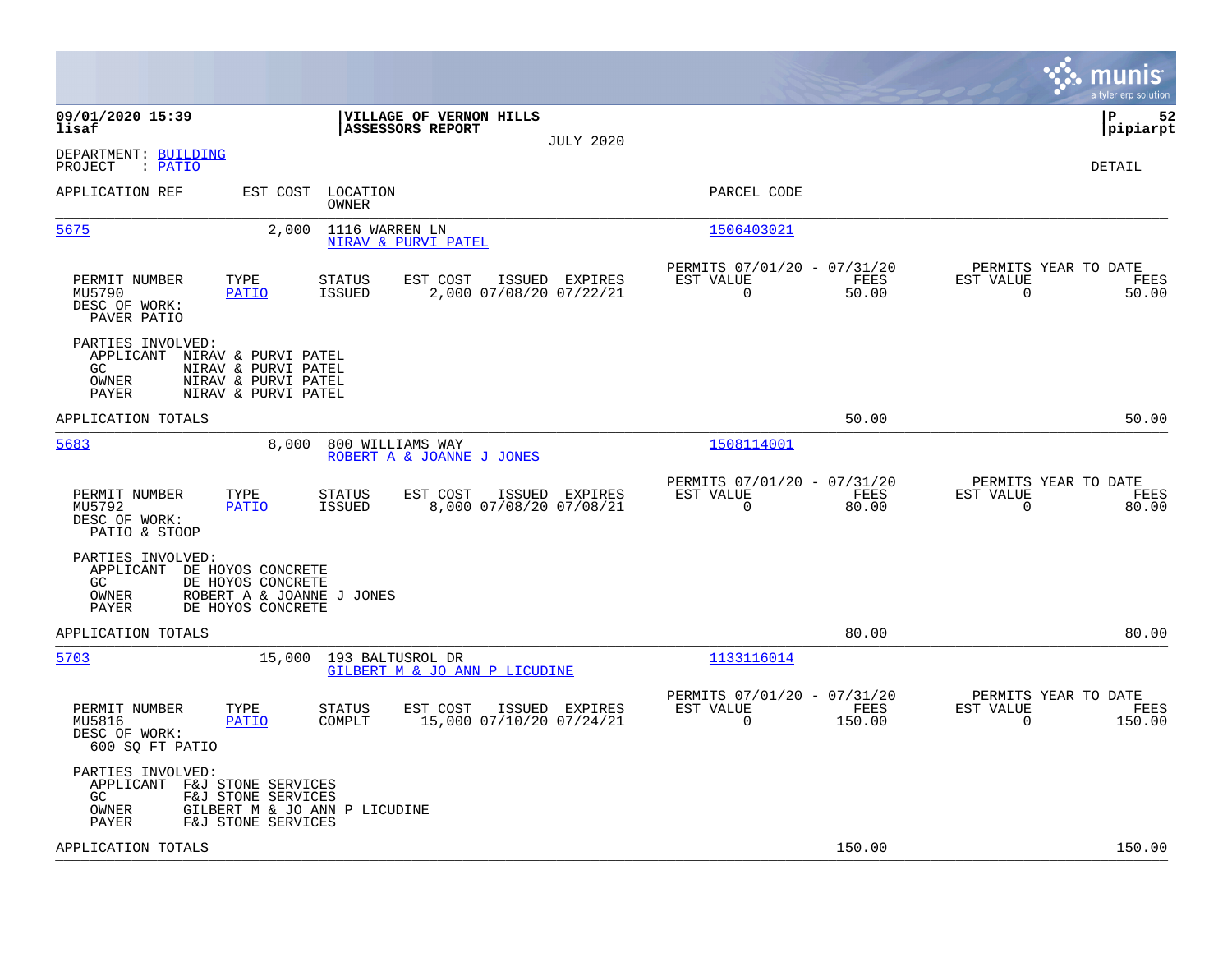|                                                                                                                                                                                             | munis<br>a tyler erp solution                                                                                                                      |
|---------------------------------------------------------------------------------------------------------------------------------------------------------------------------------------------|----------------------------------------------------------------------------------------------------------------------------------------------------|
| 09/01/2020 15:39<br>VILLAGE OF VERNON HILLS<br>lisaf<br>ASSESSORS REPORT<br>5726<br>7,500<br>1932 LAKE CHARLES DR<br><b>ALEX GRUNFELD</b>                                                   | ΙP<br>53<br> pipiarpt<br>1128302012                                                                                                                |
| TYPE<br><b>STATUS</b><br>PERMIT NUMBER<br>EST COST<br>ISSUED EXPIRES                                                                                                                        | PERMITS 07/01/20 - 07/31/20<br>PERMITS YEAR TO DATE<br>FEES<br>EST VALUE<br>EST VALUE<br>FEES<br><b>JULY 2020</b>                                  |
| DEPARTMENT: BUILDING<br>PROJECT : PATIO                                                                                                                                                     | DETAIL                                                                                                                                             |
| APPLICATION REF<br>EST COST LOCATION<br><b>OWNER</b>                                                                                                                                        | PARCEL CODE                                                                                                                                        |
| <b>ISSUED</b><br>7,500 07/09/20 07/13/21<br>MU5807<br><b>PATIO</b><br>DESC OF WORK:<br>FIRE PIT AND PATIO                                                                                   | $\mathbf 0$<br>75.00<br>$\Omega$<br>75.00                                                                                                          |
| PARTIES INVOLVED:<br>APPLICANT ALEX GRUNFELD<br>GC.<br>CARDENAS LANDSCAPING INC<br>OWNER<br><b>ALEX GRUNFELD</b>                                                                            |                                                                                                                                                    |
| APPLICATION TOTALS                                                                                                                                                                          | 75.00<br>75.00                                                                                                                                     |
| 5752<br>28,100<br>339 BALTIMORE DR<br>JEFFREY & CONSTANCE MOCKAITIS                                                                                                                         | 1132209003                                                                                                                                         |
| PERMIT NUMBER<br>TYPE<br><b>STATUS</b><br>EST COST<br>ISSUED EXPIRES<br>MU5874<br><b>PATIO</b><br>ISSUED<br>28,100 07/22/20 08/31/21<br>DESC OF WORK:<br>PAVER PATIO, STOOP AND SEAT WALL   | PERMITS 07/01/20 - 07/31/20<br>PERMITS YEAR TO DATE<br>EST VALUE<br>FEES<br>EST VALUE<br>FEES<br>$\mathbf 0$<br>281.00<br>$\overline{0}$<br>281.00 |
| PARTIES INVOLVED:<br>APPLICANT JEFFREY & CONSTANCE MOCKAITIS<br>GC.<br>COUNTRY BRICK PAVING LANDSCAPING<br>JEFFREY & CONSTANCE MOCKAITIS<br>OWNER<br>JEFFREY & CONSTANCE MOCKAITIS<br>PAYER |                                                                                                                                                    |
| APPLICATION TOTALS                                                                                                                                                                          | 281.00<br>281.00                                                                                                                                   |
| 279 COLONIAL DR<br>5764<br>10,836<br><b>JAMES D HEAD</b>                                                                                                                                    | 1128303011                                                                                                                                         |
| PERMIT NUMBER<br>TYPE<br><b>STATUS</b><br>EST COST<br>ISSUED EXPIRES<br>MU5878<br><b>PATIO</b><br>ISSUED<br>10,836 07/22/20 08/11/21<br>DESC OF WORK:<br>PATIO, STOOP & FIREPIT             | PERMITS 07/01/20 - 07/31/20<br>PERMITS YEAR TO DATE<br>EST VALUE<br>FEES<br>EST VALUE<br>FEES<br>$\mathbf 0$<br>108.36<br>$\mathbf 0$<br>108.36    |
| PARTIES INVOLVED:<br>APPLICANT<br>STONE HARD CONCRETE<br>CONCRETE<br>STONE HARD CONCRETE<br>STONE HARD CONCRETE<br>GC.<br>OWNER<br><b>JAMES D HEAD</b><br>STONE HARD CONCRETE<br>PAYER      |                                                                                                                                                    |
| APPLICATION TOTALS                                                                                                                                                                          | 108.36<br>108.36                                                                                                                                   |
| 5778<br>6,000 197 SHEFFIELD LN                                                                                                                                                              | 1508409009                                                                                                                                         |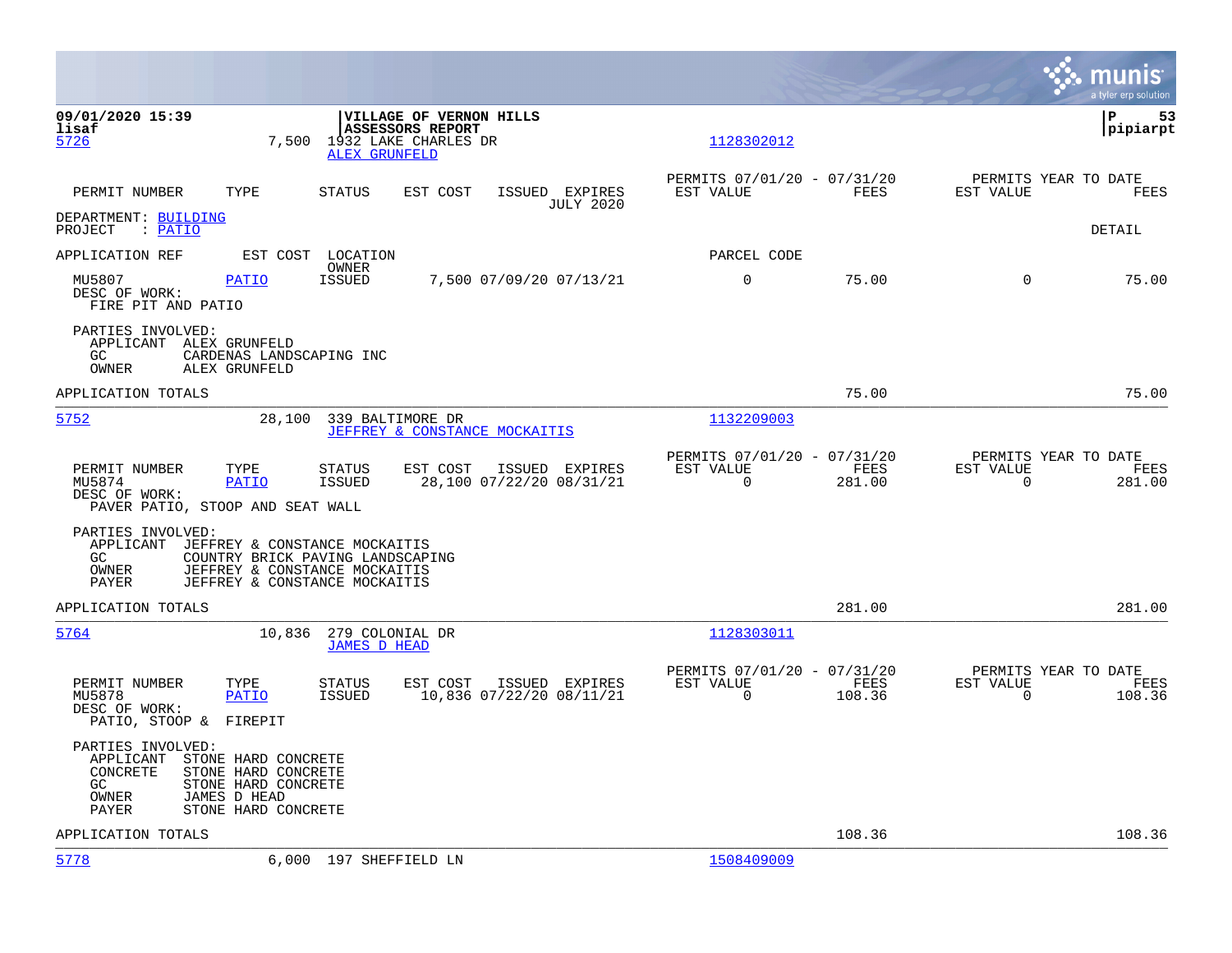|                                                                                                                                                                                |                                                                                  |                                                                          | munis<br>a tyler erp solution                                     |
|--------------------------------------------------------------------------------------------------------------------------------------------------------------------------------|----------------------------------------------------------------------------------|--------------------------------------------------------------------------|-------------------------------------------------------------------|
| 09/01/2020 15:39<br>lisaf                                                                                                                                                      | <b>VILLAGE OF VERNON HILLS</b><br><b>ASSESSORS REPORT</b><br>JIM SCHOFIELD       |                                                                          | l P<br>54<br> pipiarpt                                            |
| TYPE<br>PERMIT NUMBER                                                                                                                                                          | ISSUED EXPIRES<br><b>STATUS</b><br>EST COST<br><b>JULY 2020</b>                  | PERMITS 07/01/20 - 07/31/20<br>FEES<br>EST VALUE                         | PERMITS YEAR TO DATE<br>EST VALUE<br>FEES                         |
| DEPARTMENT: BUILDING<br>PROJECT : PATIO                                                                                                                                        |                                                                                  |                                                                          | DETAIL                                                            |
| APPLICATION REF                                                                                                                                                                | EST COST LOCATION                                                                | PARCEL CODE                                                              |                                                                   |
| <b>PATIO</b><br>MU5826<br>DESC OF WORK:<br>PAVER PATIO AND SIDWALK                                                                                                             | OWNER<br>COMPLT<br>6,000 07/14/20 07/23/21                                       | $\mathbf 0$<br>60.00                                                     | 0<br>60.00                                                        |
| PARTIES INVOLVED:<br>APPLICANT<br>JIM SCHOFIELD<br>GC<br>JH LANDSCAPING INC<br>JIM SCHOFIELD<br>OWNER<br>PAYER<br>JIM SCHOFIELD                                                |                                                                                  |                                                                          |                                                                   |
| APPLICATION TOTALS                                                                                                                                                             |                                                                                  | 60.00                                                                    | 60.00                                                             |
| 5789<br>5,800                                                                                                                                                                  | 1704S WOODS WAY<br><b>JOHN F LEHOCKY</b>                                         | 1128305006                                                               |                                                                   |
| PERMIT NUMBER<br>TYPE<br>MU5869<br><b>PATIO</b><br>PARTIES INVOLVED:<br>APPLICANT JOHN F LEHOCKY<br>GC<br>JOHN F LEHOCKY<br>OWNER<br>JOHN F LEHOCKY<br>JOHN F LEHOCKY<br>PAYER | <b>STATUS</b><br>EST COST<br>ISSUED EXPIRES<br>COMPLT<br>5,800 07/22/20 07/31/21 | PERMITS 07/01/20 - 07/31/20<br>EST VALUE<br>FEES<br>$\mathbf 0$<br>58.00 | PERMITS YEAR TO DATE<br>EST VALUE<br>FEES<br>$\mathbf 0$<br>58.00 |
| APPLICATION TOTALS                                                                                                                                                             |                                                                                  | 58.00                                                                    | 58.00                                                             |
| 5798                                                                                                                                                                           | 7,500<br>12 BEDFORD DR<br>RAPHAEL J & STEPHANIE A DELORM                         | 1504304013                                                               |                                                                   |
| PERMIT NUMBER<br>TYPE<br>MU5929<br><b>PATIO</b><br>DESC OF WORK:                                                                                                               | <b>STATUS</b><br>EST COST<br>ISSUED EXPIRES<br>COMPLT<br>7,500 07/31/20 08/20/21 | PERMITS 07/01/20 - 07/31/20<br>EST VALUE<br>FEES<br>$\Omega$<br>76.50    | PERMITS YEAR TO DATE<br>EST VALUE<br>FEES<br>$\mathbf 0$<br>76.50 |
| PAVER PATIO<br>PARTIES INVOLVED:<br>APPLICANT RAPHAEL J & STEPHANIE A DELORM<br>GC.<br>MD LANDSCAPING<br>OWNER<br>PAYER                                                        | RAPHAEL J & STEPHANIE A DELORM<br>RAPHAEL J & STEPHANIE A DELORM                 |                                                                          |                                                                   |
| APPLICATION TOTALS                                                                                                                                                             |                                                                                  | 76.50                                                                    | 76.50                                                             |
| 5799                                                                                                                                                                           | 8,500<br>107 ALEXANDRIA DR<br><b>CASEY THOMAS</b>                                | 1505411004                                                               |                                                                   |
| PERMIT NUMBER<br>TYPE                                                                                                                                                          | <b>STATUS</b><br>EST COST<br>ISSUED<br>EXPIRES                                   | PERMITS 07/01/20 - 07/31/20<br>EST VALUE<br>FEES                         | PERMITS YEAR TO DATE<br>EST VALUE<br>FEES                         |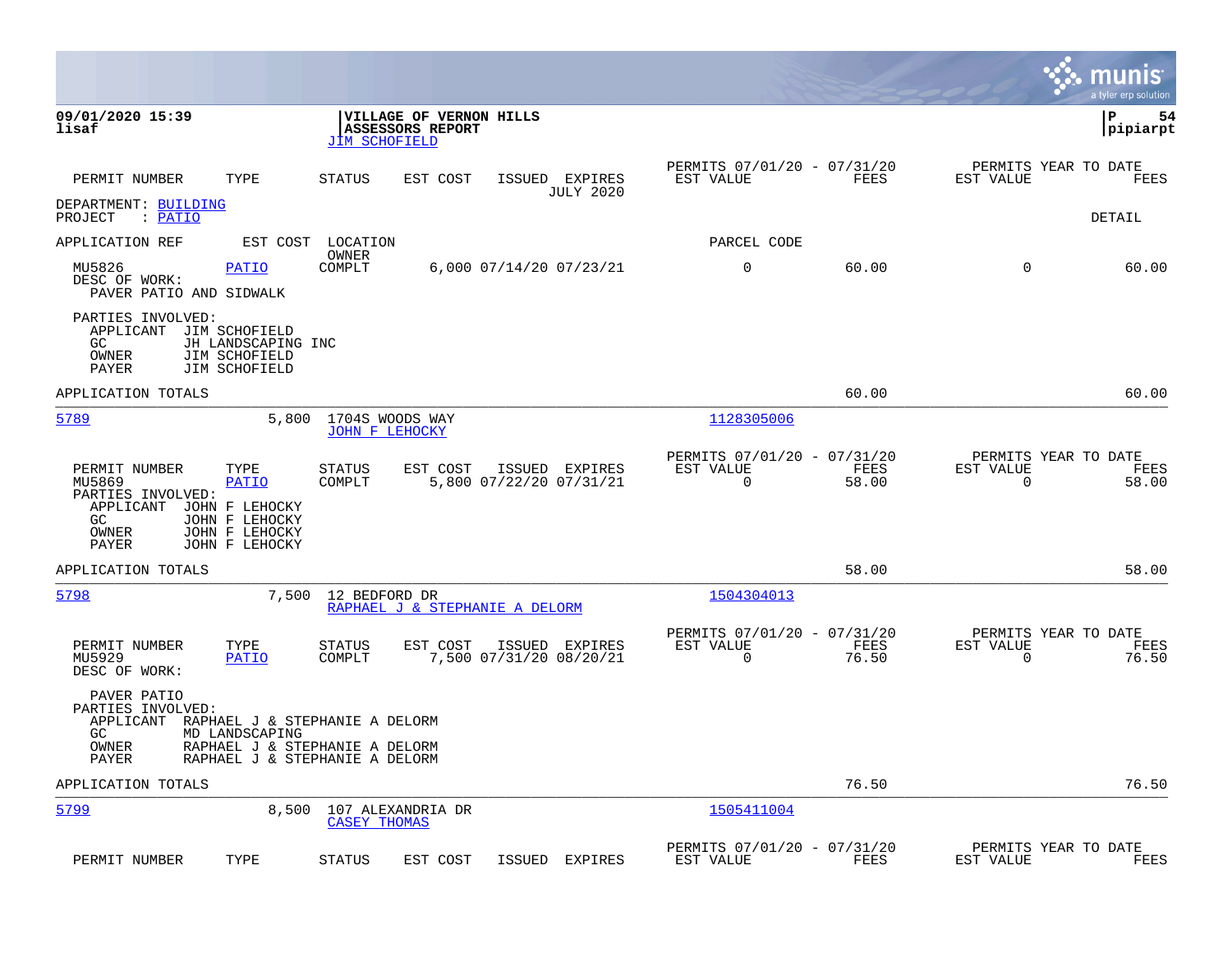|                                                                                                                                                                     |                                                                                                                                                          |                                                         |                    |                                                  | munis<br>a tyler erp solution |
|---------------------------------------------------------------------------------------------------------------------------------------------------------------------|----------------------------------------------------------------------------------------------------------------------------------------------------------|---------------------------------------------------------|--------------------|--------------------------------------------------|-------------------------------|
| 09/01/2020 15:39<br>lisaf                                                                                                                                           | VILLAGE OF VERNON HILLS<br><b>ASSESSORS REPORT</b><br><b>JULY 2020</b>                                                                                   |                                                         |                    |                                                  | P<br>55<br>pipiarpt           |
| DEPARTMENT: BUILDING<br>PROJECT<br>: PATIO                                                                                                                          |                                                                                                                                                          |                                                         |                    |                                                  | DETAIL                        |
| APPLICATION REF                                                                                                                                                     | EST COST LOCATION                                                                                                                                        | PARCEL CODE                                             |                    |                                                  |                               |
| MU5934<br><b>PATIO</b><br>DESC OF WORK:<br>PATIO AND WALKWAY                                                                                                        | OWNER<br>COMPLT<br>8,500 07/31/20 08/25/21                                                                                                               | $\mathbf 0$                                             | 85.00              | $\mathbf 0$                                      | 85.00                         |
| PARTIES INVOLVED:<br>APPLICANT<br>CASEY THOMAS<br>APPLICANT<br>NORTH RANGE CONCRETE<br>GC.<br>CASEY THOMAS<br>OWNER<br>CASEY THOMAS<br><b>PAYER</b><br>CASEY THOMAS |                                                                                                                                                          |                                                         |                    |                                                  |                               |
| APPLICATION TOTALS                                                                                                                                                  |                                                                                                                                                          |                                                         | 85.00              |                                                  | 85.00                         |
| 5801<br>22,908                                                                                                                                                      | 410 WHITE DEER TRL<br><b>MARK HARINGTON</b>                                                                                                              | 1128410023                                              |                    |                                                  |                               |
| PERMIT NUMBER<br>TYPE<br>MU5935<br><b>PATIO</b><br>DESC OF WORK:                                                                                                    | <b>STATUS</b><br>EST COST<br>ISSUED EXPIRES<br><b>ISSUED</b><br>22,908 07/31/20 08/06/21<br>PAVER PATIO, STOOP, FIRE PIT, AND FOOTING FOR FUTURE KITCHEN | PERMITS 07/01/20 - 07/31/20<br>EST VALUE<br>$\mathbf 0$ | FEES<br>229.08     | PERMITS YEAR TO DATE<br>EST VALUE<br>$\Omega$    | FEES<br>229.08                |
| PARTIES INVOLVED:<br>APPLICANT A-1 CONTRACTORS<br>GC<br>A-1 CONTRACTORS<br>OWNER<br>MARK HARINGTON<br>PAYER<br>A-1 CONTRACTORS                                      |                                                                                                                                                          |                                                         |                    |                                                  |                               |
| APPLICATION TOTALS                                                                                                                                                  |                                                                                                                                                          |                                                         | 229.08             |                                                  | 229.08                        |
| 5802<br>14,000                                                                                                                                                      | 1063 CREEK BEND DR<br><b>BALA AMBRAVAN</b>                                                                                                               | 1516102025                                              |                    |                                                  |                               |
| PERMIT NUMBER<br>TYPE<br>MU5911<br>PATIO<br>DESC OF WORK:<br>PAVER PATIO                                                                                            | EST COST<br><b>STATUS</b><br>ISSUED EXPIRES<br>14,000 07/28/20 07/28/21<br>ISSUED                                                                        | PERMITS 07/01/20 - 07/31/20<br>EST VALUE<br>$\mathbf 0$ | FEES<br>140.00     | PERMITS YEAR TO DATE<br>EST VALUE<br>$\mathbf 0$ | FEES<br>140.00                |
| PARTIES INVOLVED:<br>APPLICANT<br>JC BRICK AND STONE<br>JC BRICK AND STONE<br>GC.<br>BALA AMBRAVAN<br>OWNER<br>PAYER<br>JC BRICK AND STONE                          |                                                                                                                                                          |                                                         |                    |                                                  |                               |
| APPLICATION TOTALS<br>PROJECT TOTALS                                                                                                                                |                                                                                                                                                          | $\mathbf 0$                                             | 140.00<br>1,667.94 | $\Omega$                                         | 140.00<br>1,667.94            |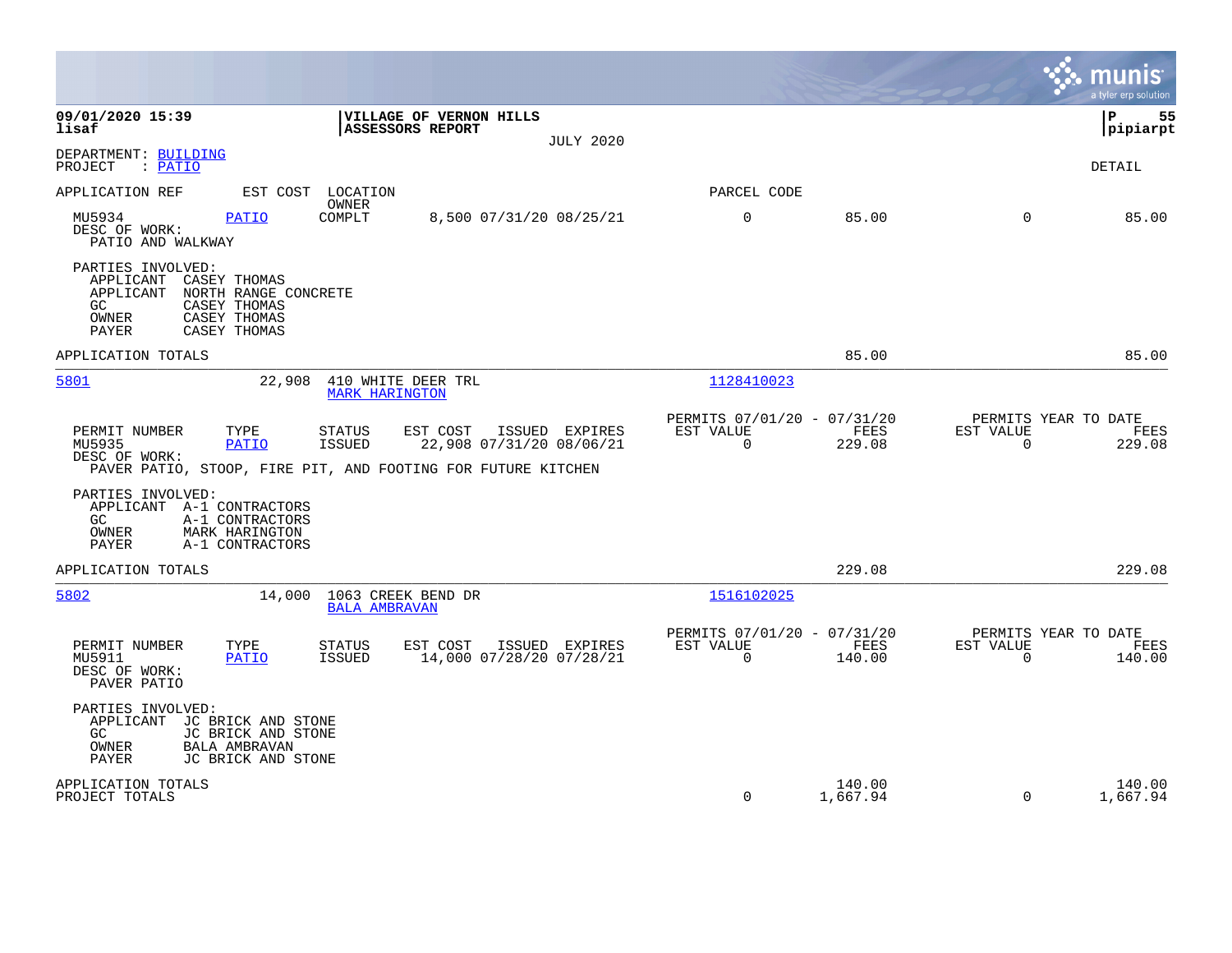|                                                                    |                                                                                                                                  |                         |                                               |                  |                                                         |                |                                               | <b>munis</b><br>a tyler erp solution |
|--------------------------------------------------------------------|----------------------------------------------------------------------------------------------------------------------------------|-------------------------|-----------------------------------------------|------------------|---------------------------------------------------------|----------------|-----------------------------------------------|--------------------------------------|
| 09/01/2020 15:39<br>lisaf                                          |                                                                                                                                  |                         | VILLAGE OF VERNON HILLS<br>ASSESSORS REPORT   | <b>JULY 2020</b> |                                                         |                |                                               | P<br>56<br> pipiarpt                 |
| DEPARTMENT: BUILDING<br>PROJECT                                    | : SIDEWALK                                                                                                                       |                         |                                               |                  |                                                         |                |                                               | DETAIL                               |
| APPLICATION REF                                                    | EST COST                                                                                                                         | LOCATION<br>OWNER       |                                               |                  | PARCEL CODE                                             |                |                                               |                                      |
| 5760                                                               | 3,100                                                                                                                            | 405 ALEXANDRIA DR       | RICHARD & KATHLEEN PASZKO                     |                  | 1505205002                                              |                |                                               |                                      |
| PERMIT NUMBER<br>MU5883<br>DESC OF WORK:<br>PORCH AND SIDEWALK     | TYPE<br><b>SIDEWALK</b>                                                                                                          | STATUS<br><b>ISSUED</b> | EST COST<br>ISSUED<br>3,100 07/23/20 08/19/21 | EXPIRES          | PERMITS 07/01/20 - 07/31/20<br>EST VALUE<br>$\mathbf 0$ | FEES<br>50.00  | PERMITS YEAR TO DATE<br>EST VALUE<br>$\Omega$ | FEES<br>50.00                        |
| PARTIES INVOLVED:<br>APPLICANT<br>CONCRETE<br>GC<br>OWNER<br>PAYER | RICHARD & KATHLEEN PASZKO<br>RAS CONCRETE<br>RICHARD & KATHLEEN PASZKO<br>RICHARD & KATHLEEN PASZKO<br>RICHARD & KATHLEEN PASZKO |                         |                                               |                  |                                                         |                |                                               |                                      |
| APPLICATION TOTALS<br>PROJECT TOTALS                               |                                                                                                                                  |                         |                                               |                  | 0                                                       | 50.00<br>50.00 | 0                                             | 50.00<br>50.00                       |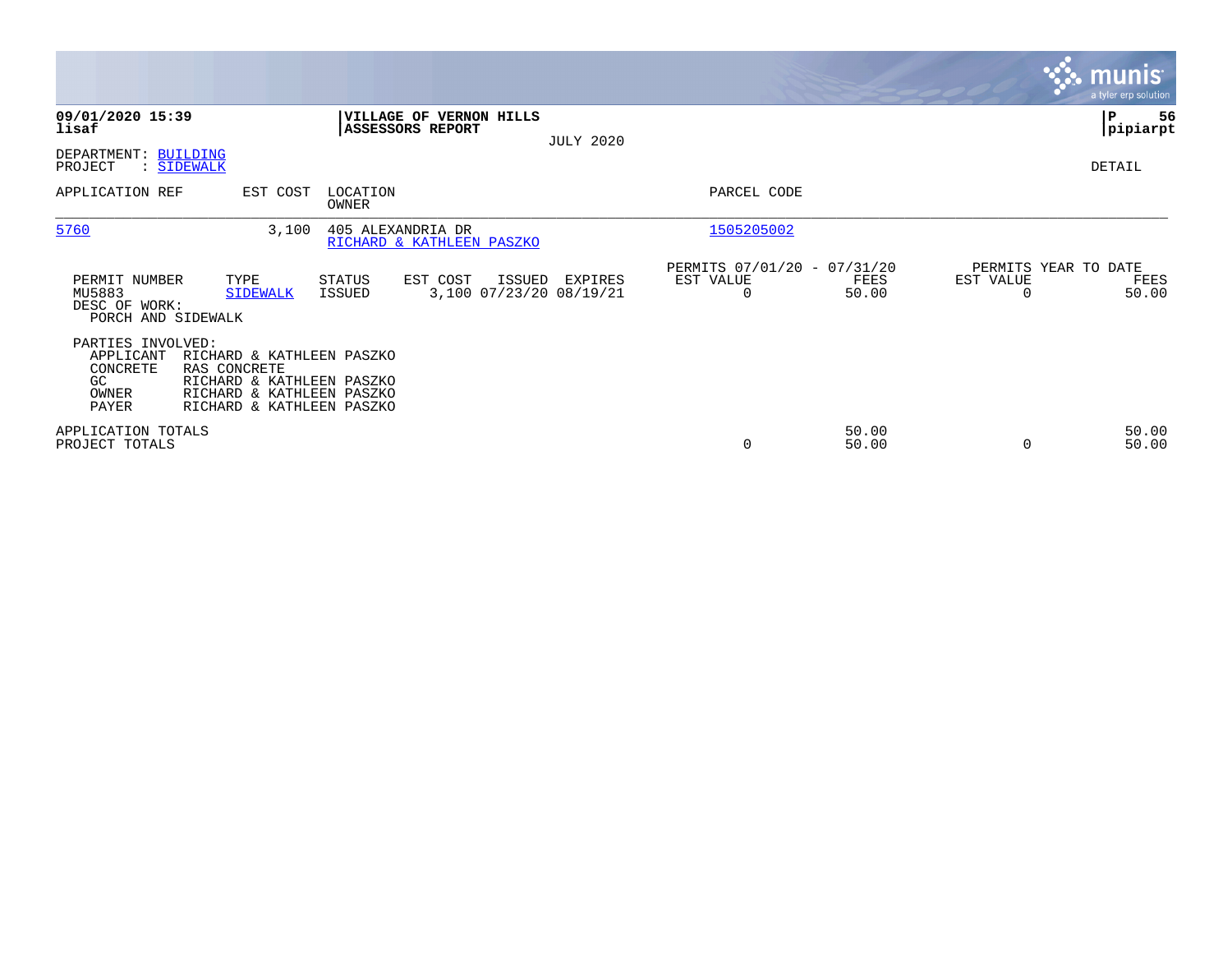|                                                                                                                                                                             |                                                                                         |                                                         | munis<br>a tyler erp solution                                                        |
|-----------------------------------------------------------------------------------------------------------------------------------------------------------------------------|-----------------------------------------------------------------------------------------|---------------------------------------------------------|--------------------------------------------------------------------------------------|
| 09/01/2020 15:39<br>lisaf                                                                                                                                                   | VILLAGE OF VERNON HILLS<br>ASSESSORS REPORT                                             | <b>JULY 2020</b>                                        | P<br>57<br> pipiarpt                                                                 |
| DEPARTMENT: BUILDING<br>: REROOF<br>PROJECT                                                                                                                                 |                                                                                         |                                                         | DETAIL                                                                               |
| APPLICATION REF<br>EST COST                                                                                                                                                 | LOCATION<br><b>OWNER</b>                                                                | PARCEL CODE                                             |                                                                                      |
| 5709                                                                                                                                                                        | 26,700<br>1078 PINE MEADOW CT<br>ROSS A & ANNA W ZIMMERMAN                              | 1507209025                                              |                                                                                      |
| TYPE<br>PERMIT NUMBER<br>MU5759<br><b>REROOF</b><br>DESC OF WORK:<br>REROOF                                                                                                 | EST COST<br>ISSUED EXPIRES<br><b>STATUS</b><br>26,700 07/01/20 07/01/21<br>ISSUED       | PERMITS 07/01/20 - 07/31/20<br>EST VALUE<br>0           | PERMITS YEAR TO DATE<br>EST VALUE<br>FEES<br>FEES<br>267.00<br>$\mathbf 0$<br>267.00 |
| PARTIES INVOLVED:<br>GC<br>J R ROOFING<br>OWNER<br>PAYER<br>J R ROOFING<br>J R ROOFING<br><b>ROOFER</b>                                                                     | ROSS A & ANNA W ZIMMERMAN                                                               |                                                         |                                                                                      |
| APPLICATION TOTALS                                                                                                                                                          |                                                                                         |                                                         | 267.00<br>267.00                                                                     |
| 5712                                                                                                                                                                        | 3,200 1113 REVERE PL<br>GENE & IRINA GOZIKER                                            | 1132204001                                              |                                                                                      |
| PERMIT NUMBER<br>TYPE<br>MU5762<br><b>REROOF</b><br>DESC OF WORK:<br>ROOF - DONE BY HOMEOWNER                                                                               | <b>STATUS</b><br>EST COST<br>ISSUED EXPIRES<br><b>ISSUED</b><br>3,200 07/01/20 07/01/21 | PERMITS 07/01/20 - 07/31/20<br>EST VALUE<br>$\Omega$    | PERMITS YEAR TO DATE<br>FEES<br>EST VALUE<br>FEES<br>$\Omega$<br>50.00<br>50.00      |
| PARTIES INVOLVED:<br>CARMINE PESCATORE<br>APPLICANT<br>GC.<br>CARMINE PESCATORE<br>OWNER<br>GENE & IRINA GOZIKER<br>PAYER<br>CARMINE PESCATORE                              |                                                                                         |                                                         |                                                                                      |
| APPLICATION TOTALS                                                                                                                                                          |                                                                                         |                                                         | 50.00<br>50.00                                                                       |
| 5728                                                                                                                                                                        | 28,820<br>1251 SARAH BLVD<br><b>ALAN KOLTUN TRUSTEE</b>                                 | 1515307002                                              |                                                                                      |
| PERMIT NUMBER<br>TYPE<br>MU5773<br><b>REROOF</b><br>DESC OF WORK:<br>REROOF                                                                                                 | <b>STATUS</b><br>EST COST<br>ISSUED EXPIRES<br>28,820 07/06/20 07/06/21<br>ISSUED       | PERMITS 07/01/20 - 07/31/20<br>EST VALUE<br>$\mathbf 0$ | PERMITS YEAR TO DATE<br>FEES<br>EST VALUE<br>FEES<br>288.20<br>$\mathbf 0$<br>288.20 |
| PARTIES INVOLVED:<br>APPLICANT<br>PARAGON ROOFING<br>GC.<br>PARAGON ROOFING<br>ALAN KOLTUN TRUSTEE<br>OWNER<br>PAYER<br>PARAGON ROOFING<br><b>ROOFER</b><br>PARAGON ROOFING |                                                                                         |                                                         |                                                                                      |
| APPLICATION TOTALS                                                                                                                                                          |                                                                                         |                                                         | 288.20<br>288.20                                                                     |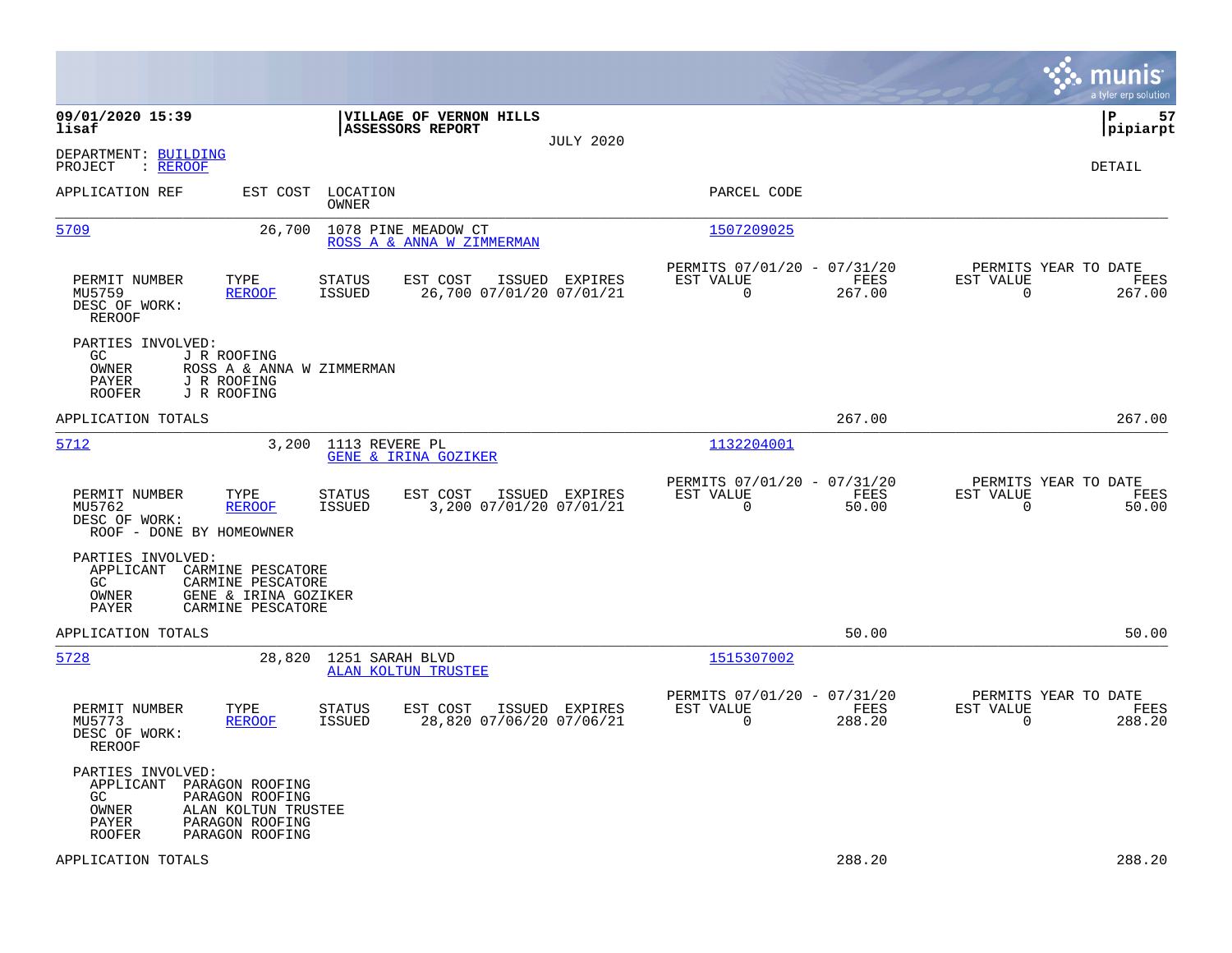|                                                                                                                                                                         |                                                                                            |                                                    |                  |                                                         |                  |                                                  | munis<br>a tyler erp solution |
|-------------------------------------------------------------------------------------------------------------------------------------------------------------------------|--------------------------------------------------------------------------------------------|----------------------------------------------------|------------------|---------------------------------------------------------|------------------|--------------------------------------------------|-------------------------------|
| 09/01/2020 15:39<br>lisaf                                                                                                                                               |                                                                                            | VILLAGE OF VERNON HILLS<br><b>ASSESSORS REPORT</b> | <b>JULY 2020</b> |                                                         |                  |                                                  | ΙP<br>58<br> pipiarpt         |
| DEPARTMENT: BUILDING<br>: REROOF<br>PROJECT                                                                                                                             |                                                                                            |                                                    |                  |                                                         |                  |                                                  | <b>DETAIL</b>                 |
| APPLICATION REF                                                                                                                                                         | EST COST LOCATION<br>OWNER                                                                 |                                                    |                  | PARCEL CODE                                             |                  |                                                  |                               |
| 5732                                                                                                                                                                    | 205,793<br>PINEHURST DRIVE<br>PLACEHOLDER                                                  |                                                    |                  | 1133112001                                              |                  |                                                  |                               |
| PERMIT NUMBER<br>MU5782<br>DESC OF WORK:<br>REROOF<br>PINE LAKE CIRCLE ROOFS<br>PARTIES INVOLVED:<br>APPLICANT BARRY ROOFING INC<br>GC<br>OWNER<br>PLACEHOLDER<br>PAYER | TYPE<br>STATUS<br><b>REROOF</b><br><b>ISSUED</b><br>BARRY ROOFING INC<br>BARRY ROOFING INC | EST COST<br>205,793 07/06/20 07/06/21              | ISSUED EXPIRES   | PERMITS 07/01/20 - 07/31/20<br>EST VALUE<br>$\mathbf 0$ | FEES<br>2,057.93 | PERMITS YEAR TO DATE<br>EST VALUE<br>$\mathbf 0$ | FEES<br>2,057.93              |
| APPLICATION TOTALS                                                                                                                                                      |                                                                                            |                                                    |                  |                                                         | 2,057.93         |                                                  | 2,057.93                      |
| 5733                                                                                                                                                                    | 36,012<br><b>WINSTON TSAO</b>                                                              | 117 LANCASTER PL                                   |                  | 1132408039                                              |                  |                                                  |                               |
| PERMIT NUMBER<br>MU5783<br>DESC OF WORK:<br>REROOF<br>117-119-121-123-127<br>PARTIES INVOLVED:<br>APPLICANT BARRY ROOFING INC<br>GC.                                    | TYPE<br><b>STATUS</b><br><b>REROOF</b><br>ISSUED<br>BARRY ROOFING INC                      | EST COST<br>36,012 07/06/20 07/06/21               | ISSUED EXPIRES   | PERMITS 07/01/20 - 07/31/20<br>EST VALUE<br>$\Omega$    | FEES<br>360.12   | PERMITS YEAR TO DATE<br>EST VALUE<br>$\mathbf 0$ | FEES<br>360.12                |
| OCCUPANT<br>OWNER<br>WINSTON TSAO<br>PAYER                                                                                                                              | NEW CENTURY TOWN CONDO ASSOC #1<br>BARRY ROOFING INC                                       |                                                    |                  |                                                         |                  |                                                  |                               |
| APPLICATION TOTALS                                                                                                                                                      |                                                                                            |                                                    |                  |                                                         | 360.12           |                                                  | 360.12                        |
| 5734                                                                                                                                                                    | 121,025<br>PINEHURST DRIVE<br>PLACEHOLDER                                                  |                                                    |                  | 1133112001                                              |                  |                                                  |                               |
| PERMIT NUMBER<br>MU5784<br>DESC OF WORK:<br>PINEHURST DRIVE ROOFS                                                                                                       | TYPE<br><b>STATUS</b><br><b>REROOF</b><br>ISSUED                                           | EST COST<br>121,025 07/06/20 07/06/21              | ISSUED EXPIRES   | PERMITS 07/01/20 - 07/31/20<br>EST VALUE<br>$\mathbf 0$ | FEES<br>1,210.25 | PERMITS YEAR TO DATE<br>EST VALUE<br>$\mathbf 0$ | FEES<br>1,210.25              |
| PARTIES INVOLVED:<br>APPLICANT<br>GC.<br>PLACEHOLDER<br>OWNER<br>PAYER                                                                                                  | BARRY ROOFING INC<br>BARRY ROOFING INC<br>BARRY ROOFING INC                                |                                                    |                  |                                                         |                  |                                                  |                               |
| APPLICATION TOTALS                                                                                                                                                      |                                                                                            |                                                    |                  |                                                         | 1,210.25         |                                                  | 1,210.25                      |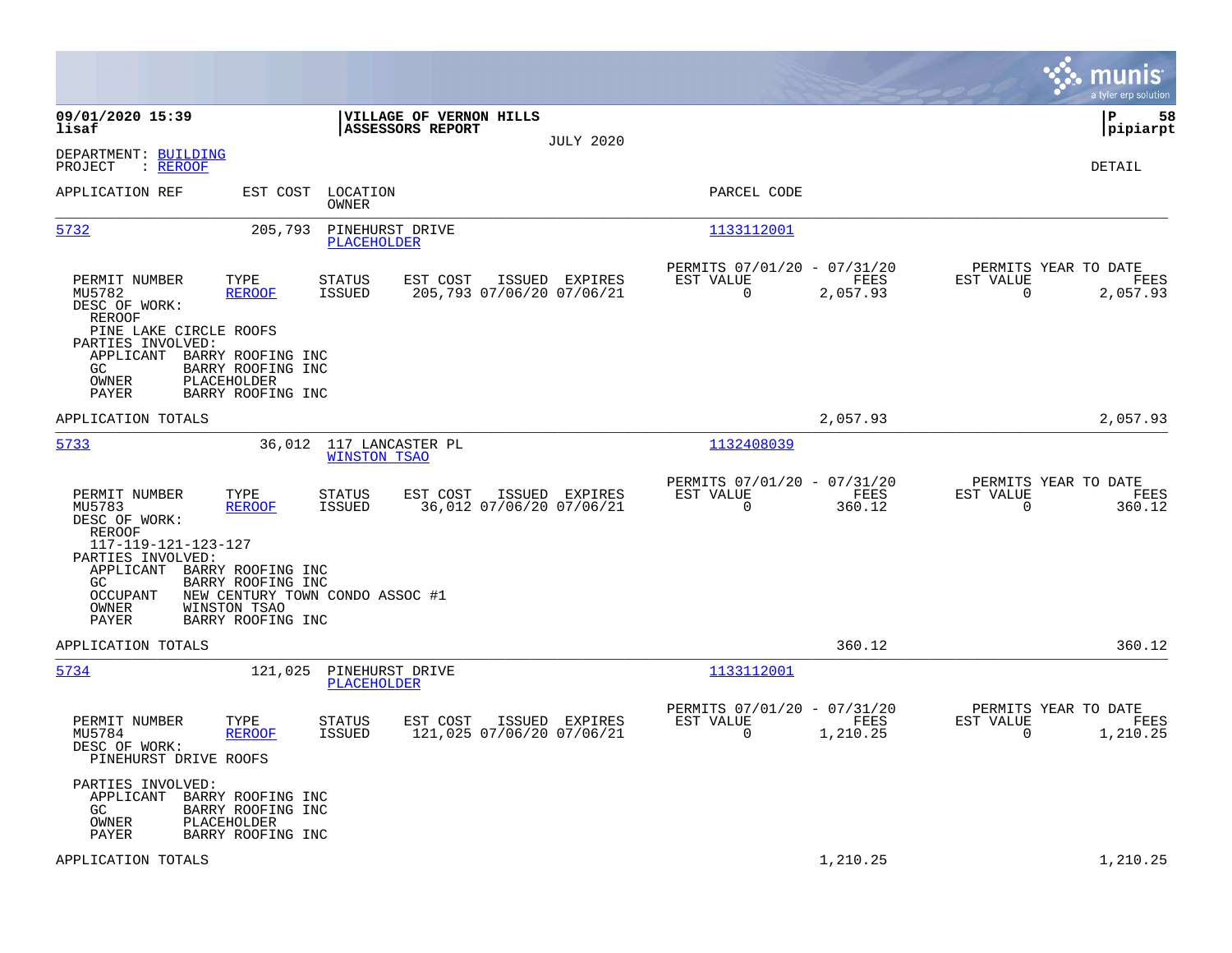|                                                                                                                                                                                                                            |                                                                                    |                                                                           | munis<br>a tyler erp solution                                        |
|----------------------------------------------------------------------------------------------------------------------------------------------------------------------------------------------------------------------------|------------------------------------------------------------------------------------|---------------------------------------------------------------------------|----------------------------------------------------------------------|
| 09/01/2020 15:39<br>lisaf                                                                                                                                                                                                  | VILLAGE OF VERNON HILLS<br><b>ASSESSORS REPORT</b><br><b>JULY 2020</b>             |                                                                           | 59<br>P<br> pipiarpt                                                 |
| DEPARTMENT: BUILDING<br>PROJECT<br>: <u>REROOF</u>                                                                                                                                                                         |                                                                                    |                                                                           | DETAIL                                                               |
| APPLICATION REF                                                                                                                                                                                                            | EST COST LOCATION<br>OWNER                                                         | PARCEL CODE                                                               |                                                                      |
| 5736<br>33,413                                                                                                                                                                                                             | 1034 CUMBERLAND CT<br><b>MALGURZATA FORNAL</b>                                     | 1132408020                                                                |                                                                      |
| PERMIT NUMBER<br>TYPE<br>MU5785<br><b>REROOF</b><br>DESC OF WORK:<br>1034-1038-1038-1040-1042                                                                                                                              | STATUS<br>EST COST<br>ISSUED EXPIRES<br>ISSUED<br>33,413 07/06/20 07/06/21         | PERMITS 07/01/20 - 07/31/20<br>EST VALUE<br>FEES<br>$\mathbf 0$<br>334.13 | PERMITS YEAR TO DATE<br>EST VALUE<br>FEES<br>334.13<br>0             |
| PARTIES INVOLVED:<br>APPLICANT<br>BARRY ROOFING INC<br>BARRY ROOFING INC<br>GC.<br><b>OCCUPANT</b><br>OWNER<br>MALGURZATA FORNAL<br>PAYER<br>BARRY ROOFING INC<br><b>ROOFER</b><br>BARRY ROOFING INC                       | NEW CENTURY TOWN CONDO ASSOC #1                                                    |                                                                           |                                                                      |
| APPLICATION TOTALS                                                                                                                                                                                                         |                                                                                    | 334.13                                                                    | 334.13                                                               |
| 5751<br>7,300                                                                                                                                                                                                              | 37 MONTAUK LN<br>STEPHEN G & MICHELE L BRANCATO                                    | 1508205009                                                                |                                                                      |
| TYPE<br>PERMIT NUMBER<br>MU5804<br><b>REROOF</b><br>DESC OF WORK:<br>REROOF                                                                                                                                                | EST COST<br>ISSUED EXPIRES<br>STATUS<br>7,300 07/09/20 08/10/21<br>COMPLT          | PERMITS 07/01/20 - 07/31/20<br>EST VALUE<br>FEES<br>$\Omega$<br>73.00     | PERMITS YEAR TO DATE<br>EST VALUE<br>FEES<br>$\overline{0}$<br>73.00 |
| PARTIES INVOLVED:<br>APPLICANT<br>C LOMBARDO INSTALLATIONS<br>GC.<br>C LOMBARDO INSTALLATIONS<br>OWNER<br>STEPHEN G & MICHELE L BRANCATO<br>PAYER<br>C LOMBARDO INSTALLATIONS<br><b>ROOFER</b><br>C LOMBARDO INSTALLATIONS |                                                                                    |                                                                           |                                                                      |
| APPLICATION TOTALS                                                                                                                                                                                                         |                                                                                    | 73.00                                                                     | 73.00                                                                |
| 5753                                                                                                                                                                                                                       | 207,660 859 WEST END CT<br>859 WEST END COURT VENTURE LLC                          | 1132305029                                                                |                                                                      |
| PERMIT NUMBER<br>TYPE<br>MU5821<br><b>REROOF</b><br>DESC OF WORK:<br><b>REROOF</b>                                                                                                                                         | <b>STATUS</b><br>EST COST<br>ISSUED EXPIRES<br>ISSUED<br>207,660 07/13/20 07/13/21 | PERMITS 07/01/20 - 07/31/20<br>EST VALUE<br>FEES<br>2,076.60<br>$\sim$ 0  | PERMITS YEAR TO DATE<br>EST VALUE<br>FEES<br>2,076.60<br>$\sim$ 0    |
| PARTIES INVOLVED:<br>APPLICANT FUNDERBURK ROOFING<br>GC<br>FUNDERBURK ROOFING<br>OWNER<br>ROOFER<br>FUNDERBURK ROOFING                                                                                                     | 859 WEST END COURT VENTURE LLC                                                     |                                                                           |                                                                      |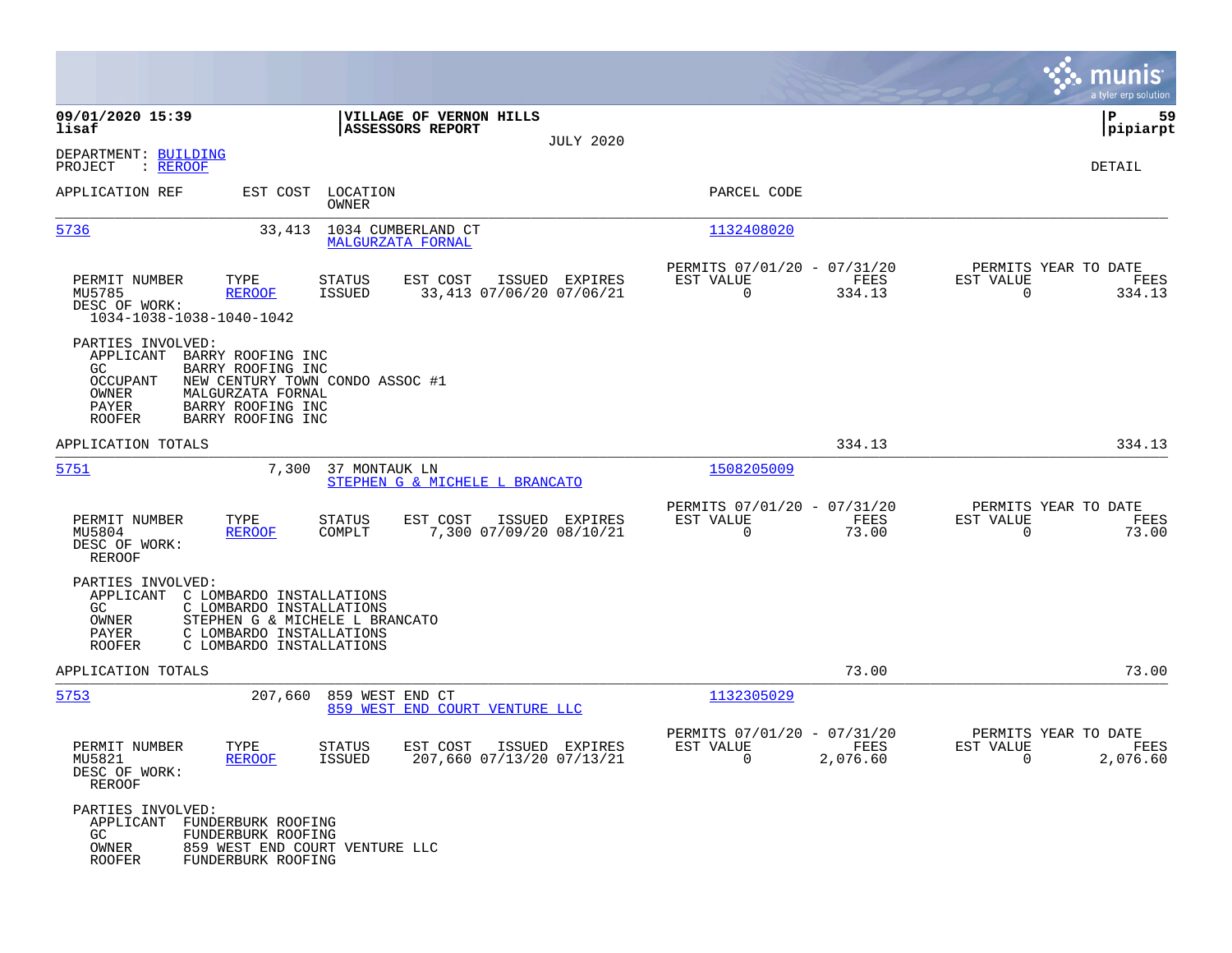|                                                                                                                                                                                                               |                                                                                   |                                                                           | nis<br>a tyler erp solution                                        |
|---------------------------------------------------------------------------------------------------------------------------------------------------------------------------------------------------------------|-----------------------------------------------------------------------------------|---------------------------------------------------------------------------|--------------------------------------------------------------------|
| 09/01/2020 15:39<br>lisaf                                                                                                                                                                                     | VILLAGE OF VERNON HILLS<br>ASSESSORS REPORT<br><b>JULY 2020</b>                   |                                                                           | ΙP<br>60<br> pipiarpt                                              |
| DEPARTMENT: BUILDING<br>PROJECT<br>: <u>REROOF</u>                                                                                                                                                            |                                                                                   |                                                                           | DETAIL                                                             |
| EST COST<br>APPLICATION REF                                                                                                                                                                                   | LOCATION<br>OWNER                                                                 | PARCEL CODE                                                               |                                                                    |
| APPLICATION TOTALS                                                                                                                                                                                            |                                                                                   | 2,076.60                                                                  | 2,076.60                                                           |
| 5768<br>39,101                                                                                                                                                                                                | 424 APPLETON DR<br><b>JOANNE R BECKER</b>                                         | 1505204006                                                                |                                                                    |
| PERMIT NUMBER<br>TYPE<br>MU5813<br><b>REROOF</b><br>DESC OF WORK:<br>REROOF                                                                                                                                   | EST COST<br>ISSUED EXPIRES<br><b>STATUS</b><br>39,101 07/10/20 07/10/21<br>ISSUED | PERMITS 07/01/20 - 07/31/20<br>EST VALUE<br>FEES<br>$\mathbf 0$<br>391.00 | PERMITS YEAR TO DATE<br>EST VALUE<br>FEES<br>$\mathbf 0$<br>391.00 |
| PARTIES INVOLVED:<br>APPLICANT<br>CUSTOM INSTALLATIONS<br>GC<br>CUSTOM INSTALLATIONS<br>JOANNE R BECKER<br>OWNER<br>CUSTOM INSTALLATIONS<br>PAYER<br>CUSTOM INSTALLATIONS<br><b>ROOFER</b>                    |                                                                                   |                                                                           |                                                                    |
| APPLICATION TOTALS                                                                                                                                                                                            |                                                                                   | 391.00                                                                    | 391.00                                                             |
| 5776<br>9,600                                                                                                                                                                                                 | 316 SUTCLIFFE CIR<br><b>KEVIN HASKELL</b>                                         | 1508214013                                                                |                                                                    |
| PERMIT NUMBER<br>TYPE<br>MU5822<br><b>REROOF</b><br>DESC OF WORK:<br><b>REROOF</b>                                                                                                                            | <b>STATUS</b><br>EST COST<br>ISSUED EXPIRES<br>COMPLT<br>9,600 07/13/20 08/04/21  | PERMITS 07/01/20 - 07/31/20<br>EST VALUE<br>FEES<br>0<br>96.00            | PERMITS YEAR TO DATE<br>EST VALUE<br>FEES<br>$\mathbf 0$<br>96.00  |
| PARTIES INVOLVED:<br>APPLICANT<br>E&L ROOFING & WINDOWS LLC<br>E&L ROOFING & WINDOWS LLC<br>GC.<br>OWNER<br>KEVIN HASKELL<br>E&L ROOFING & WINDOWS LLC<br>PAYER<br>E&L ROOFING & WINDOWS LLC<br><b>ROOFER</b> |                                                                                   |                                                                           |                                                                    |
| APPLICATION TOTALS                                                                                                                                                                                            |                                                                                   | 96.00                                                                     | 96.00                                                              |
| 5788<br>280,930                                                                                                                                                                                               | 210 EAST COURT OF SHOREWOOD 1<br>VILLAS BY THE LAKE IV                            | 1507205043                                                                |                                                                    |
| PERMIT NUMBER<br>TYPE<br>MU5832<br><b>REROOF</b><br>DESC OF WORK:<br>REROOF - 210, 220, 230, 240, 250, 260, 915                                                                                               | EST COST<br>ISSUED EXPIRES<br>STATUS<br>ISSUED<br>280,930 07/15/20 07/15/21       | PERMITS 07/01/20 - 07/31/20<br>EST VALUE<br>FEES<br>0<br>2,809.30         | PERMITS YEAR TO DATE<br>EST VALUE<br>FEES<br>2,809.30<br>0         |
| PARTIES INVOLVED:<br>APPLICANT<br>REBEL EXTERIORS INC<br>GC.<br>REBEL EXTERIORS INC<br>OWNER<br>VILLAS BY THE LAKE IV                                                                                         |                                                                                   |                                                                           |                                                                    |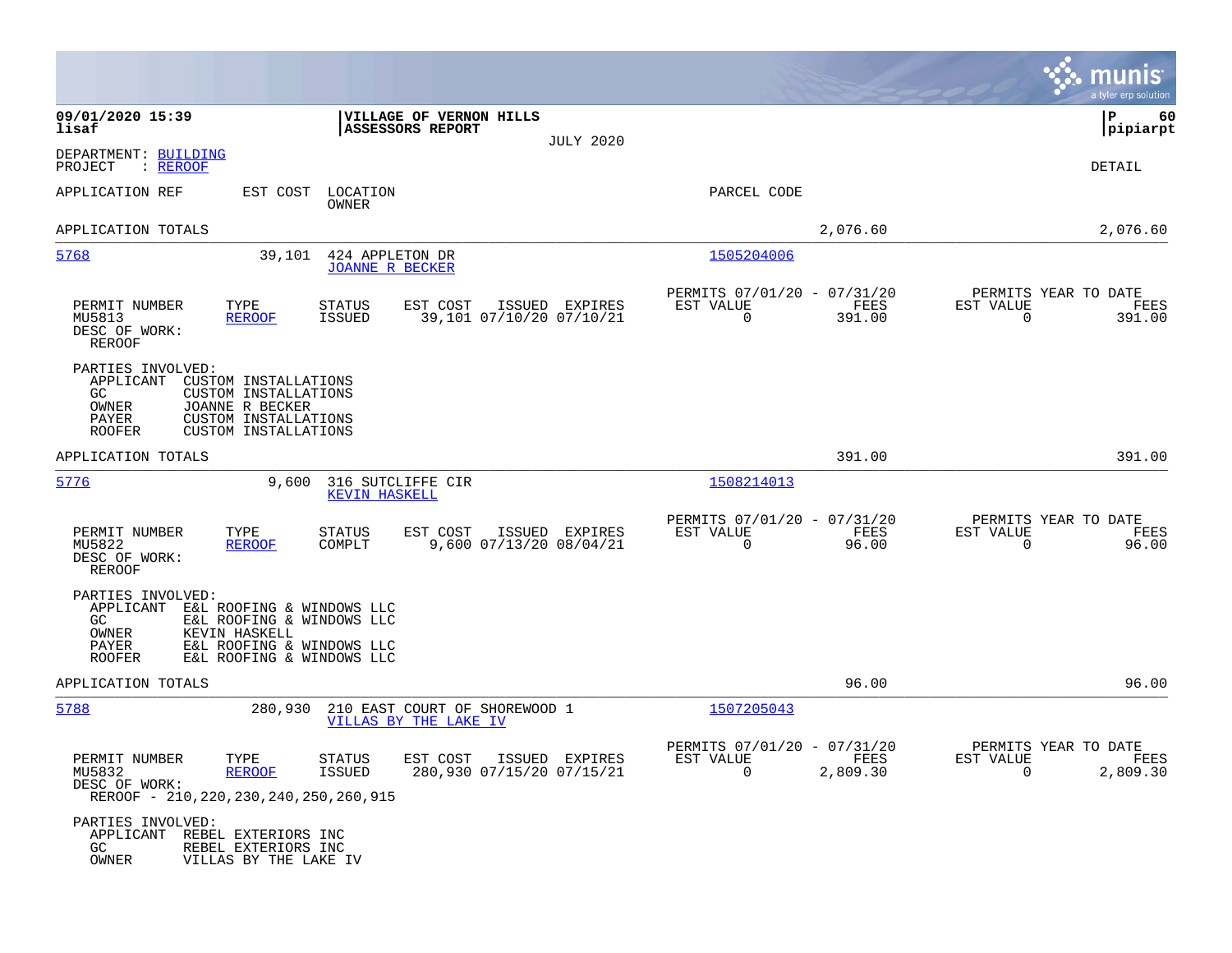|                                                                                                                                                                                            |                                                                        |                                                                           | munis<br>a tyler erp solution                                     |
|--------------------------------------------------------------------------------------------------------------------------------------------------------------------------------------------|------------------------------------------------------------------------|---------------------------------------------------------------------------|-------------------------------------------------------------------|
| 09/01/2020 15:39<br>lisaf                                                                                                                                                                  | VILLAGE OF VERNON HILLS<br><b>ASSESSORS REPORT</b><br><b>JULY 2020</b> |                                                                           | ΙP<br>61<br> pipiarpt                                             |
| DEPARTMENT: BUILDING<br>: REROOF<br>PROJECT                                                                                                                                                |                                                                        |                                                                           | DETAIL                                                            |
| APPLICATION REF<br>EST COST<br>LOCATION<br>OWNER                                                                                                                                           |                                                                        | PARCEL CODE                                                               |                                                                   |
| <b>PAYER</b><br>REBEL EXTERIORS INC<br><b>ROOFER</b><br>REBEL EXTERIORS INC                                                                                                                |                                                                        |                                                                           |                                                                   |
| APPLICATION TOTALS                                                                                                                                                                         |                                                                        | 2,809.30                                                                  | 2,809.30                                                          |
| 5794<br>6,320<br>152 MIDWAY LANE                                                                                                                                                           | RICHARD & CHRISTINE A DIAZ                                             | 1508210009                                                                |                                                                   |
| PERMIT NUMBER<br>TYPE<br>STATUS<br>MU5841<br><b>REROOF</b><br><b>ISSUED</b><br>DESC OF WORK:<br><b>REROOF</b>                                                                              | EST COST<br>ISSUED EXPIRES<br>6,320 07/16/20 07/16/21                  | PERMITS 07/01/20 - 07/31/20<br>EST VALUE<br>FEES<br>0<br>63.20            | PERMITS YEAR TO DATE<br>EST VALUE<br>FEES<br>0<br>63.20           |
| PARTIES INVOLVED:<br>APPLICANT SM LOSS MANAGEMENT<br><b>GC</b><br>SM LOSS MANAGEMENT<br>RICHARD & CHRISTINE A DIAZ<br>OWNER<br>SM LOSS MANAGEMENT<br>PAYER<br>SM LOSS MANAGEMENT<br>ROOFER |                                                                        |                                                                           |                                                                   |
| APPLICATION TOTALS                                                                                                                                                                         |                                                                        | 63.20                                                                     | 63.20                                                             |
| 5816<br>4,266                                                                                                                                                                              | 7 NORTH STERLING HEIGHTS RD<br>STEVEN & MELISSA GRUENDER               | 1506409033                                                                |                                                                   |
| PERMIT NUMBER<br>TYPE<br><b>STATUS</b><br><b>ISSUED</b><br>MU5858<br><b>REROOF</b><br>DESC OF WORK:<br><b>REROOF</b>                                                                       | EST COST<br>ISSUED EXPIRES<br>4,266 07/21/20 07/21/21                  | PERMITS 07/01/20 - 07/31/20<br>FEES<br>EST VALUE<br>$\mathbf 0$<br>50.00  | PERMITS YEAR TO DATE<br>EST VALUE<br>FEES<br>$\mathbf 0$<br>50.00 |
| PARTIES INVOLVED:<br>APPLICANT ALOHA CONSTRUCTION<br>GC<br>EKA ROOFING<br>OWNER<br>STEVEN & MELISSA GRUENDER<br>ALOHA CONSTRUCTION<br>PAYER                                                |                                                                        |                                                                           |                                                                   |
| APPLICATION TOTALS                                                                                                                                                                         |                                                                        | 50.00                                                                     | 50.00                                                             |
| 5822<br>22,751 1544 HAIG POINT LN<br>LUYAN LI                                                                                                                                              |                                                                        | 1133116006                                                                |                                                                   |
| PERMIT NUMBER<br>TYPE<br>STATUS<br>MU5867<br><b>REROOF</b><br>COMPLT<br>DESC OF WORK:<br>REROOF                                                                                            | EST COST<br>ISSUED EXPIRES<br>22,751 07/21/20 08/17/21                 | PERMITS 07/01/20 - 07/31/20<br>EST VALUE<br>FEES<br>$\mathbf 0$<br>227.51 | PERMITS YEAR TO DATE<br>EST VALUE<br>FEES<br>227.51<br>0          |
| PARTIES INVOLVED:<br>APPLICANT LIBERTY RESTORATION GROUP<br>GC<br>LIBERTY RESTORATION GROUP                                                                                                |                                                                        |                                                                           |                                                                   |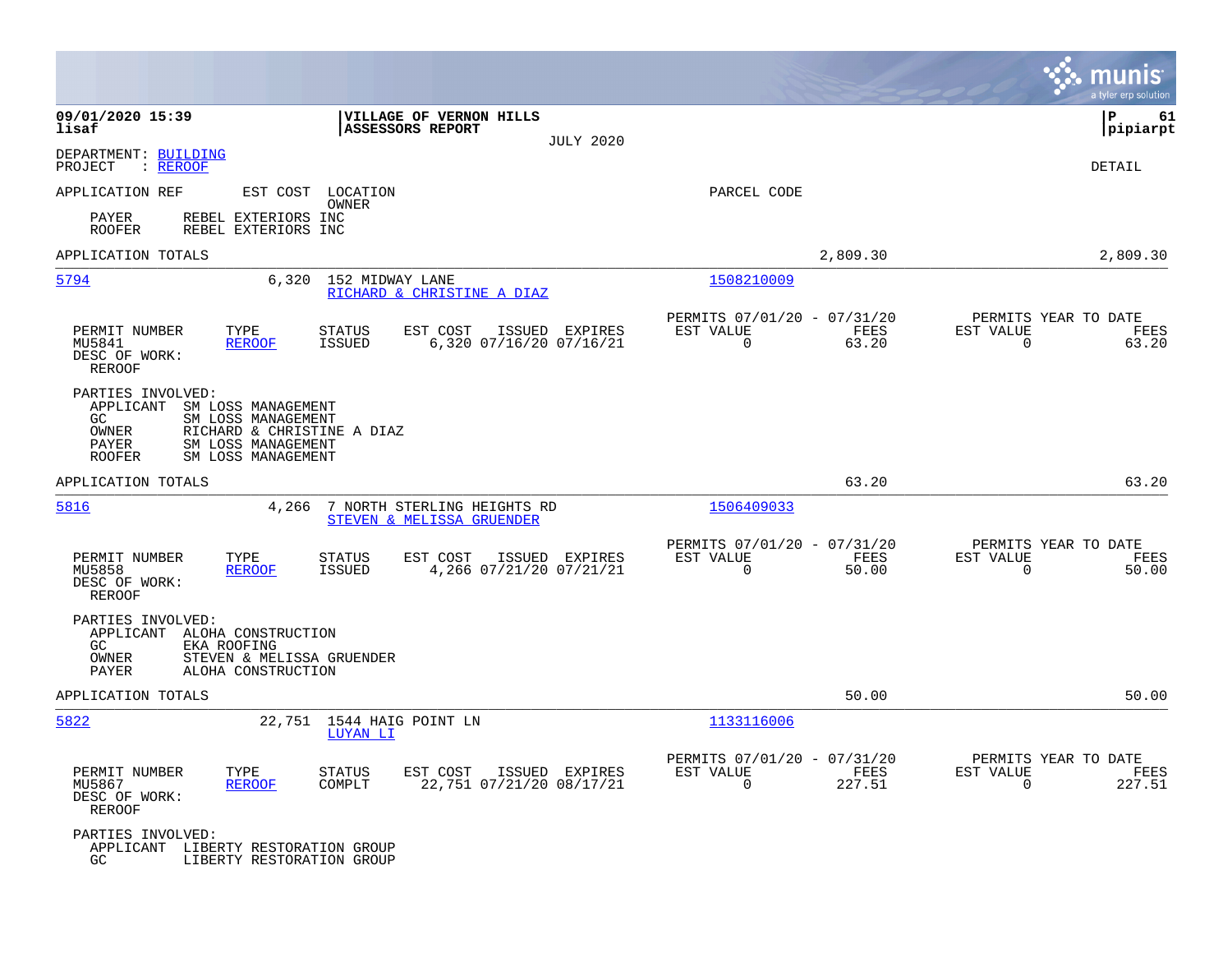|                                                                                                                                                                           |                                                                                           |                                                                             | munis<br>a tyler erp solution                                        |
|---------------------------------------------------------------------------------------------------------------------------------------------------------------------------|-------------------------------------------------------------------------------------------|-----------------------------------------------------------------------------|----------------------------------------------------------------------|
| 09/01/2020 15:39<br>lisaf                                                                                                                                                 | VILLAGE OF VERNON HILLS<br><b>ASSESSORS REPORT</b><br><b>JULY 2020</b>                    |                                                                             | lР<br>62<br> pipiarpt                                                |
| DEPARTMENT: BUILDING<br>: REROOF<br>PROJECT                                                                                                                               |                                                                                           |                                                                             | DETAIL                                                               |
| APPLICATION REF<br>OWNER<br>LUYAN LI<br>LIBERTY RESTORATION GROUP<br>PAYER<br><b>ROOFER</b><br>LIBERTY RESTORATION GROUP                                                  | EST COST LOCATION<br>OWNER                                                                | PARCEL CODE                                                                 |                                                                      |
| APPLICATION TOTALS                                                                                                                                                        |                                                                                           | 227.51                                                                      | 227.51                                                               |
| 5830<br>5,800                                                                                                                                                             | 726 NORTH LAKESIDE DR<br><b>BRENDA LAWSON</b>                                             | 1508104001                                                                  |                                                                      |
| PERMIT NUMBER<br>TYPE<br>MU5885<br><b>REROOF</b><br>DESC OF WORK:<br><b>REROOF</b>                                                                                        | EST COST<br><b>STATUS</b><br>ISSUED EXPIRES<br>COMPLT<br>5,800 07/23/20 07/30/21          | PERMITS 07/01/20 - 07/31/20<br>EST VALUE<br>FEES<br>$\mathbf 0$<br>58.00    | PERMITS YEAR TO DATE<br>EST VALUE<br>FEES<br>58.00<br>$\mathbf 0$    |
| PARTIES INVOLVED:<br>APPLICANT AKRA CONSTRUCTION<br>GC<br>AKRA CONSTRUCTION<br>OWNER<br>BRENDA LAWSON<br>AKRA CONSTRUCTION<br>PAYER<br>AKRA CONSTRUCTION<br><b>ROOFER</b> |                                                                                           |                                                                             |                                                                      |
| APPLICATION TOTALS                                                                                                                                                        |                                                                                           | 58.00                                                                       | 58.00                                                                |
| 5835<br>202,463                                                                                                                                                           | 50 LAKEVIEW PKY<br>ARTHUR J ROGERS & CO                                                   | 1504401092                                                                  |                                                                      |
| PERMIT NUMBER<br>TYPE<br>MU5895<br><b>REROOF</b><br>DESC OF WORK:<br>COMMERCIAL ROOF                                                                                      | <b>STATUS</b><br>EST COST<br>ISSUED EXPIRES<br><b>ISSUED</b><br>202,463 07/24/20 07/24/21 | PERMITS 07/01/20 - 07/31/20<br>EST VALUE<br>FEES<br>$\mathbf 0$<br>2,024.63 | PERMITS YEAR TO DATE<br>EST VALUE<br>FEES<br>2,024.63<br>$\mathbf 0$ |
| PARTIES INVOLVED:<br>APPLICANT AR COMMERCIAL<br>AR COMMERCIAL<br>GC<br>OWNER<br>ARTHUR J ROGERS & CO<br><b>PAYER</b><br>AR COMMERCIAL<br><b>ROOFER</b><br>AR COMMERCIAL   |                                                                                           |                                                                             |                                                                      |
| APPLICATION TOTALS                                                                                                                                                        |                                                                                           | 2,024.63                                                                    | 2,024.63                                                             |
| 5836<br>8,180                                                                                                                                                             | 1107 WADSWORTH PL<br>BRET S & BETSY S SHER                                                | 1132403001                                                                  |                                                                      |
| PERMIT NUMBER<br>TYPE<br>MU5896<br><b>REROOF</b><br>DESC OF WORK:<br>REROOF                                                                                               | ISSUED EXPIRES<br>STATUS<br>EST COST<br>8,180 07/24/20 09/01/21<br>ISSUED                 | PERMITS 07/01/20 - 07/31/20<br>EST VALUE<br>FEES<br>$\mathbf 0$<br>81.80    | PERMITS YEAR TO DATE<br>EST VALUE<br>FEES<br>0<br>81.80              |

PARTIES INVOLVED: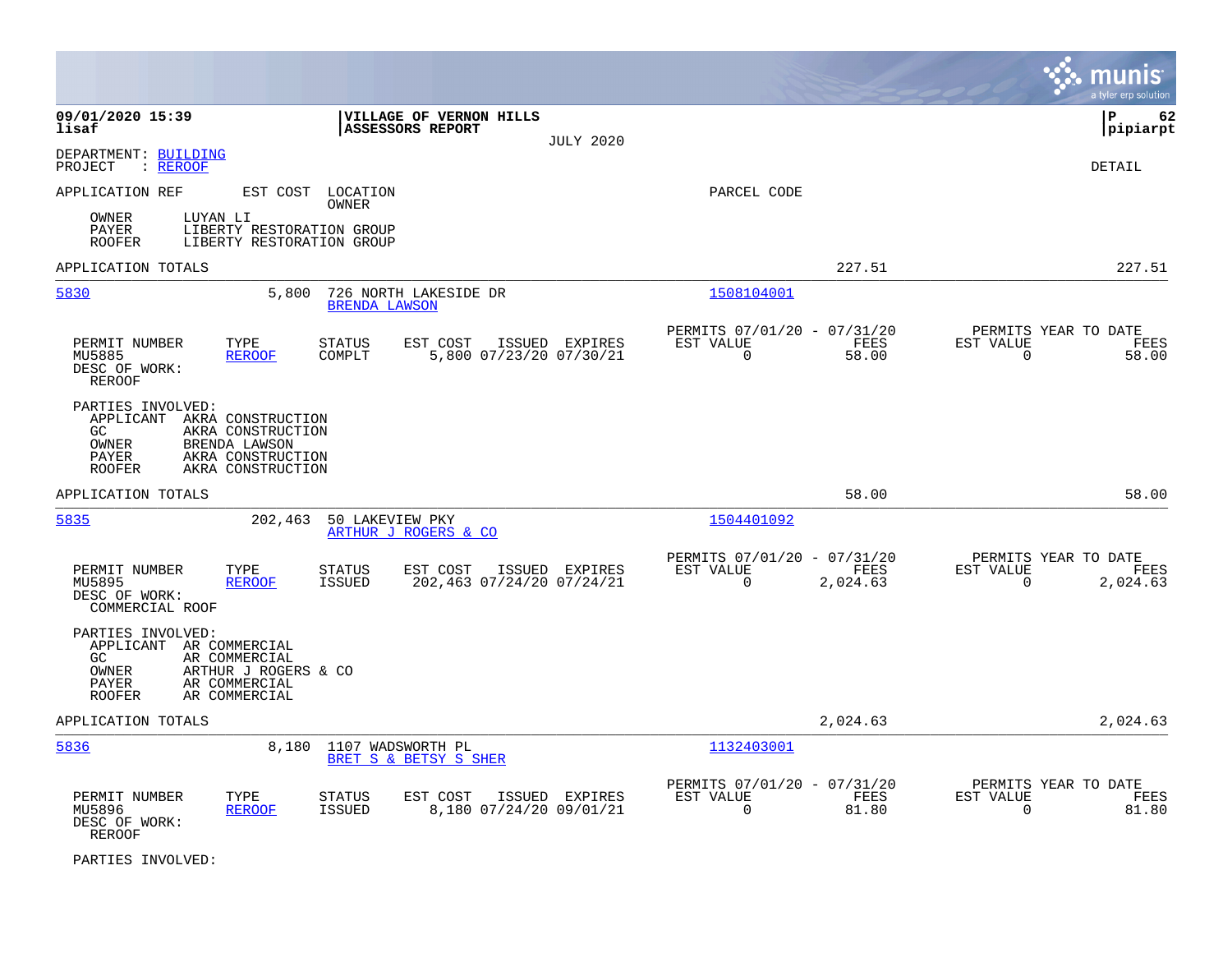|                                                                                             |                                                                                                              |                                                    |                  |                                                         |                |                                                  | munis<br>a tyler erp solution |
|---------------------------------------------------------------------------------------------|--------------------------------------------------------------------------------------------------------------|----------------------------------------------------|------------------|---------------------------------------------------------|----------------|--------------------------------------------------|-------------------------------|
| 09/01/2020 15:39<br>lisaf                                                                   |                                                                                                              | VILLAGE OF VERNON HILLS<br><b>ASSESSORS REPORT</b> | <b>JULY 2020</b> |                                                         |                |                                                  | l P<br>63<br> pipiarpt        |
| DEPARTMENT: BUILDING<br>: REROOF<br>PROJECT                                                 |                                                                                                              |                                                    |                  |                                                         |                |                                                  | DETAIL                        |
| APPLICATION REF                                                                             | EST COST LOCATION<br>OWNER                                                                                   |                                                    |                  | PARCEL CODE                                             |                |                                                  |                               |
| APPLICANT AAA BETTER ROOF INC<br>GC<br>OWNER<br>PAYER<br><b>ROOFER</b>                      | AAA BETTER ROOF INC<br>BRET S & BETSY S SHER<br>AAA BETTER ROOF INC<br>AAA BETTER ROOF INC                   |                                                    |                  |                                                         |                |                                                  |                               |
| APPLICATION TOTALS                                                                          |                                                                                                              |                                                    |                  |                                                         | 81.80          |                                                  | 81.80                         |
| 5837                                                                                        | 16,680                                                                                                       | 498 SYCAMORE ST<br>FRANK V & JUDY A GORSKI         |                  | 1132104083                                              |                |                                                  |                               |
| PERMIT NUMBER<br>MU5897<br>DESC OF WORK:<br><b>REROOF</b>                                   | TYPE<br><b>STATUS</b><br><b>REROOF</b><br><b>ISSUED</b>                                                      | EST COST<br>16,680 07/24/20 09/01/21               | ISSUED EXPIRES   | PERMITS 07/01/20 - 07/31/20<br>EST VALUE<br>$\Omega$    | FEES<br>166.80 | PERMITS YEAR TO DATE<br>EST VALUE<br>$\Omega$    | FEES<br>166.80                |
| PARTIES INVOLVED:<br>APPLICANT AAA BETTER ROOF INC<br>GC<br>OWNER<br>PAYER<br><b>ROOFER</b> | AAA BETTER ROOF INC<br>FRANK V & JUDY A GORSKI<br>AAA BETTER ROOF INC<br>AAA BETTER ROOF INC                 |                                                    |                  |                                                         |                |                                                  |                               |
| APPLICATION TOTALS                                                                          |                                                                                                              |                                                    |                  |                                                         | 166.80         |                                                  | 166.80                        |
| 5852                                                                                        | 9,000                                                                                                        | 295 CONGRESSIONAL CT<br>ISMAIL B CETINKAYA         |                  | 1132207027                                              |                |                                                  |                               |
| PERMIT NUMBER<br>MU5912<br>DESC OF WORK:<br><b>REROOF</b>                                   | TYPE<br><b>STATUS</b><br><b>REROOF</b><br>ISSUED                                                             | EST COST<br>9,000 07/28/20 07/28/21                | ISSUED EXPIRES   | PERMITS 07/01/20 - 07/31/20<br>EST VALUE<br>$\mathbf 0$ | FEES<br>90.00  | PERMITS YEAR TO DATE<br>EST VALUE<br>$\mathbf 0$ | FEES<br>90.00                 |
| PARTIES INVOLVED:<br>APPLICANT M CONSTRUCTION SERVICES CO<br>GC<br>OWNER<br>PAYER<br>PAYER  | M CONSTRUCTION SERVICES CO<br>ISMAIL B CETINKAYA<br>M CONSTRUCTION SERVICES CO<br>M CONSTRUCTION SERVICES CO |                                                    |                  |                                                         |                |                                                  |                               |
| APPLICATION TOTALS                                                                          |                                                                                                              |                                                    |                  |                                                         | 90.00          |                                                  | 90.00                         |
| 5856                                                                                        | 20,920<br>JIN UNG KIM                                                                                        | 2275 HAZELTIME DR                                  |                  | 1129201067                                              |                |                                                  |                               |
| PERMIT NUMBER<br>MU5917<br>DESC OF WORK:<br><b>REROOF</b>                                   | TYPE<br><b>STATUS</b><br><b>REROOF</b><br>COMPLT                                                             | EST COST<br>20,920 07/29/20 08/14/21               | ISSUED EXPIRES   | PERMITS 07/01/20 - 07/31/20<br>EST VALUE<br>$\Omega$    | FEES<br>209.20 | PERMITS YEAR TO DATE<br>EST VALUE<br>$\Omega$    | FEES<br>209.20                |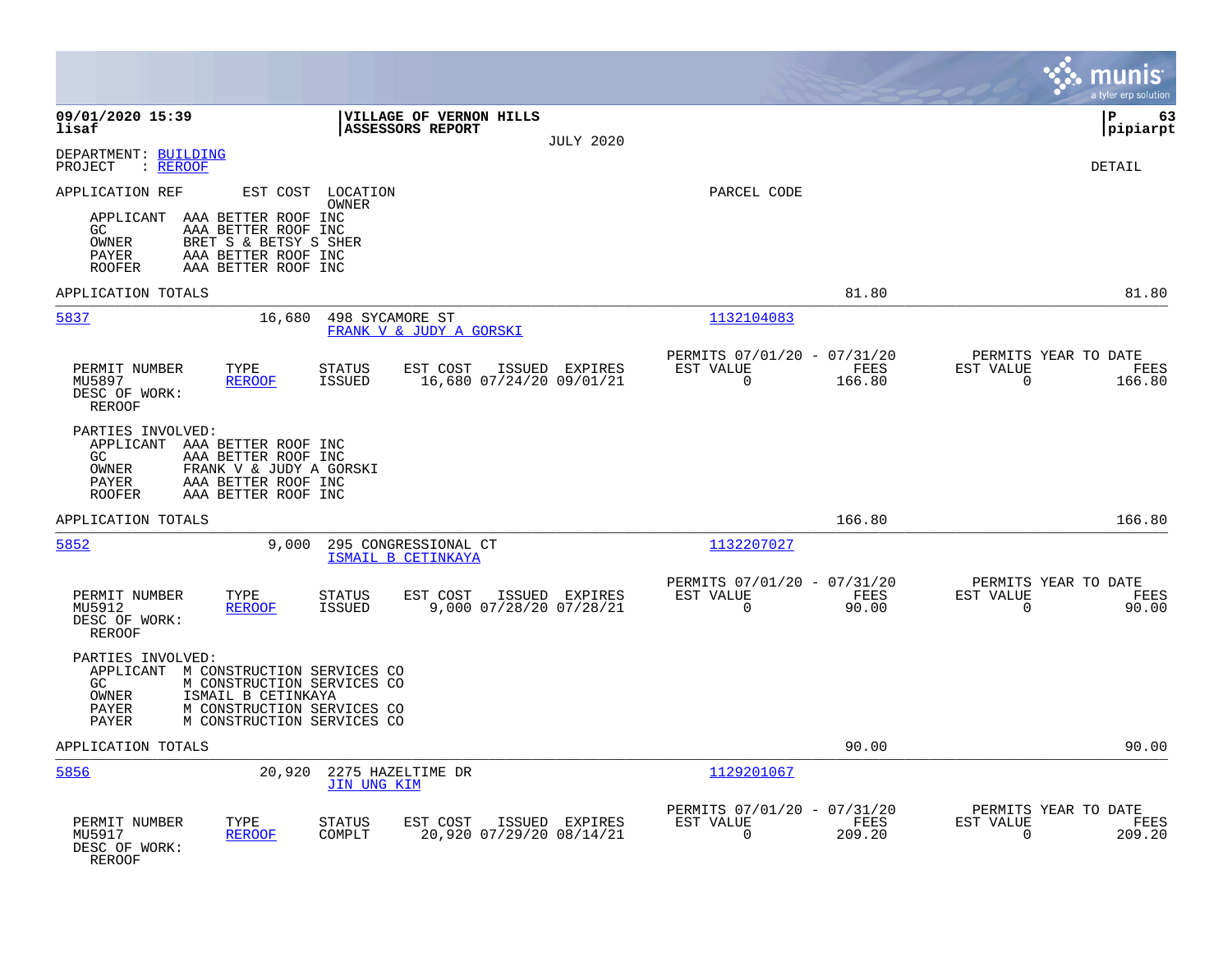|                                                                                                                                                                                                                                            |                                                                          | munis<br>a tyler erp solution                                     |
|--------------------------------------------------------------------------------------------------------------------------------------------------------------------------------------------------------------------------------------------|--------------------------------------------------------------------------|-------------------------------------------------------------------|
| 09/01/2020 15:39<br>VILLAGE OF VERNON HILLS<br>lisaf<br>ASSESSORS REPORT                                                                                                                                                                   |                                                                          | l P<br>64<br> pipiarpt                                            |
| <b>JULY 2020</b>                                                                                                                                                                                                                           |                                                                          |                                                                   |
| DEPARTMENT: BUILDING<br>PROJECT<br>: <u>REROOF</u>                                                                                                                                                                                         |                                                                          | DETAIL                                                            |
| APPLICATION REF<br>EST COST<br>LOCATION<br>OWNER                                                                                                                                                                                           | PARCEL CODE                                                              |                                                                   |
| PARTIES INVOLVED:<br>APPLICANT<br>WESTSKY INC<br>GC<br>WESTSKY INC<br>OWNER<br>JIN UNG KIM<br>PAYER<br>WESTSKY INC<br><b>ROOFER</b><br>WESTSKY INC                                                                                         |                                                                          |                                                                   |
| APPLICATION TOTALS                                                                                                                                                                                                                         | 209.20                                                                   | 209.20                                                            |
| 5857<br>2294 SARAZEN DR<br>24,900<br><b>JIGNESH J SHETH</b>                                                                                                                                                                                | 1129201041                                                               |                                                                   |
| PERMIT NUMBER<br>EST COST<br>ISSUED EXPIRES<br>TYPE<br>STATUS<br>24,900 07/29/20 08/14/21<br>MU5918<br><b>REROOF</b><br>COMPLT<br>DESC OF WORK:<br><b>REROOF</b>                                                                           | PERMITS 07/01/20 - 07/31/20<br>EST VALUE<br>FEES<br>$\Omega$<br>249.00   | PERMITS YEAR TO DATE<br>EST VALUE<br>FEES<br>$\Omega$<br>249.00   |
| PARTIES INVOLVED:<br>APPLICANT<br>WESTSKY INC<br>GC.<br>WESTSKY INC<br>OWNER<br>JIGNESH J SHETH<br>PAYER<br>WESTSKY INC<br><b>ROOFER</b><br>WESTSKY INC                                                                                    |                                                                          |                                                                   |
| APPLICATION TOTALS                                                                                                                                                                                                                         | 249.00                                                                   | 249.00                                                            |
| 5859<br>7,000<br>1728 PEBBLE BEACH WAY<br><b>DOMENECH</b>                                                                                                                                                                                  | 1129405003                                                               |                                                                   |
| PERMIT NUMBER<br>TYPE<br>STATUS<br>EST COST<br>ISSUED EXPIRES<br>MU5921<br><b>REROOF</b><br>COMPLT<br>7,000 07/30/20 08/20/21<br>DESC OF WORK:<br>REROOF                                                                                   | PERMITS 07/01/20 - 07/31/20<br>EST VALUE<br>FEES<br>$\mathbf 0$<br>70.00 | PERMITS YEAR TO DATE<br>EST VALUE<br>FEES<br>$\mathbf 0$<br>70.00 |
| PARTIES INVOLVED:<br>APPLICANT ALLIED AIR CONDITIONING & HEATING<br>GC.<br>ALLIED AIR CONDITIONING & HEATING<br><b>HVAC</b><br>ALLIED AIR CONDITIONING & HEATING<br>OWNER<br><b>DOMENECH</b><br>PAYER<br>ALLIED AIR CONDITIONING & HEATING |                                                                          |                                                                   |
| APPLICATION TOTALS                                                                                                                                                                                                                         | 70.00                                                                    | 70.00                                                             |
| 5869<br>9,880<br>1001 HAYES CT<br>NEW CENTURY TOWN HOMEOWNERS ASSO #2                                                                                                                                                                      | 1132407001                                                               |                                                                   |
| PERMIT NUMBER<br>TYPE<br>EST COST<br>ISSUED EXPIRES<br><b>STATUS</b><br>MU5928<br><b>REROOF</b><br><b>ISSUED</b><br>9,880 07/31/20 07/31/21                                                                                                | PERMITS 07/01/20 - 07/31/20<br>EST VALUE<br>FEES<br>$\mathbf 0$<br>98.80 | PERMITS YEAR TO DATE<br>EST VALUE<br>FEES<br>$\mathbf 0$<br>98.80 |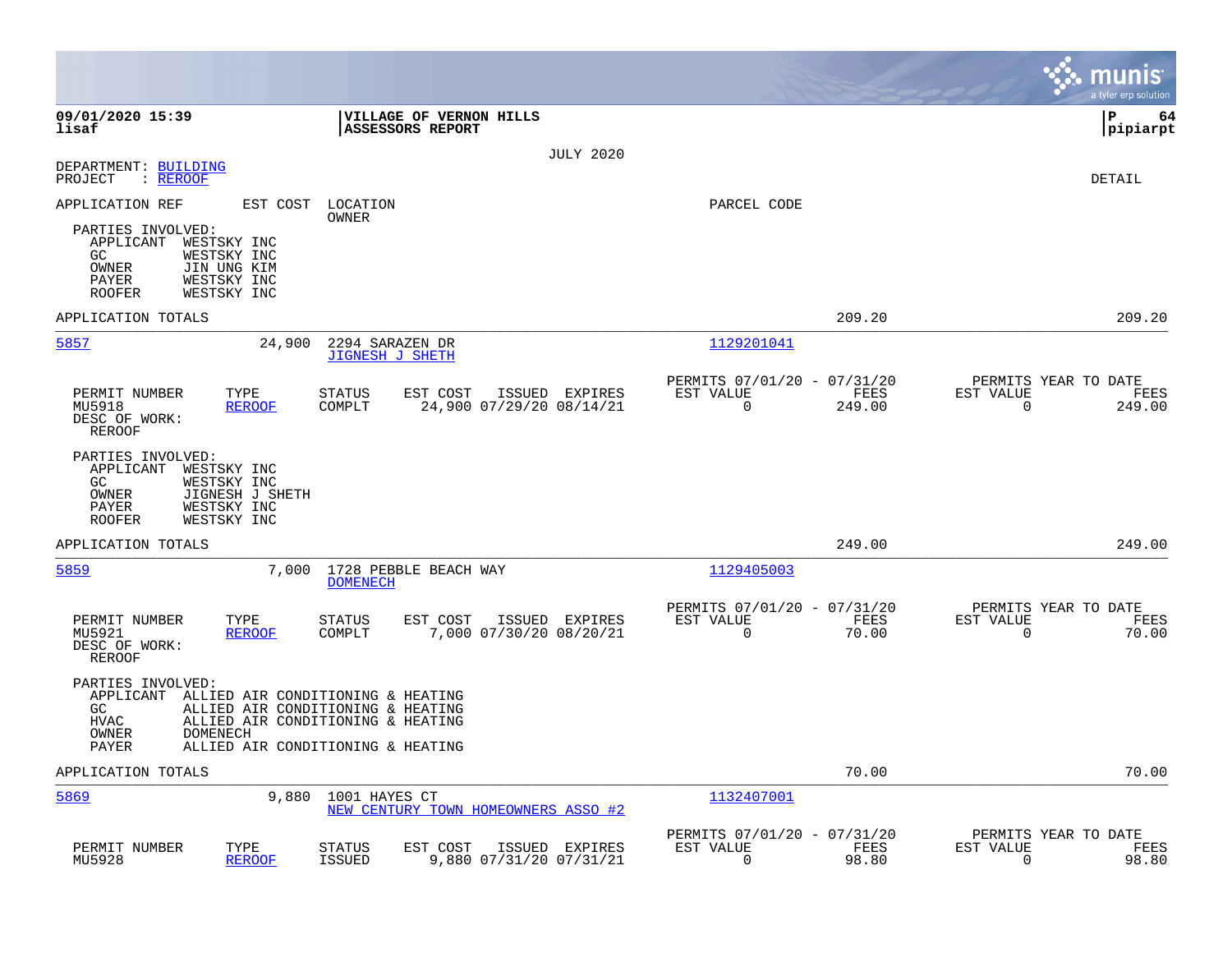|                                                                                                                                                                         |                                                                                         |                                                                | munis<br>a tyler erp solution                           |
|-------------------------------------------------------------------------------------------------------------------------------------------------------------------------|-----------------------------------------------------------------------------------------|----------------------------------------------------------------|---------------------------------------------------------|
| 09/01/2020 15:39<br>lisaf                                                                                                                                               | VILLAGE OF VERNON HILLS<br><b>ASSESSORS REPORT</b><br><b>JULY 2020</b>                  |                                                                | 65<br>l P<br> pipiarpt                                  |
| DEPARTMENT: BUILDING<br>: <u>REROOF</u><br>PROJECT                                                                                                                      |                                                                                         |                                                                | DETAIL                                                  |
| APPLICATION REF<br>EST COST<br>DESC OF WORK:                                                                                                                            | LOCATION<br>OWNER                                                                       | PARCEL CODE                                                    |                                                         |
| REROOF-1001 HAYES CT                                                                                                                                                    |                                                                                         |                                                                |                                                         |
| PARTIES INVOLVED:<br>APPLICANT M & T EXTERIORS<br>M & T EXTERIORS<br>GC.<br>$\mathop{\text{\rm OWNER}}$<br>PAYER<br>M & T EXTERIORS<br>M & T EXTERIORS<br><b>ROOFER</b> | NEW CENTURY TOWN HOMEOWNERS ASSO #2                                                     |                                                                |                                                         |
| APPLICATION TOTALS                                                                                                                                                      |                                                                                         | 98.80                                                          | 98.80                                                   |
| 5870<br>9,880                                                                                                                                                           | 915 VAN BUREN CT<br>PLACEHOLDER                                                         | 1132303103                                                     |                                                         |
| PERMIT NUMBER<br>TYPE<br>MU5927<br><b>REROOF</b><br>DESC OF WORK:<br>REROOF                                                                                             | STATUS<br>EST COST<br>ISSUED EXPIRES<br><b>ISSUED</b><br>9,880 07/31/20 07/31/21        | PERMITS 07/01/20 - 07/31/20<br>EST VALUE<br>FEES<br>0<br>98.80 | PERMITS YEAR TO DATE<br>EST VALUE<br>FEES<br>98.80<br>0 |
| PARTIES INVOLVED:<br>APPLICANT M & T EXTERIORS<br>GC<br>M & T EXTERIORS<br>OWNER<br>PLACEHOLDER<br>PAYER<br>M & T EXTERIORS<br><b>ROOFER</b><br>M & T EXTERIORS         |                                                                                         |                                                                |                                                         |
| APPLICATION TOTALS                                                                                                                                                      |                                                                                         | 98.80                                                          | 98.80                                                   |
| 5871<br>6,975                                                                                                                                                           | 160 RANNEY AVE<br>TERRENCE A & MICHELLE R NEWMAN                                        | 1509301014                                                     |                                                         |
| PERMIT NUMBER<br>TYPE<br>MU5932<br><b>REROOF</b><br>DESC OF WORK:<br>REOOF                                                                                              | <b>STATUS</b><br>EST COST<br>ISSUED EXPIRES<br>6,975 07/31/20 07/31/21<br><b>ISSUED</b> | PERMITS 07/01/20 - 07/31/20<br>EST VALUE<br>FEES<br>0<br>69.75 | PERMITS YEAR TO DATE<br>EST VALUE<br>FEES<br>69.75<br>0 |
| PARTIES INVOLVED:<br>APPLICANT<br>JARO ROOFING<br>GC<br><b>JARO ROOFING</b><br>OWNER<br>TERRENCE A & MICHELLE R NEWMAN<br>PAYER<br><b>JARO ROOFING</b>                  |                                                                                         |                                                                |                                                         |
| APPLICATION TOTALS                                                                                                                                                      |                                                                                         | 69.75                                                          | 69.75                                                   |
| 5873<br>9,420                                                                                                                                                           | 310 AMHERST CT<br>STEVEN B ZIELKE                                                       | 1504302014                                                     |                                                         |
| PERMIT NUMBER<br>TYPE                                                                                                                                                   | <b>STATUS</b><br>EST COST<br>ISSUED<br>EXPIRES                                          | PERMITS 07/01/20 - 07/31/20<br>EST VALUE<br>FEES               | PERMITS YEAR TO DATE<br>EST VALUE<br>FEES               |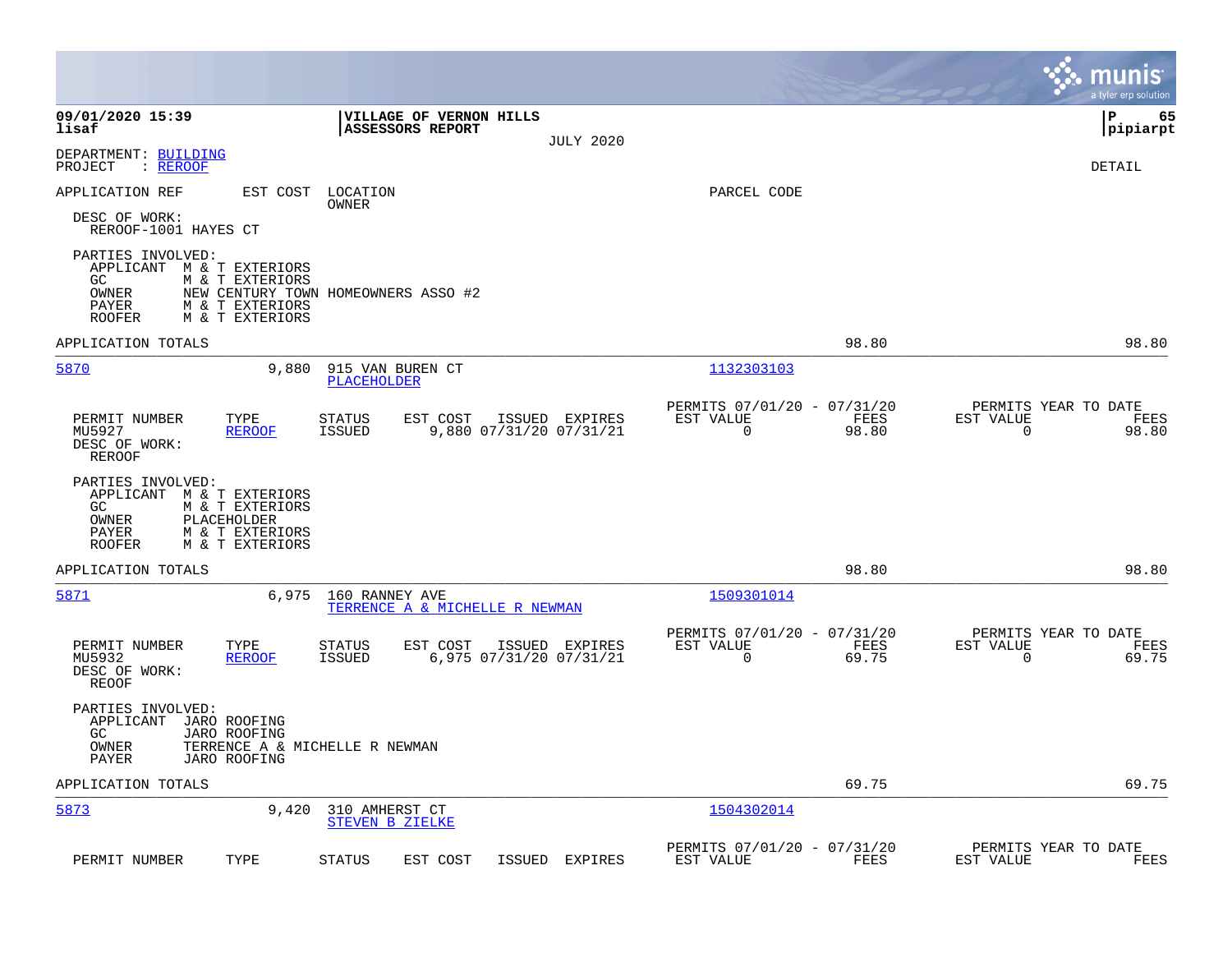|                                                                         |                                                                                            |                                                                                   |                         |                  |             |                    |   | <u>munis'</u><br>a tyler erp solution |
|-------------------------------------------------------------------------|--------------------------------------------------------------------------------------------|-----------------------------------------------------------------------------------|-------------------------|------------------|-------------|--------------------|---|---------------------------------------|
| 09/01/2020 15:39<br>lisaf                                               |                                                                                            | <b>ASSESSORS REPORT</b>                                                           | VILLAGE OF VERNON HILLS | <b>JULY 2020</b> |             |                    |   | 66<br>P<br> pipiarpt                  |
| DEPARTMENT: BUILDING<br>PROJECT<br>: REROOF                             |                                                                                            |                                                                                   |                         |                  |             |                    |   | DETAIL                                |
| APPLICATION REF                                                         | EST COST                                                                                   | LOCATION                                                                          |                         |                  | PARCEL CODE |                    |   |                                       |
| MU5930<br>DESC OF WORK:<br>REROOF                                       | <b>REROOF</b>                                                                              | OWNER<br>COMPLT                                                                   | 9,420 07/31/20 08/20/21 |                  | 0           | 84.20              | 0 | 84.20                                 |
| PARTIES INVOLVED:<br>APPLICANT<br>GC<br>OWNER<br>PAYER<br><b>ROOFER</b> | NEW TOWN<br>HOME<br>NEW TOWN<br>STEVEN B ZIELKE<br>TOWN<br>HOME<br>NEW<br>NEW TOWN<br>HOME | IMPROVEMENTS INC<br>HOME IMPROVEMENTS INC<br>IMPROVEMENTS INC<br>IMPROVEMENTS INC |                         |                  |             |                    |   |                                       |
| APPLICATION TOTALS<br>PROJECT TOTALS                                    |                                                                                            |                                                                                   |                         |                  | 0           | 84.20<br>13,655.22 | 0 | 84.20<br>13,655.22                    |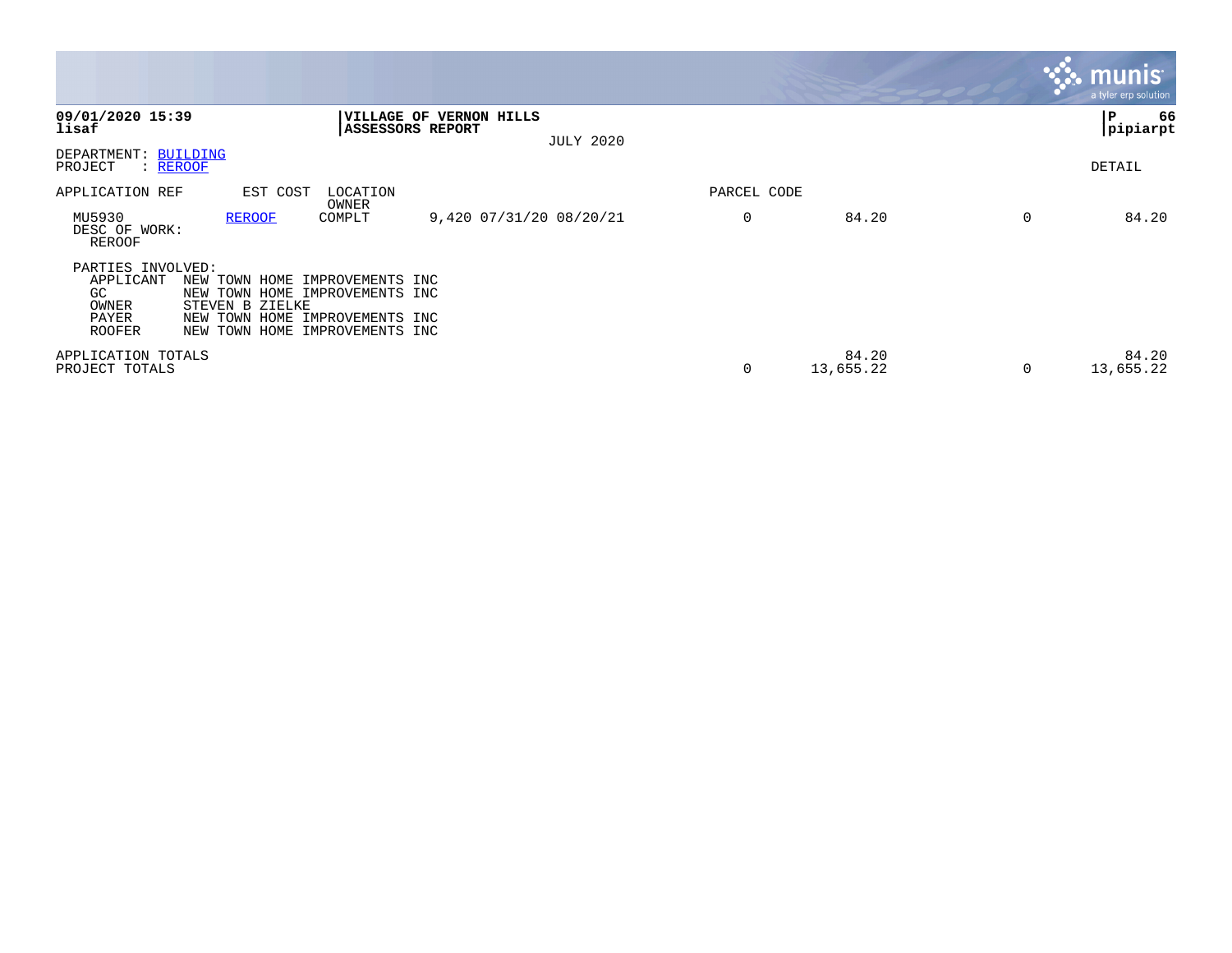|                                                                    |                                                                                                                                             |                   |                                                           |                  |                                                      |                  |                                   | <b>munis</b><br>a tyler erp solution |
|--------------------------------------------------------------------|---------------------------------------------------------------------------------------------------------------------------------------------|-------------------|-----------------------------------------------------------|------------------|------------------------------------------------------|------------------|-----------------------------------|--------------------------------------|
| 09/01/2020 15:39<br>lisaf                                          |                                                                                                                                             |                   | <b>VILLAGE OF VERNON HILLS</b><br><b>ASSESSORS REPORT</b> |                  |                                                      |                  |                                   | ∣P<br>67<br> pipiarpt                |
| DEPARTMENT: BUILDING<br>PROJECT                                    | : SEWER REPAIR                                                                                                                              |                   |                                                           | <b>JULY 2020</b> |                                                      |                  |                                   | DETAIL                               |
| APPLICATION REF                                                    | EST COST                                                                                                                                    | LOCATION<br>OWNER |                                                           |                  | PARCEL CODE                                          |                  |                                   |                                      |
| 5724                                                               | 15,300                                                                                                                                      | WESTWOOD COURT    | Westwood Unit 2 HOA                                       |                  | 1505428070                                           |                  |                                   |                                      |
| PERMIT NUMBER<br>MU5769<br>DESC OF WORK:                           | TYPE<br>SEWER REP<br>STORM SEWER CONNECTIONS                                                                                                | STATUS<br>ISSUED  | EST COST<br>ISSUED<br>15,300 07/02/20 07/02/21            | EXPIRES          | PERMITS 07/01/20 - 07/31/20<br>EST VALUE<br>$\Omega$ | FEES<br>612.00   | PERMITS YEAR TO DATE<br>EST VALUE | FEES<br>612.00                       |
| PARTIES INVOLVED:<br>APPLICANT<br>GC.<br>OWNER<br>PLUMBER<br>PAYER | SCHWERMAN PLUMBING COMPANY<br>SCHWERMAN PLUMBING COMPANY<br>Westwood Unit 2 HOA<br>SCHWERMAN PLUMBING COMPANY<br>SCHWERMAN PLUMBING COMPANY |                   |                                                           |                  |                                                      |                  |                                   |                                      |
| APPLICATION TOTALS<br>PROJECT TOTALS                               |                                                                                                                                             |                   |                                                           |                  | 0                                                    | 612.00<br>612.00 | $\Omega$                          | 612.00<br>612.00                     |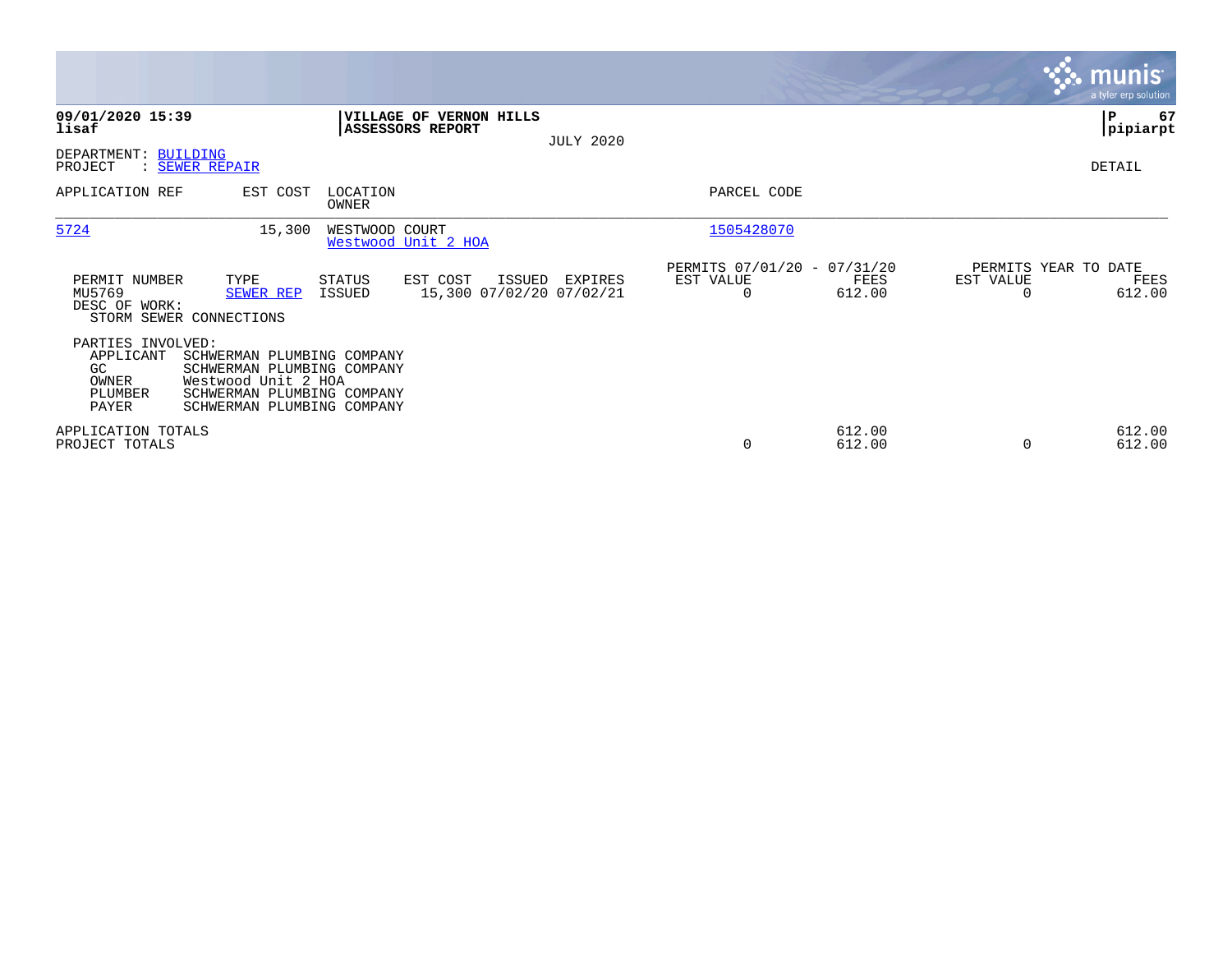|                                                                                                                                                           |                                                                                                                          |                                                                             | munis<br>a tyler erp solution                                     |
|-----------------------------------------------------------------------------------------------------------------------------------------------------------|--------------------------------------------------------------------------------------------------------------------------|-----------------------------------------------------------------------------|-------------------------------------------------------------------|
| 09/01/2020 15:39<br>lisaf                                                                                                                                 | VILLAGE OF VERNON HILLS<br><b>ASSESSORS REPORT</b><br><b>JULY 2020</b>                                                   |                                                                             | P<br>68<br> pipiarpt                                              |
| DEPARTMENT: BUILDING<br>PROJECT<br>$\mathrel{\mathop:}$ SHED                                                                                              |                                                                                                                          |                                                                             | <b>DETAIL</b>                                                     |
| APPLICATION REF<br>EST COST                                                                                                                               | LOCATION<br>OWNER                                                                                                        | PARCEL CODE                                                                 |                                                                   |
| 5699                                                                                                                                                      | 1,775<br>219 AUGUSTA DR<br>BRADLEY A & DIANE B BERMAN                                                                    | 1505420001                                                                  |                                                                   |
| PERMIT NUMBER<br>TYPE<br>MU5796<br><b>SHED</b><br>DESC OF WORK:<br><b>SHED</b>                                                                            | STATUS<br>EST COST<br>ISSUED EXPIRES<br>1,775 07/08/20 08/25/21<br>COMPLT                                                | PERMITS 07/01/20 - 07/31/20<br>EST VALUE<br>FEES<br>$\mathbf 0$<br>50.00    | PERMITS YEAR TO DATE<br>EST VALUE<br>FEES<br>$\mathbf 0$<br>50.00 |
| PARTIES INVOLVED:<br>APPLICANT<br>GC.<br>OWNER<br>PAYER                                                                                                   | OSCAR'S DRAIN & CONSTRUCTION<br>OSCAR'S DRAIN & CONSTRUCTION<br>BRADLEY A & DIANE B BERMAN<br>BRADLEY A & DIANE B BERMAN |                                                                             |                                                                   |
| APPLICATION TOTALS                                                                                                                                        |                                                                                                                          | 50.00                                                                       | 50.00                                                             |
| 5731                                                                                                                                                      | 600<br>307 RICHMOND PL<br><b>ELMAR DAVE</b>                                                                              | 1508405005                                                                  |                                                                   |
| TYPE<br>PERMIT NUMBER<br>MU5835<br><b>SHED</b><br>DESC OF WORK:<br>SHED                                                                                   | STATUS<br>EST COST<br>ISSUED EXPIRES<br><b>ISSUED</b><br>600 07/15/20 07/15/21                                           | PERMITS 07/01/20 - 07/31/20<br>FEES<br>EST VALUE<br>$\overline{0}$<br>30.00 | PERMITS YEAR TO DATE<br>EST VALUE<br>FEES<br>$\mathbf 0$<br>30.00 |
| PARTIES INVOLVED:<br>APPLICANT<br>ELMAR DAVE<br>ELMAR DAVE<br>GC.<br>ELMAR DAVE<br>OWNER<br><b>PAYER</b><br>ELMAR DAVE                                    |                                                                                                                          |                                                                             |                                                                   |
| APPLICATION TOTALS                                                                                                                                        |                                                                                                                          | 30.00                                                                       | 30.00                                                             |
| 5791                                                                                                                                                      | 2,000<br>109 ANNAPOLIS DR<br><b>GORAN &amp; MARIA LAZIC</b>                                                              | 1504310008                                                                  |                                                                   |
| PERMIT NUMBER<br>TYPE<br>MU5910<br><b>SHED</b><br>DESC OF WORK:<br>SHED                                                                                   | EST COST<br>ISSUED EXPIRES<br>STATUS<br>2,000 07/28/20 07/28/21<br>ISSUED                                                | PERMITS 07/01/20 - 07/31/20<br>EST VALUE<br>FEES<br>$\mathbf 0$<br>50.00    | PERMITS YEAR TO DATE<br>EST VALUE<br>FEES<br>$\mathbf 0$<br>50.00 |
| PARTIES INVOLVED:<br>APPLICANT<br>GORAN & MARIA LAZIC<br>GC<br>GORAN & MARIA LAZIC<br>OWNER<br>GORAN & MARIA LAZIC<br><b>PAYER</b><br>GORAN & MARIA LAZIC |                                                                                                                          |                                                                             |                                                                   |
| APPLICATION TOTALS<br>PROJECT TOTALS                                                                                                                      |                                                                                                                          | 50.00<br>$\mathbf 0$<br>130.00                                              | 50.00<br>0<br>130.00                                              |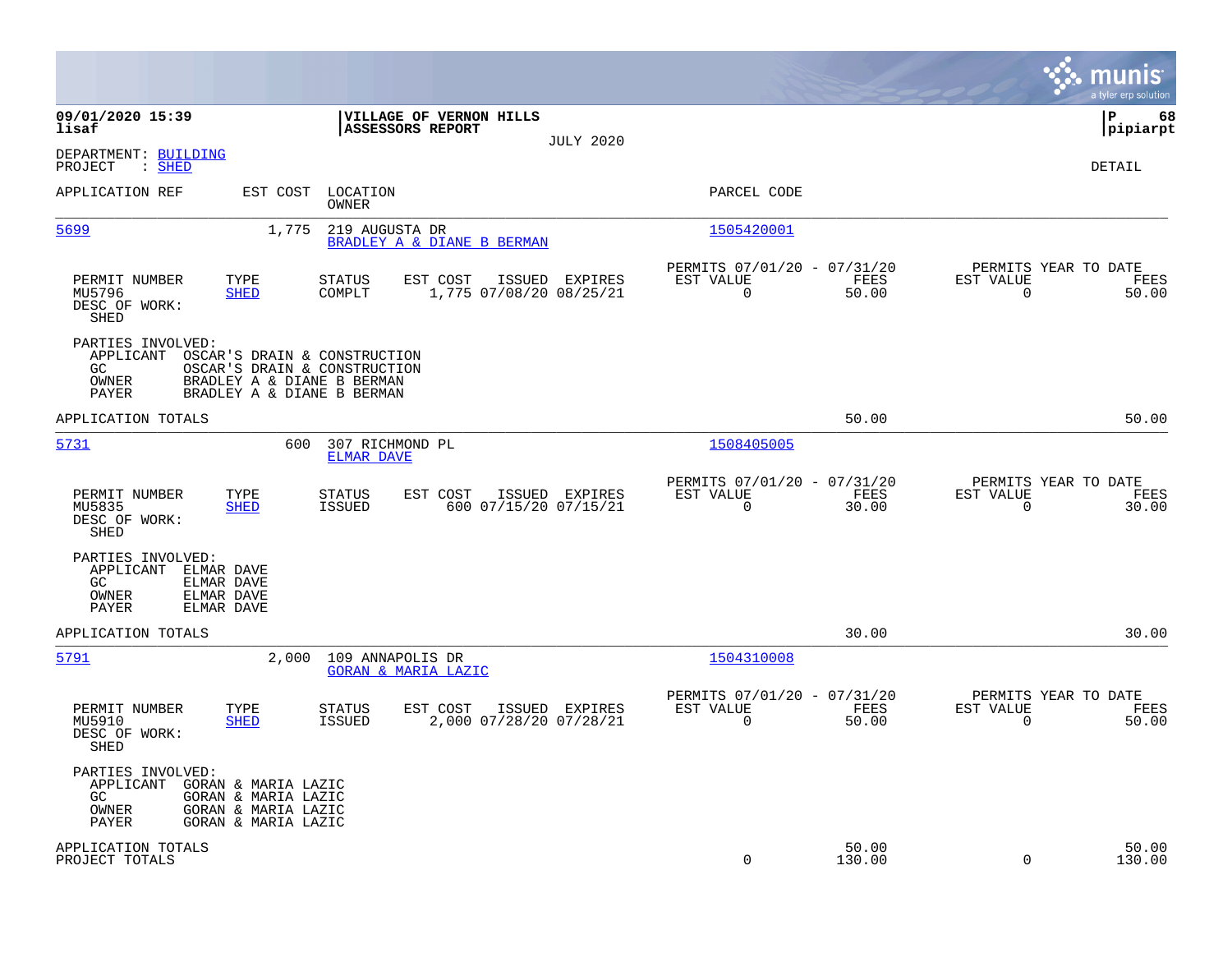**09/01/2020 15:39 |VILLAGE OF VERNON HILLS |P 69 lisaf |ASSESSORS REPORT |pipiarpt**

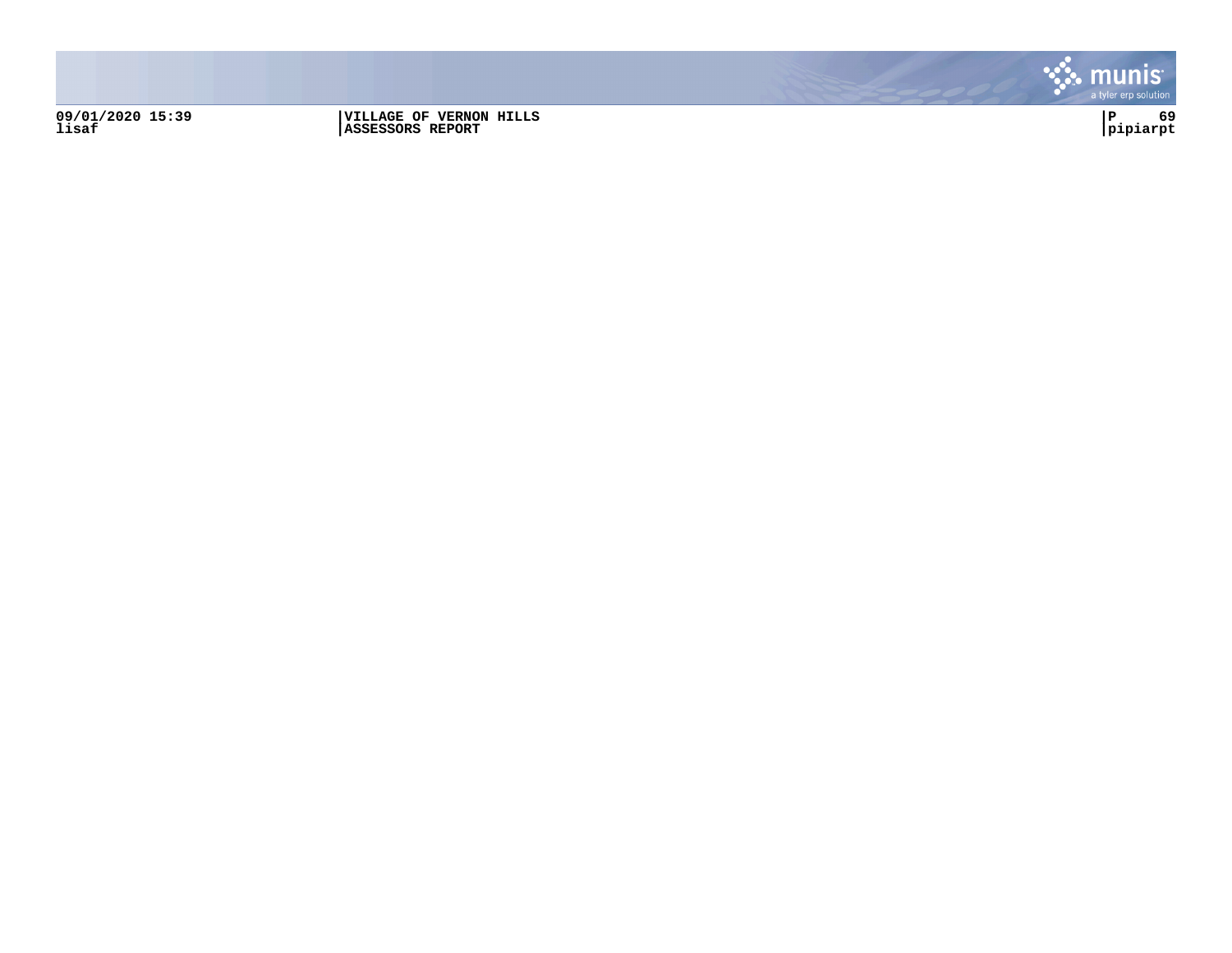|                                                                                                                                   |                                                                                                                                                                                                                            |                   |                                                              |                  |                                                      |                      |                       | munis<br>a tyler erp solution            |
|-----------------------------------------------------------------------------------------------------------------------------------|----------------------------------------------------------------------------------------------------------------------------------------------------------------------------------------------------------------------------|-------------------|--------------------------------------------------------------|------------------|------------------------------------------------------|----------------------|-----------------------|------------------------------------------|
| 09/01/2020 15:39<br>lisaf                                                                                                         |                                                                                                                                                                                                                            |                   | VILLAGE OF VERNON HILLS<br><b>ASSESSORS REPORT</b>           | <b>JULY 2020</b> |                                                      |                      |                       | 70<br>P<br> pipiarpt                     |
| DEPARTMENT: BUILDING<br>PROJECT                                                                                                   | : SITE WORK                                                                                                                                                                                                                |                   |                                                              |                  |                                                      |                      |                       | DETAIL                                   |
| APPLICATION REF                                                                                                                   | EST COST                                                                                                                                                                                                                   | LOCATION<br>OWNER |                                                              |                  | PARCEL CODE                                          |                      |                       |                                          |
| 5316                                                                                                                              | 120,000                                                                                                                                                                                                                    |                   | 860S MILWAUKEE AVE<br>AMERICAN NAT'L BANK & TRUST CO/CHICAGO |                  | 1515200079                                           |                      |                       |                                          |
| PERMIT NUMBER<br>MU5925<br>DESC OF WORK:<br>SITEWORK                                                                              | TYPE<br><b>SITE WORK</b>                                                                                                                                                                                                   | STATUS<br>ISSUED  | EST COST<br>ISSUED<br>120,000 07/31/20 08/26/21              | EXPIRES          | PERMITS 07/01/20 - 07/31/20<br>EST VALUE<br>$\Omega$ | FEES<br>6,824.00     | EST VALUE<br>$\Omega$ | PERMITS YEAR TO DATE<br>FEES<br>6,824.00 |
| PARTIES INVOLVED:<br>CONCRETE<br>ELECTRICIA<br><b>EXCAVATOR</b><br>GC<br>OCCUPANT<br>OWNER<br>PLUMBER<br>PLUMBER<br><b>ROOFER</b> | PREMIUM CONCRETE<br>INTEGRATED ELECTRICAL SERVICES<br>BEST PLUMBING<br>ICI INTERNATIONAL CONTRACTORS<br>WATERWAY GAS & WASH<br>AMERICAN NAT'L BANK & TRUST CO/CHICAGO<br>MVP PLUMBING CORP<br>BEST PLUMBING<br>METALMASTER |                   |                                                              |                  |                                                      |                      |                       |                                          |
| APPLICATION TOTALS<br>PROJECT TOTALS                                                                                              |                                                                                                                                                                                                                            |                   |                                                              |                  | 0                                                    | 6,824.00<br>6,824.00 | $\Omega$              | 6,824.00<br>6,824.00                     |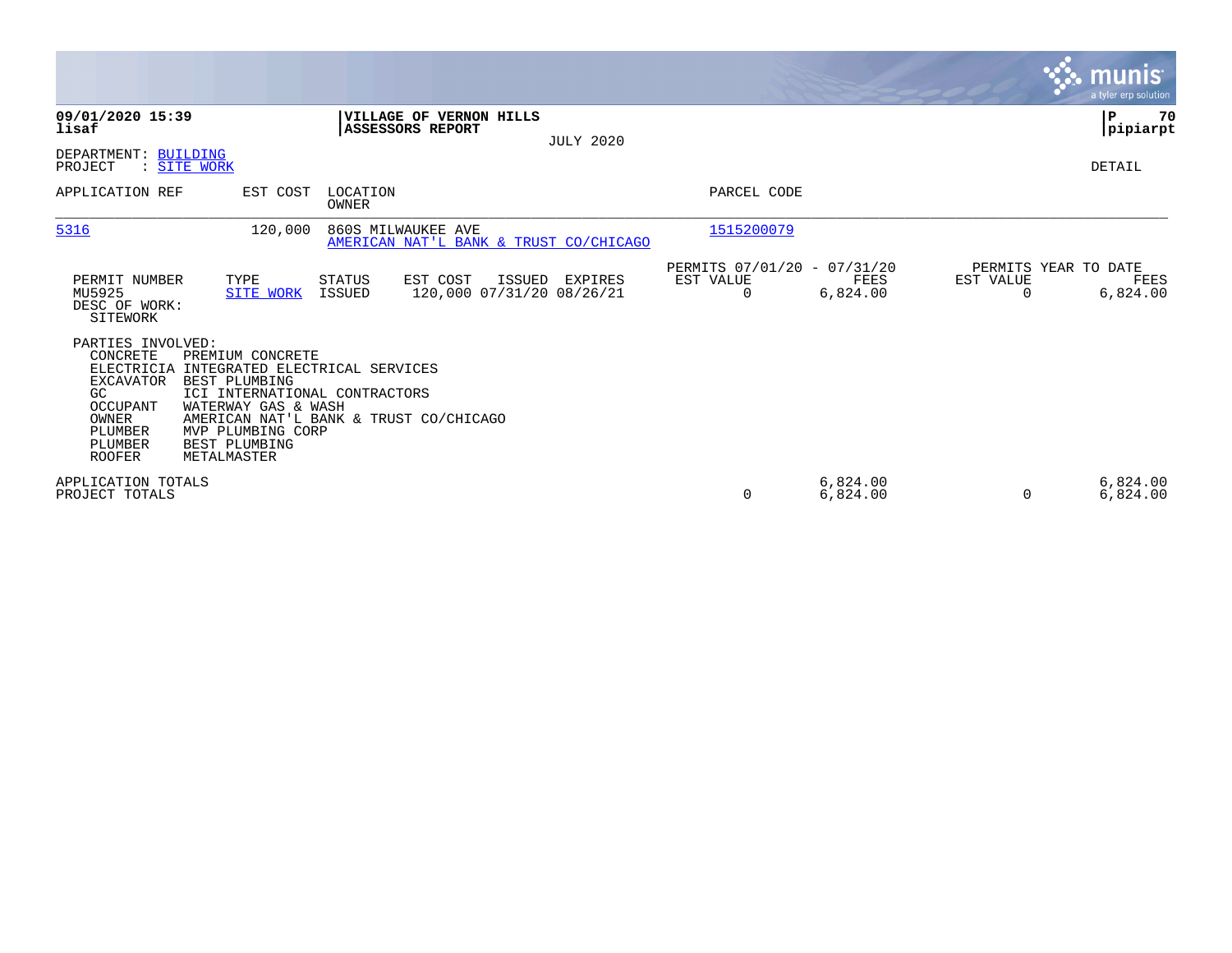|                                                                             |                                                                                   |                                                    |                                               |                  |                                               |                |                                   | <b>Munis</b><br>a tyler erp solution |
|-----------------------------------------------------------------------------|-----------------------------------------------------------------------------------|----------------------------------------------------|-----------------------------------------------|------------------|-----------------------------------------------|----------------|-----------------------------------|--------------------------------------|
| 09/01/2020 15:39<br>lisaf                                                   |                                                                                   | ASSESSORS REPORT                                   | VILLAGE OF VERNON HILLS                       | <b>JULY 2020</b> |                                               |                |                                   | ∣P<br>71<br> pipiarpt                |
| DEPARTMENT: BUILDING<br>PROJECT                                             | : SWIMMING POOL/HOT TUB                                                           |                                                    |                                               |                  |                                               |                |                                   | DETAIL                               |
| APPLICATION REF                                                             | EST COST                                                                          | LOCATION<br>OWNER                                  |                                               |                  | PARCEL CODE                                   |                |                                   |                                      |
| 5792                                                                        | 2,000                                                                             | 109 ANNAPOLIS DR<br><b>GORAN &amp; MARIA LAZIC</b> |                                               |                  | 1504310008                                    |                |                                   |                                      |
| PERMIT NUMBER<br>MU5916<br>DESC OF WORK:                                    | TYPE<br>POOL/HOT                                                                  | STATUS<br><b>ISSUED</b>                            | EST COST<br>ISSUED<br>2,000 07/28/20 07/28/21 | EXPIRES          | PERMITS 07/01/20 - 07/31/20<br>EST VALUE<br>0 | FEES<br>50.00  | PERMITS YEAR TO DATE<br>EST VALUE | FEES<br>50.00                        |
| ABOVE GROUND POOL<br>PARTIES INVOLVED:<br>APPLICANT<br>GC<br>OWNER<br>PAYER | GORAN & MARIA LAZIC<br>GREAT ESCAPE<br>GORAN & MARIA LAZIC<br>GORAN & MARIA LAZIC |                                                    |                                               |                  |                                               |                |                                   |                                      |
| APPLICATION TOTALS<br>PROJECT TOTALS                                        |                                                                                   |                                                    |                                               |                  | $\mathbf 0$                                   | 50.00<br>50.00 |                                   | 50.00<br>50.00                       |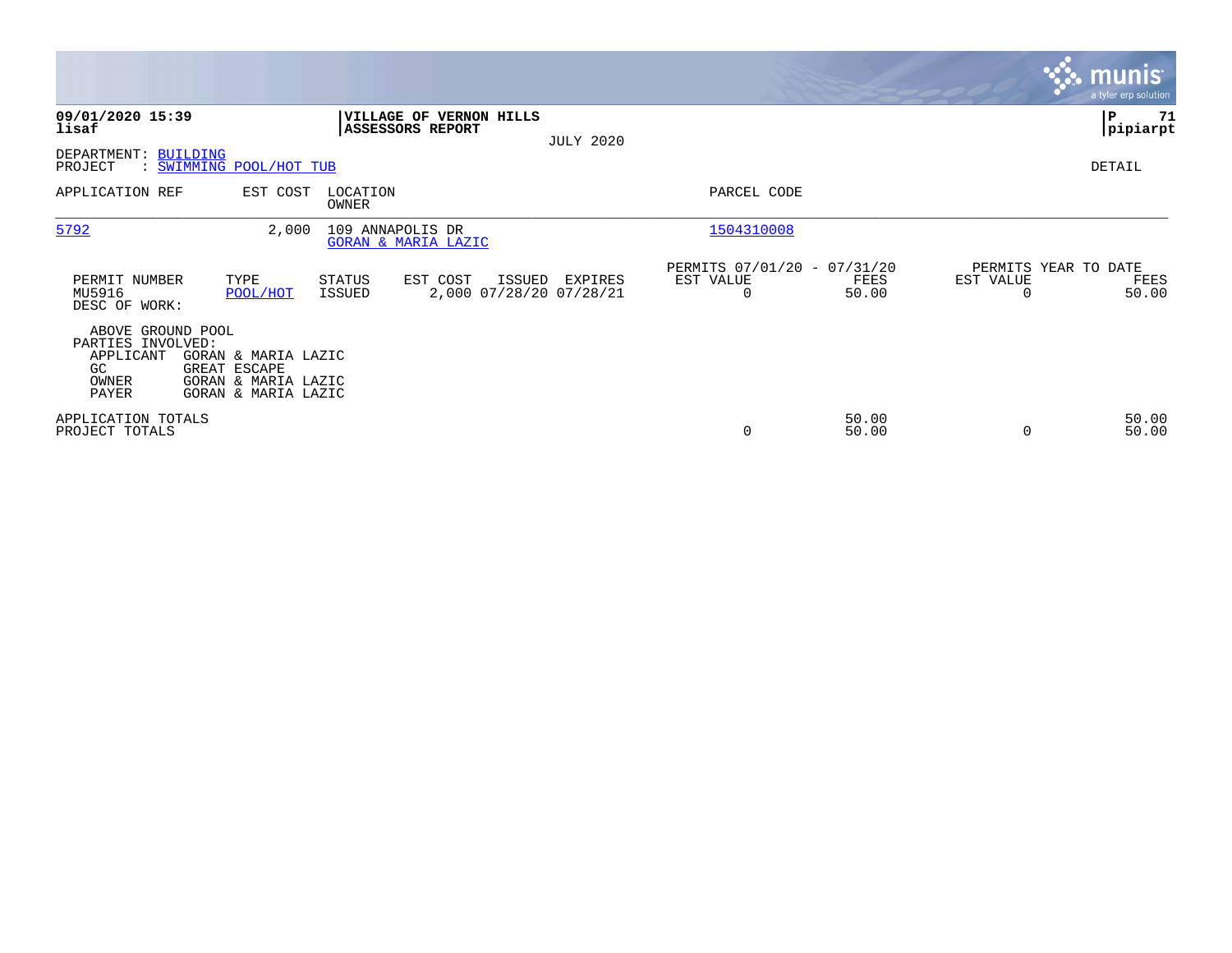|                                                        |                                                                           |                                 |                                             |                  |                                               |                |                       | <b>munis</b><br>a tyler erp solution  |
|--------------------------------------------------------|---------------------------------------------------------------------------|---------------------------------|---------------------------------------------|------------------|-----------------------------------------------|----------------|-----------------------|---------------------------------------|
| 09/01/2020 15:39<br>lisaf                              |                                                                           | ASSESSORS REPORT                | VILLAGE OF VERNON HILLS                     | <b>JULY 2020</b> |                                               |                |                       | 72<br>P<br> pipiarpt                  |
| DEPARTMENT: BUILDING<br>PROJECT<br>$:$ TENT            |                                                                           |                                 |                                             |                  |                                               |                |                       | DETAIL                                |
| APPLICATION REF                                        | EST COST                                                                  | LOCATION<br>OWNER               |                                             |                  | PARCEL CODE                                   |                |                       |                                       |
| 5850                                                   | $\Omega$                                                                  | 375 NORTH FAIRWAY DR<br>199 LLC |                                             |                  | 1504401101                                    |                |                       |                                       |
| PERMIT NUMBER<br>MU5909<br>DESC OF WORK:<br>TENT       | TYPE<br>TENT                                                              | STATUS<br>COMPLT                | EST COST<br>ISSUED<br>$0$ 07/28/20 07/28/21 | EXPIRES          | PERMITS 07/01/20 - 07/31/20<br>EST VALUE<br>0 | FEES<br>75.00  | EST VALUE<br>$\Omega$ | PERMITS YEAR TO DATE<br>FEES<br>75.00 |
| PARTIES INVOLVED:<br>APPLICANT<br>GC<br>OWNER<br>PAYER | LEARNING RESOURCES<br>LEARNING RESOURCES<br>199 LLC<br>LEARNING RESOURCES |                                 |                                             |                  |                                               |                |                       |                                       |
| APPLICATION TOTALS<br>PROJECT TOTALS                   |                                                                           |                                 |                                             |                  | $\mathbf 0$                                   | 75.00<br>75.00 | $\Omega$              | 75.00<br>75.00                        |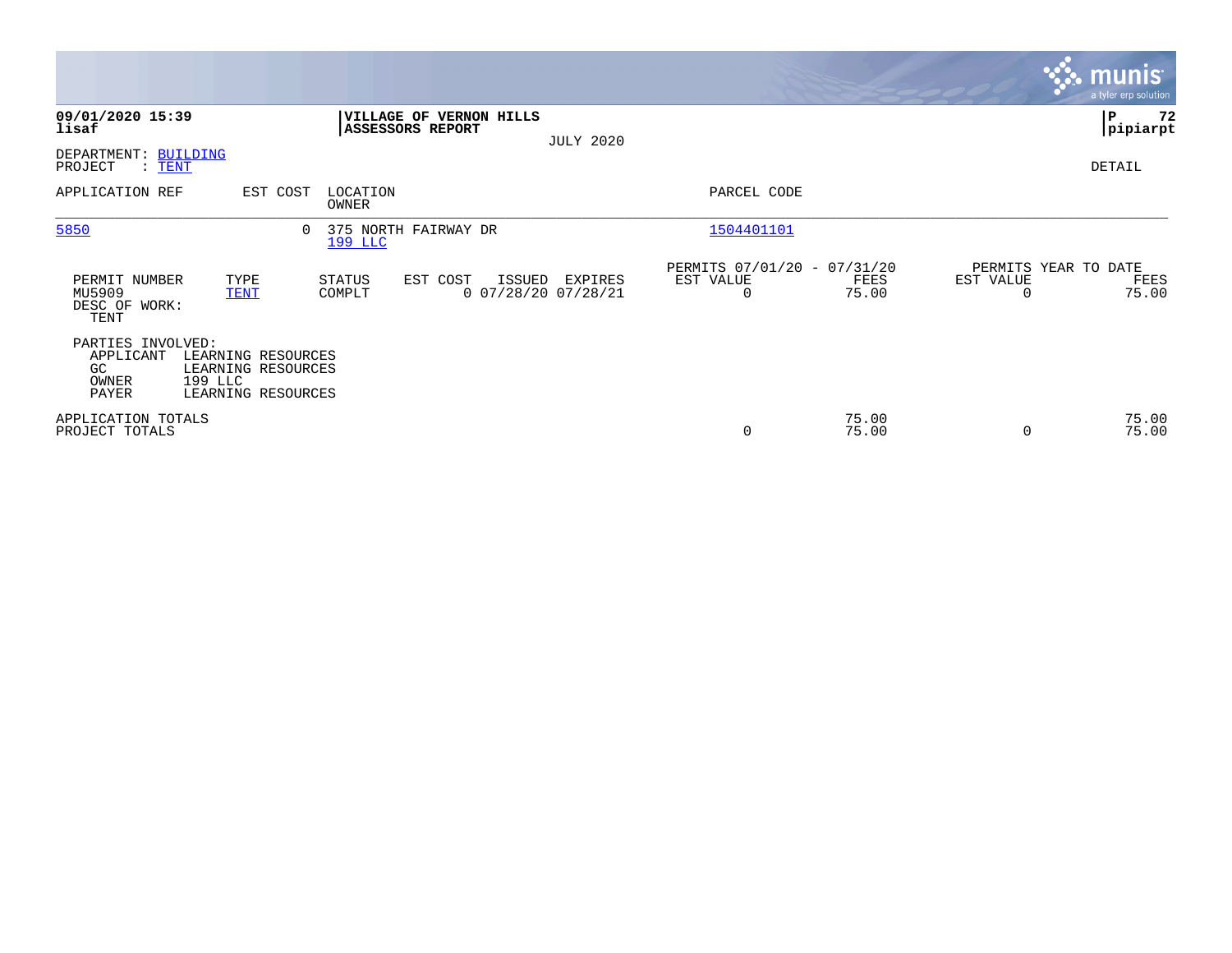|                                                                                              |                                                                                                                   |                   |                                                       |        |                  |                                                      |                  |                                   | munis'<br>a tyler erp solution |
|----------------------------------------------------------------------------------------------|-------------------------------------------------------------------------------------------------------------------|-------------------|-------------------------------------------------------|--------|------------------|------------------------------------------------------|------------------|-----------------------------------|--------------------------------|
| 09/01/2020 15:39<br>lisaf                                                                    |                                                                                                                   |                   | VILLAGE OF VERNON HILLS<br><b>ASSESSORS REPORT</b>    |        | <b>JULY 2020</b> |                                                      |                  |                                   | ∣P<br>73<br> pipiarpt          |
| DEPARTMENT: BUILDING<br>PROJECT<br>: VOICE/DATA                                              |                                                                                                                   |                   |                                                       |        |                  |                                                      |                  |                                   | DETAIL                         |
| APPLICATION REF                                                                              | EST COST                                                                                                          | LOCATION<br>OWNER |                                                       |        |                  | PARCEL CODE                                          |                  |                                   |                                |
| 5848                                                                                         | 12,000                                                                                                            |                   | 560 BUNKER CT 100<br>CONTINENTAL EXECUTIVE PARKE, LLC |        |                  | 1504202144                                           |                  |                                   |                                |
| PERMIT NUMBER<br>MU5908<br>DESC OF WORK:<br>VOICE DATA                                       | TYPE<br>VOICE/DATA ISSUED                                                                                         | STATUS            | EST COST<br>12,000 07/28/20 07/28/21                  | ISSUED | EXPIRES          | PERMITS 07/01/20 - 07/31/20<br>EST VALUE<br>$\Omega$ | FEES<br>120.00   | PERMITS YEAR TO DATE<br>EST VALUE | FEES<br>120.00                 |
| PARTIES INVOLVED:<br>APPLICANT<br>GC<br>LOW VOLTAG SONG OKUNO CONSTRUCTION<br>OWNER<br>PAYER | SONG OKUNO CONSTRUCTION<br>SONG OKUNO CONSTRUCTION<br>CONTINENTAL EXECUTIVE PARKE, LLC<br>SONG OKUNO CONSTRUCTION |                   |                                                       |        |                  |                                                      |                  |                                   |                                |
| APPLICATION TOTALS<br>PROJECT TOTALS                                                         |                                                                                                                   |                   |                                                       |        |                  | 0                                                    | 120.00<br>120.00 |                                   | 120.00<br>120.00               |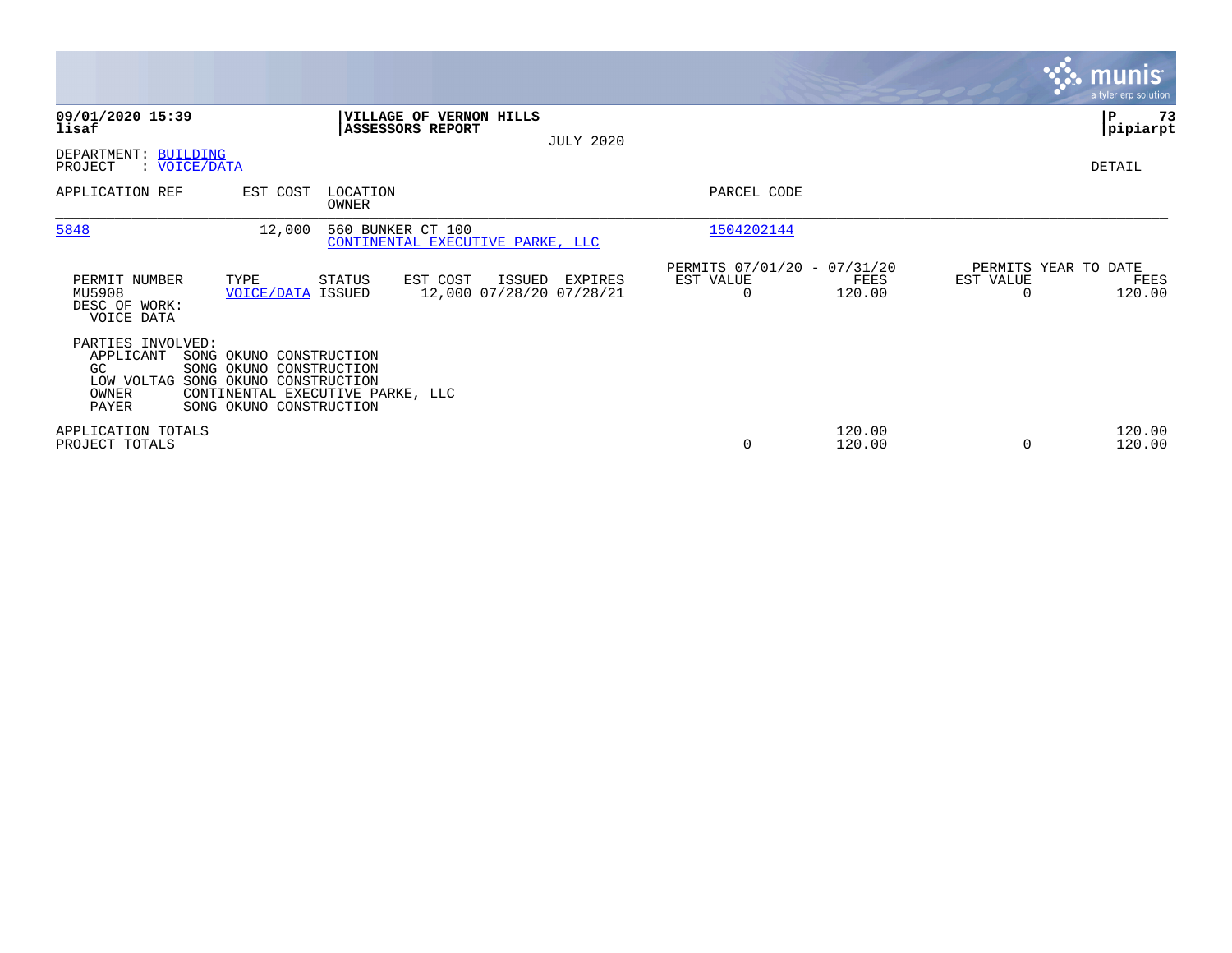|                                                                                                                                                                                                             |                                                                 |                                                            | munis<br>a tyler erp solution                                                     |
|-------------------------------------------------------------------------------------------------------------------------------------------------------------------------------------------------------------|-----------------------------------------------------------------|------------------------------------------------------------|-----------------------------------------------------------------------------------|
| 09/01/2020 15:39<br>lisaf                                                                                                                                                                                   | VILLAGE OF VERNON HILLS<br><b>ASSESSORS REPORT</b>              |                                                            | P<br>74<br> pipiarpt                                                              |
| DEPARTMENT: BUILDING<br>: WATER HEATER<br>PROJECT                                                                                                                                                           | <b>JULY 2020</b>                                                |                                                            | DETAIL                                                                            |
| APPLICATION REF                                                                                                                                                                                             | EST COST LOCATION<br><b>OWNER</b>                               | PARCEL CODE                                                |                                                                                   |
| 5720<br>1,499                                                                                                                                                                                               | 1629 HAIG POINT LN<br>XIANGPENG DAI & XIA YAN GAO               | 1128306002                                                 |                                                                                   |
| TYPE<br>PERMIT NUMBER<br>MU5767<br>WATER HEAT COMPLT<br>DESC OF WORK:<br>WATER HEATER                                                                                                                       | EST COST<br>STATUS<br>ISSUED EXPIRES<br>1,499 07/01/20 07/17/21 | PERMITS 07/01/20 - 07/31/20<br>EST VALUE<br>$\overline{0}$ | PERMITS YEAR TO DATE<br>FEES<br>EST VALUE<br>FEES<br>.00<br>$\overline{0}$<br>.00 |
| PARTIES INVOLVED:<br>APPLICANT<br>XIANGPENG DAI & XIA YAN GAO<br>GC<br>XIANGPENG DAI & XIA YAN GAO<br>OWNER<br>XIANGPENG DAI & XIA YAN GAO<br><b>PLUMBER</b><br>DRF<br>PAYER<br>XIANGPENG DAI & XIA YAN GAO |                                                                 |                                                            |                                                                                   |
| APPLICATION TOTALS                                                                                                                                                                                          |                                                                 |                                                            | .00<br>.00                                                                        |
| 997<br>5742                                                                                                                                                                                                 | 502 SADDLE BROOK LN<br>PLACEHOLDER                              | 1133403044                                                 |                                                                                   |
| PERMIT NUMBER<br>TYPE<br>MU5793<br>WATER HEAT COMPLT<br>DESC OF WORK:<br>WATER HEATER                                                                                                                       | STATUS<br>EST COST<br>ISSUED EXPIRES<br>997 07/08/20 07/27/21   | PERMITS 07/01/20 - 07/31/20<br>EST VALUE<br>$\mathbf 0$    | PERMITS YEAR TO DATE<br>FEES<br>EST VALUE<br>FEES<br>.00<br>$\mathbf 0$<br>.00    |
| PARTIES INVOLVED:<br>APPLICANT<br>EVOLUTION PLUMBING<br>GC<br>EVOLUTION PLUMBING<br>OWNER<br>PLACEHOLDER<br>PLUMBER<br>EVOLUTION PLUMBING<br>PAYER<br>EVOLUTION PLUMBING                                    |                                                                 |                                                            |                                                                                   |
| APPLICATION TOTALS                                                                                                                                                                                          |                                                                 |                                                            | .00<br>.00                                                                        |
| 5743                                                                                                                                                                                                        | 944 126 MARIMAC LN<br>BRIAN & ELIZABETH LINHART                 | 1508202053                                                 |                                                                                   |
| PERMIT NUMBER<br>TYPE<br>MU5794<br>WATER HEAT COMPLT<br>DESC OF WORK:<br>WATER HEATER                                                                                                                       | ISSUED EXPIRES<br>STATUS<br>EST COST<br>944 07/08/20 08/20/21   | PERMITS 07/01/20 - 07/31/20<br>EST VALUE<br>0              | PERMITS YEAR TO DATE<br>FEES<br>EST VALUE<br>FEES<br>.00<br>0<br>.00              |
| PARTIES INVOLVED:<br>APPLICANT EVOLUTION PLUMBING<br>GC<br>EVOLUTION PLUMBING<br>OWNER<br>BRIAN & ELIZABETH LINHART<br>PLUMBER<br>EVOLUTION PLUMBING<br>PAYER<br>EVOLUTION PLUMBING                         |                                                                 |                                                            |                                                                                   |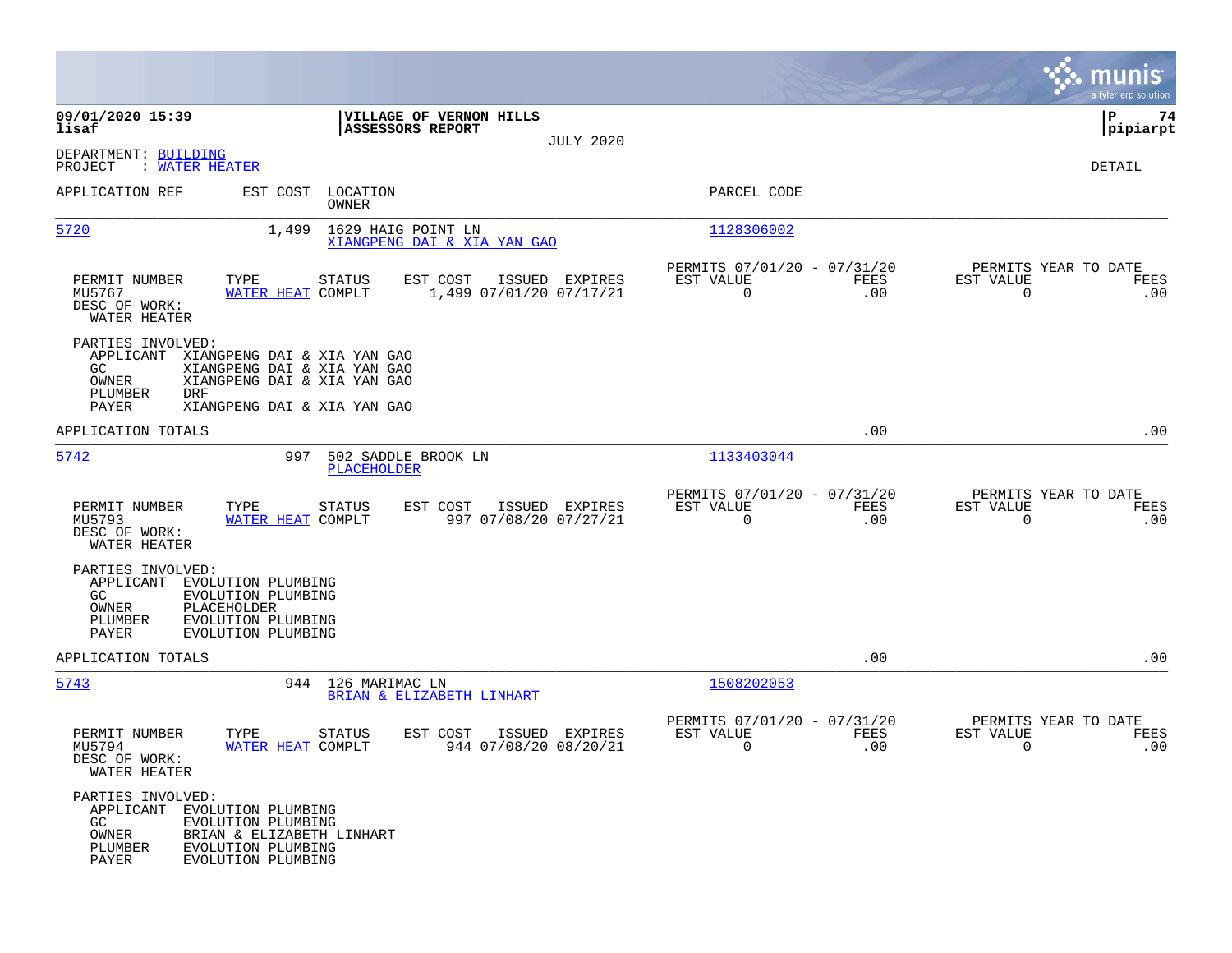|                                                                                                                                                                                       |                                                         |                  |                                               |             |                                                  | munis<br>a tyler erp solution |
|---------------------------------------------------------------------------------------------------------------------------------------------------------------------------------------|---------------------------------------------------------|------------------|-----------------------------------------------|-------------|--------------------------------------------------|-------------------------------|
| 09/01/2020 15:39<br>lisaf                                                                                                                                                             | VILLAGE OF VERNON HILLS<br><b>ASSESSORS REPORT</b>      | <b>JULY 2020</b> |                                               |             |                                                  | 75<br>IΡ<br> pipiarpt         |
| DEPARTMENT: BUILDING<br>PROJECT<br>: WATER HEATER                                                                                                                                     |                                                         |                  |                                               |             |                                                  | DETAIL                        |
| APPLICATION REF<br>EST COST                                                                                                                                                           | LOCATION<br>OWNER                                       |                  | PARCEL CODE                                   |             |                                                  |                               |
| APPLICATION TOTALS                                                                                                                                                                    |                                                         |                  |                                               | .00         |                                                  | .00                           |
| 5761<br>1,350                                                                                                                                                                         | 1170 GEORGETOWN WAY<br>MALLIKARJUNA NIDAMANURI          |                  | 1515102034                                    |             |                                                  |                               |
| PERMIT NUMBER<br>TYPE<br>MU5811<br>WATER HEAT COMPLT<br>DESC OF WORK:<br>WATER HEATER                                                                                                 | EST COST<br>STATUS<br>1,350 07/10/20 07/16/21           | ISSUED EXPIRES   | PERMITS 07/01/20 - 07/31/20<br>EST VALUE<br>0 | FEES<br>.00 | PERMITS YEAR TO DATE<br>EST VALUE<br>0           | FEES<br>.00                   |
| PARTIES INVOLVED:<br>APPLICANT<br>MALLIKARJUNA NIDAMANURI<br>MALLIKARJUNA NIDAMANURI<br>GC.<br>OWNER<br>MALLIKARJUNA NIDAMANURI<br>PLUMBER<br>ABT<br>PAYER<br>MALLIKARJUNA NIDAMANURI |                                                         |                  |                                               |             |                                                  |                               |
| APPLICATION TOTALS                                                                                                                                                                    |                                                         |                  |                                               | .00         |                                                  | .00                           |
| 5779<br>1,295                                                                                                                                                                         | 212 PONTIAC LN<br>JEFFERY & MICHELLE L CHANG            |                  | 1506407007                                    |             |                                                  |                               |
| PERMIT NUMBER<br>TYPE<br>MU5827<br>WATER HEAT COMPLT<br>DESC OF WORK:<br>50 GALLON GAS WATER HEATER INSTALL                                                                           | EST COST<br>STATUS<br>1,295 07/14/20 07/17/21           | ISSUED EXPIRES   | PERMITS 07/01/20 - 07/31/20<br>EST VALUE<br>0 | FEES<br>.00 | PERMITS YEAR TO DATE<br>EST VALUE<br>$\mathbf 0$ | FEES<br>.00                   |
| PARTIES INVOLVED:<br>GC<br>JEFFERY & MICHELLE L CHANG<br>OWNER<br>JEFFERY & MICHELLE L CHANG<br>PLUMBER<br>BOSTON PLUMBING INC<br>PAYER<br>BOSTON PLUMBING INC                        |                                                         |                  |                                               |             |                                                  |                               |
| APPLICATION TOTALS                                                                                                                                                                    |                                                         |                  |                                               | .00         |                                                  | .00                           |
| 5787<br>1,430                                                                                                                                                                         | 1 AUGUSTA DR<br>ROBERT & JULIANN ALTEMESE               |                  | 1504306008                                    |             |                                                  |                               |
| PERMIT NUMBER<br>TYPE<br>WATER HEAT COMPLT<br>MU5831<br>DESC OF WORK:<br>WATER HEATER                                                                                                 | STATUS<br>EST COST<br>ISSUED<br>1,430 07/15/20 07/17/21 | EXPIRES          | PERMITS 07/01/20 - 07/31/20<br>EST VALUE<br>0 | FEES<br>.00 | PERMITS YEAR TO DATE<br>EST VALUE<br>0           | FEES<br>$.00 \,$              |
| PARTIES INVOLVED:<br>APPLICANT<br>BLACK DIAMOND PLUMBING<br>GC<br>BLACK DIAMOND PLUMBING<br>OWNER<br>ROBERT & JULIANN ALTEMESE<br>PLUMBER<br>BLACK DIAMOND PLUMBING                   |                                                         |                  |                                               |             |                                                  |                               |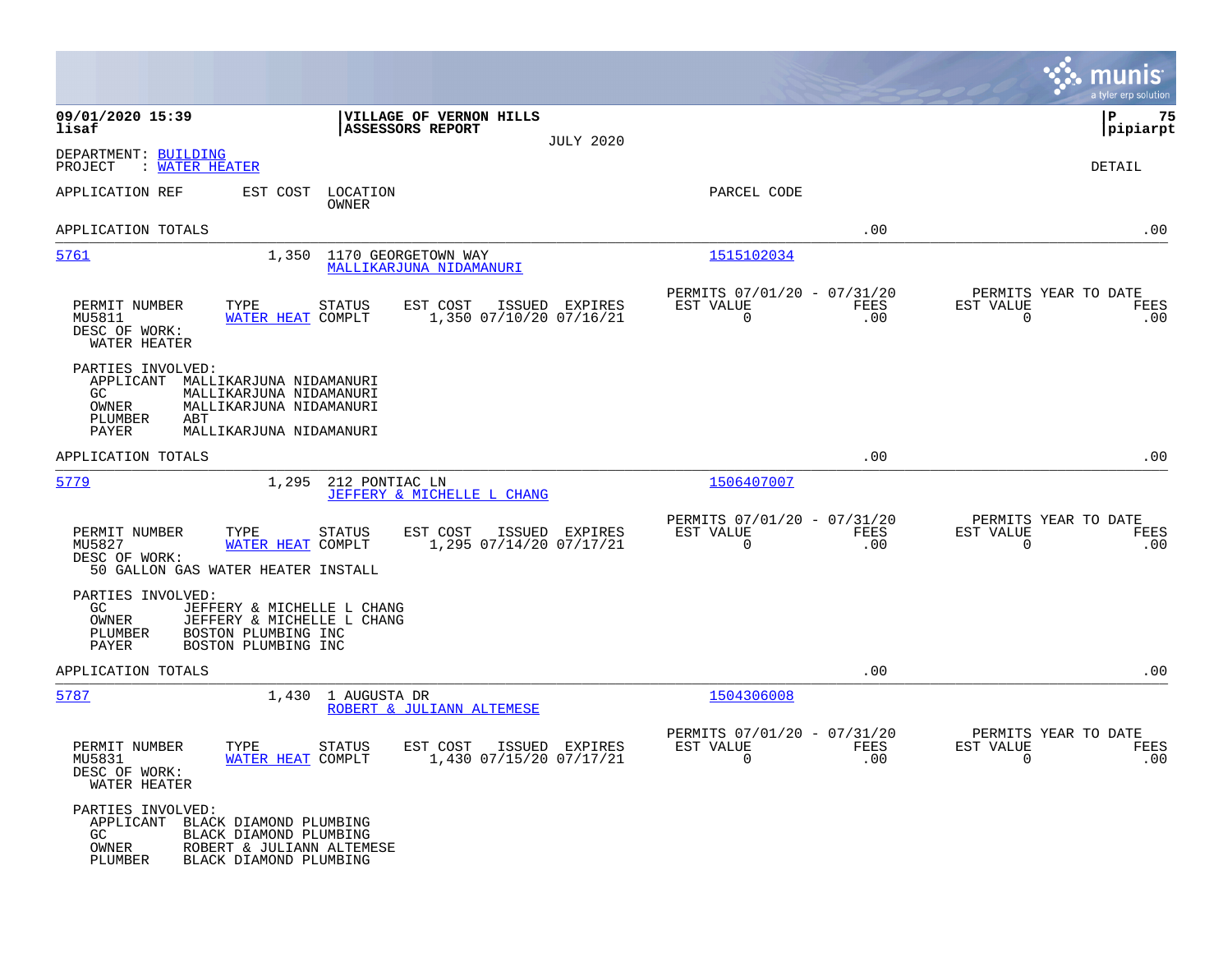|                                                                                                                                                                                                      |                                                                 |                                                                        | munis<br>a tyler erp solution                                   |
|------------------------------------------------------------------------------------------------------------------------------------------------------------------------------------------------------|-----------------------------------------------------------------|------------------------------------------------------------------------|-----------------------------------------------------------------|
| 09/01/2020 15:39<br>lisaf                                                                                                                                                                            | VILLAGE OF VERNON HILLS<br>ASSESSORS REPORT<br><b>JULY 2020</b> |                                                                        | ΙP<br>76<br> pipiarpt                                           |
| DEPARTMENT: BUILDING<br>: WATER HEATER<br>PROJECT                                                                                                                                                    |                                                                 |                                                                        | DETAIL                                                          |
| APPLICATION REF<br>EST COST                                                                                                                                                                          | LOCATION                                                        | PARCEL CODE                                                            |                                                                 |
| PAYER<br>BLACK DIAMOND PLUMBING                                                                                                                                                                      | OWNER                                                           |                                                                        |                                                                 |
| APPLICATION TOTALS                                                                                                                                                                                   |                                                                 | .00                                                                    | .00                                                             |
| 5804<br>1,000                                                                                                                                                                                        | 345 SOUTHGATE DR<br><b>JEREMY THOMASHOW</b>                     | 1508220006                                                             |                                                                 |
| PERMIT NUMBER<br>TYPE<br>MU5849<br>WATER HEAT COMPLT<br>DESC OF WORK:<br>WATER HEATER-50 GALLON                                                                                                      | STATUS<br>ISSUED EXPIRES<br>EST COST<br>1,000 07/20/20 07/22/21 | PERMITS 07/01/20 - 07/31/20<br>FEES<br>EST VALUE<br>$\mathbf 0$<br>.00 | PERMITS YEAR TO DATE<br>EST VALUE<br>FEES<br>$\mathbf 0$<br>.00 |
| PARTIES INVOLVED:<br>APPLICANT<br>JEREMY THOMASHOW<br>GC<br>ABT<br>OWNER<br>JEREMY THOMASHOW<br>PAYER<br>JEREMY THOMASHOW                                                                            |                                                                 |                                                                        |                                                                 |
| APPLICATION TOTALS                                                                                                                                                                                   |                                                                 | .00                                                                    | .00                                                             |
| 5808<br>1,425                                                                                                                                                                                        | 65 NORTH FIORE PKY<br><b>JOSE A &amp; CHERYL B LOZADA</b>       | 1506412007                                                             |                                                                 |
| PERMIT NUMBER<br>TYPE<br>MU5853<br>WATER HEAT COMPLT<br>DESC OF WORK:<br>WATER HEATER                                                                                                                | STATUS<br>EST COST<br>ISSUED EXPIRES<br>1,425 07/20/20 07/21/21 | PERMITS 07/01/20 - 07/31/20<br>FEES<br>EST VALUE<br>.00<br>$\mathbf 0$ | PERMITS YEAR TO DATE<br>EST VALUE<br>FEES<br>$\mathbf 0$<br>.00 |
| PARTIES INVOLVED:<br>APPLICANT<br>JOSE A & CHERYL B LOZADA<br>GC<br>JOSE A & CHERYL B LOZADA<br>OWNER<br>JOSE A & CHERYL B LOZADA<br>PLUMBER<br>ARS OF ILLINOIS<br>JOSE A & CHERYL B LOZADA<br>PAYER |                                                                 |                                                                        |                                                                 |
| APPLICATION TOTALS                                                                                                                                                                                   |                                                                 | .00                                                                    | .00                                                             |
| 5810<br>1,500                                                                                                                                                                                        | 340 WEST POINTE DRIVE<br>SRIHARSHA KALLE                        | 1506420009                                                             |                                                                 |
| PERMIT NUMBER<br>TYPE<br><b>STATUS</b><br>MU5854<br>WATER HEAT COMPLT<br>DESC OF WORK:<br>WATER HEATER                                                                                               | EST COST ISSUED EXPIRES<br>1,500 07/20/20 07/28/21              | PERMITS 07/01/20 - 07/31/20<br>EST VALUE<br>FEES<br>$\Omega$<br>.00    | PERMITS YEAR TO DATE<br>EST VALUE<br>FEES<br>.00<br>$\Omega$    |
| PARTIES INVOLVED:<br>APPLICANT KWIK SERV PLUMBING<br>GC<br>KWIK SERV PLUMBING<br>OWNER<br>SRIHARSHA KALLE                                                                                            |                                                                 |                                                                        |                                                                 |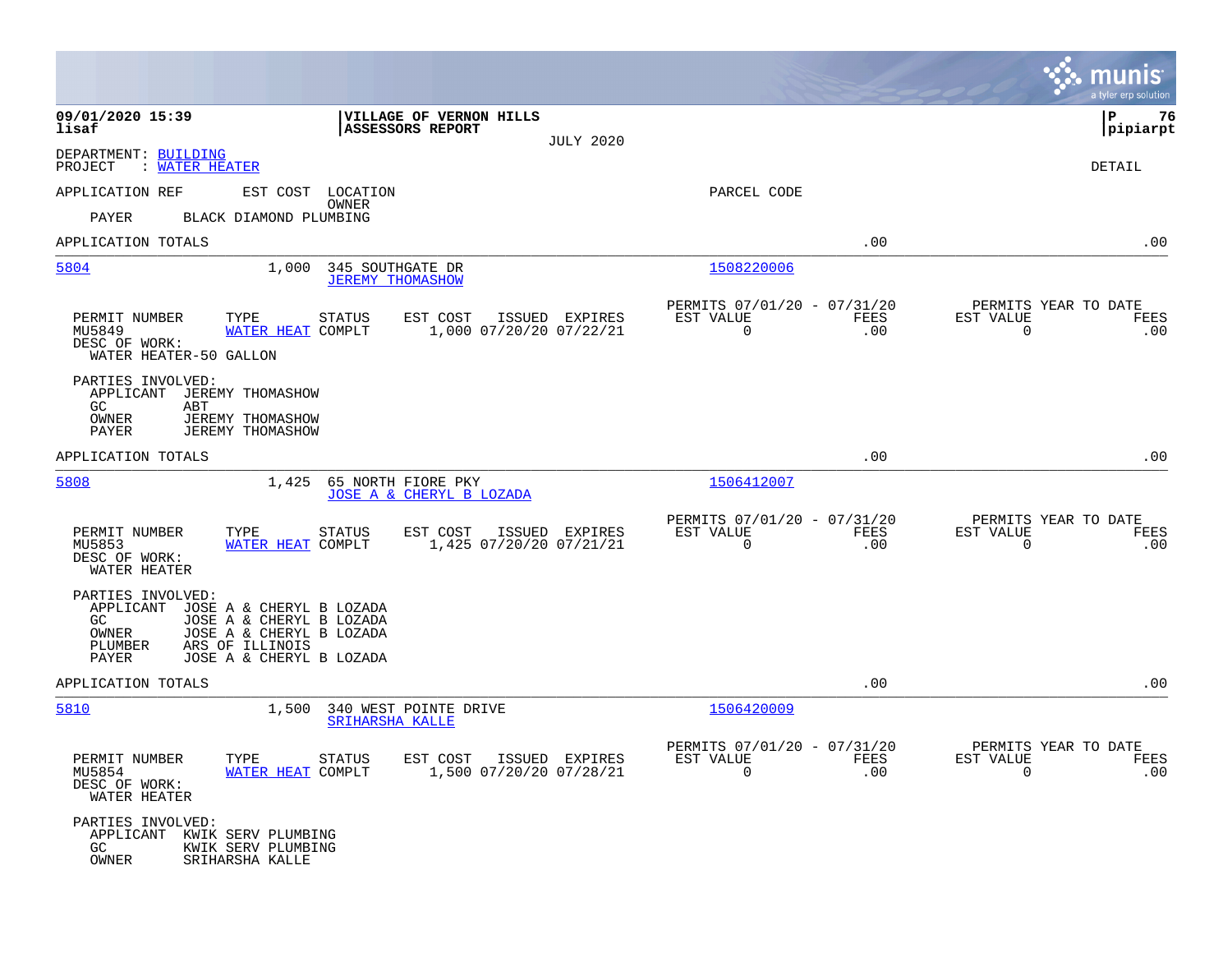|                                                                                                                                                                              |                                                                                    |                                                                     | <b>munis</b><br>a tyler erp solution                         |
|------------------------------------------------------------------------------------------------------------------------------------------------------------------------------|------------------------------------------------------------------------------------|---------------------------------------------------------------------|--------------------------------------------------------------|
| 09/01/2020 15:39<br>lisaf                                                                                                                                                    | VILLAGE OF VERNON HILLS<br><b>ASSESSORS REPORT</b><br><b>JULY 2020</b>             |                                                                     | 77<br> P<br> pipiarpt                                        |
| DEPARTMENT: BUILDING<br>PROJECT<br>: WATER HEATER                                                                                                                            |                                                                                    |                                                                     | DETAIL                                                       |
| APPLICATION REF<br>EST COST<br>PLUMBER<br>KWIK SERV PLUMBING<br>PAYER<br>KWIK SERV PLUMBING                                                                                  | LOCATION<br>OWNER                                                                  | PARCEL CODE                                                         |                                                              |
| APPLICATION TOTALS                                                                                                                                                           |                                                                                    | .00                                                                 | .00                                                          |
| 5820                                                                                                                                                                         | 255 EAST COURT OF SHOREWOOD 4<br>350<br>PLACEHOLDER                                | 1507205004                                                          |                                                              |
| PERMIT NUMBER<br>TYPE<br>MU5864<br>DESC OF WORK:<br>WATER HEATER                                                                                                             | STATUS<br>EST COST<br>ISSUED EXPIRES<br>350 07/21/20 07/24/21<br>WATER HEAT COMPLT | PERMITS 07/01/20 - 07/31/20<br>EST VALUE<br>FEES<br>$\Omega$<br>.00 | PERMITS YEAR TO DATE<br>EST VALUE<br>FEES<br>$\Omega$<br>.00 |
| PARTIES INVOLVED:<br>APPLICANT<br><b>LADISLAV MORALES</b><br>GC<br>LADISLAV MORALES<br>OWNER<br>PLACEHOLDER<br>PAYER<br>LADISLAV MORALES<br><b>PAYER</b><br>LADISLAV MORALES |                                                                                    |                                                                     |                                                              |
| APPLICATION TOTALS<br>PROJECT TOTALS                                                                                                                                         |                                                                                    | .00<br>.00<br>0                                                     | .00<br>.00<br>$\Omega$                                       |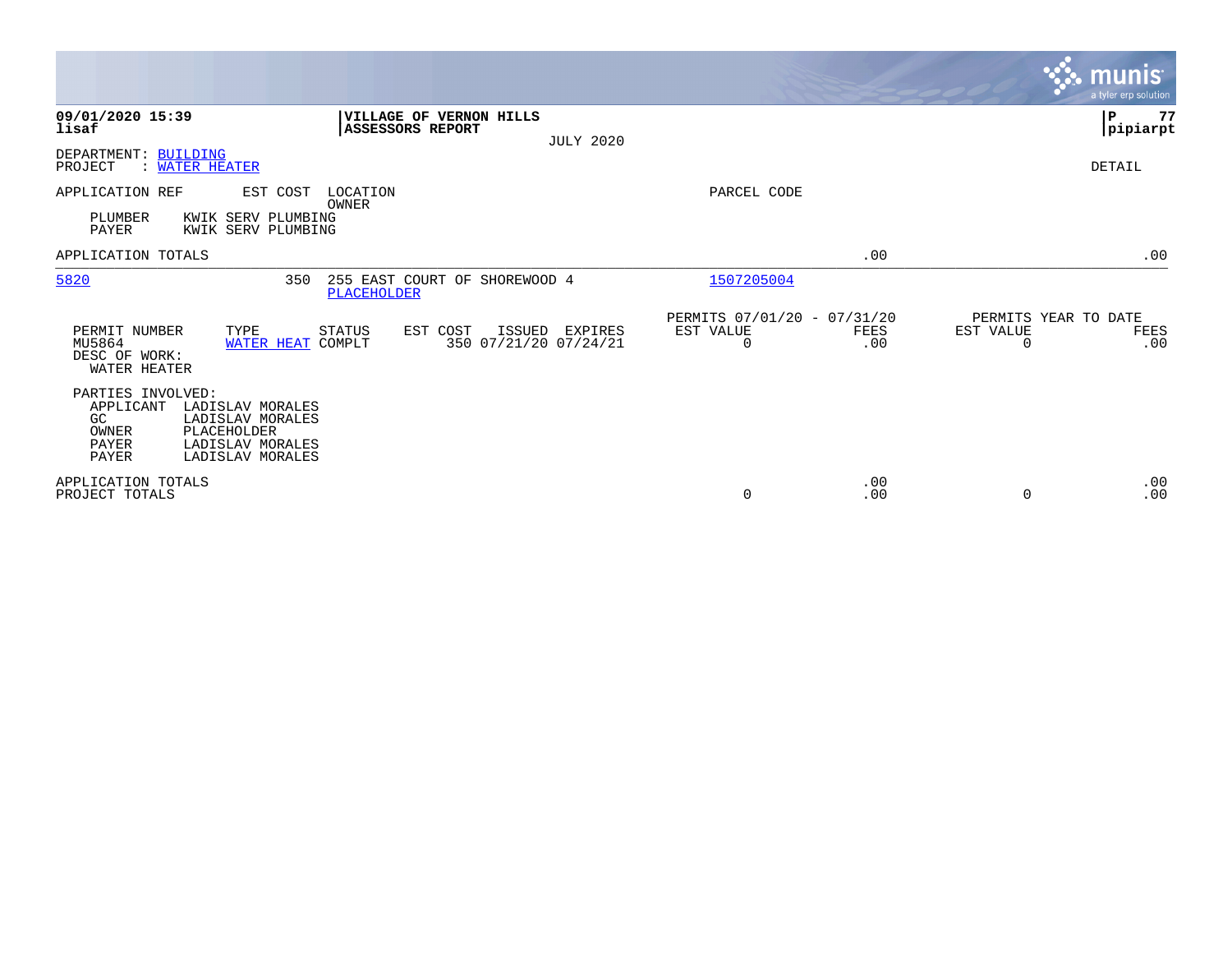|                                                                                                                                                                                                                                                       |                                                                                   |                                                                           | munis<br>a tyler erp solution                                      |
|-------------------------------------------------------------------------------------------------------------------------------------------------------------------------------------------------------------------------------------------------------|-----------------------------------------------------------------------------------|---------------------------------------------------------------------------|--------------------------------------------------------------------|
| 09/01/2020 15:39<br>lisaf                                                                                                                                                                                                                             | VILLAGE OF VERNON HILLS<br><b>ASSESSORS REPORT</b>                                |                                                                           | 78<br>IΡ<br> pipiarpt                                              |
| DEPARTMENT: BUILDING<br>PROJECT<br>: SIGN                                                                                                                                                                                                             | <b>JULY 2020</b>                                                                  |                                                                           | DETAIL                                                             |
| APPLICATION REF<br>EST COST                                                                                                                                                                                                                           | LOCATION<br>OWNER                                                                 | PARCEL CODE                                                               |                                                                    |
| 5300<br>7,000                                                                                                                                                                                                                                         | 875 NORTH MILWAUKEE AVENUE 500<br>PASSCO MELODY FARM DST                          | 1134302008                                                                |                                                                    |
| TYPE<br>PERMIT NUMBER<br>MU5881<br><b>SIGN</b><br>DESC OF WORK:<br>SIGN                                                                                                                                                                               | <b>STATUS</b><br>EST COST<br>ISSUED EXPIRES<br>7,000 07/23/20 07/27/21<br>COMPLT  | PERMITS 07/01/20 - 07/31/20<br>FEES<br>EST VALUE<br>$\mathbf 0$<br>139.00 | PERMITS YEAR TO DATE<br>EST VALUE<br>FEES<br>$\Omega$<br>139.00    |
| PARTIES INVOLVED:<br>APPLICANT F1 AUDIO<br>GC<br>LANDMARK<br>OCCUPANT<br>F1 AUDIO<br>OWNER<br>PASSCO MELODY FARM DST<br>PAYER<br>LANDMARK<br>SIGN<br>LANDMARK                                                                                         |                                                                                   |                                                                           |                                                                    |
| APPLICATION TOTALS                                                                                                                                                                                                                                    |                                                                                   | 139.00                                                                    | 139.00                                                             |
| 5638<br>48,000                                                                                                                                                                                                                                        | 100 NORTH FAIRWAY DRIVE<br>ARTHUR J ROGERS & CO                                   | 1504303179                                                                |                                                                    |
| PERMIT NUMBER<br>TYPE<br>MU5751<br><b>SIGN</b><br>DESC OF WORK:<br>SIGN-VERNON HILLS COMMERCE PARK                                                                                                                                                    | <b>STATUS</b><br>EST COST<br>ISSUED EXPIRES<br>48,000 07/01/20 07/01/21<br>ISSUED | PERMITS 07/01/20 - 07/31/20<br>EST VALUE<br>FEES<br>$\Omega$<br>630.00    | PERMITS YEAR TO DATE<br>EST VALUE<br>FEES<br>$\mathbf 0$<br>630.00 |
| PARTIES INVOLVED:<br>APPLICANT PARVIN-CLAUSS SIGN COMPANY<br>ELECTRICIA PARVIN-CLAUSS SIGN COMPANY<br>GC.<br>PARVIN-CLAUSS SIGN COMPANY<br>OWNER<br>ARTHUR J ROGERS & CO<br>PAYER<br>PARVIN-CLAUSS SIGN COMPANY<br>SIGN<br>PARVIN-CLAUSS SIGN COMPANY |                                                                                   |                                                                           |                                                                    |
| APPLICATION TOTALS                                                                                                                                                                                                                                    |                                                                                   | 630.00                                                                    | 630.00                                                             |
| 5673<br>1,400                                                                                                                                                                                                                                         | 901 NORTH MILWAUKEE AVENUE 300<br>PASSCO MELODY FARM DST                          | 1134302008                                                                |                                                                    |
| PERMIT NUMBER<br>TYPE<br>MU5857<br><b>SIGN</b><br>DESC OF WORK:<br>SIGN - WEST ELM                                                                                                                                                                    | STATUS<br>EST COST ISSUED EXPIRES<br>1,400 07/20/20 07/20/21<br>ISSUED            | PERMITS 07/01/20 - 07/31/20<br>EST VALUE<br>FEES<br>$\Omega$<br>199.00    | PERMITS YEAR TO DATE<br>EST VALUE<br>FEES<br>$\Omega$<br>199.00    |
| PARTIES INVOLVED:<br>APPLICANT OLYMPIK SIGNS<br>GC<br>OLYMPIK SIGNS<br><b>OCCUPANT</b><br>WEST ELM                                                                                                                                                    |                                                                                   |                                                                           |                                                                    |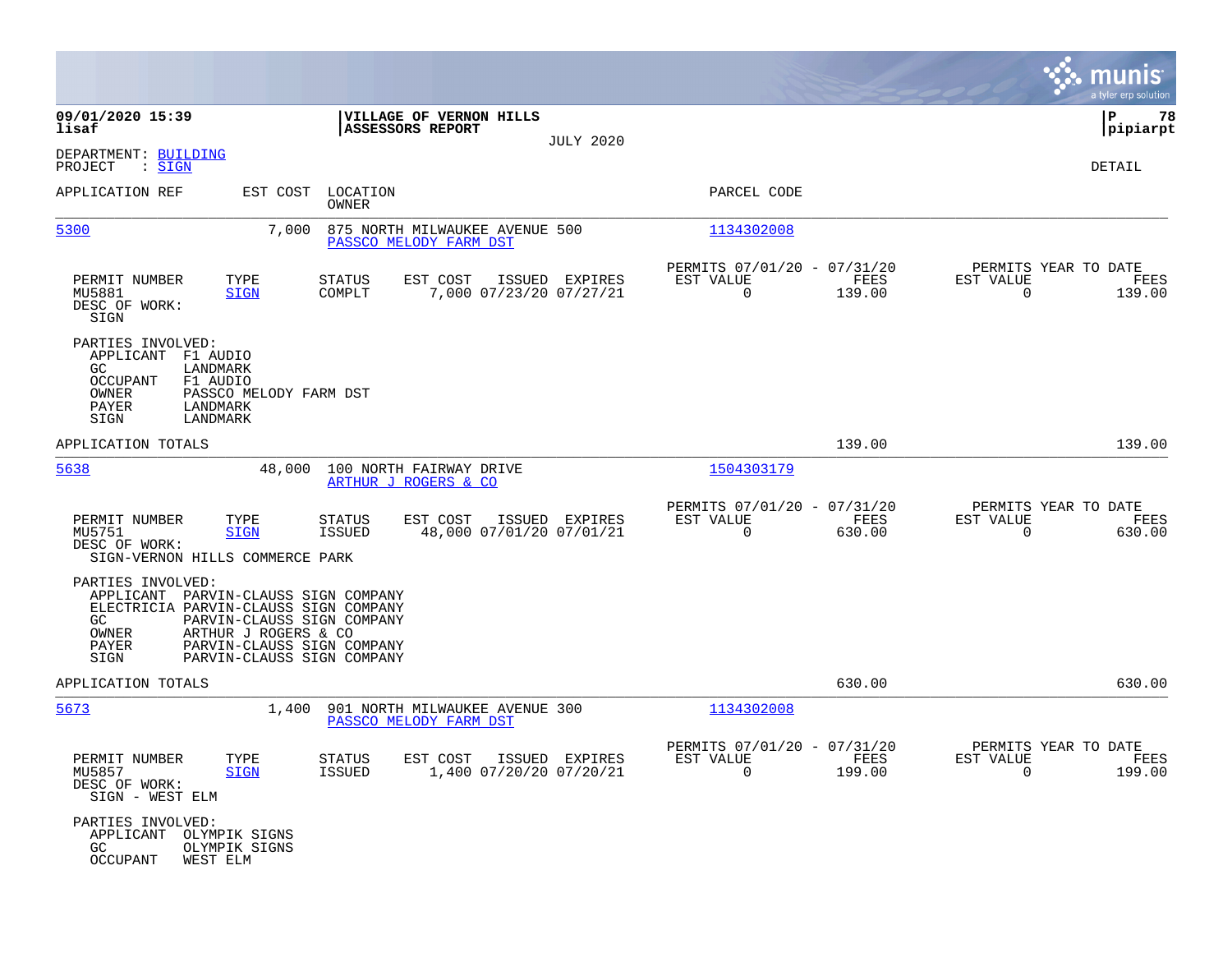|                                                                                                                                                                                                                              |                                                                           | munis<br>a tyler erp solution                                         |
|------------------------------------------------------------------------------------------------------------------------------------------------------------------------------------------------------------------------------|---------------------------------------------------------------------------|-----------------------------------------------------------------------|
| 09/01/2020 15:39<br>VILLAGE OF VERNON HILLS<br>lisaf<br><b>ASSESSORS REPORT</b><br><b>JULY 2020</b>                                                                                                                          |                                                                           | l P<br>79<br> pipiarpt                                                |
| DEPARTMENT: BUILDING<br>$:$ SIGN<br>PROJECT                                                                                                                                                                                  |                                                                           | <b>DETAIL</b>                                                         |
| APPLICATION REF<br>EST COST LOCATION<br>OWNER                                                                                                                                                                                | PARCEL CODE                                                               |                                                                       |
| PASSCO MELODY FARM DST<br>OWNER<br>PAYER<br>OLYMPIK SIGNS<br>OLYMPIK SIGNS<br>SIGN                                                                                                                                           |                                                                           |                                                                       |
| APPLICATION TOTALS                                                                                                                                                                                                           | 199.00                                                                    | 199.00                                                                |
| 5677<br>20,000<br>913 NORTH MILWAUKEE AVENUE 100<br>PASSCO MELODY FARM DST                                                                                                                                                   | 1134302008                                                                |                                                                       |
| PERMIT NUMBER<br>TYPE<br><b>STATUS</b><br>EST COST<br>ISSUED EXPIRES<br>MU5847<br><b>SIGN</b><br>ISSUED<br>20,000 07/17/20 07/17/21<br>DESC OF WORK:<br>SIGN - SYLCE PIZZA                                                   | PERMITS 07/01/20 - 07/31/20<br>FEES<br>EST VALUE<br>$\mathbf 0$<br>611.00 | PERMITS YEAR TO DATE<br>EST VALUE<br>FEES<br>$\overline{0}$<br>611.00 |
| PARTIES INVOLVED:<br>APPLICANT<br>SIGN CENTRAL<br>SIGN CENTRAL<br>GC.<br><b>OCCUPANT</b><br>SLYCE COAL FIRED PIZZA - VERNON HILLS<br><b>OWNER</b><br>PASSCO MELODY FARM DST<br>PAYER<br>SIGN CENTRAL<br>SIGN CENTRAL<br>SIGN |                                                                           |                                                                       |
| APPLICATION TOTALS                                                                                                                                                                                                           | 611.00                                                                    | 611.00                                                                |
| 5717<br>500<br>555 EAST TOWNLINE RD 1<br>JDK & OVERLOOK TOWNLINE LLC                                                                                                                                                         | 1504201018                                                                |                                                                       |
| PERMIT NUMBER<br>TYPE<br><b>STATUS</b><br>EST COST<br>ISSUED EXPIRES<br>500 07/14/20 07/15/21<br><b>SIGN</b><br>COMPLT<br>MU5823<br>DESC OF WORK:<br>SIGN - SPIRIT HALLOWEEN                                                 | PERMITS 07/01/20 - 07/31/20<br>EST VALUE<br>FEES<br>$\Omega$<br>165.00    | PERMITS YEAR TO DATE<br>EST VALUE<br>FEES<br>$\Omega$<br>165.00       |
| PARTIES INVOLVED:<br>APPLICANT<br>SPIRIT HALLOWEEN<br>GC<br>SPIRIT HALLOWEEN<br><b>OCCUPANT</b><br>SPIRIT HALLOWEEN<br><b>OWNER</b><br>JDK & OVERLOOK TOWNLINE LLC<br>PAYER<br>SPIRIT HALLOWEEN                              |                                                                           |                                                                       |
| APPLICATION TOTALS                                                                                                                                                                                                           | 165.00                                                                    | 165.00                                                                |
| 5773<br>2,500<br>325 NORTH MILWAUKEE AVE 300<br>ESS PRISA II LLC                                                                                                                                                             | 1503301030                                                                |                                                                       |
| EST COST<br>PERMIT NUMBER<br>TYPE<br><b>STATUS</b><br>ISSUED EXPIRES<br>2,500 07/29/20 07/29/21<br>MU5919<br><b>SIGN</b><br><b>ISSUED</b><br>DESC OF WORK:<br>SIGN - T MOBIL                                                 | PERMITS 07/01/20 - 07/31/20<br>EST VALUE<br>FEES<br>0<br>105.00           | PERMITS YEAR TO DATE<br>EST VALUE<br>FEES<br>$\mathbf 0$<br>105.00    |